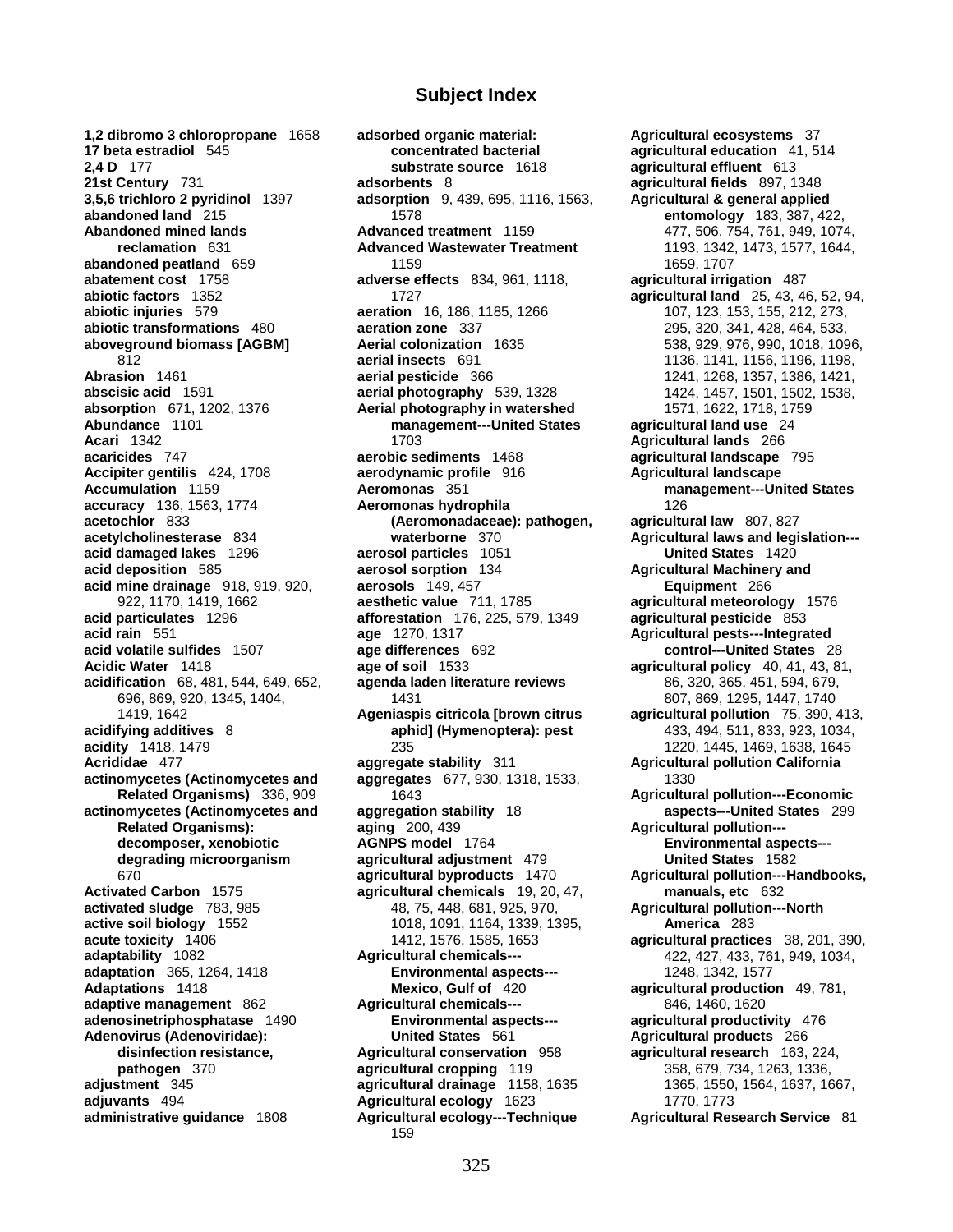295, 344, 372, 378, 390, 413, 1395, 1412, 1740 **Alberta** 210, 1793 **Agriculture---Environmental air temperature** 443, 523, 997, **agriculture sustainability** 470 **Alabama** 441

**Agricultural resources---United agro ecosystem** 1725 **alachlor** 833, 1135, 1324 **States---Management** 1420 **agrochemical** 1764 **alachlor: biodegradation, herbicide agricultural runoff** 29, 34, 80, 81, **Agrochemicals** 335, 511, 833, 152<br>295, 344, 372, 378, 390, 413, 1395, 1412, 1740 **Alberta** 210, 1793 494, 683, 923, 1012, 1049, **Agroecosystem** 266 **Alces alces [moose] (Cervidae):**  1076, 1117, 1124, 1147, 1159, **agroecosystems** 278, 1552, 1622 **bioindicator** 1725 1301, 1340, 1358, 1388, 1462, **agroforestry** 50, 51, 52, 54, 61, **alcohols** 1677 1469, 1579, 1581, 1645, 1695 127, 507, 530, 591, 841, 911, **aldehydes** 1677 **agricultural soils** 188, 453, 454, 1452, 1477, 1540, 1667 **Alfalfa---Diseases and pests---**464, 581, 695, 720, 947, 990, **Agroforestry and land use changes Control---United States** 698 1003, 1118, 1156, 1268, 1269, **in industrialized nations** 52, **alfalfa hay** 409 1378, 1539, 1657, 1719 54 **Alfalfa industry---United States agricultural sustainability** 31 **agroforestry: shelterbelt plantings** 698 **Agricultural systems** 1623 1251 **Algae** 59, 354, 368, 452, 551, 553, **Agricultural systems---Middle West agroforestry systems** 51, 54, 61, 814, 1110, 1418, 1575, 1607, 1299 127, 311, 530, 841 1618, 1649 **Agricultural waste---South Dakota Agroforestry systems---California algae (Algae)** 354, 553, 814, 1649 826 857 **algae (Algae): filterable** 1618 **agricultural wastes** 1, 32, 33, 34, **Agroforestry---United States** 1019 **algae (Algae Unspecified)** 146 35, 86, 180, 258, 1084, 1085, **Agronomy** 11, 136, 545, 829, 986, **Algae Ecophysiology** 59 1154, 1579, 1663 1152, 1359, 1660, 1764 **Algae---United States** 1704 **Agricultural wastes--- Agronomy (Agriculture)** 31, 1285 **Algal blooms** 1464, 1575, 1757 **Environmental aspects** 1806 **Agropyron cristatum (Gramineae): algal toxins: pollutant, toxin** 854 **Agricultural wastes--- forage crop** 716 **algicides** 1448 **Environmental aspects--- AIDS** 351 **algorithms** 522 **Congresses** 879 **air** 394, 454, 677, 870 **alien plants** 669 **Agricultural wastes--- air flow** 443 **alkalinization** 1347 **Environmental aspects--- air fugacity ratio** 134 **alkane: pollutant** 93 **United States** 57, 67, 241, **air microbiology** 12, 149, 691 **allelism** 729 306, 430, 637, 791, 808, 872, **air pollutants** 454, 634, 932, 1005, **allelochemicals** 60, 231, 310, 1245 880, 1053, 1099, 1106, 1155, 1399, 1400, 1653, 1690, 1789 **allelopathins** 309 1316, 1325, 1526, 1661 **air pollution** 17, 40, 49, 58, 68, 93, **allelopathy** 60, 309, 310, 1640 **Agricultural wastes---Management** 169, 198, 341, 353, 390, 423, **alley cropping** 52, 54, 61, 127, 530, 1632 454, 455, 493, 585, 597, 645, 552, 841 **Agricultural wastes---Recycling---** 685, 728, 764, 787, 896, 898, **alluvial deposits** 603 **Environmental aspects** 790 907, 932, 999, 1004, 1005, **Alluvial Rivers** 1226 **agricultural wastewater discharge** 1054, 1119, 1225, 1379, 1381, **alluvial sediments** 24 1487 1400, 1466, 1580, 1581, 1653, **Alluvium---Measurement** 559 **Agricultural water supply** 460 1690 **alpha hexachlorochyclohexane: agricultural watersheds** 860, 1443, **Air pollution control** 493 **pollutant, toxin** 134 1757 **Air Pollution: Monitoring, Control & alpha hexachlorocyclohexane Agriculture** 17, 20, 26, 36, 37, 38,<br>41, 45, 60, 92, 116, 128, 136, **Air---Pollution---United States** alteration 41, 45, 60, 92, 116, 128, 136, **Air---Pollution---United States alteration of flow** 1337, 1676 160, 164, 212, 224, 264, 273, 1148, 1149 **Alternanthera philoxeroides** 1073 278, 309, 324, 341, 377, 390, **Air Pollution---Washington State--- Alternaria (Fungi Imperfecti or**  449, 451, 459, 465, 499, 502, **Columbia Plateau** 1810 **Deuteromycetes): H S toxins** 518, 545, 552, 591, 594, 595, **air quality** 58, 169, 277, 327, 787, 968 604, 612, 614, 653, 668, 681, 792, 1071, 1302, 1399, 1538, **Alternative agriculture---United**  783, 798, 803, 817, 829, 882, 1549, 1690, 1811 **States** 561 931, 970, 971, 976, 986, 1006, **air quality assessment alternative farming** 784, 970 1034, 1076, 1124, 1130, 1152, **meterological modeling: alternative stable states** 449 1153, 1189, 1196, 1216, 1236, **dynamical models, four altitude** 1349, 1427 1248, 1346, 1359, 1364, 1365, **dimensional data assimilation aluminium** 1785 1389, 1409, 1535, 1559, 1560, 896 **aluminum** 585, 719 1576, 1579, 1592, 1600, 1609, **air quality management** 597 **aluminum hydrous oxides** 581 1619, 1620, 1627, 1644, 1660, **air quality standards** 1772 **aluminum sulfate** 1181, 1302 1668, 1686, 1714, 1734, 1764, **Air quality---Washington State--- ambrysus amargosus** 271 1804, 1808 **Columbia Plateau** 1810 **amended soils** 1161 **aspects** 958 **air surface exchange** 134 **American avocet** 1469 **aspects---Developing** 1225 **American coot** 1469 **countries** 482 **air toxics** 457 **amino acid enantiomers** 986 **agriculture integrative approach air vegetation interface** 135 **amino acid nutrition** 1475 53 **air water interface** 135 **amino acid racemization** 986

**Agriculture---Environmental air soil interface** 135 **amenity and recreation areas** 1427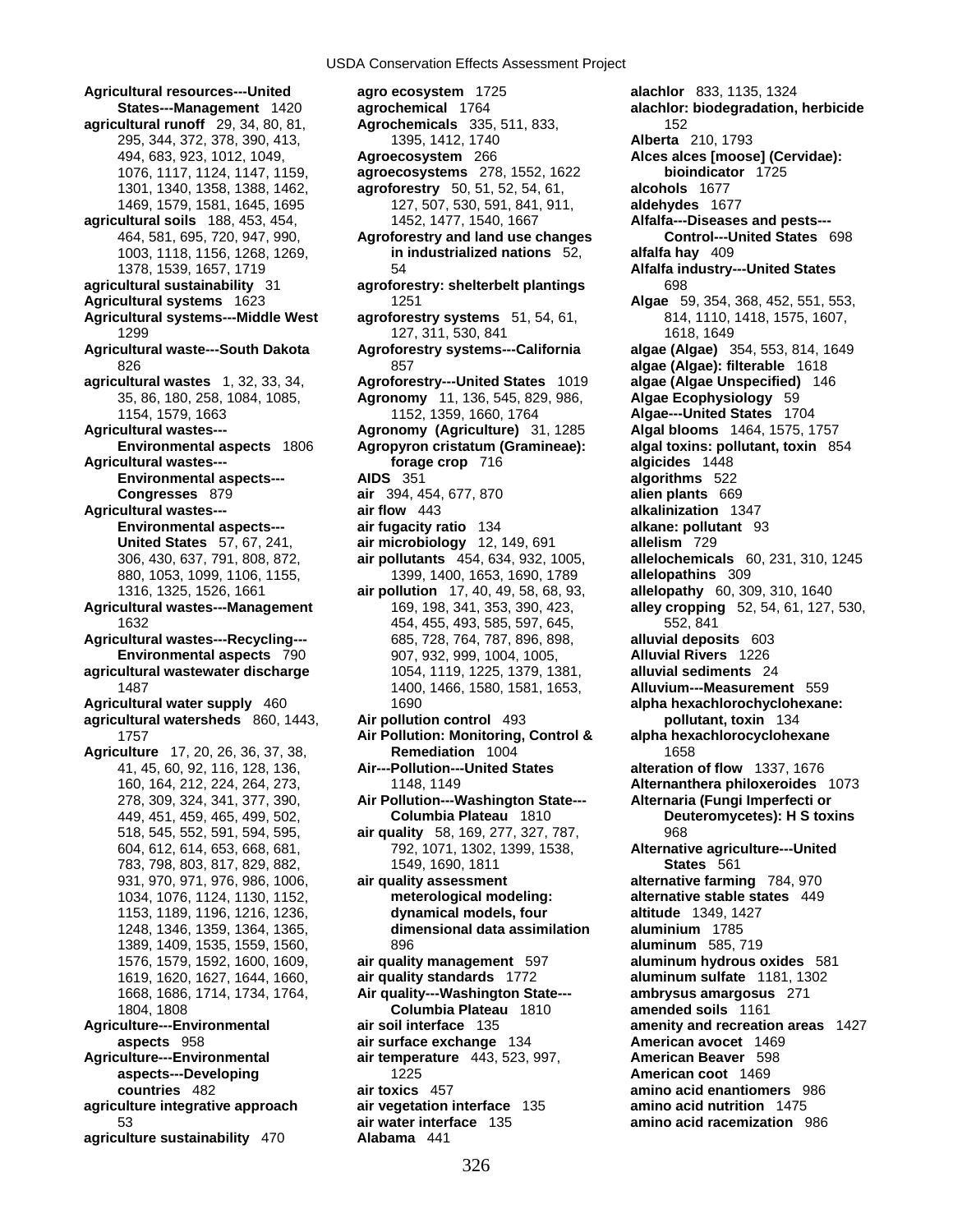Subject Index

**amino acids: feed additive, animal (Animalia): filter feeders animal wastes** 8, 34, 35, 83, 85, **amino sugars** 986 **animal (Animalia Unspecified)** 451, 483, 534, 831, 835, 1037, **ammonia** 8, 26, 56, 66, 68, 70, 72, 576, 595, 662 1038, 1044, 1104, 1240, 1297, 104. 294. 414. 423. 481. 486. **animal ecology** 665, 815 1410, 1412, 1485, 1513, 1563, **Ammonia as fertilizer** 248 1381, 1382 202, 204, 216, 219, 220, 234, 220, 234, 216, 219, 220, 234, **ammonia deposition** 131 **animal husbandry** 257, 971, 1103, 235, 252, 303, 321, 348, 350, **ammonia emission** 983, 1359 1486, 1675 1580, 254, 370, 376, 397, 446, 463, **ammonia emission** 983, 1359 1486, 1675 1675<br>**Ammonia emissions** 69, 131, 446 **151, Animal industry---Environmental** 466, 468, 504, 541, 553, 558, 468, 553, 558 **Ammonia---Environmental aspects aspects** 261 560, 576, 595, 630, 662, 665, 565, 585, 630, 662, 665, **Ammonia---Physiological effect United States** 859 755, 758, 764, 766, 783, 789, **ammonia: pollutant** 131, 532 **animal manure management** 80, 863, 876, 881, 910, 914, 948, **ammonium** 719, 899, 1002, 1281 81, 86, 624, 625, 820, 884, 884, 888, 969, 983, 984, 1006, 1052, **ammonium nitrogen** 917, 1281 1071, 1252 1088, 1094, 1097, 1103, 1107, 1103, 1107, **Amphibia** 88, 216, 442, 1101, 1228, **animal manures** 16, 73, 82, 83, 85, 1109, 1123, 1187, 1191, 1197, 1233, 1317 86, 142, 180, 371, 375, 464, 1207, 1208, 1251, 1255, 1270, 1208, 1317<br>483, 486, 540, 548, 673, 682, 1285, 1297, 1303, 1304, 1352, 1303, 1304, 1352, **amphibian conservation** 520 483, 486, 540, 548, 673, 682, 1285, 1297, 1303, 1304, 1352, 1304, 1352, 1303, 1422, 1429, 1429, 1429, 1429, 1429, 1429, 1429, 1429, 1429, 1429, 1429, 1429, 1429, 1429, 1429, 1429, 1429, 1429, 1 Amphibians---United States 1705 884, 893, 899, 917, 929, 947, 1431, 1463, 1475, 1484, 1485, Amphibiotic species 1638 1001, 1028, 1044, 1054, 1065, 1487, 1494, 1520, 1552, 1587, **amylases** 479 1156, 1229, 1246, 1252, 1258, 1590, 1594, 1604, 1618, 1619, 1618, 1619, **anaerobes** 1790 1281, 1381, 1382, 1402, 1412, 1635, 1639, 1649, 1671, 1673, **anaerobic conditions** 941 1572, 1628, 1683 1683 1693, 1700, 1706, 1711, 1725, **anaerobic digesters** 1052, 1293 **animal nutrition** 82, 810, 1028, 1736, 1741, 1772, 1807, 1808 **anaerobic digestion** 13, 32, 74, 180 1038, 1044 **animals (Animalia Unspecified) anaerobiosis** 453 **Animal nutrition---Congresses** 397 **analytical chemistry** 78 1035 **anionic species** 581 **analytical method** 469, 571, 662, **animal pests** 197 **Annelids** 354, 814 **analytical methods** 168, 326, 347, **Animal Populations** 442 **annuals** 14, 769, 1768 **Analytical procedures** 511, 666 **animal tissues** 1651, 1706 **anthropogenic contaminant Analytical techniques** 75, 167, 339, **Animal waste** 819, 828 **distribution** 764 **Anas platyrhynchos** 1469 **-United States** 299 **Anthropogenic factors** 1638 **anatidae** 862 **Animal waste---Environmental anthropogenic impact** 1554 **ANE, Baltic Sea** 222 **aspects** 84, 883, 1105, 1806 **anthropogenic processes** 1347 **ANE, North Sea** 222 **Animal waste---Environmental antibacterial agents** 1152 **Angiospermae (Angiospermae) aspects---Congresses** 879 **antibiotic resistance: plant angiosperms** 6, 115, 116, 128, 176, **Animal waste---Management** 84, **Anguilla anguilla** 1135 **Management** 859 **biological control agent, flea animal (Animalia)** 665, 1594 **Animal waste---United States--- beetle** 177 animal (Animalia): aquatic, Management---Methodology **terrestrial** 1431 1370

**synthetic** 446 1618 149, 228, 252, 359, 372, 414, 104, 294, 414, 423, 481, 486, **animal ecology** 665, 815 1409, 1412, 1485, 1513, 1563, 652, 676, 847, 893, 950, 984, **animal feeding** 56, 843, 1497 1683 990, 993, 1000, 1044, 1191, **Animal feeding---Economic Animalia (Animalia Unspecified)** 1229, 1240, 1302, 1381, 1382, **aspects---United States** 299 146, 397, 576, 595, 662, 851 1399, 1400, 1402, 1415, 1563, **Animal feeds** 1735 **animals** 49, 55, 88, 102, 104, 113, 1675, 1720 **animal housing** 294, 455, 1229, 118, 165, 166, 168, 177, 182, Animal industry---Environmental<br>aspects 261 1370 **Animal industry---Waste disposal---** 667, 691, 701, 727, 728, 729, 248 **animal manure** 1064 801, 803, 814, 823, 850, 851, 764, 1056, 1289, 1514, 1574, **animal physiology** 1516, 1737 **annelids (Annelida)** 814 1593, 1654 **Animal & Plant Science** 311 **annual mean rainfall** 1487 349, 558, 662, 922, 1134, 1182, **animal production** 68, 80, 409, **Anoxic conditions** 222, 900, 1581 1290, 1294, 1563, 1580, 1588, 414, 787, 950, 1044, 1203, 1229 **Anser canagicus** 1469 1648 **animal tissue** 1613 **ANSWERS model** 1764 347, 511, 1516 **Animal waste---Economic aspects-- anthropogenic disturbances** 630 116, 502, 1153, 1714, 1768 **Animal waste---Health aspects** 842 **pathogens** 90 177, 179, 234, 235, 254, 257, 284, 285, 733, 842 **antilocapra americana** 1727 275, 282, 319, 407, 473, 502, **Animal waste Netherlands--- antimicrobial resistance** 1152 530, 537, 589, 613, 627, 641, **Management---Methodology antinutritional factors** 244 643, 652, 667, 669, 677, 700, 1370 **ANW, USA, Chesapeake Bay** 339 701, 716, 724, 785, 788, 823, **Animal waste---North Carolina--- aphid (Homoptera)** 691 849, 850, 852, 855, 908, 952, **Management** 360 **aphid mummies** 1387 1077, 1089, 1153, 1192, 1200, **Animal waste---Recycling** 828 **aphididae** 691 1219, 1264, 1298, 1312, 1367, **Animal waste---South Dakota** 826 **aphidoidea** 563, 1387 1427, 1482, 1483, 1496, 1602, **Animal waste storage and APHIS Wildlife Services program** 1604, 1619, 1640, 1673, 1692, **treatment facilities** 69 1808 1714, 1752, 1768, 1785 **Animal waste---United States--- Aphthona czwalinae (Coleoptera):** 

**Amphibians** 442, 1233 720, 726, 825, 827, 865, 882, 1396, 1399, 1406, 1422, 1429,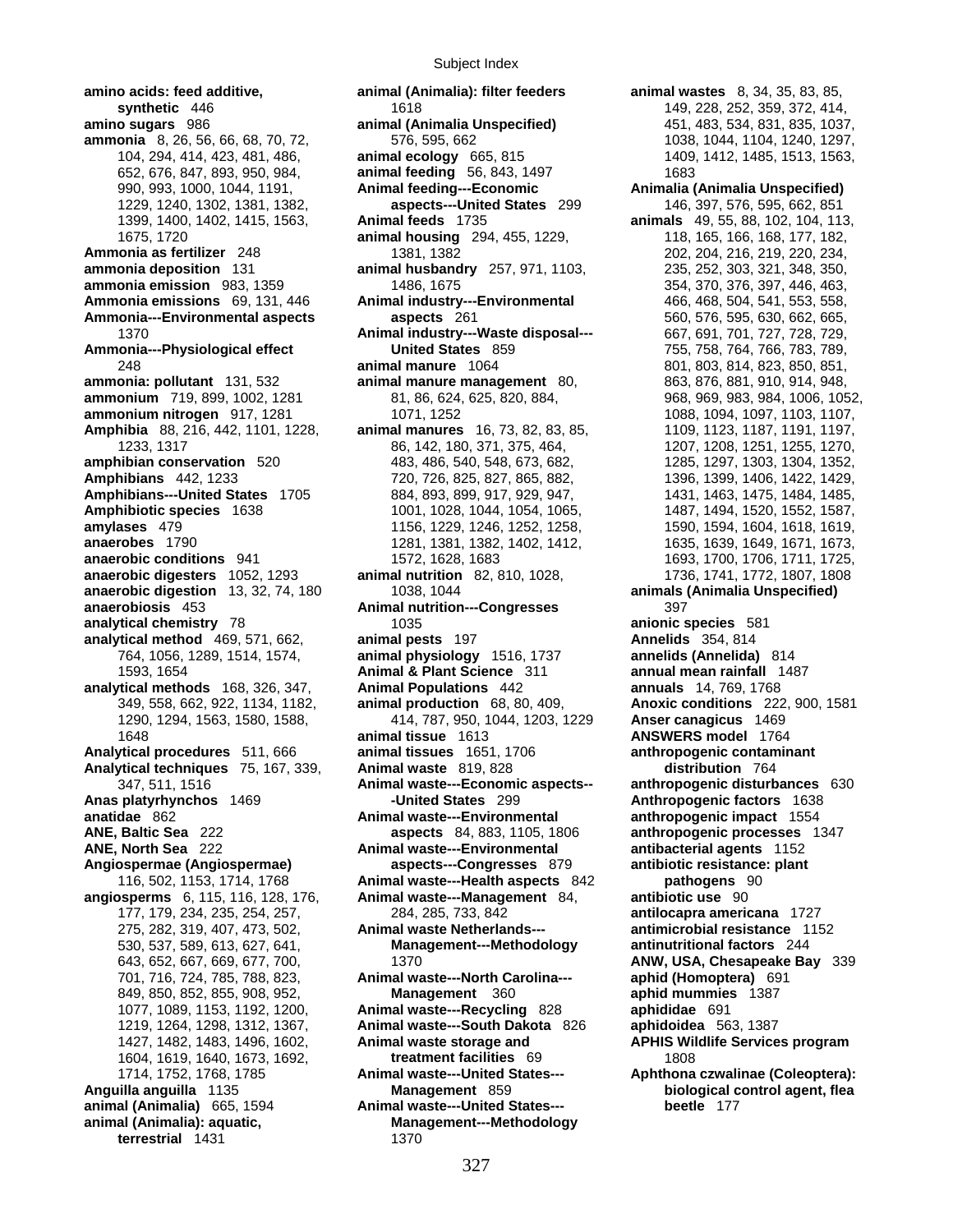**Aphthona lacertosa (Coleoptera): aquatic insects** 175, 271, 343, 431, **arid environments** 1579 Appalachian States of USA 6, 436, **Environmental aspects---**1361 **restoration** 449

**biological control agent, flea** 1638 **arid lands** 320, 1239, 1288, 1727 **beetle** 177 **aquatic invertebrate (Invertebrata) arid regions** 44, 522, 1487, 1739 **Aphthona nigriscutus (Coleoptera):** 553 **Arid regions agriculture** 22 **biological control agent, flea aquatic invertebrates** 88, 343, 712, **arid zones** 15, 63, 888 **beetle** 177 **aridity** 781 **apiculture** 1406 **Aquatic invertebrates--- Aristida beyrichiana [wiregrass]**  788 **United States** 355 **organism** 641 **apples** 741, 849 **Aquatic Life** 434, 683 **Aristida stricta [wiregrass] application** 1001, 1367, 1529, 1681, **aquatic macrophyte (Plantae) (Gramineae): nontarget**  1813 1347 **organism** 641 **application date** 66, 991, 1060, **Aquatic macrophytes** 1159, 1468 **Arizona** 584, 1205, 1433, 1752 1112, 1344, 1717 **Aquatic mammals** 598 **Arkansas** 1046, 1759 **application equipment** 548 **Aquatic microorganisms** 1395, **Arnica Montana l** 423 **application methods** 444, 640, 726, 1650 **aromatic hydrocarbons** 1362 820, 1002, 1083, 1344, 1529 **aquatic organism (Organisms)** 630 **Artemisia spp** 176 **application rates** 30, 66, 394, 445, **aquatic organisms** 130, 148, 162, **Artemisia spp. [sagebrush]**  478, 549, 719, 726, 776, 786, 683, 721, 910, 961, 1101, 1150, **(Compositae)** 823 855, 947, 991, 995, 997, 1002, 1360, 1450, 1650, 1700 **Artemisia tridentata** 176 1060, 1174, 1234, 1344, 1355, **Aquatic organisms, Effect of Artemisia tridentata (Compositae)** 1458, 1549, 1564 **contaminated sediments on---** 669 **application to land** 30, 142, 203, **Aquatic organisms Effect of water control agent** 755 229, 252, 428, 483, 673, 827, **pollution on---United States arthropod (Arthropoda): pest** 220 835, 865, 874, 881, 955, 1037, 1143 **arthropod control** 220 1046, 1102, 1104, 1195, 1209, **Aquatic phase** 1635 **arthropod pests** 265, 563, 758, aquatic plant control 1397 **applications** 1371, 1629, 1691 **aquatic plants** 339, 973, 1073, **Arthropoda** 183, 761 **applied and field techniques** 90 1159, 1180, 1413, 1418, 1510, **Arthropoda (Arthropoda applied entomology** 675 1735, 1785 **Unspecified)** 766, 1285 **applied microbiological test aquatic productivity** 1094 **arthropods** 49, 118, 154, 168, 177, **parameters** 915 **Aquatic reptiles** 1597 202, 216, 220, 234, 235, 272, **APS model** 160 **Aquatic resources conservation---** 466, 667, 691, 727, 728, 729, **Aquaculture** 1184, 1205, 1448, **United States** 1283 730, 755, 758, 814, 823, 968, 1808 **Aquatic sciences** 222, 1397, 1468 1232, 1285, 1406, 1463, 1494, **aquatic animals** 130, 1396, 1469, **aquatic sediments** 814 1552, 1587, 1590, 1619, 1635, 1638 **aquatic soils** 108, 110 1649, 1671, 1673, 1693, 1807 **aquatic biology** 166 **aquatic systems** 1649 **arthropods (Arthropoda aquatic biota evolution** 809 **Aquatic Weed Control** 1073 **Unspecified)** 766 **aquatic birds** 37, 1373, 1469 **aquatic weed (Plantae): biology, artificial selection** 310, 1033 **aquatic communities** 107, 247, **ecology, invasive, accuratificial wetlands** 287, 292, 344, 565, 1450, 1700 **management research,** 920, 964, 973, 1159, 1368, **aquatic conservation** 1451 **physiology** 1361 1615, 1785 **Aquatic ecology---Environmental aqueous solutions** 661 **Artiodactyls** 104, 446, 803, 850, **aspects---United States** 1283 **Aquifer Characteristics** 1314 948, 983, 984, 1303, 1475, 1725 **Aquatic ecosystems** 78, 565, 598, **aquifer sediments** 1660 **arundo donax** 398 1296, 1487, 1507 **aquifers** 15, 20, 246, 1046, 1049, **aschelminthes (Helminthes)** 814 **aquatic ecosystems: topographical** 1135, 1314 **Aschelminths** 766, 1107 **uniqueness** 809 **arable land** 105, 212, 945 **asexual reproduction** 398 **Aquatic entomology** 148, 1421, **arable landscapes** 390 **Asia** 222, 510, 1046, 1089, 1174 1461 **arable soils** 899 **aspartic acid** 986 **Aquatic environment** 3, 4, 109, **arable systems** 1374 **assay** 666, 1358 130, 164, 247, 412, 432, 434, **Araneae** 118, 422, 689, 1473, 1494, **assessment** 88, 120, 123, 124, 127, 494, 565, 649, 683, 721, 1090, 1587 343, 466, 539, 712, 734, 907, 1128, 1395, 1403, 1464, 1516, **arbuscular mycorrhiza** 945, 1276, 1553, 1566, 1647 1530, 1580 **(Phycomycetes)** 114 **Assessments** 666, 816, 1379 **aquatic environments** 247, 432, **arbuscular mycorrhizae ASW, Mexico Gulf** 222 722, 910, 1305, 1651, 1700, **(Phycomycetes): symbiont ASW, USA, Gulf Coast** 1581 1718 115 **atmosphere** 58, 634, 701, 886, 900, **Aquatic food web** 146 **arcelins: insecticide** 1177 932, 1051, 1066, 1172, 1240, **aquatic foodchain** 480 **Archaeobacteria** 1303 1563, 1675 **Aquatic Habitats** 339, 649 **arctic nival** 498 **Atmospheric carbon dioxide-- aquatic herbicides: environmental areas** 1278 **United States** 771 **effects, fate, modes of action arid ecosystems: degradation, Atmospheric chemistry** 900, 1004

**application season** 133 **United States** 1283 **arthropod (Arthropoda): biological**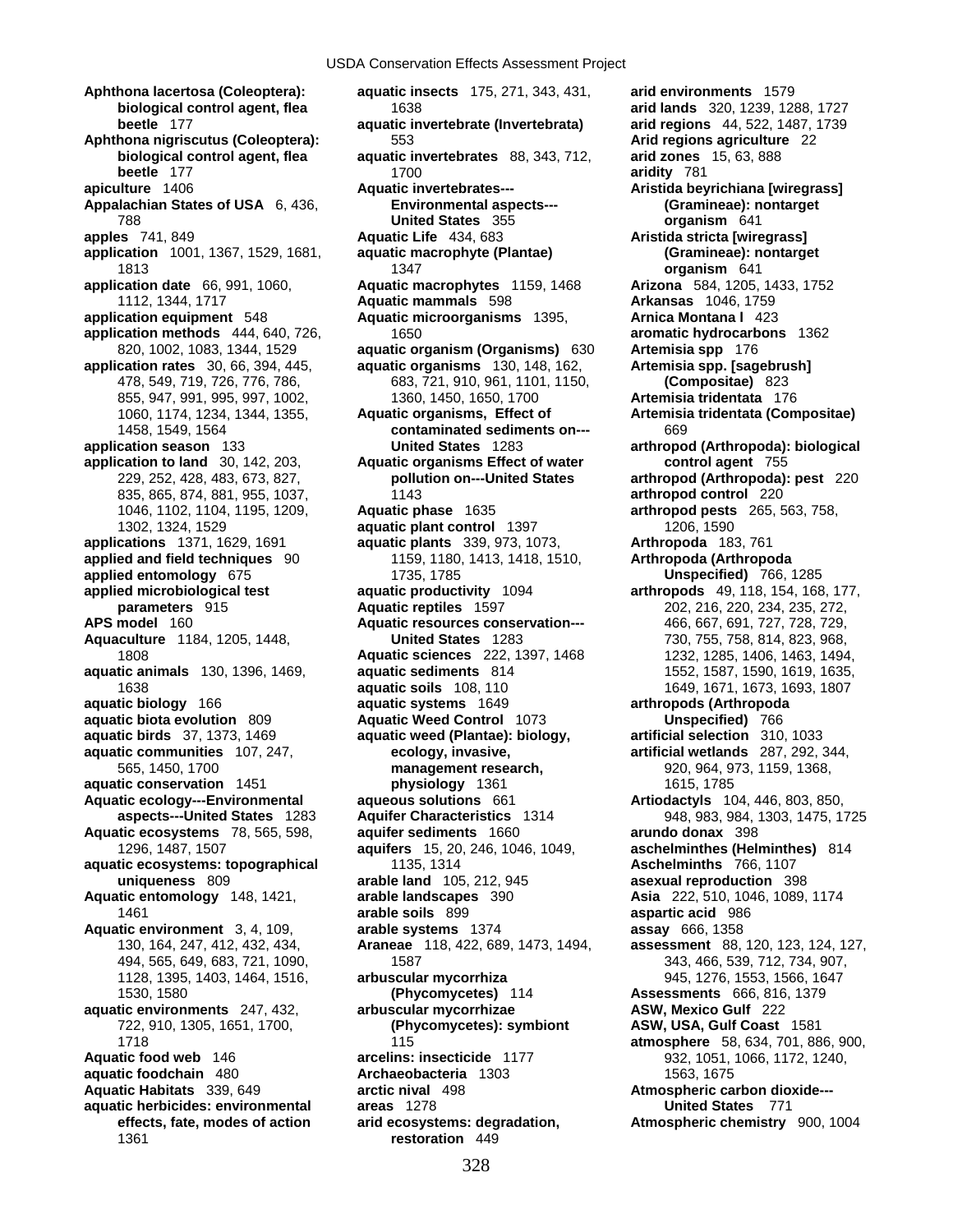1119, 1120, 1201, 1239, 1271, **bacteriophages** 139 **beta vulgaris** 1488 **Bacillus thuringiensis (Endospore beauty perceptions 1625** 

**Atmospheric chemistry--- bacteria** 90, 186, 298, 322, 336, **Behaviour** 167 **Technique** 159 **347, 350, 370, 376, 452, 541, <b>benchmarks** 1507<br> **spheric deposition** 1347, 553, 670, 681, 697, 729, 814, **beneficial arthropo atmospheric deposition** 1347, 553, 670, 681, 697, 729, 814, **beneficial arthropods** 238, 758 1348 851, 894, 909, 910, 969, 1078, **beneficial insects** 212, 976 **Atmospheric deposition---United** 1103, 1107, 1177, 1201, 1278, **beneficial organisms** 117 **States** 1148 1303, 1384, 1418, 1461, 1607, **beneficial use** 1337 **Atmospheric diffusion---United** 1618, 1619, 1650, 1662, 1694, **benefit cost analysis** 1729 **States** 1149 1728, 1743, 1807 **benefit drawback analysis** 143 **atmospheric dispersion** 133 **bacteria (Bacteria)** 336, 553, 814 **Benefits** 685 **atmospheric fallout** 674 **bacteria (Bacteria): decomposer, benthic fauna** 110 **Atmospheric gases** 900 **xenobiotic degrading benthic flora** 110 **atmospheric lifetimes** 1658 **microorganism** 670 **benthic habitats** 630 **atmospheric reaeration** 1369 **bacteria (Bacteria): filterable** 1618 **benthic infauna (Organisms)** 122 **atmospheric removal rates** 1658 **bacteria (Bacteria General benthic production** 1618 **atmospheric science** 916 **Unspecified)** 851, 1619 **Benthos** 110, 343, 565, 1648, 1670 **atmospheric transport** 131, 134, **bacteria (Bacteria): pathogen** 1107 **benzoic acid pesticides:**  135 **bacteria (Bacteria): pathogen, determination, extraction, Atrazine** 683, 833, 1135, 1650 **waterborne** 370 **pollutant** 1613 **atrazine: endocrine disrupting bacteria (Bacteria): pollution best management practice** 710 **pesticide** 352 **indicator** 350 **best management practices** 43, **atrazine: herbicide, pollutant, toxin bacterial diseases** 376 80, 81, 521, 726, 1018, 1197, 133 **bacterial persistence** 1660 1443, 1500, 1501, 1502, 1503, **atrazine: herbicide, toxin, pollutant bacterial populations** 1278 1504, 1505, 1506, 1645 134 **bacterial toxins** 479 **Best management practices attitudes towards wolves** 1270 **bacteriological quality** 1072 **(Pollution prevention)** 958, **Australia** 356, 369, 627, 784, 856, **bacteriophage** 139 1438 1298, 1337, 1456, 1477, 1519, **Bacteroides fragilis** 372 **bibliographies** 433 1684 **Bald eagle** 424 **Bifidobacterium** 372 **automated sampling** 136 **bank erosion** 890 **big sagebrush** 669 **automation** 246 **bank stabilization** 1451 **binding** 123, 439, 1578, 1702 **Autotrophy** 1418 **barley** 409 **binding sites** 1578 **available water** 300 **Bartramia longicauda** 424 1093, 1186, 1507, 1648, 1650, **avenacins: fungicides** 968 **base saturation** 226, 1561 1735 **Aves** 37, 367, 424, 848, 895 **Baseline studies** 1435, 1493 **bioaccumulation processes** 480 **Aves (Aves Unspecified)** 1635 **basic ecological principles: Bioassay** 137, 167, 435 **azotobacter** 1488 **challenges, effective** 1128, 1201, 1522, 1648 **azoxystrobin: environmental implementation opportunities bioavailability** 130, 439, 692, 1198, **safety, fungicide, mode of**   $809$  **1371, 1578, 1652 action, risk, strobilurin, Basidiomycetes (Fungi biobusiness** 45, 257, 278, 1463, **synthesis** 1603 **Unspecified**) 1479 **1619 Bacillariophyceae** 565 **Basins** 833, 1100 **biocatalysts** 1694 **bacillus thuringiensis** 479, 495, **Basins---Geology** 420 **biochemical pathways** 1125, 1591 1341, 1512, 1659 **battery husbandry** 30 **biochemical properties** 1536 **Bacillus thuringiensis Bt gene Bayesian Methods** 141 **biochemistry** 501, 511, 867, 1469, **(Endospore forming Gram Bayesian theory 1096 1517 1517 Positives)** 1673 **Bays** 222 **Biochemistry---Congresses** 1449 **forming Gram Positives) beauveria bassiana** 238 **Bioclimatology---Technique** 159 1807 **Beavers** 598 **BioCycle** 258 **Bacillus thuringiensis (Endospore bed load transport** 1315 **biodegradation** 2, 47, 73, 123, 186, **forming Gram Positives): bed topography** 801 287, 336, 410, 439, 501, 618, **biocontrol agent, biocontrol agent, biocontrol agent, biocontrol agent, biocontrol agent, biocontrol agent, biocontrol agent, biocont biocontrol agent, https://www.bedform stability** 1509 620, 985, 1030, 1078, 1131, **entomopathogen** 729 **beef cattle** 203, 219, 409, 1191 1134, 1202, 1294, 1318, 1395, **Bacillus thuringiensis (Endospore beef cattle (Bovidae)** 803 1470 **forming Gram Positives): pest beef systems** 1374 **biodiversity** 88, 99, 120, 153, 155, 1177 **behavior** 167, 397 216, 224, 271, 272, 377, 384, **Bacillus thuringiensis entomotoxic Behavior and fate characteristics** 390, 433, 520, 538, 576, 592, **proteins** 1177 34, 109, 112, 263, 544, 833, 634, 652, 653, 668, 690, 701, **Bacillus thuringiensis toxins:** 919, 920, 928, 934, 1015, 1076, 712, 722, 768, 795, 801, 809, **insecticide, toxin** 1807 1162, 1358, 1379, 1445, 1580, 815, 856, 931, 943, 1118, 1172, **behavioral responses** 166 1450, 1450, 1456, 1467, 1487, 1584

**bioaccumulation** 78, 130, 148, 721, **bioaccumulation** 78, 130, 148, 721, **aviation** 1808 **effective implementation bioassays** 137, 166, 168, 170, 666, **bacillus licheniformis** 1293 **BASINS---Computer program** 1080 **biochemical oxygen demand** 1369 1581, 1782 1250, 1317, 1352, 1355, 1424,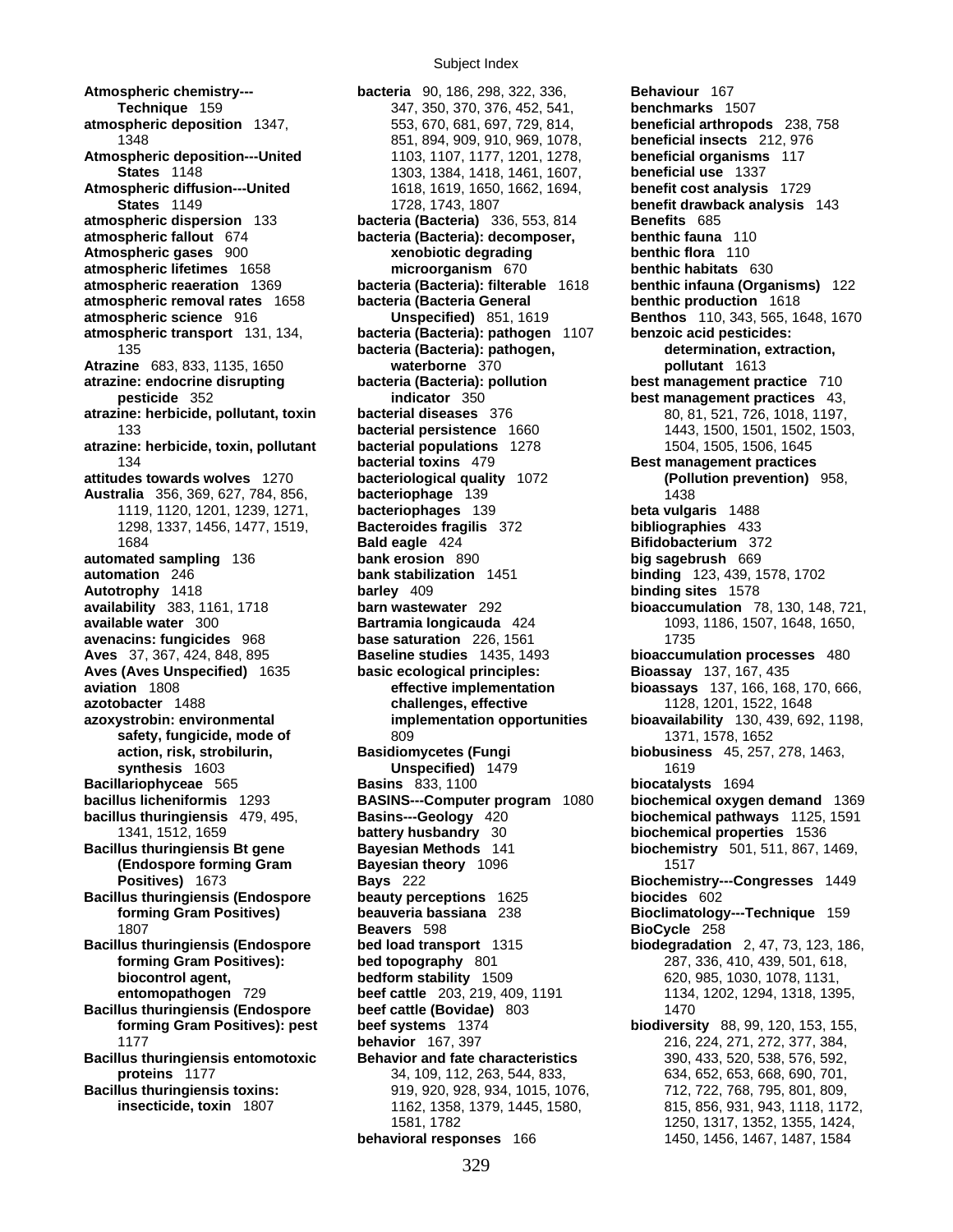**Biogeochemical cycle** 339, 900, **biomass depletion** 449 **Biogeomorphology of terrestrial 1202, 1324, 1362, 1391, 1578, biological pest control methods** 1506 **biological production** 600 **body protein** 409

**biodiversity (contd.)** 1639, 1647, **Biological Properties** 184 **Body size** 1343 1718, 1725 **biological quality** 674 **body water** 1737 **biodiversity patterns** 1451 **biological responses** 1476 **body weight** 409, 1737 **bioenergy** 81, 180, 464, 1085 **Biological sampling** 511 **bog plants** 588, 1180 **Bioengineering** 194 **biological tissue** 764 **bogs** 1800 **Bioengineering---West---United biological tissues** 1614 **boreal forests** 1492, 1634 **States** 1701 **biological treatment** 73, 158, 985 **botanical composition** 117, 484, **bioethics** 250 **Biology** 32, 89, 175, 266, 466, 817, 693, 757, 821, 1045, 1172, **biofilms** 1078, 1607 1072, 1611 1349, 1708, 1708, 1789 **biofilters** 1052 **biomanipulation** 1212, 1468 **Bottle brush tree** 1073 **Biofiltration** 1358 **Biomarkers** 511 **bottom sediment composition** 674 **biogas** 73, 74, 180, 1735 **biomass** 47, 170, 215, 453, 1085, **Bottom Sediments** 108, 1383, 1464 **biogeochemical conditions** 100 1185, 1394, 1457, 1691 **Bottom topography** 1724<br> **Biogeochemical cycle** 339, 900, **biomass depletion** 449 **bottomland forests** 1350 1162, 1782 **biomass production** 361, 488, 523, **bottomland hardwood wetlands biogeochemical cycles** 59, 1352, 757, 1276, 1394 1176 1720 **biomass related microbial activities bound amino acids** 423 **biogeochemical cycling** 674 915 **bound residues** 200 **biogeochemical processes** 801 **biomonitoring** 1179 **boundary layer** 1509 **biogeochemistry** 20, 160, 339, 722, **Bioprocess Engineering** 528, 1364 **Bovidae** 219, 252, 303, 876, 881, 794, 809, 936, 942, 1030, 1162, **Bioreactors** 186 1191, 1255, 1297, 1422, 1429, 1391, 1766, 1782 **bioremediation** 186, 188, 336, 361, 1485, 1520, 1604 **Biogeochemistry---Technique** 159 363, 529, 1125, 1167, 1169, **Bovidae (Bovidae)** 850, 948<br>**Biogeomorphology of terrestrial** 1202, 1324, 1362, 1391, 1578, **Brackish water** 339, 431, 1015, **and freshwater systems** 303 1696 1739 **biographies** 1058 **biosafety** 479 **Brackishwater pollution** 1581 **Bioindicators** 139, 162, 347, 349, **biosolids** 192, 348 **Brassica** 677 511, 799, 919, 1469, 1516 **biosphere** 728 **Brassica chinensis [Chinese bioinsecticides** 743 **biota** 167, 565, 721, 722, 1090, **whitebage] (Cruciferae): biointensive pest management** 1305, 1676 **vegetable crop** 254 1465 **biotechnology** 2, 12, 74, 173, 180, **brassica napus** 677, 1488 **biological activity in soil** 5, 200, 195, 198, 501, 595, 1073, 1671, **Brassica napus [canola]**  483, 540, 722, 917, 1000, 1020, 1735 **(Cruciferae): oil crop** 115 1522, 1543, 1556, 1790 **biotic component management Brassica sp. (Cruciferae)** 613 **biological communities** 1296 1554 **Brazil** 369 **Biological control** 12, 163, 173, **Biotic factors** 184 **breeding birds** 201 196, 235, 238, 250, 265, 310, **biotic integrity** 368, 943 **breeding places** 1357 387, 593, 595, 615, 678, 741, **biotic transformations** 480 **Breeding sites** 37, 1233 744, 747, 754, 758, 976, 1073, **biotopes** 105, 732 **Breeding success** 442 1193, 1199, 1254, 1285, 1463, **biphenyls** 230, 789 **Brest, France** 605 1473, 1619, 1707, 1769, 1770 **bird (Aves)** 560 **Britain** 1635 **biological control agent** 1619 **bird (Aves): community response, British Columbia** 125, 563, 1315, **biological control agents** 173, 196, **landscape variables** 1251 1698 197, 212, 325, 741, 747, 1199, **bird (Aves): pest** 1808 **British Isles** 170, 202, 206, 322, 1341, 1576, 1629, 1681 **bird (Aves Unspecified)** 1207 882, 1194, 1243, 1255, 1367, **Biological diversity** 390, 949, 1282, **birds** 37, 88, 204, 216, 367, 424, 1368, 1548 1516 427, 446, 560, 667, 717, 795, **Brittany** 1096 **Biological diversity conservation** 823, 848, 895, 1187, 1197, **broadcasting** 1156, 1345 1678 1207, 1208, 1251, 1319, 1373, **broiler chicken (Galliformes)** 1197 **Biological diversity conservation---** 1399, 1475, 1635, 1639, 1706, **broiler production** 1302 **United States** 161, 763 1711, 1741, 1808 **broilers** 203, 204, 418, 692, 1208, **biological diversity: sustenance birds (Aves Unspecified)** 1635 1399 1625 **Birds, Protection of** 1777 **broken leg model** 1431 **biological effects** 165, 166 **bivalves (Pelecypoda)** 814 **brominated flame retardant: biological filtration** 997 **black box rates** 794 **pollutant** 93 **biological indicators** 88, 107, 120, **Black necked stilt** 1469 **bromus tectorum** 769 182, 212, 341, 343, 592, 645, **Black Rosy finch** 424 **brood parasitism** 1319 712, 944, 945, 1172, 1201, **black tern (Charadriiformes)** 667 **brook valley meadows** 1348 1453, 1515, 1555, 1690, 1693, **blood** 1469, 1737 **browsing** 579, 757 1700 **BMP** 710 **Bryophytes** 659 **biological interactions** 814 **BMPs** 43, 80, 81, 327, 1197, 1500, **Bt toxin** 1673<br>**biological invasions** 667 1501, 1501, 1502, 1503, 1504, 1505, **budgets** 1485 **biological invasions** 667 1501, 1502, 1503, 1504, 1505, **budgets** 1485 172 **body fat** 409 **buffer zones** 52, 54, 127, 205, 492, **biological processes** 630 **body morphology** 701 530, 936, 988, 1116, 1117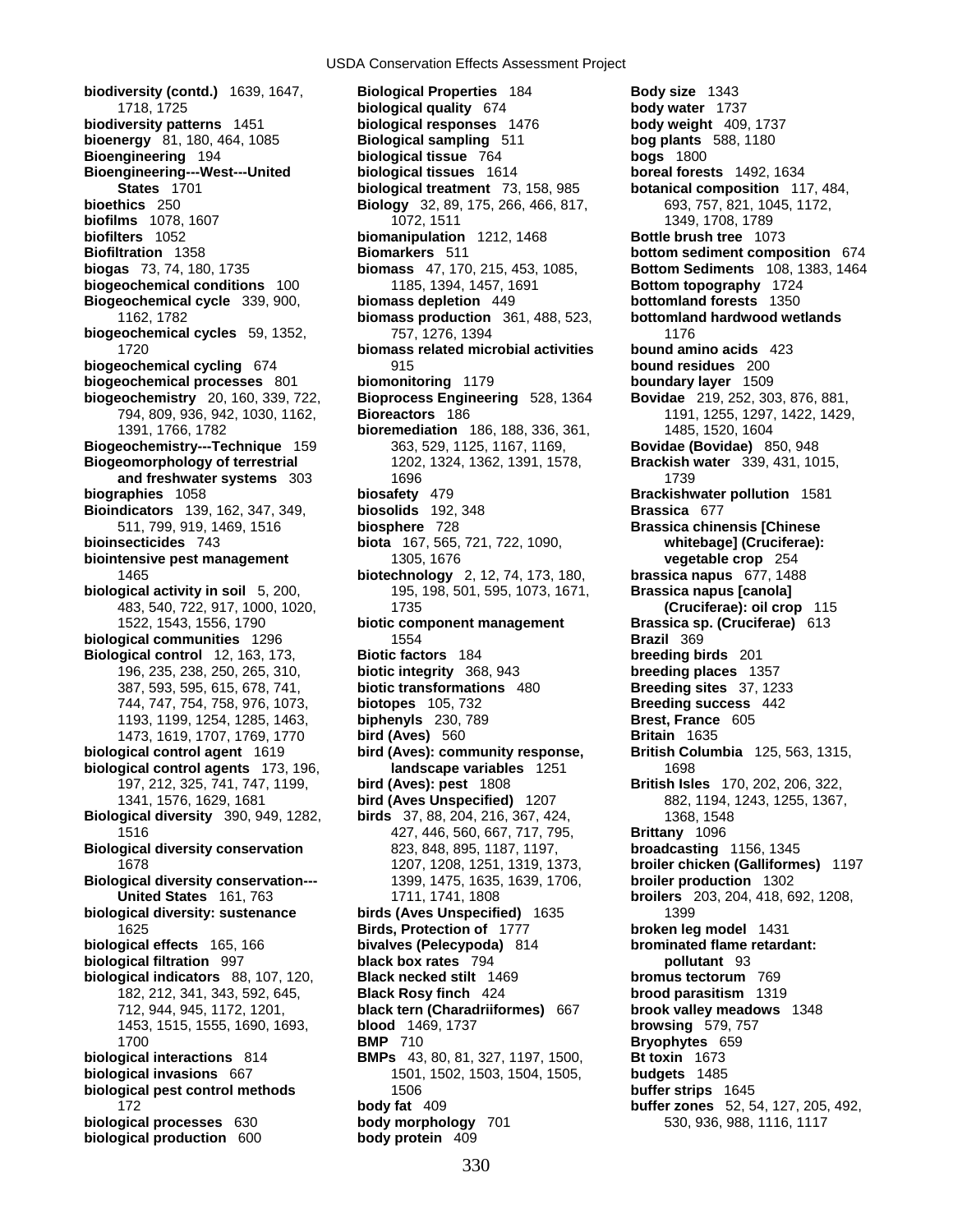**bulk density** 275, 677, 719, 1025, **by product identification** 1114 **carbon dioxide enrichment** 523 **canopy** 174, 216, 318, 715, 1081 **castor** 333, 598<br>**canopy surface topology** 812 **Castor canadensis** 598 **capsicum annuum** 705, 735 **Catchment area** 799, 1495

**Buffer zones---Ecosystem Capsicum annuum [Chinese catchment health indicators** 356 **management** 1438 **whitebage] (Solanaceae): catchment hydrology** 301, 526, **Buffer zones---Ecosystem vegetable crop** 254 933, 1039, 1039, 1096, 1311, 1774 **management---Chesapeake carabidae** 212 **catchment scale processes** 809 **Bay---Md and Va--- Carbamate compounds** 4, 511 **catchment systems** 736 **Handbooks, manuals, etc** carbamate insecticides (detection 233 **of pollutants) dithiocarbamate cation exchange capacity** 226, **Buffer zones---Ecosystem fungicides (detection of** 719, 1240 **management---Georgia** 1407 **pollutants) imidazolinone cations** 418 **Buffer zones---Ecosystem herbicides (detection of Catoptrophorus semipalmatus management---United States pollutants) organophosphorus** 1469 1320 **insecticides (detection of cattle** 210, 219, 252, 303, 353, 609, **Buffers** 1645 **bollutants) pesticides 876, 881, 1072, 1191, 1255,**<br>**bulk density** 275, 677, 719, 1025, **(detection of pollutants)** 1297, 1422, 1429, 1485, 1604 1165, 1266, 1304, 1385 **sulfonylu** 190 **cattle (Bovidae): dairy animal, bumblebees (Hymenoptera): adult, Carbamate Pesticides** 4 **female** 104 **nontarget organism** 1406 **carbamate: pollutant** 1253 **cattle dung** 534, 1191, 1195 **burning** 212, 278, 1085 **Carbofuran** 542 **cattle feeding** 219 **Buteo regalis** 424 **carbon** 213, 214, 278, 421, 425, **cattle manure** 72, 198, 252, 329, **Butterflies** 1193, 1726 464, 483, 484, 785, 898, 1318, 534, 864, 874, 1020, 1046, **Butterflies---Great Plains---** 1338, 1347, 1404, 1416, 1479, 1103, 1195, 1416, 1518, 1702, **Ecology---Handbooks,** 1522, 1539, 1556, 1627, 1642 1743 **manuals, etc** 836 **carbon cycle** 213, 215, 225, 226, **Cattle Manure---Saskatchewan**<br>**Butterflies---Great Plains---Effect of** 425, 484, 602, 1404, 1539, 1627 889 **Butterflies---Great Plains---Effect of** 425, 484, 602, 1404, 1539, 1627 889 **habitat modification on--- carbon dioxide** 49, 91, 215, 277, **cattle slurry** 259, 417, 534, 1195, **Handbooks, manuals, etc** 341, 473, 478, 481, 523, 604, 1518, 1743 836 652, 735, 1172, 1338, 1347, **cauliflower: vegetable** 1655 **butterfly metapopulation** 512 1627 1627 **cell aging** 986 **by product identification** 1114 **carbon dioxide enrichment** 523 cell fragment removal 531 **Byproducts** 1115 **carbon dioxide: greenhouse gas centaurea diffusa** 769 **Cadmium** 148 614 **centaurea maculosa** 769 **CAFOs** 80, 86 **carbon dioxide: greenhouse gas, centaurea solstitialis** 769 **Cajeput tree** 1073 **pollutant** 1189 **central Europe** 798, 1789 **calcium** 64, 418, 692, 1154, 1258 **carbon monoxide: natural Central Gulf coastal plain** 234 **calcium carbonate** 215, 585 **emissions, pollutant** 967 **central Ohio** 7 **calcium ions** 719 **carbon:nitrogen ratio** 785, 899 **Centrocercus urophasianus [sage calcium oxide** 1181 **carbon sequestration** 275, 1189, **grouse] (Galliformes)** 823 **calibration** 138 1200, 1410, 1519, 1539, 1592 **cereals** 153, 156, 677, 692, 991, **Carcinogen** 230 1642 **Calicivirus (Caliciviridae): carcinogenesis** 834 **Chaetomium globosum disinfection resistance, carcinogenicity** 1476 **(Ascomycetes)** 152 **pathogen** 370 **Carcinogens** 113 **chains** 1708 **California** 44, 188, 398, 539, 584, **Carnivores** 1270 **channel flow velocity** 1096 1205, 1332, 1380, 1682 **carrot: vegetable** 1655 **channel instability** 654 **California Nevada** 521 **carya illinoinensis** 325 **channel morphology** 421, 890, **callipepla** 1727 **CASC2D model** 1764 1315 **calving rate** 409 **case reports** 1782 **channel movements** 694 **Campylobacter** 1103, 1757 **case studies** 577, 607, 691, 784, **channeling** 227 **Canada** 26, 125, 275, 341, 589, 815, 1005, 1263, 1500, 1501, **channelization** 227, 1451 668, 830, 961, 964, 991, 1038, 1502, 1503, 1695, 1782 **channels** 345, 558, 890, 1092, 1226 1076, 1090, 1103, 1194, 1200, **Case study** 1695 **Channels---Hydraulic engineering--** 1248, 1363, 1379, 1403, 1409, **case study data** 785 **-Canada** 966 1689, 1814 **cash crop residues: application characteristics** 228, 1677 **canals** 1286, 1310 **timing, mineralization rates, Characteristics, behavior and fate Canis [wolf] (Canidae)** 1270 **nitrogen content, soil** 413, 494, 924, 1117, 1314, **canola (Cruciferae)** 613 **incorporation** 785 1395, 1464<br> **canopy** 174, 216, 318, 715, 1081 **castor** 333, 598 **Characterization** 32, 359, 534 **canopy surface topology** 812 **Castor canadensis** 598 **charcoal** 425, 695 **capacity** 102 **Castor fiber** 598 **checklists** 1357, 1555 **Cape Fear** 714 **catabolism** 1728 **Chelicerates** 814, 1635 **Capreolus capreolus (Cervidae): catalysis** 100 **Chemical analysis** 75 **bioindicator, deer** 1725 **catchment acidification** 1347 **catchment areas** 936, 1116, 1124, 1363 **catchment basins** 1495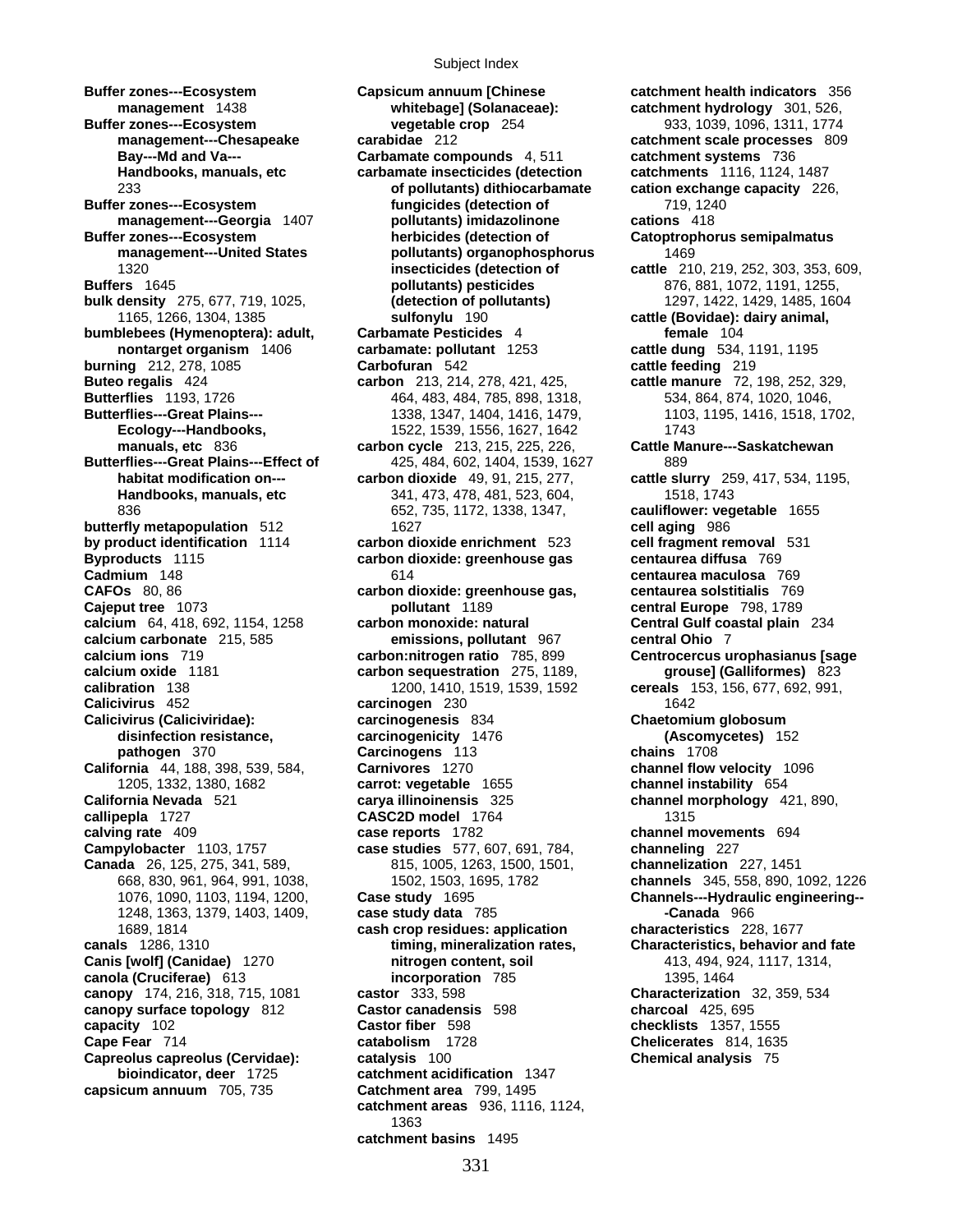**chemical assessment techniques: chlorothalonil: fungicide, pollutant, Climatology (Environmental values** 122 **chlorpyrifos: insecticide, Cram Positives)** 1384<br>**chemical bonding** 200 **chemical bonding** 200 **chemical bonding** 200 **clover (Leguminosae)** 850 **chemical composition** 20, 58, 953, **cholinesterase** 1809 **CO2 emissions** 7 **chemical control** 183, 593, 741, 165, 166, 446, 463, 468, 504, **coal combustion** 1675 **chemical degradation** 1046, 1115 789, 803, 814, 823, 850, 863, **manuals, etc** 632 **Chemical extraction** 75 914, 948, 983, 984, 1006, 1052, **coarse organic matter** 701 **chemical fate** 276 1094, 1109, 1123, 1197, 1207, **coarse textured soils** 993, 1519 **chemical interactions** 814 1251, 1270, 1303, 1352, 1475, **coastal areas** 1066, 1122, 1180, **chemical kinetics** 544 1487, 1618, 1635, 1639, 1725, 1481 **chemical monitoring** 1179 1772, 1808 **Coastal environments** 1630 **Chemical pollutants** 130, 494, **Chromatographic techniques** 75 **coastal erosion** 812 **Chemical pollution** 130, 442, 494, **Ciconiiformes** 1706 **coastal plain** 714 **chemical precipitation** 215, 1368, **cis 1,3 chloropropane** 1658 **Identification** 555 **Chemical processes** 263, 630, 942, **Citronelle ponds** 234 **Pictorial works** 555 **chemical properties** 7, 311 **Subtropical fruit crop** 235 **Chemical Reactions** 4, 32, 167, **Civil** 939 **coastal water** 236, 1401 **chemical recovery** 1296 **Clarity** 1670 **Clarity** 1670 934, 1072, 1098, 1287, 1401, **chemical residues** 1259 **Classification** 824, 1493 **1581 chemical structure** 231, 1125, 1294 **Classification systems** 1413, 1493, **Coastal zone** 339 **chemical: transport** 276 1634 **coastal zone management** 1401 **chemical transport distance** 134 **clasts** 1315 **coefficient** 1369 **Chemical treatment** 1528 **Clay** 3 **coevolution** 776 **chemicals** 130, 728, 1090, 1385, **clay crystals: physical layered cold regions** 134 **Chemicals (corrosion)** 1121 **clay fraction** 867, 1549 **Coliforms** 351 **Chen canagica** 1469 **clay soils** 677, 1257 **coliforms (Enterobacteriaceae): Chesapeake Bay** 327, 577 **Clays** 3 **pollution indicator** 350 **Chesapeake Bay Watershed** 1745 **clays: chemical properties, collaborations** 1361 **Chesapeake Bay Watershed---Md physical properties** 1618 **Colloids** 3<br> **and Va** 564, 1428 **Clean Water Act** 1453, 1504, 1505, **colonization chicken (Galliformes)** 1207 1506 **colonization rates** 1347 **chicken (Galliformes): broiler, Clean Water Act of 1972** 1759 **color** 907, 1281, 1327 **chickens** 244 **climate** 91, 275, 340, 602, 685, 809, **combustion** 13, 457 **China** 510 964, 1318, 1366 **cometabolism** 336 **pesticide, toxin, volatilization, pollutant** 134 **chironomidae** 1648 **climate variability** 24, 1307 976, 1378 **chironomids (Diptera)** 1635 **climate variation** 863 **Community composition** 334, 390, **Chironomus tentans** 1648 **climatic change** 49, 58, 333, 464, 683, 689, 1630, 1634 **chiroptera** 1727 474, 475, 523, 629, 811, 899, **community ecology** 155, 175, 399, **chitinases: insecticide** 1177 1172, 1225, 1338, 1446, 1576 588, 681, 1232, 1790, 1802 **chloralose** 662 **Climatic Changes** 685, 900, 1004 **community forestry** 773, 1667 **chloride** 1002, 1490 **Climatic conditions** 184, 225 **community involvement** 530 **chlorinated hydrocarbons** 1093 **climatic factors** 66, 92, 140, 971, **Community structure** 683, 1343, **Chlorination** 635 1576 1672 **chloroacetanilides** 152 **climatic oscillation** 449 **Community Studies** 37, 1098 **Chlorofluorocarbons** 493 **climatic regimes** 806 **Comparison Studies** 263, 1271 **chlorophyll** 170 **climatic zones** 341, 1225 **comparisons** 170, 1367 **chlorophyll: monitoring** 1692 **climatology** 45, 141 **compensatory mitigation** 520

**background enrichment, toxin** 134 **Sciences)** 240 **bioavailability, grain size chlorpyrifos** 247 **climax vegetation** 823 **effects, interstitial water chlorpyrifos: insecticide, pollutant, clones** 361 **chemistry, sediment quality toxin** 134 **Clostridium (Endospore forming chemical bonding** 200 **quantitative analysis** 78 **clover (Leguminosae)** 850 1029, 1517, 1595 **chordates** 55, 102, 104, 113, 146, **coagulants** 1448 1342, 1767, 1768 560, 630, 667, 701, 764, 783, **Coal mine waste---Handbooks,**  1343 **Chromatography (Liquid)** 75 **coastal eutrophication** 605 511, 923, 1090, 1167, 1343, **circadian rhythm** 1737 **coastal plains** 497, 1378 1403 **Circulation** 525 **Coastal plants---Southern States---** 1448 **citizen participation** 43, 577, 1259 **Coastal plants---Southern States---** 1030, 1162 **citrus (Rutaceae): tropical coastal regions** 665 719, 1209, 1658 **Civil Engineering** 345, 1758 **coastal waters** 133, 222, 339, 605, 1403, 1448 **structure** 1618 **Coleoptera (Coleoptera)** 1635 **chick, commercial species, Clean Water Action Plan** 863 **Colorado** 138, 768, 1715 **layer, livestock** 446 **clearcutting** 1317 **column nitrate enrichment** 714 **climate change** 7, 24, 141, 238, **commercial hybrids** 479<br>525, 614, 794, 1006, 1307 **commercial samples** 906 **pollutant** 134 **climate cycles** 1094 **communities** 120, 170, 773, 784,

**and Va** 564, 1428 **Clean Water Act** 1453, 1504, 1505, **colonization** 212, 399, 589, 1243 **chloropicrin** 1658 **competition** 1496, 1635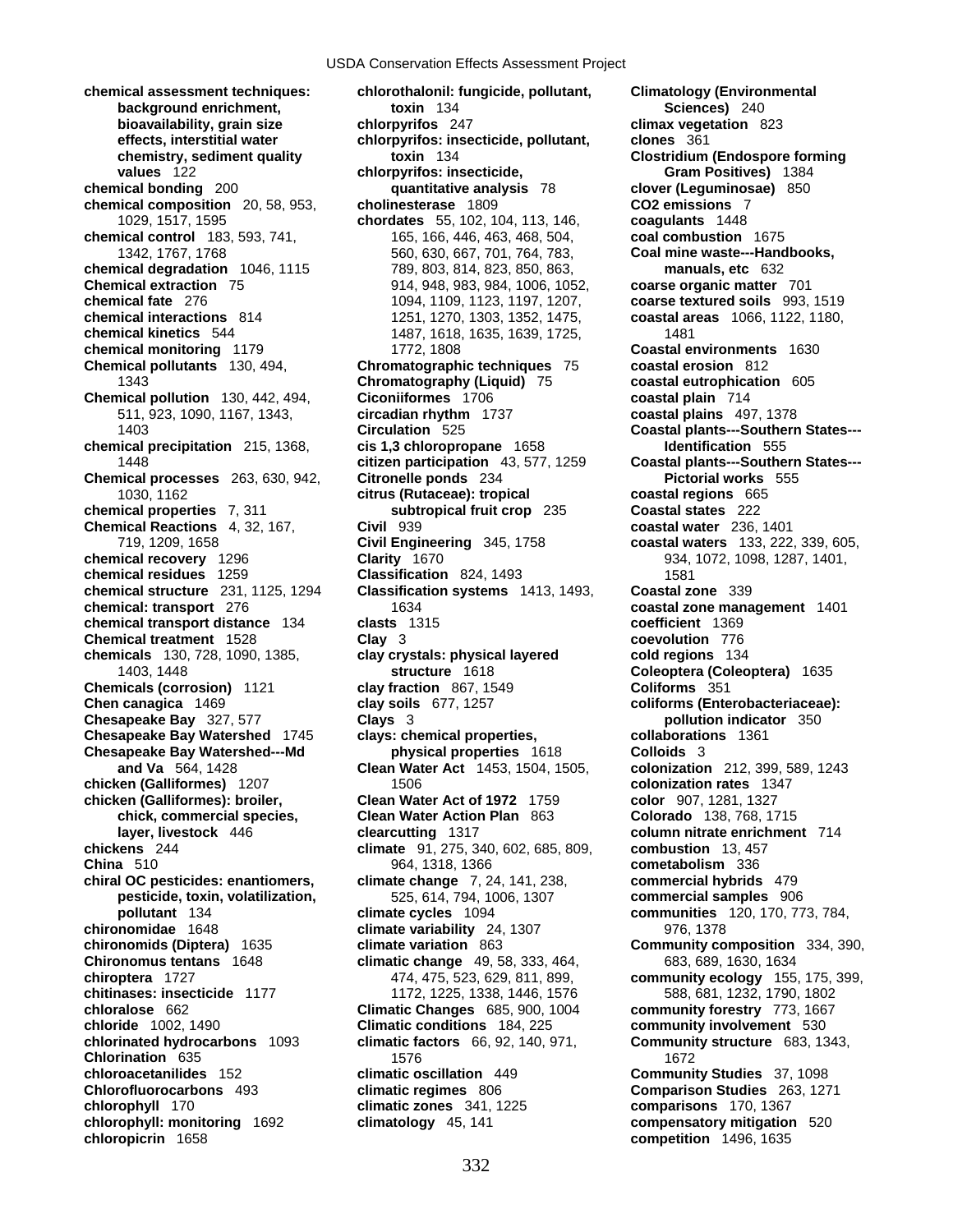**competitive ability** 163, 398, 1009 **Conservation in agricultural use Constructed wetlands---United complexity** 1496 1609, 1734 **States---Case studies** 288 **Compliance** 1379 **Conservation of natural resources Constructed wetlands---West--- Composition of water** 1162 270 **United States** 293 **compost** 255, 260, 261, 556, 860, **conservation practices** 43, 65, **construction** 227, 1078 **compost co-utilization** 513 **conservation priorities** 1625 **Contaminant Candidate List [CCL] Compost---Economic aspects** 258, **conservation programs** 80 370 **Compost---Handbooks, manuals,**  $\begin{array}{ccc} 516, 986 & 518, 986 \end{array}$  Contaminant Input 1685 etc 557 **conservation strategies** 1347 contaminants 20, 44, 13 **Compost---Management** 535 **conservation tillage** 7, 117, 118, 616, 928, 1041, 1090, 1391, **Compost---Saskatchewan** 515 215, 226, 274, 275, 277, 278, 1403, 1522, 1579, 1648 **compost utilization** 254 279, 281, 282, 300, 318, 472, **contaminants: bioavailability** 1508 **composted manure** 917 536, 537, 558, 593, 642, 671, **contaminated sediment** 764 **composted material toxicity** 410 684, 830, 899, 997, 1077, 1088, **contaminated sediments** 529, 581, **composters** 1702 1173, 1189, 1304, 1338, 1339, 613, 934 **composting** 13, 32, 33, 191, 257, 1366, 1389, 1472, 1519, 1565, **Contaminated sediments---United composts** 142, 256, 359, 509, 784, 1768 **contaminated soils** 529, 581 **composts: disease supressive The Region** 312 544, 587, 602, 873, 961, 1093, **computer applications** 928, 1334 **aspects** 406 1324, 1364, 1578, 1693, 1782, **computer language** 528 **Conservation tillage---** 1791 **Computer models** 1377 **Conservation tillage--** 1791 **Computer models** 1377 **Environmental aspects** 406 **contingent valuation** 106 **computer simulation** 926, 933, 314, 317 1519, 1768 **computerized technique** 528 313 **Control** 147, 206, 387, 431, 604, **computers** 1334 **Conservation tillage---Northeastern** 609, 754, 758, 949, 1011, 1024, **concentrated animal feeding States** 312 1073, 1193, 1245, 1389, 1454, **concentration** 428, 961, 1563, 1677 **Northwestern States** 315 **control methods** 321, 393, 839 **conceptual challenges** 794 **Conservation tillage---Southern Control of water on the surface conceptual models** 1636 **States** 316 378, 1073, 1337, 1665, 1735 **Concrete tanks---Design and Conservation tillage---United States control parameters** 1364 **Conductivity** 1634 **and recreation** 37, 566, 816, **controlled release** 1091, 1710 **conference proceedings** 128 1215, 1233, 1248, 1443, 1597, **conventional farming** 375 **conferences** 1054, 1211, 1565, 1814 **conferences** 1054, 1211, 1565, **confined animal feeding operations constructed wetland usage** 1686 **Education, and Extension Confinement farms Waste** 286, 292, 521, 631, 718, 767, **copper** 148, 418, 692, 1296 **conifer (Coniferopsida)** 463 **Constructed wetlands---Case product** 968 **coniferous forests** 174, 573, 1427 **studies---Congresses** 290 **cores** 1383 **conjunctive use** 1215 **Constructed wetlands---Cold Corn Belt States of USA** 319, 788,<br> **connectivity** 795, 815 **weather conditions** 289 852, 1566 **connectivity** 795, 815 **weather conditions** 289 852, 1566 **consequences** 817 **Constructed wetlands--- corn (Gramineae)** 257 **conservation** 62, 165, 184, 193, **Congresses** 290 **Correlation analysis** 1101 **conservation areas** 516 **Constructed wetlands---Rocky** 1097, 1190, 1281, 1377, 1595, **conservation biology** 512 **Mountains** 293 **1702**<br> **conservation buffers** 577, 1720, **Constructed wetlands---United** costs and **conservation implications** 1639 1602

883, 1048, 1214, 1364, 1499 684, 1158 **container grown plants** 1699 535 **Conservation Reserve Program contaminant extraction** 531 **etca 55 retails conservation strategies** 1347 **contaminants** 20, 44, 130, 412, 259, 359, 509, 873, 1102, 1165, 1569, 1587, 1602, 1619, 1637, **States** 709, 1142, 1143 1364, 1528, 1702 1640, 1641, 1669, 1671, 1767, **contaminated soil** 185 **effects** 1254 **Conservation tillage---Economic** 1116, 1135, 1147, 1235, 1314, **Computer programs** 1377 **Conservation tillage---Great Plains continuous cropping** 309, 1472, 940, 998, 1562, 1775 **Conservation tillage---Middle West contour cultivation** 865 **operations** 80, 86, 1252, 1759 **Conservation tillage---** 1590, 1707 **construction---Handbooks,** 280, 580 **Control programs** 740, 744, 1769 **manuals, etc** 267 **Conservation, wildlife management controlled grazing** 1521 1787, 1802 **constraints** 52, 61, 810, 841, 1492 **Cooperative State Research,**  1359 **constructed wetlands** 284, 285, **Service** 81 **disposal---United States** 268 1252, 1391, 1610, 1696 **cordifines: antifeedant, natural**  212, 227, 234, 272, 273, 382, **Constructed wetlands---Design and cost analysis** 292, 407, 458, 685, 424, 429, 463, 466, 537, 654, **construction** 291 1545 689, 706, 732, 799, 804, 848, **Constructed wetlands---Middle cost benefit analyses** 585 1248, 1282, 1295, 1340, 1357, **manuals, etc** 632 786, 1302, 1676, 1727 1493, 1516, 1597, 1600, 1627, **Constructed wetlands---North cost increasing events** 1197 **Constructed wetlands---United costs and returns** 281

917, 1025, 1165, 1702 **Conservation tillage---Appalachian Contamination** 188, 321, 372, 483, 943, 1098, 1123, 1176, 1233, **Atlantic States---Handbooks, cost benefit analysis** 86, 106, 666, 1635, 1638, 1680, 1685, 1726 **America** 283 **costs** 143, 226, 516, 606, 769, 776, 1729 **States** 304, 628 **cotton** 282, 700, 786, 788, 1077,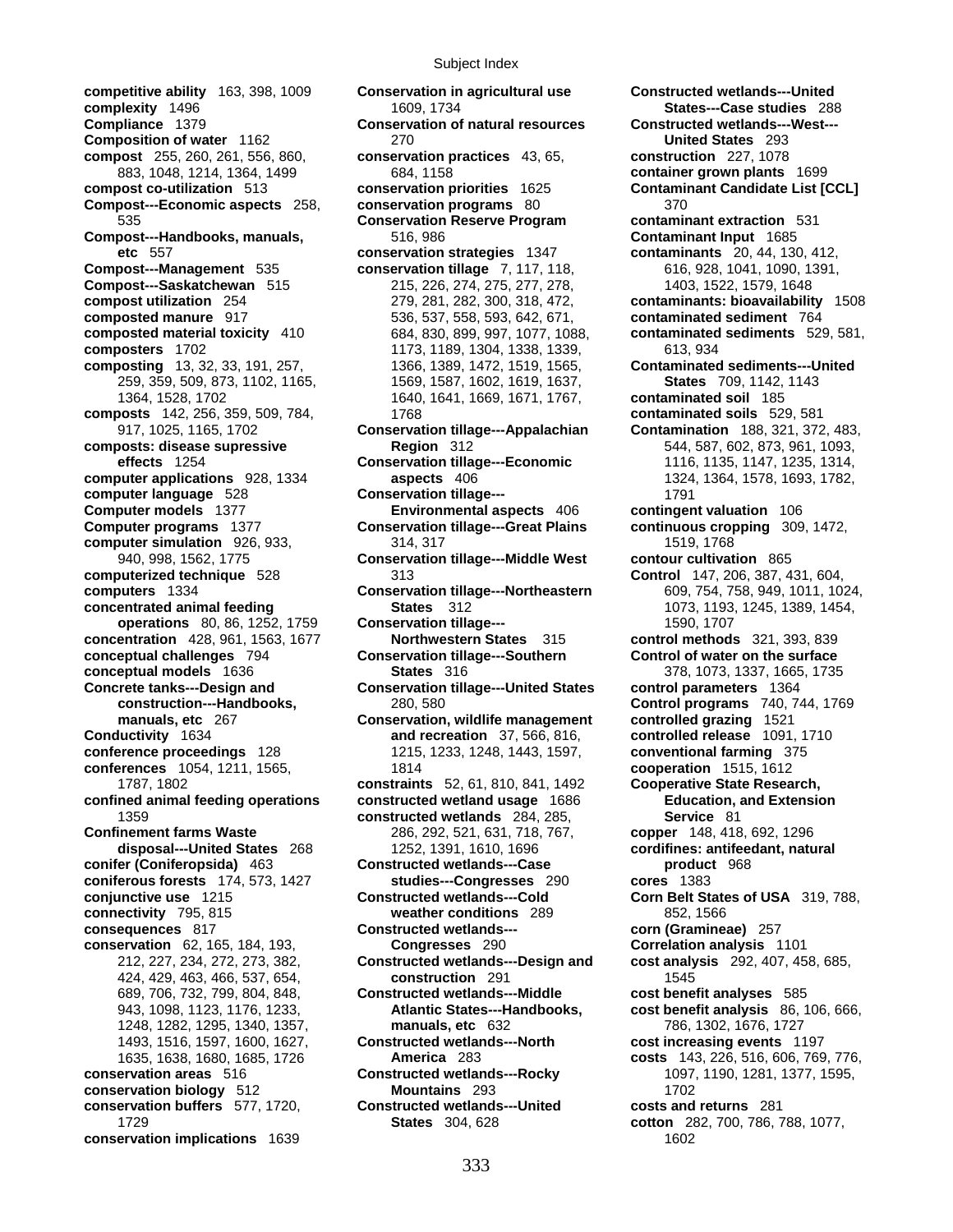**crop production** 36, 147, 157, 203,

**Cotton---Diseases and pests--- Crop residue management---Middle Cry1A toxin** 729 **Integrated control---West--- West** 313 **Cryptosporidium** 321, 322, 351, **United States** 739 **Crop residue management---** 541, 1097, 1103 **Cotton---Diseases and pests--- Northeastern States** 312 **Cryptosporidium parvum** 1097, **West---United States** 739 **Crop residue management---** 1757 **cotton (Malvaceae): fiber crop Northwestern States** 315 **CSREES** 81 473, 1673 **Crop residue management--- cucumis melo** 705, 1063 **coupled column liquid Southern States** 316 **cucumis sativus** 705, 735 **chromatography** 1593 **crop residues** 60, 213, 281, 309, **Culicidae** 431 **cover** 389 318, 371, 478, 642, 678, 720, **cultivars** 309, 310, 325, 358, 445, **cover composition** 823 788, 885, 899, 948, 987, 1003, 479, 846, 1009, 1033, 1112, **cover crops** 117, 226, 279, 300, 1007, 1020, 1028, 1173, 1192, 1247, 1336, 1717 301, 302, 358, 642, 788, 997, 1219, 1304, 1338, 1339, 1410, **Cultivated Lands** 29, 273, 390, 1007, 1082, 1234, 1366, 1557, 1470, 1470, 1472, 1640, 1641, 1730 1645 1707, 1715, 1767, 1768 **crop rotation** 7, 116, 311 **cultivation** 42, 63, 66, 226, 282, **Cover crops---Northeastern States- crop tolerance** 908 358, 537, 551, 579, 677, 720, **--Handbooks, manuals, etc crop weed competition** 358, 391, 1009, 1077, 1219, 1640, 1641, 1021 749, 1458, 1576, 1771 1669, 1770 **Cover crops---United States** 1079 **crop yield** 12, 36, 117, 256, 302, **cultural control** 256, 265, 358, 593, **cows** 195, 252, 417, 756, 876, 881, 309, 377, 428, 443, 445, 474, 678, 749, 1245, 1389, 1557, 994, 1024, 1255, 1518 623, 653, 678, 679, 693, 719, 576, 1767 **Coxsackievirus (Picornaviridae):** 749, 776, 786, 792, 846, 937, **cultural methods** 282, 830, 1245 **disinfection resistance,**  $975, 991, 995, 1008, 1033,$  **cumulative effects**  $809$ <br>**pathogen** 370 **cumulative impact analy** 1058, 1060, 1166, 1174, 1200, **cumulative impact analy pathogen** 370 1058, 1060, 1166, 1174, 1200, **cumulative impact analysis** 324<br>**CREAMS Model** 542 1225, 1245, 1247, 1264, 1326, **current ripples** 1509 **CREAMS Model** 542 1225, 1245, 1247, 1264, 1326, **current ripples** 1509 **critical levels** 423 1336, 1344, 1345, 1385, 1444, **current use pesticides** 327 **critical loads** 131, 423 1488, 1490, 1496, 1519, 1549, **current use pesticides: pesticide, critical review** 209 1602, 1669, 1717, 1771, 1812 **pollutant, toxin, critical reviews** 1431 **cropland** 43, 470, 1049, 1585 **transformation products** 133 **crop** 300 **cropping practices** 1189 **CW2D** 1525 **crop (Angiospermae)** 257, 1619 **cropping sequences** 1768 **cyanazine** 833 **crop (Angiospermae): major cropping strategies** 1027 **Cyanobacteria** 231, 370, 638, 909 **growth phases** 785 **cropping systems** 54, 55, 221, 224, **cyanobacteria (Cyanobacteria) crop damage** 63, 265 275, 320, 365, 382, 407, 537, **crop establishment** 1366 593, 672, 693, 810, 841, 852, **cyanobacteria (Cyanobacteria): crop growth stage** 1247, 1444 855, 975, 1003, 1120, 1173, **pathogen, waterborne** 370 **crop land buffers** 1645 1174, 1200, 1219, 1234, 1245, **Cyanophyta** 452 **crop loss** 595 1313, 1336, 1533, 1569, 1576, **cycle** 965 **crop management** 19, 105, 281, 1628, 1637, 1771, 1804 **cycling** 49, 213, 224, 279, 483, 634, 319, 320, 325, 445, 505, 599, **cropping systems in the great** 652, 653, 676, 994, 1000, 1001, 642, 720, 726, 735, 750, 776, **plains** 407, 593, 1219 1028, 1029, 1037, 1209, 1338, 846, 849, 865, 995, 1002, 1007, **crops** 60, 197, 213, 309, 310, 375, 1376 1020, 1058, 1060, 1063, 1112, 390, 428, 443, 465, 479, 523, **cycling nutrients** 160, 1004, 1030, 1174, 1247, 1313, 1326, 1336, 562, 599, 615, 782, 899, 941, 1034 1564, 1620, 1710, 1812 975, 997, 1002, 1007, 1033, **cycloate** 1658 **crop management practices** 886 1173, 1175, 1193, 1225, 1268, **cyclorrhapha** 175 **crop nutrition** 1552 1288, 1327, 1355, 1376, 1389, **Cyclospora** 452 **crop plant (Angiospermae)** 643 1394, 1409, 1457, 1490, 1533, **Cydia pomonella** 1075 **crop plant resistance** 172 1557, 1563, 1644, 1710 **Cyprus** 369 **crop plants as weeds** 1112 **Crops and nitrogen** 996 **cytoplasm** 1490 256, 358, 382, 387, 474, 593, **aspects---California** 1330 **dairy cattle** 72, 756, 994, 1191 652, 788, 855, 888, 991, 1120, **Crops and water---Research--- dairy cows** 1255, 1416 1129, 1205, 1219, 1549, 1602, **United States** 1562 **dairy farm management** 624 1622, 1642, 1715, 1725, 1730, **crops (Angiospermae)** 908 **dairy farming** 72, 1255 1739, 1767, 1773 **Crops---Nutrition** 1551 **dairy farms** 252, 417, 673, 876, **Crop production (intercropping) cross resistance** 590, 1341 950, 994, 1255 761 **crude protein** 1044 **dairy industry** 292 **crop quality** 224, 256, 377, 705, **Crustacea (Crustacea Unspecified)** 937, 1812 234, 1635 **DAISY model** 160 **crop residue** 1619 **Crustaceans** 234, 814, 1635 **Dam Construction** 1226 **Crop residue management--- crustaceans (Crustacea)** 814 **Dam Failure** 939 **Appalachian Region** 312 **crustaceans (Crustacea dam removal** 1676 **Crop residue management---Great Unspecified)** 234, 1635 **damage** 539, 805, 907 **Plains** 314, 317 **crusting** 18 **damming** 654 **crusts** 1533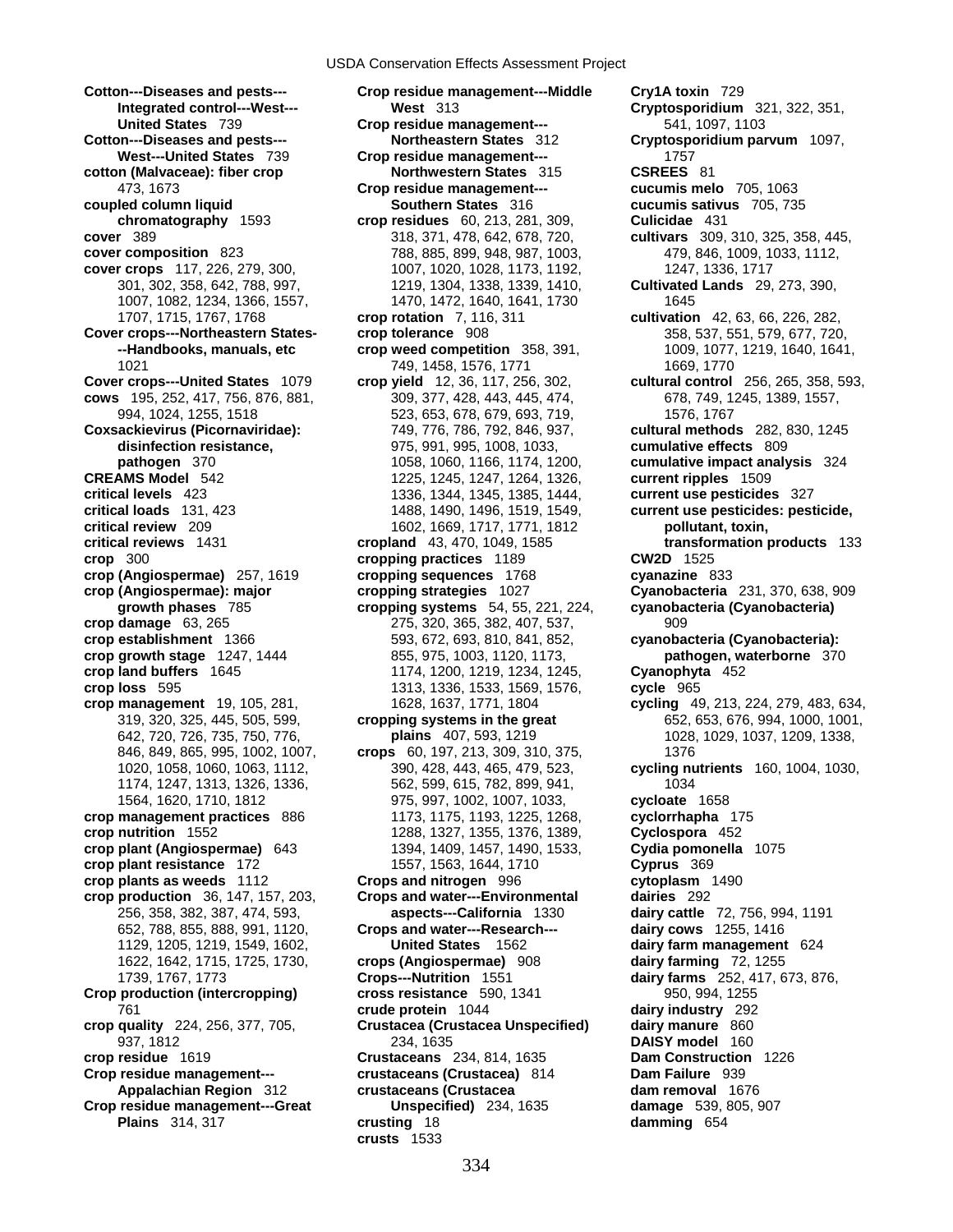**dangerous organisms** 322, 349, 988, 990, 991, 1000, 1003, **dimensionality** 794 **Daphnia** 1343 1710, 1720 **Diptera (Diptera)** 1807 **Data acquisition** 924, 1363, 1413 **denitrifying microorganisms** 868 **direct sowing** 677, 1007, 1519, **data analysis** 171, 425, 679, 784, **Denmark** 105, 455, 677, 892, 1005 1669 **data collection** 518, 679, 715, 1276 **density dependence** 512 **discharge** 19, 345, 510, 710, 1368 **Data Collections** 344, 433, 452, **department for international discing** 1602, 1640 **Data handling** 1413 **deposition** 111, 165, 214, 534, 932, **disease** 851 **Data Interpretation** 833, 1445 1011, 1066, 1653, 1813 disease and pest management **database** 1532 **depth** 693, 1247 281, 458 **Databases** 138, 330, 705, 833, 944, **derived distribution** 710 **disease control** 735, 970, 1254, **daucus carota** 1715 **desert rodents** 1727 **disease prevention** 691, 1203 **Daucus carota [tomato] desertification** 449, 781, 1273, **disease resistance** 240, 432, 612, **DDE: pesticide** 560 **design** 343, 345, 1312, 1368, 1372, 691, 969, 1097 **DDT** 186, 331, 1373 1431, 1572 **disease vectors** 691 **DDT: pesticide** 560, 1070 **design criteria** 344, 378, 492, 1615 **Dead animal disposal--- Design data** 344 **disinfectants** 1448, 1732 **Dead animals, Removal and Desilting basins** 1023 **disinfection by products [DBPs]: Dead animals---Saskatchewan** 515 **detection** 326, 969, 1009, 1646, 854 **dead trees** 821 1687 **disinfection byproducts** 1732 **Dechlorination** 186 **detention ponds** 521 **dispersal** 173, 932, 1243, 1494 **deciduous forests** 174, 1427 **detergents** 1388 **dispersion** 123, 932 **deciduous forests** 174, 1427 **detergents** 1388 **dispersion** 123, 932 **decision making** 6, 12, 365, 391, **Determination** 558, 1235, 1392, **dissipation** 1397 **decision support systems** 80, 81, **Developing Countries** 287, 510, **dissolved organic matter** 371, 986 **declines** 520 **development** 25, 1775 1110 **decomposers** 1030 **developmental stages** 14, 1308, **dissolved oxygen** 339, 1185, 1369, **decomposition** 4, 5, 213, 309, 335, 1458 1464 **defaunation** 1303 **dibenzo p dioxins** 457 **District of Columbia** 577 **defense mechanism** 1177 **dibenzofuran: pollutant** 93 **Disturbance** 88, 184, 424 **defense mechanisms** 12 **dicofol: pesticide** 560 **disturbance regimes** 1250, 1451 **defoliation** 89 **dicots** 115, 177, 179, 234, 235, 254, **disturbed land** 579, 821 **deforestation** 551, 1627 473, 613, 667, 669, 716, 724, **degradation** 4, 9, 75, 210, 335, 337, 823, 850, 952, 1483, 1496, 1673 **ditch blocking** 659 **degraded forests** 1349 **dietary minerals** 692 **linkages** 813 **degree of mineralization** 1114 **dietary restriction** 1052 **diversity** 1088, 1543, 1693 **dehydrogenase activity** 915 **diets** 130, 467, 676, 1044, 1163, **DNA fingerprinting** 361 **Delaware** 577 1191, 1255 **Domestic wastes** 372 **delivery** 1072 **diffuse environmental domestication** 970 **Delta Marsh Restoration** 1685 **contamination** 853 **Dominant species** 234 **deltas** 1437 **diffusion** 789 **Don River** 1685 **demand** 475, 1689 **diffusivity** 677, 867 **dormancy breaking** 478 **demographic changes** 1639 **digesta** 244 **digesta** 244 **dosage** 915<br>**demographic stochasticity** 512 **digestibility** 244, 547, 1163, 1293, **dosage effects** 1555 **demographic stochasticity** 512 **digestibility** 244, 547, 1163, 1293, **demography** 14 **dose dependent effects** 915

**dams** 62, 227, 333, 598, 602, 939, **Dempster Shafer Reasoning** 141 **Digital map data** 1377 1226, 1311, 1337, 1437, 1446, **denitrification** 32, 338, 339, 421, **dilution** 123 1638, 1676 453, 486, 534, 798, 800, 868, **dimensional analysis** 1495 636, 833, 1121 1027, 1269, 1358, 1398, 1536, **Diptera** 148, 175, 431, 1648 1480 **density** 677, 1304, 1482 **disc harrows** 885 833, 1363, 1413 **development** 1756 **disciplinary research** 1636 961, 1377, 1775 **Descriptors: Dissipation** 542 1321, 1576, 1757 **(Umbelliferae): vegetable crop** 1549 678, 701, 1321, 1717 254 **deserts** 340, 665, 690 **disease transmission** 83, 322, 636, **Saskatchewan** 515 **design standards** 292 **Disinfection** 322, 1252, 1442 **disposal of** 733 **desorption** 439, 618, 1376, 1578 **formation, pollutant, toxin** 492, 599, 693, 705, 711, 792, 1563 **dissipation pathways** 553 862, 1334, 1367, 1443, 1444, **detoxification** 1125, 1167, 1578 **Dissolved chemicals** 934 1717, 1804 **detritus** 110 **dissolved organic carbon** 327 1334 1378, 1379 **dissolved organic matter loading** 384, 695, 910, 1030, 1060, **diagnosis** 367, 705, 1308 **distance** 1315 1115, 1304, 1318, 1399, 1461, **diatom (Chrysophyta): periphyton distribution** 1147, 1494 1519, 1540, 1587, 1630, 1650 368 **Distribution (Mathematical)** 1581 494, 640, 642, 678, 1030, 1034, **die back** 128 **dithiocarbamate: pesticide** 906 1083, 1115, 1116, 1120, 1236, **diesel** 473 **diuron: insecticide, quantitative**  1290, 1395, 1448, 1523, 1616, **diet** 1737 **analysis** 78 1630, 1656, 1675 **diet modification** 446 **diverse aquatic ecosystems demonstration projects** 1164 **digestive additives** 8 **double cropping** 1768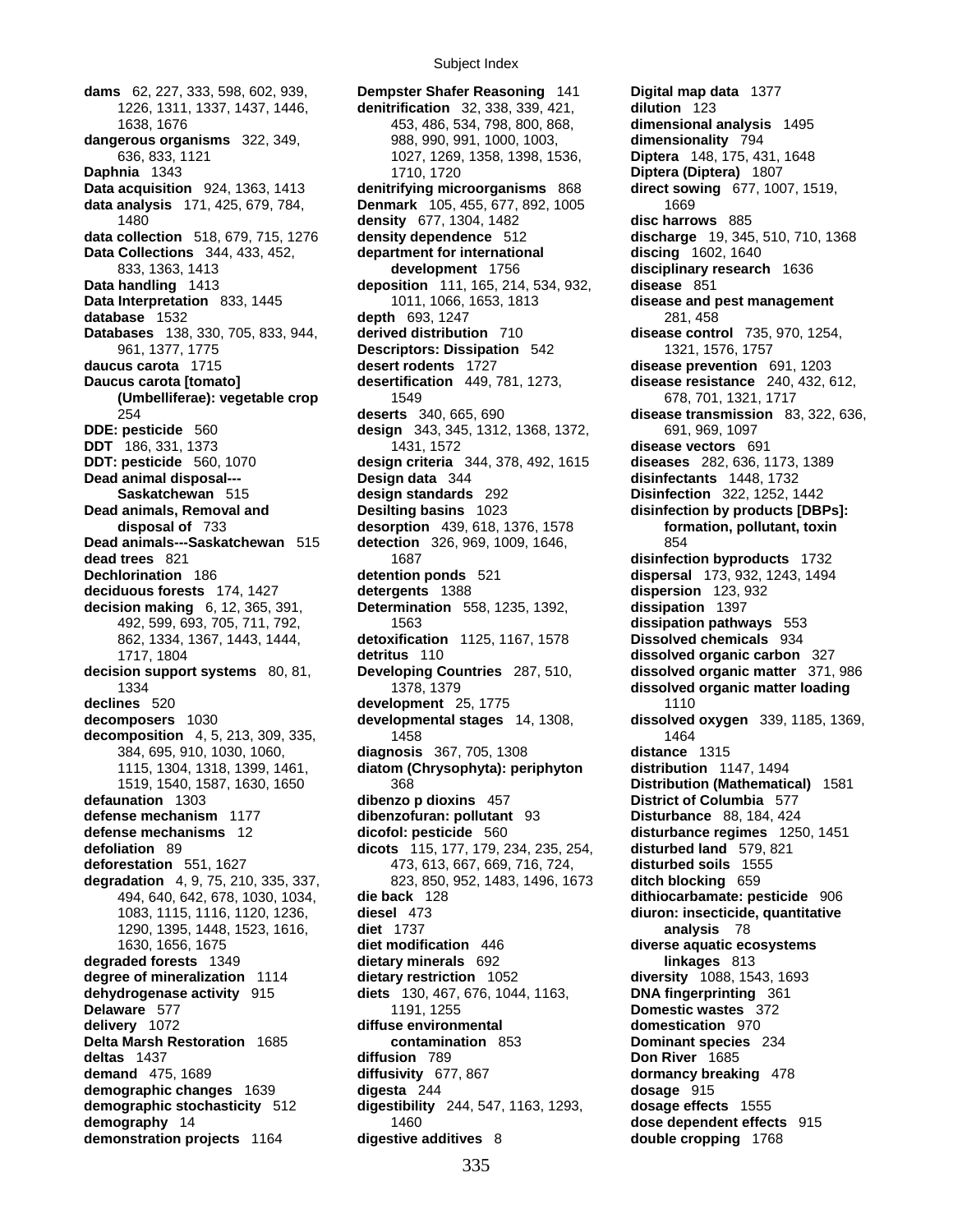**dry particle deposition** 133 **ecosystem performance** 102

**Double Stranded DNA Viruses** 370 **dryland salinity** 476, 1487 **ecological risk assessment** 368,<br> **Douglas fir western hemlock forest durability** 1321 1508 **Douglas fir western hemlock forest durability** 1321<br>**duration** 1247, 1727 **1508**<br>**duration** 1247, 1727 **1508**<br>**ecological stands** 812 **duration** 1247, 1727 **ecological significance** 128 **Downstream** 1226 **duration curves** 710 **ecological succession** 667 **Drainage** 21, 378, 380, 381, 441, **dust** 1024, 1399, 1549, 1811 **Ecological techniques and**  567, 602, 625, 659, 668, 684, **dust control** 1811 **apparatus** 1413, 1607 798, 1116, 1156, 1257, 1268, **dust emissions** 1071 **ecological thresholds** 1723 1346, 1347, 1348, 1386, 1439, **dusts** 921 **ecologically based**  1488, 1579, 1633, 1643, 1714, **DWSM (model)** 1764 **Hydrogeomorphic approach** 1729 **dynamic models** 106, 1367 392 **Drainage---Australia---New South dynamics** 7, 184, 512, 795, 800, **ecologically based pest Wales---Management** 664 988, 1001, 1131 **management** 1465 **Drainage---Australia---New South Dynamics of lakes and rivers** 569, **Ecology** 7, 37, 61, 89, 94, 130, 182, Wales---Planning 664 1495, 1615, 1724 207, 243, 325, 389, 390, 397, **Drainage---Australia---Victoria--- dysaphis plantaginea** 741 398, 400, 466, 479, 512, 520, **Handbooks, manuals, etc earliness** 1812 521, 552, 573, 576, 591, 605, 778 **early successional communities** 683, 685, 686, 710, 712, 730, **drainage basins** 603 1625 1625 1625 1629 1625 1629 1625 1629 1630, 811, 816, 810, 811, 816, **Drainage---Congresses** 779, 1606 **Earth construction** 385 928, 934, 964, 965, 970, 1061, **Drainage effects** 1049 **Earth Sciences** 1315, 1509 1088, 1098, 1098, 1100, 1161, 1173, **Drainage---Environmental aspects-- earth surface systems** 802 1227, 1267, 1278, 1323, 1351, **-Developing countries** 482 **earthworms** 105, 558, 648, 1088, 1369, 1424, 1469, 1511, 1525, **Drainage---Environmental aspects--** 1304, 1457, 1693 1587, 1620, 1620, 1650, 1693, 1711,<br>**-Sweden** 296 **1721, 1729, 1758 earthy flavors** 909 1721, 1729, 1758 **earthy flavors** 909 **earthy flavors** 909 **eastern North America** 588 **1721, 1721, 1729, 1758 Drainage---Handbooks, manuals, eastern North America** 588 **Ecology (Environmental Sciences) etc** 379 **Eastern North Carolina** 714 **1123**<br> **Ecology---** Management 22, 838, **ecdysteroids** 651 **Ecology---Drainage---Management** 22, 838, **ecdysteroids** 651 **Ecology---United States** 491 844, 871 **Echovirus (Picornaviridae): economic analysis** 106, 138, 391, **Drainage---Middle West** 23 **disinfection resistance,** 408, 445, 530, 679, 769, 776, **drainage patterns** 1495, 1656 **pathogen** 370 1033, 1063, 1236, 1405, 1444, **Drainage rates** 32 **ecohydrology** 1352 1529, 1549, 1572, 1812<br>**drainage systems** 1288 **Ecological assessment---Biology---** Economic aspects 1012, 1013 **drainage systems** 1288 **Ecological assessment---Biology--drainage water** 44, 188, 582, 920, **United States** 126 **economic changes** 1639 947, 1063, 1194, 1419, 1469, **Ecological assessment---United Economic Entomology** 731, 1285 1748 **States** 357 **economic evaluation** 407 **Dredging** 108, 1508 **ecological balance** 409, 944, 1276, **economic impact** 265, 673, 734, **drift** 444, 454, 1813 **1385** 1365 1397, 1487 1365 1397, 1487 **drift mitigation strategies** 1813 **ecological characteristics** 630 **economic indicators** 792 **Drilling fluids** 918 **ecological conditions** 915 **economic injury level** 265 **drinking water** 100, 321, 322, 347, **ecological crisis** 390, 1791 **economic significance** 128 351, 370, 452, 541, 635, 638, **Ecological Distribution** 1418 **economic thresholds** 391 969, 1097, 1150, 1654, 1732, **ecological economics** 1340 **economics** 407, 682, 685, 841, 853, 1737, 1741 **ecological effects** 167, 431, 442, 1008, 1014, 1016, 1076, 1167, **Drinking water---Contamination---** 799, 1337, 1418, 1469, 1579, 1248, 1595 **Prevention** 858 1597, 1791 **ecosystem** 728 **drinking water microbial safety: ecological forecasts** 389 **ecosystem analysis** 412, 1633 **global perspectives** 914 **ecological impact** 1356 **Ecosystem disturbance** 62, 222, **Drinking water---New York, NY Ecological impact of water** 390, 438, 493, 565, 685, 770, 1763 **development** 38, 227, 431, 1057, 1638, 1726, 1791 **Drinking water---Purification---** 1226, 1597, 1638, 1676 **ecosystem dynamics: freshwater, Congresses** 1449 **Ecological implications of livestock riparian** 1094 **drinking water supplies: herbivory in the west** 690 **ecosystem function** 667, 669, 851 **management** 854 **Ecological integrity---United States Drip Irrigation** 1609 357, 765 **ecosystem health** 354, 356 **droplet studies** 1474 **Ecological mapping** 1780 **Ecosystem health West United drought** 114, 320, 333, 553, 781, **ecological processes** 659 **States** 713 1194, 1248, 1446, 1752 **ecological processes: evolution ecosystem integrity** 667 **drought resistance** 1488 809 809 **Ecosystem management** 97, 174, **droughts** 794 **ecological productivity** 1487 184, 497, 622, 649, 696, 816, **drug residues** 1198, 1297, 1732 **ecological refugia** 801 1034, 1073, 1233, 1337, 1346, **drugs** 1198, 1732 **ecological restoration** 577, 767, 1401, 1493, 1516, 1554, 1597, **dry farming** 36, 92, 995, 1219, 1641 1259, 1599 1796, 1735 1726, 1735 **dry lot feeding** 409 **ecological restoration: intermediate Ecosystem management---United dry matter** 1082, 1281 **1352** 1352 **States** 101, 763 **dry matter distribution** 1166 **ecological risk** 1507 **ecosystem models** 928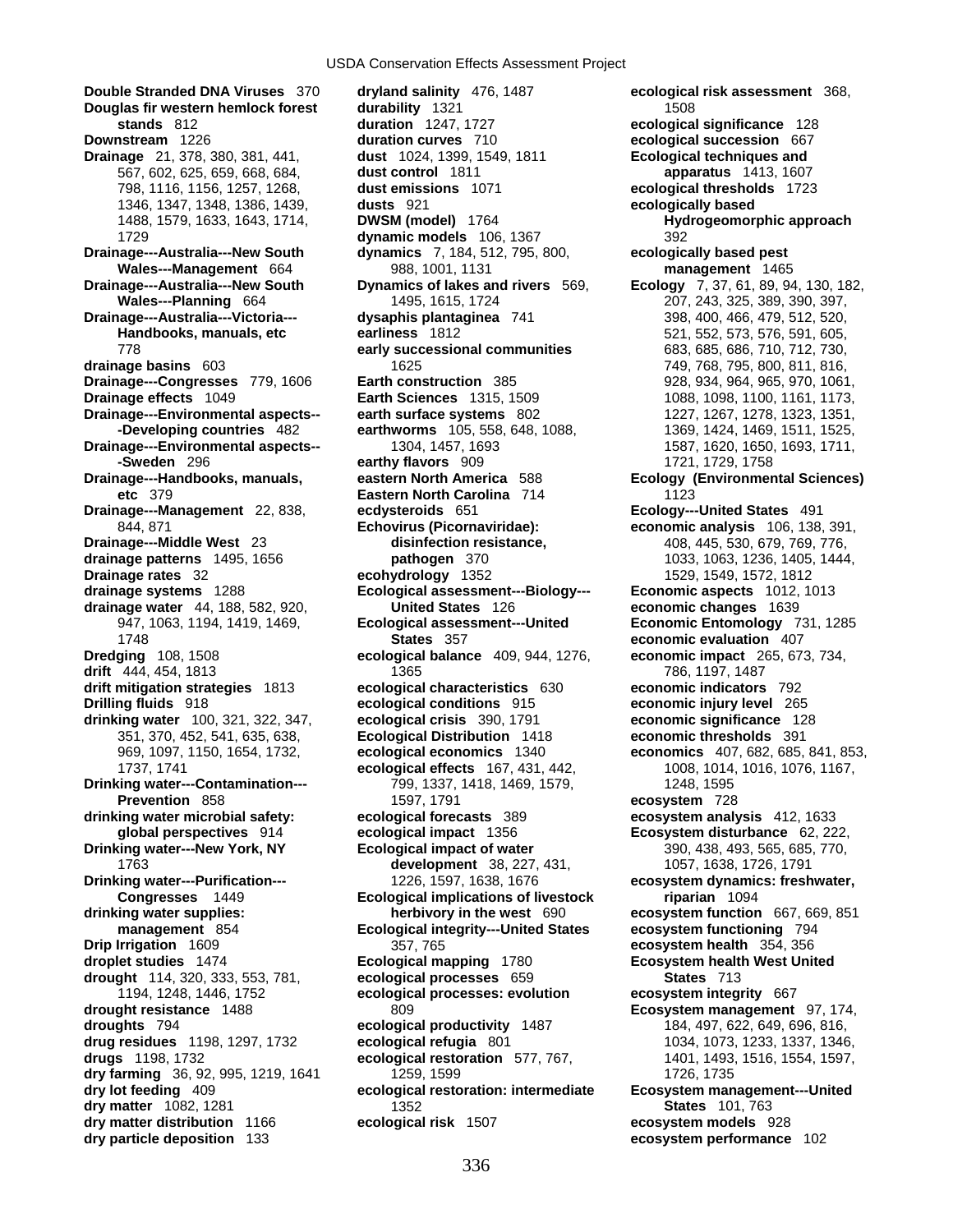Subject Index

**ecosystem processes** 630, 1540 **efficient feed nutrient utilization Engineering** 193, 462, 569, 1364, **ecosystem productivity** 1352 **1628** 1628<br> **ecosystem recovery: mechanisms,** Effluent 1403 **1628** 1628 England 455 **ecosystem recovery: mechanisms,** a alternal 1403 **England** 455 **England** 455 **England** 1431 **Effluent quality---United States Exercise 1431 Exercise 1431 Effluent quality---United States Exercise 170.** 521. 1030 **Ecosystem resilience** 565, 1676 586 586 **Enteric bacteria** 351 **ecosystem responses** 694, 989 **effluents** 170, 447, 1403 **Enterobacteriaceae** 90, 376, 541, **ecosystem restoration** 1680 **efflux** 464, 1563 969, 1103 **ecosystem science** 794 **eggs** 1373, 1706 **Enterovirus** 452 **ecosystem studies** 812 **eggshell thickness** 560 **Entisols** 1519 **ecosystems** 50, 60, 105, 154, 170, **Eichhornia crassipes** 1073, 1735 **Entomologist** 731 **Ecosystems and energetics** 339, 1003, 1005, 1085, 1229, 1240, **environmental** 349, 1346 **Ecosystems management---United** 1549, 1627, 1675, 1690, 1789, 273, 390, 493, 565, 816, 964, **ecotones** 400, 768, 798, 1424 **emission factors** 69, 1359 1248, 1337, 1379, 1443, 1516, **ecotoxicity** 123 **emission reduction** 704 1597, 1659, 1676, 1735 **ecotoxicological significance emission reductions** 1296 **environmental analysis** 662 **ecotoxicological testing** 915 **emissions mitigation** 119 **environmental assessment** 58, **ecotoxicology** 100, 133, 134, 135, **Emperor goose** 1469 341, 354, 391, 629, 903, 944, **ecotypes** 1101, 1690 **resistance, pathogen, environmental benefits** 472 **ectoparasites** 1206 **waterborne** 370 **Environmental changes** 62 **edaphic factors** 140 **enclosure method** 1563 **environmental chemistry** 571 **eddy correlation** 916 **endangered species** 271, 512, 584, **environmental concerns** 172 **edge effect** 895, 1243 673, 848, 976, 1332, 1433, **environmental conditions** 24, 886 **eelgrass zostera marina** 714 **endangered species act** 272 585, 1107, 1508, 1755 **effective assessment procedures: Endangered species---West--- environmental control** 228, 1381 **effective monitoring procedures: endemic species** 1332 597 **effects** 88, 168, 300, 423, 671, 1494 **endocrine disrupting chemicals** 324, 390, 415, 426, 465, 475, **Effects of pollution** 130, 148, 167, 442 **792, 1201, 1248, 1347, 1633 effects on** 432 **Endocrine system** 1090, 1403 324, 415, 426, 542, 721, 919, **Effects on organisms** 110, 130, **endosulfan: insecticide, toxin,** 921, 923, 1346, 1579, 1638, **Effects on water of human energy content** 1416 466, 533, 681, 1563, 1737 426, 1346 **energy flow** 630 **environmental flows** 694 **efficacy** 163, 212, 975, 1175 **energy relations** 409 **environmental gradient** 1451 **efficiency** 341, 444, 474, 1236, **energy sources** 13, 1394, 1416 **environmental health** 800, 1109

1564

**scales** 1431 **Effluent quality---United States** 174, 184, 212, 216, 224, 265, **El Nino Southern Oscillation Entomology** 238, 327, 563, 1075, 266, 309, 333, 339, 340, 341, **[ENSO]** 449 1532 400, 412, 423, 434, 436, 464, **elasticities** 786 **entomopathogenic fungus** 238 479, 544, 551, 565, 573, 579, **elateridae** 516 **Environment** 7, 93, 168, 182, 219, 599, 602, 634, 649, 653, 683, **electrical conductivity** 450, 1281 243, 389, 414, 473, 512, 520, 685, 712, 758, 768, 769, 773, **electricity** 1207 521, 605, 671, 710, 792, 795, 798, 811, 934, 944, 964, 970, **Electronic publications** 420 800, 829, 965, 1061, 1100, 971, 975, 976, 1030, 1057, **elevated atmospheric CO2** 238 1161, 1191, 1267, 1278, 1369, 1081, 1098, 1101, 1128, 1236, **elutriate exposure [extract** 1371, 1372, 1445, 1485, 1525, 1331, 1351, 1365, 1418, 1424, **exposure]** 1476 1718, 1729, 1758, 1791 1427, 1436, 1447, 1467, 1485, **emission** 8, 26, 49, 58, 66, 215, **Environment management** 227, 1515, 1543, 1555, 1580, 1597, 224, 277, 294, 414, 440, 453, 438, 696, 804, 816, 964, 1034, 1612, 1622, 1647, 1650, 1691, 454, 455, 540, 604, 652, 798, 1073, 1167, 1462, 1516, 1597, 1698, 1708, 1753, 1791, 1802 868, 892, 893, 932, 990, 998, 1600, 1645, 1726 415, 426, 900, 1162, 1401 1381, 1382, 1402, 1415, 1541, **Environmental action** 3, 4, 222, **States** 583 **1790** 1790 1034, 1076, 1090, 1119, 1215, 166, 168, 343, 412, 641, 854, **encapsulated calcium carbide** 897 1294, 1372, 1515, 1547, 1612, 916, 1107, 1122, 1179, 1201, **Encephalitozoon intestinalis** 1691, 1804 1296, 1476, 1507, 1636, 1658 **(Cnidosporidea): disinfection environmental assessments** 752 **formulation** 809 **United States** 461 **environmental decision making formulation** 809 **endocrine disrupters** 442 **environmental degradation** 38, 247, 433, 434, 435, 442, 636, **endocrine disruption** 1476 **environmental disturbance** 916 683, 721, 799, 922, 1057, 1090, **endocrine disruptors** 442, 1090, **environmental education** 272, 1121, 1128, 1249, 1343, 1373, 1403 1259 1403, 1418, 1469, 1648, 1650 **Endocrine glands** 1090, 1403 **environmental effects** 162, 227, 148, 162, 167, 247, 432, 433, **pollutant** 134 1791 442, 683, 721, 1057, 1343, **endotoxins** 479, 1341 **Environmental Engineering &**  1373, 1401, 1462, 1469, 1638, **energy** 1207 **Energy** 457, 965 1650 **energy balance** 916 **environmental factors** 186, 414, **nonwater activities** 324, 415, **energy expenditure** 409 **environmental fate** 327, 1523

**experience** 915 **emissions** 56, 457, 1004, 1497 **Environmental Applications** 1078 **education** 607, 769, 813, 1270 1690, 1708 **environmental contamination** 471,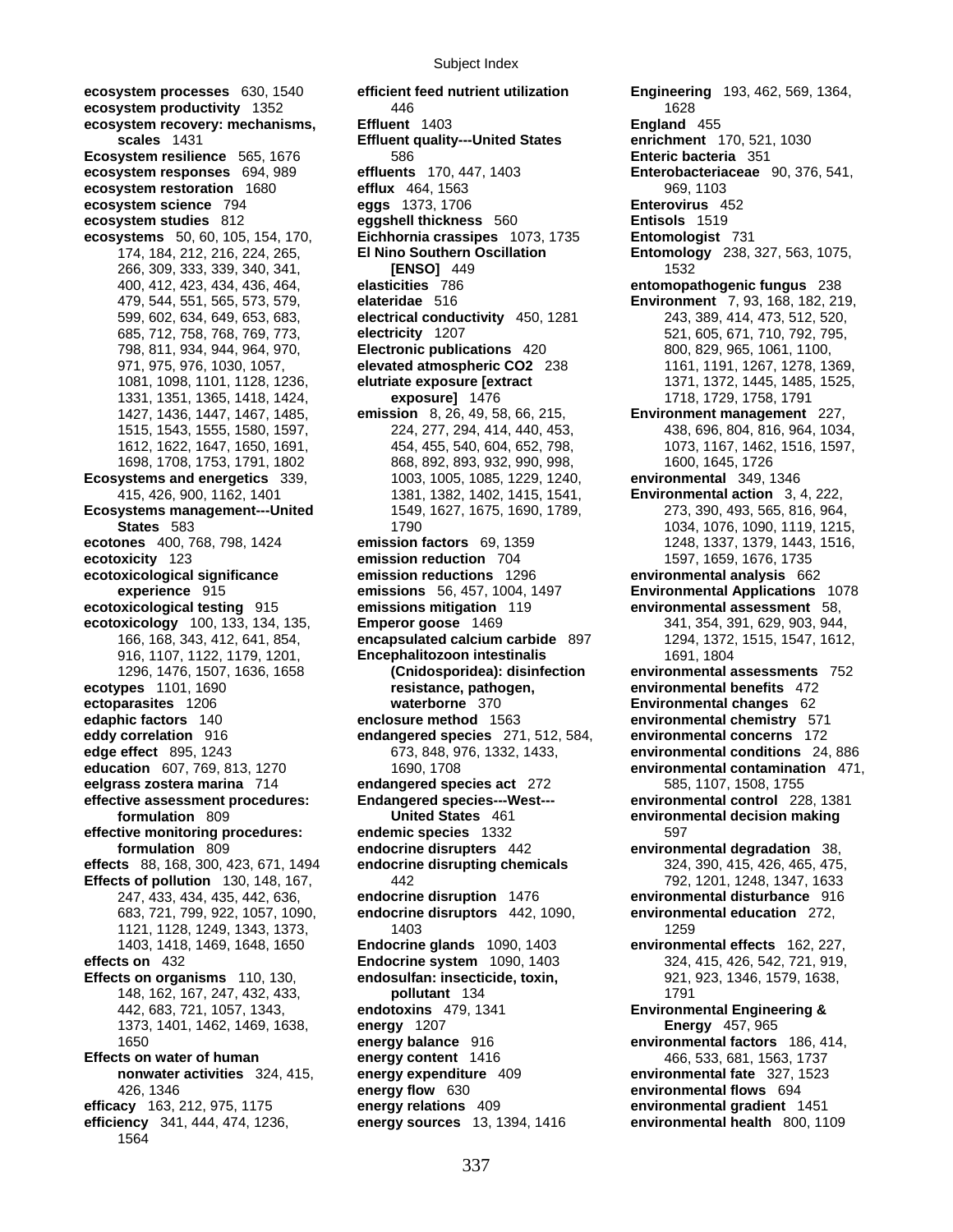**environmental heterogeneity** 794, **environmental pollution analysis: epidemiology** 12, 452, 691, 697,

**Environmental monitoring---North enzyme inhibitors** 479

1451 **quality assurance, quality 1308, 1321, 1772**<br> **environmental history** 817 **controls, reference materials** Epidemiology (Popula **environmental impact** 26, 40, 41, 1466 **240**<br>46. 62. 68, 105, 107, 108, 123, **environmental protection** 43, 46, **epistemology** 504 46, 62, 68, 105, 107, 108, 123, **environmental protection** 43, 46, **epistemology** 504 124, 153, 196, 197, 200, 227, 54, 65, 128, 223, 266, 382, 448, **EPTC** 1658 390, 394, 414, 415, 426, 427, 650, 673, 816, 867, 871, 918, 1542 438, 448, 464, 467, 474, 475, 921, 944, 961, 964, 1117, 1124, **equilibrium morphology** 1509 479, 481, 483, 486, 488, 493, 1129, 1174, 1196, 1259, 1337, **equilibrium systems** 1723 500, 501, 518, 551, 598, 599, 1405, 1415, 1424, 1435, 1443, **equipment** 326, 881, 1185, 1281, 629, 667, 668, 676, 682, 683, 1478, 1493, 1504, 1505, 1506, 1304, 1392, 1529, 1702 685, 734, 756, 799, 821, 825, 1510, 1553, 1620, 1633, 1659, **Eradication** 506 835, 864, 920, 923, 934, 995, 1800 **eroded soils** 1392 1011, 1073, 1083, 1102, 1122, **Environmental protection agencies erodibility** 1533, 1542 1131, 1154, 1158, 1172, 1183, 335 **erosion** 18, 24, 91, 94, 106, 111, 1191, 1192, 1196, 1197, 1201, **Environmental Protection Agency** 194, 214, 226, 277, 303, 318, 1237, 1248, 1255, 1294, 1337, 81, 192 330, 340, 341, 413, 445, 507, 1339, 1343, 1373, 1419, 1448, **Environmental protection---United** 508, 509, 510, 518, 519, 521, 1453, 1457, 1485, 1487, 1515, **States** 491 537, 539, 551, 627, 642, 653, 1579, 1595, 1616, 1650, 1675, **environmental quality** 38, 86, 390, 672, 677, 678, 679, 715, 722, 1676, 1732, 1759, 1804, 1814 459, 674, 816, 943, 1373, 1630, 788, 805, 821, 869, 940, 970, **Environmental impact analysis---** 1633, 1676, 1679 971, 1082, 1087, 1089, 1092, **Developing countries** 482 **environmental quality: protection** 1157, 1192, 1241, 1271, 1298, **Environmental impact analysis---** 1692 1304, 1304, 1312, 1360, 1385, 1386, 1386, 1386, **United States** 126 **Environmental quality standards** 1392, 1394, 1401, 1410, 1427, **Environmental Impact and** 1630 1429, 1452, 1471, 1478, 1527, **Protection** 266 **Environmental restoration** 193, 1532, 1533, 1534, 1541, 1545, **environmental impacts** 166 273, 696, 1167, 1435, 1630, 1546, 1547, 1548, 1549, 1559, **environmental implications** 209 1676 1570, 1622, 1637, 1643, 1669, **Environmental indicators---United environmental risks** 1679 1674, 1688, 1697, 1765, 1766, **States** 1705 **environmental samples** 77, 906 1775 **Environmental indicators---United environmental samples: chemical Erosion and sedimentation** 110, **States---Mathematical models analysis** 832 111, 416, 437, 438, 890, 1271, 1704 **Environmental sampling---United** 1383, 1656 **environmental law** 807 **States** 1605 **erosion control** 15, 41, 106, 295, **Environmental Law, Regulations & environmental sciences** 669 301, 302, 318, 341, 361, 509, **Policy** 816 **environmental stress** 1638 537, 629, 652, 672, 885, 1031, **environmental legislation** 207, **Environmental Studies, Geography** 1183, 1189, 1248, 1312, 1377, **environmental linkages** 814 **environmental surveillance** 469 1527, 1541, 1641, 1645, 1715, **environmental management** 192, **Environmental surveys** 1600 1768 210, 694, 792, 1364, 1388, **environmental temperature** 523, **erosion pattern** 307 1423, 1424, 1457, 1515, 1721, 735, 971 **erosion rates** 723, 890 1804 **environmental temperatures** 134 **Erosion---Southwestern States environmental manure pollutants environmental toxicology** 1123 554 1475 **environmentally aggressive Erosion---United States---States environmental microbiology** 504 **chemicals** 1177 760 **Environmental Modeling** 649, 934 **Environmentally degradable Erosion---West---United States environmental models** 295 **polymeric materials (EDPM)** 1701 **environmental monitoring** 1, 295, 501 **error propagation** 927 342, 575, 1076, 1220, 1259, **enzymatic activity** 1607 **errors** 79, 1281 1413, 1493, 1500, 1501, 1502, **enzyme activities** 1536 **Erwinia amylovora**  1503, 1516, 1600, 1740 **enzyme activity** 244, 834, 1543 **(Enterobacteriaceae)** 90 **America** 150 **enzyme inhibitors: insecticide Escherichia coli** 349, 351, 376, **Environmental monitoring---United 1177** 1177 541, 969, 1103, 1195, 1660 **States** 491, 765, 1713 **enzyme preparations** 244, 692, **Escherichia coli environmental persistence** 134 1044, 1190 **(Enterobacteriaceae): (Enterobacteriaceae): environmental policy** 40, 43, 86, **enzymes** 410, 511, 547, 1607 **decomposer, genetically**  222, 412, 492, 493, 825, 923, **enzymes: feed supplement** 446 **engineered organism** 1694 939, 1017, 1034, 1597, 1732 **EPA** 81, 575 **Escherichia coli O157:H7** 541, **Environmental policy---United Ephemeral Streams** 1239 1757 **States** 491 **Ephemeroptera** 148 **establishment** 176, 384, 391, 821, **environmental pollution** 896, 927, **epidemics** 163 1410 967 **esterase** 511

controls, reference materials **Epidemiology (Population Studies)** 228, 250, 265, 324, 335, 377, 455, 488, 565, 576, 598, 599, **equations** 19, 519, 522, 1369, 1385, 673, 827, 1759 **& Development** 714 1392, 1394, 1477, 1478, 1480,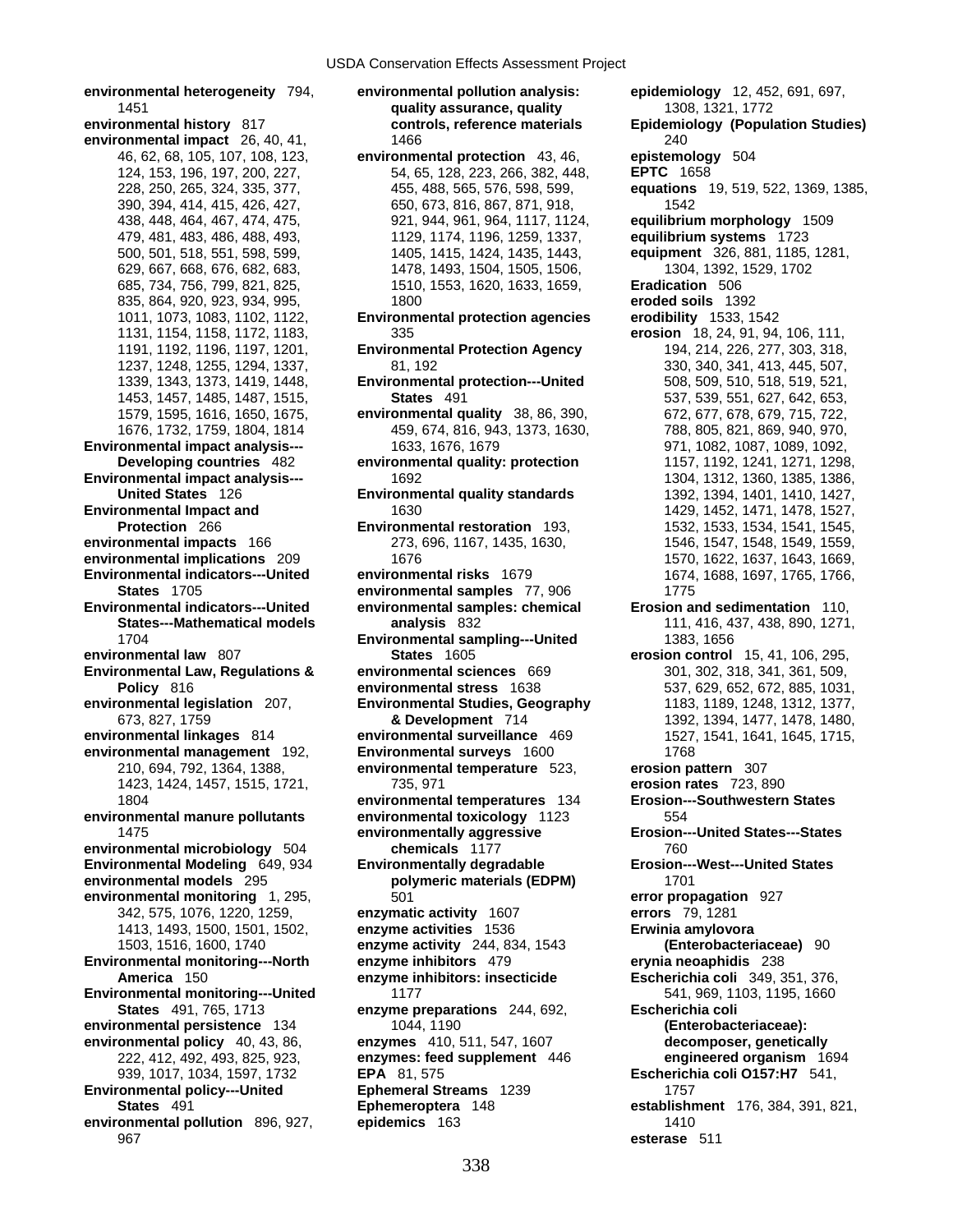gradients, pH gradients, evolutionary biology 675 500, 521, 551, 630, 649, 696, 1496<br>714, 800, 817, 854, 989, 1011, **Falco peregrinus** 424

**esterases** 244, 511 **Evaluation process** 816, 1435 **farm management** 50, 252, 505, **Esters** 511 **Evaluation, processing and** 518, 533, 787, 894, 1236, 1585, **estimate bias sources** 1374 **publication** 1377 **publication** 1377 **1627, 1804 exaporation** 15, 36, 301, 443, 444, **Farm manure** 260, 875 **evaporation** 15, 36, 301, 443, 444, **estimation** 92, 518, 604, 1096, 705, 782, 937, 1225, 1240 **Farm manure---Composition** 875 1294, 1533, 1627 **evapotranspiration** 92, 301, 415, **Farm manure---Congresses** 87 **estradiol** 545, 1046 441, 484, 522, 523, 562, 677, **Farm manure---Environmental estrone** 545, 1046 782, 870, 971, 1033, 1169, **aspects---Minnesota** 877 **estuaries** 41, 46, 166, 222, 236, 1225, 1247, 1288, 1491, 1720, **Farm manure---Environmental**  263, 339, 500, 605, 892, 999, 1735 **aspects---United States** 268 1098, 1287, 1581, 1650 **evolution** 729, 970, 1321, 1447, **Farm manure in methane estuaries: dissolved oxygen** 1490, 1637 **production---United States-- productive marine evolutionary characteristics** 630 **Farm manure, liquid-- ecosystems, redox potential excessive environmental nutrient Environmental aspects** 883 gradients, temperature **loading modeling** 927 **Farm manure, Liquid---Odor**<br>gradients, variable salinity exchangeable phosphate 263 **control---North Carolina** 360 **exchangeable phosphate** 263 122 **excreta** 1252 **Farm manure---Management** 1632 **estuarine biota (Organisms)** 122 **excretion** 198, 417, 418, 692, 1044, **Farm manure---Minnesota** 877 **Estuarine chemistry** 339 1163, 1198, 1255, 1416, 1595 **Farm manure---Storage** 385 **Estuarine organisms** 1516, 1650 **excretory behavior** 1359 **Farm manure---Storage-- estuarine processes** 122 **Exotic Species** 770, 1073, 1638 **Handbooks, manuals, etc estuarine sediment: chemical exotic species introduction** 630 267 **assessment techniques, experience** 1270 **farm model** 104 **community level assessment Experimental Data** 1159 **farm nutrient flow: systems techniques, toxicological experimental design** 343, 530, 641, **approach** 328 **assessment techniques** 122 679, 824, 1727 farm scale nutrient **k assessment techniques** 122 679, 824, 1727 **farm scale nutrient budgets: soil**<br> **experimental plots** 301 **fertility management tool**<br> **ethics** 224, 1781 **Experimental research** 247, 1343 1374 **experimental plots** 301 **experimental plots** 301 **Experimental research** 247, 1343 1374 **ethylene** 478 **expert system applications** 528 **Farm Wastes** 34 **Eubacteria** 90, 336, 350, 370, 553, **expert systems** 705, 1294 **farmed organic soil** 614 670, 729, 814, 851, 909, 1107, **explosives** 1169, 1362 **farmers** 1163, 1367, 1702, 1804 1177, 1384, 1618, 1619, 1662, **export** 800, 965 **farmers' attitudes** 1671 1694, 1807 **exposure** 123, 376, 533, 545, 1122, **farming** 54, 91, 375, 451, 717, **Eubacterium (Irregular Nonsporing** 1249, 1693, 1706, 1732, 1809 1270, 1412, 1439, 1443 **Eucalyptus** 627, 1568 **exposure tolerance** 721 203, 212, 393, 414, 537, 538, **euphorbia esula** 769 **extension** 382 591, 668, 784, 841, 855, 870, **Euphorbia esula [leafy spurge] extension education** 514, 1465, 950, 1000, 1009, 1028, 1175, **Europe** 163, 170, 202, 206, 222, **externalities** 40 1641, 1669 277, 390, 395, 464, 466, 510, **extinction** 512, 1172 **farmland** 19 1005, 1046, 1117, 1194, 1243, **extraction** 531 1702 1255, 1304, 1305, 1323, 1346, **extreme flood** 1267 **Farms and farming** 1412 1367, 1368, 1548, 1577 **fabaceae** 1082 **farmyard manure** 55, 153, 252, **European Beaver** 598 **Factory and trade waste as** 1344, 1677 **European Union** 473 **fertilizer** 790 **Fate** 247, 494, 934, 1395 **eutrophic lake** 1468 **Facultatively Anaerobic Gram Fate of Pollutants** 4, 20, 108, 247, **eutrophication** 29, 30, 34, 170, 222, **Negative Rods** 90 331, 337, 542, 543, 544, 925, 263, 292, 339, 364, 390, 481, **Faidherbia albida (Leguminosae)** 1004, 1119, 1133, 1375, 1395, 714, 800, 817, 854, 989, 1011, **Falco peregrinus** 424 **fauna** 50 1037, 1157, 1158, 1212, 1236, **fallow** 36, 537, 869, 1219, 1640 **Feasibility Studies** 1159 1241, 1340, 1347, 1352, 1356, **fallowing** 1248 **feather meal** 1293 1386, 1388, 1401, 1405, 1445, **false positives** 1107 **feathers** 1293 famoxadone: environmental safety, fecal bacteria 1660 1633, 1638, 1732 **fungicide, mode of action, Fecal coliforms** 372 **Eutrophication---Control---Mexico, risk, strobilurin, synthesis fecal contamination** 1107 **Gulf of** 420 **1603 feces** 372, 1737 **Eutrophication---United States famphur: pesticide** 560 **fecundity** 533, 1319, 1387 1582 **farm income** 41, 1008, 1295 **federal government** 827, 1759 **evaluation** 99, 163, 263, 325, 394, **farm inputs** 474, 1773 **federal programs** 575, 1041 1247, 1281, 1304, 1457, 1563, 1627 692, 843, 1044, 1191, 1293

**Gram Positive Rods)** 1384 **exposure durations** 166 **farming systems** 30, 51, 54, 72, 91, **(Euphorbiaceae): weed** 177 1773 1255, 1366, 1494, 1553, 1628, 677, 682, 741, 882, 892, 950, **extinction risk** 512 **farms** 266, 390, 518, 784, 860, 994, 518, 519, 938, 945, 1073, 1185, **farm machinery** 1007, 1230, 1231, **feed additives** 8, 68, 244, 418, 547, 1620, 1645 **feed conversion** 203, 1191, 1460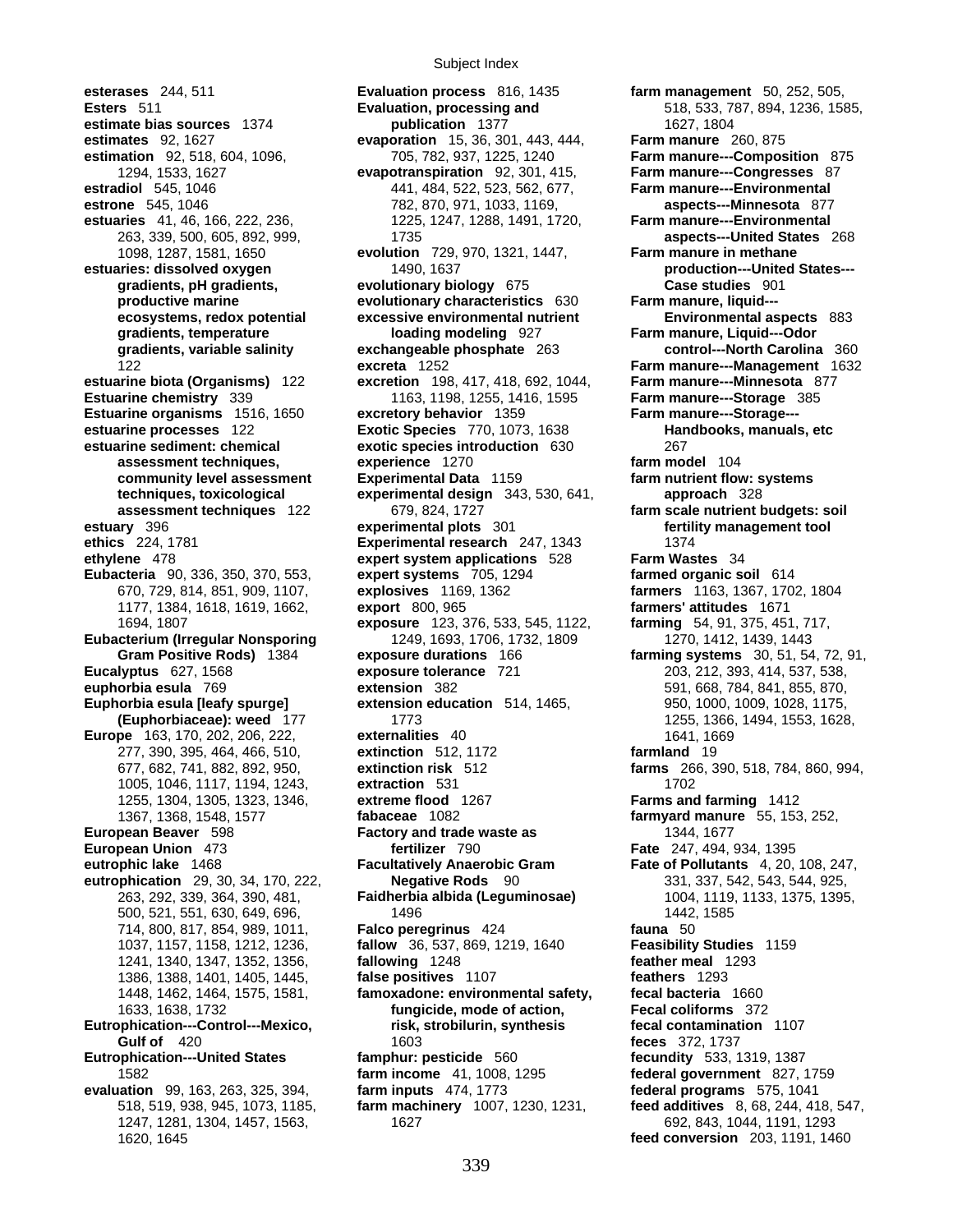**feedlot manure management** 257 **field crops** 319, 976<br>**Feedlot runoff---North America** field experiment 1315 1190, 1204, 1208, 1237, 1246, **Finland** 369, 677 **Fertilizer industry---Great Britain--- Fishery conservation** 270

**feed conversion efficiency** 1185, **Fertilizers (contd.)** 1245, 1247, **flooded rice** 897, 1247, 1790 1191 1248, 1255, 1314, 1339, 1367, **flooding** 205, 453, 478, 600, 933, **feed grains** 244 1409, 1412, 1448, 1472, 1488, 941, 993, 1247, 1346, 1481, **feed intake** 409, 1191, 1255 1551, 1561, 1564, 1585, 1595, 1609, 1691 **feed manufacturing technique** 1642, 1653, 1657, 1668, 1671, **Floodplain ecology---North modification** 446 1735, 1741, 1790 **America** 568 **feeding** 68, 148, 417, 1044, 1163, **Fertilizers---Environmental aspects floodplain gravel pits** 654 1597 790 **floodplain landforms** 334 **feeding behaviour** 1711 **Fertilizers---Environmental floodplain management** 1680 **feeding habits** 175 **aspects---United States** 1582 **floodplain sedimentation** 1267 **fiber content** 692 **fiber content** 692 **floodplain stratigraphy** 24<br>**feedlot manure management** 257 **field crops** 319, 976 **floodplain systems** 1451 **Feedlot runoff---North America field experiment** 1315 **floodplain woodlands: restoration** 283 **field experimentation** 163, 212, 694 **Feedlot runoff---North Carolina---** 319, 824, 1490 **floodplains** 1267, 1350, 1430, **Measurement** 360 **field experiments** 829 1437, 1441, 1450, 1720 **Feedlot runoff---United States field hazards** 1406 **floods** 24, 205, 320, 725, 794, 1427, 1329 **field level studies** 1361 1446 **Feedlot runoff---United States--- Field Method** 731 **floriculture** 774 **Management** 859 **field studies** 553 **Florida** 441, 673, 903, 1680 **feedlot wastes** 149, 827 **fields** 212, 1719 **flow** 389, 924, 1404 **feedlots** 149, 353, 1198 **filter strips** 1720, 1729 **flow duration** 569, 710 **Feedlots---Environmental aspects-- filtration** 1180, 1575, 1645 **flow hydraulics** 806 **-North Carolina** 360 **fine particles: erosion leaching flow regimen** 701 **Feedlots---South Dakota** 826 1692 **flow regimes** 603 **feeds** 105, 148, 198, 203, 547, 985, **fine sand** 1509 **flow regulation** 1451 1028, 1038, 1044, 1157, 1163, **fine sediment** 165 **flow resistance** 1276 1255, 1297, 1416, 1490 **Fire** 201, 565 **flowing waters** 1068 **Feeds---Congresses** 1035 **fire ecology** 340, 1698 **fluctuating stressors** 1476 **feedstock** 1364 **fire effects** 140, 821, 1698 **Fluctuations** 900 **fell and burn** 436 **fire management** 408 **fluid flow** 1615 **female animals** 692 **Fires** 340, 424, 565 **fluid mechanics** 924 **fenamidone: environmental safety, Fish** 88, 102, 166, 438, 463, 565, **flume experiments** 1509 **fungicide, mode of action,** 630, 701, 804, 814, 961, 1094, **fluoroquinolone enrofloxacin** 1152 **risk, strobilurin, synthesis** 1352, 1618, 1638 **fluvial action** 801 1603 **Fish culture** 231, 432, 1223 **fluvial competence** 603 fish kills 714 **fluvial ecosystems: water use fens** 1346, 1634, 1789, 1800 **Fish Management** 1411 **legitimization** 809 **Fenvalerate** 542 **fish passage** 1676 **fluvial geomorphology** 603 **Ferruginous hawk** 424 **fish (Pisces)** 166, 814, 1352, 1618 **fluvial island formation: flooding fertigation** 1345, 1482, 1710 **fish (Pisces): alien species, egg,** 1242 **fertilisers** 829 **freshwater species, larva** 701 **Fluvial morphology** 890, 1676 **fertility management** 1027 **fish (Pisces): habitat couplers, fluvial processes** 806 **fertilization** 119, 989, 1189, 1642 **omnivore** 630 **fluvial sandstone** 1509 **fertilizer** 571, 850, 1540, 1714 **fish (Pisces Unspecified)** 113, 146, **Fluvial Sediments** 1239, 1724 **fertilizer application** 548, 820, 165, 463 **fodder crops** 534 1301, 1322, 1730 **Fish ponds** 1184 **fog** 134, 1051 **fertilizer efficiency** 115 **Fish Populations** 1403 **foliar application** 1345 **fertilizer industry** 1675 **fisheries** 500 **fonofos: volatilization** 886 **Management** 751 **Fishery management** 566, 804, **food acceptability** 746 **fertilizer management** 861, 897 1223, 1411, 1462 **Food animals---Nutrition-- fertilizer requirement determination fishes** 711, 1396, 1700 **Congresses** 1035 30, 720, 991, 995, 998, 1002, **Fishing** 1411 **food biosecurity** 320 1234, 1327 **fitness** 590 **food chains** 130, 438, 685, 721, **fertilizer requirements** 1027 **flea beetles** 563 730, 1093, 1150, 1343, 1708 **fertilizer use** 116, 502 **Flexuosa l trin** 423 **food contamination** 208, 1291, **Fertilizers** 26, 48, 105, 138, 160, **flight** 691 1379, 1736 215, 222, 295, 426, 433, 474, **flocculation** 719 **food crops** 77 478, 481, 493, 499, 534, 543, **flood** 1764 **food industry** 142, 1736 549, 550, 551, 579, 589, 591, **flood control** 567, 569, 725, 1311, **food processing** 1730, 1736 593, 612, 668, 677, 705, 719, 1680, 1765 **food production** 128, 264, 320, 728, 784, 852, 869, 894, 991, **flood events** 694, 801 475, 612, 1736 1003, 1011, 1033, 1065, 1093, **Flood forecasting** 1377 **food productivity** 470 1157, 1174, 1184, 1208, 1235 **flood plains** 658, 1358 **food resources** 814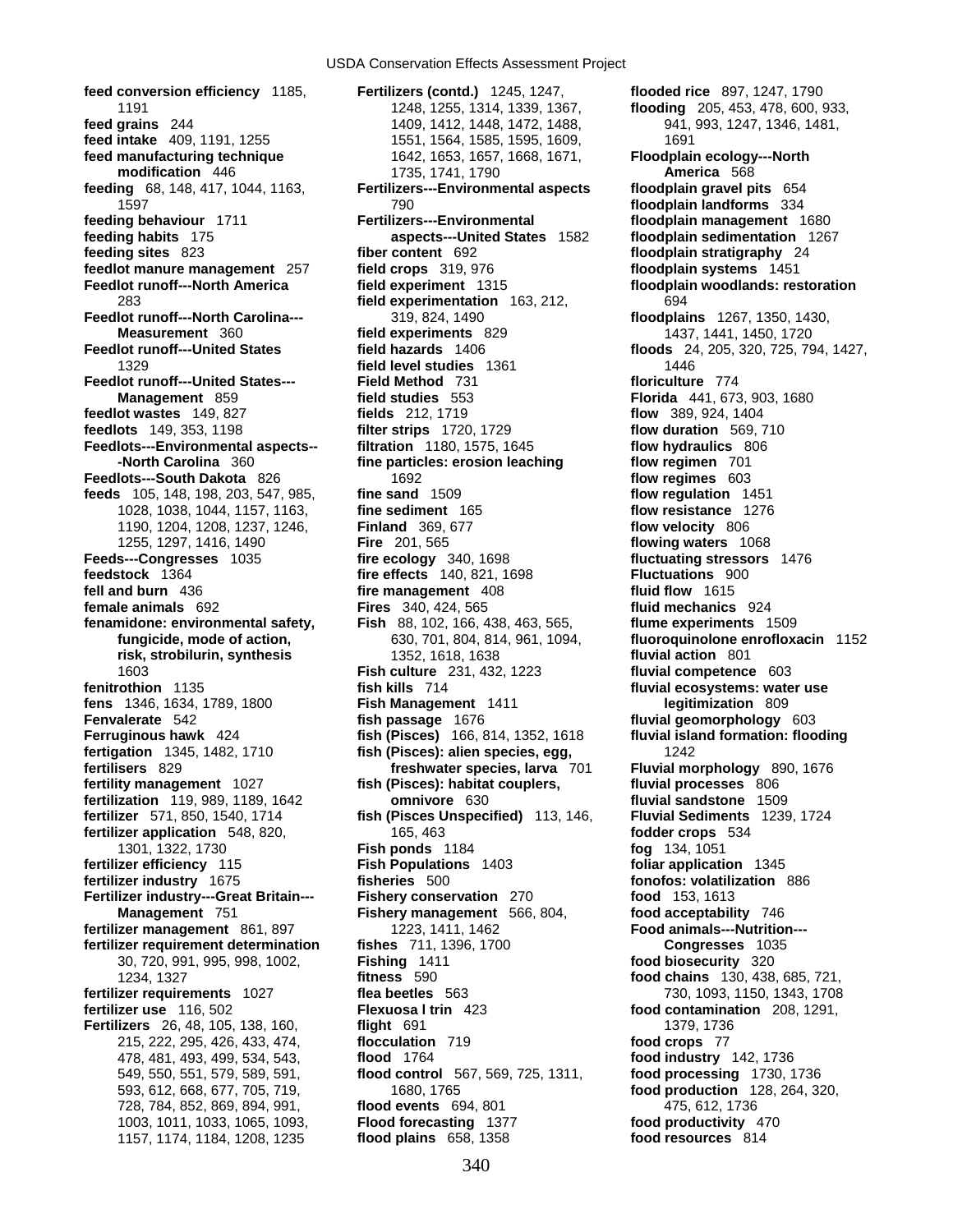**Food Science** 860 576, 640, 723, 811, 938, 1025, **food web structures** 1340 **forests** 54, 76, 96, 120, 184, 216, **Forest management---Research--- Freshwater organisms** 148, 1597

**food safety** 746, 1448, 1736 **forestry** 324, 366, 463, 464, 552, **Fulica americana** 1469 **food security** 612, 1571 **1216, 1681 1216, 1681 fumigant** 45 **food supply** 320, 823 **forestry area** 396 **fumigated soil** 704 **food web interactions** 1110 **forestry development** 1350 **functional couplings** 813 **food web stability** 630 **forestry method** 723 **funding** 592 **food web structure** 630, 701 **forestry practices** 88, 526 **fungi** 55, 114, 115, 116, 152, 186, **food webs** 148, 605 371, 441, 488, 517, 526, 565, 968, 1342, 1362, 1479, 1575, **foods** 130, 148, 377 573, 573, 575, 627, 640, 658, 757, 1619 **forage** 6, 203, 534, 769, 1255, 796, 895, 899, 931, 999, 1081, **fungi (Fungi)** 553, 814, 909 1460, 1490, 1666 1089, 1317, 1351, 1378, 1390, **fungi (Fungi): decomposer, Forage plants---Congresses** 572 1427, 1456, 1467, 1584, 1612, **lignolytic, xenobiotic forages** 860 1624, 1681, 1691, 1708, 1716 **degrading microorganism foraging** 212 **Forests and forestry** 574 670 **Foraging behaviour** 37 **formulations** 163, 173, 1091, 1681 **fungi (Fungi): plant pathogen** 968 **forb (Angiospermae): food** 823 **fossil fuel waste disposal** 487 **fungi (Fungi Unspecified)** 851, **forest clearing** 1625 **fragaria** 1773 **1619 forest decline** 333, 907 **fragmentation** 50, 815, 1716, 1726 **fungicide: compost chemistry, forest ecology** 99, 120, 174, 400, **France** 170, 369, 1575 **degradation, pesticide** 1047 577, 579, 584, 711, 773, 815, **Frankia** 10 **fungicides** 1290, 1717 821, 1022, 1081, 1083, 1089, **frankliniella occidentalis** 774 **fungus (Fungi Unspecified)** 1619 1433, 1481, 1515, 1583, 1698 **frequency distributions** 665 **fungus gloeophyllum striatum Forest ecology---United States Fresh water** 171, 685, 809, 1643 1152 578 **fresh water wetlands** 1267 **furrow irrigation** 855 **forest ecosystem** 989, 1725 **freshwater** 184, 364, 565, 1287, **furrows** 1031, 1231 **forest fires** 120, 333, 425, 539, 565, 1461 **future planning** 1334 821, 1390 **freshwater aquatic systems** 674 **fuzzy logic** 1128, 1196 **forest health** 216, 333, 907, 1467, **Freshwater crustaceans** 1343, **fuzzy set theory** 597 1515 1638 **Fuzzy Sets** 141 **forest industry** 324, 415, 426 **freshwater ecology** 175, 234, 247, **Galliformes** 204, 1208, 1399, 1706, **forest influences** 526, 1312, 1350, 376, 399, 500, 598, 649, 712, 1741 1624 813, 963, 1057, 1068, 1635 **Gallus** 204, 1208, 1399, 1706, 1741 **forest inventories** 1492, 1647 **freshwater ecosystems** 1352, 1648 **game animals** 197, 650 **forest litter** 384, 436 **freshwater environments** 62, 148, **game birds** 197, 1727 **Forest management** 99, 120, 225, 685, 964, 1073, 1580, 1638 **gamma hexachlorocyclohexane** 415, 424, 425, 426, 441, 484, **freshwater fish** 565, 566, 804, 1658 488, 573, 579, 592, 627, 711, 1462, 1638 **Garlon 3A** 1397 757, 773, 815, 821, 1045, 1282, **freshwater fishes** 210, 270 **gas chromatography** 1056, 1289, 1317, 1350, 1441, 1467, 1492, **Freshwater invertebrates---** 1574, 1593, 1654 1515, 1568, 1584, 1624, 1698, **Ecology---North America** 772 **gas exchange** 133 1708, 1716, 1752 **Freshwater molluscs** 1638 **gaseous phase** 1051 **Arizona** 1333 **Freshwater pollution** 20, 75, 112, **Gastropoda** 1101 **Forest management---Research---** 139, 148, 162, 205, 247, 263, **GC** 1289 **New Mexico** 1333 322, 324, 335, 347, 349, 372, **gene expression** 479, 1700 **Forest management---United States** 378, 412, 413, 415, 426, 432, **gene flow** 479, 599 960, 1019 433, 442, 494, 544, 666, 683, **gene transfer** 1175 **forest plantations** 99, 127, 484, 696, 833, 923, 928, 1015, 1030, **General** 900, 1633 488, 530, 573, 579, 1317, 1624, 1034, 1057, 1116, 1117, 1124, **General Environmental**  1667 1135, 1147, 1150, 1159, 1162, **Engineering** 193, 222, 493, **forest policy** 1350 1235, 1314, 1334, 1343, 1358, 1167, 1659 **forest productivity** 764 1362, 1373, 1395, 1403, 1412, **generalized likelihood uncertainty**<br> **forest recreation** 333 1419, 1445, 1464, 1579, 1580, **estimation** 1096 **forest recreation** 333 1419, 1445, 1464, 1579, 1580, **estimation** 1096 **forest resources** 584, 1350, 1433 1600, 1615, 1645, 1695, 1735, **generalized sensitivity analysis forest soils** 371, 425, 627, 640, 1782, 1791 18927 818, 1624 **Freshwater productivity** 718 **genes** 941 **forest trees** 488, 757, 1089, 1481, **Freshwater weeds** 1735 **genetic algorithm** 1061 1604, 1667, 1752 **freshwaters** 1487 **genetic control** 196 **forestation** 1352 **fruit trees** 745, 747, 1345 **genetic diversity** 155, 653, 1058, **forested catchments** 1729 **fruits** 1345, 1367, 1590, 1614 1700 **Forested depression wetland** 234 **fuel** 1093 **genetic engineering** 196, 197, 223, **Forested wetlands---East---United fuel appraisals** 1349, 1698 363, 377, 474, 599, 730, 743, **States---Management** 1432 **fuel consumption** 1627 1168, 1175, 1457 **Forested wetlands---Management fuel crops** 1394 **genetic improvement** 361, 612, 1022, 1583 **fuels** 26, 1208, 1324, 1390 1033, 1174, 1336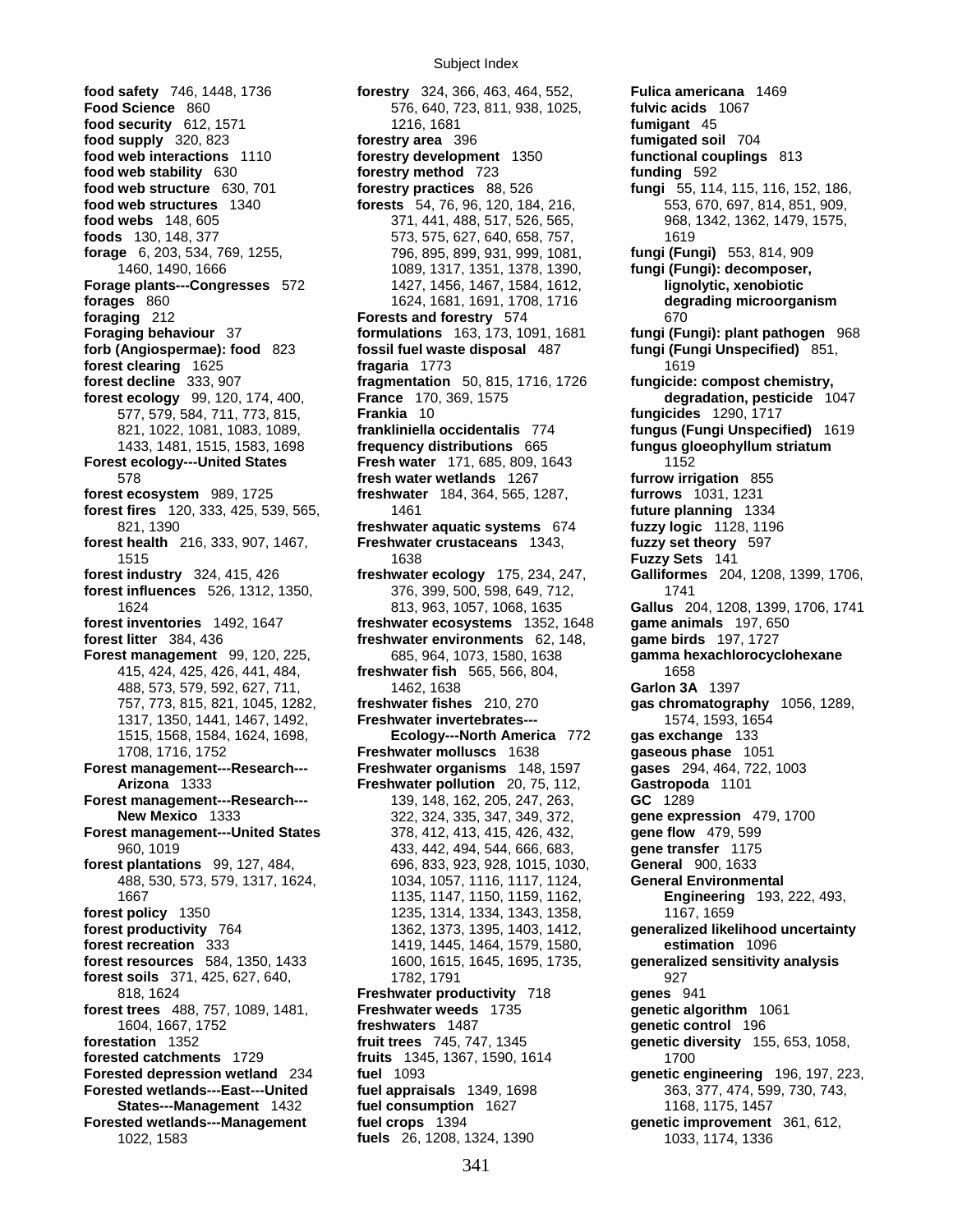**genetic resistance** 612, 730, 941, 51640 genotypes 310 **glyphosate herbicide: pesticide, Laboratory, Soil Physics and grain crops** 1174 1005, 1404, 1592, 1636 **Glutathione** 152, 1469

**genetic regulation** 941 **Glycine** 275, 319, 852, 855, 1264, **grasslands** 6, 11, 19, 76, 340, 388, 1175, 1321, 1341, 1576, 1717 **Glycine max** 275, 319, 523, 606, 690, 769, 845, 856, 899, 1194, **genetic variation** 729 **691, 852, 855, 1082, 1264, 1640** 1276, 1367, 1378, 1422, 1429, 1429, 1429, 1578, 1422, 1429, 1580, 1691 **Glycine max (Leguminosae)** 724 1520, 1691 **genetics** 1511, 1781 **glycophytes** 1490 **gravel bed rivers** 345 **genotype mixtures** 1667, 1771 **glyphosate** 398, 606, 1112, 1768 **gravel loss** 654 **Geochemistry** 413, 617, 1791 **soil pollutant, toxin** 1725 **grazed grassland** 1006 **Geochemistry of sediments** 416, **glyphosate [Rodeo formulation]: grazer assimilation** 1618 1782 **accidental overspray, efficacy, grazing** 6, 76, 104, 210, 303, 333, **geographic differences** 863 **enzyme inhibitor, herbicide,** 388, 395, 409, 414, 485, 534, **geographic distribution** 1347 **over water uses, soil** 609, 668, 690, 757, 769, 824, **Geographic information systems pollutant, toxicodynamics,** 850, 856, 1422, 1424, 1429, 324, 943, 1061, 1377, 1776, **toxicokinetics, toxin, water** 1460, 1486, 1519, 1520, 1587, 1780 **pollutant** 396 1604, 1616, 1743 **Geographic information systems--- goats** 609 **Grazing districts---New Mexico--- West (United States)** 780 **Golf courses---United States--- Planning---Citizen geographical distribution** 80, 89, **Management---Handbooks, participation** 1498 340, 770, 1317, 1510 **manuals, etc** 775 **grazing effects** 76, 1521 **geographical information systems Gossypium** 282, 700, 788, 1077, **Grazing---Environmental aspects---** 246, 441, 539, 998, 1203, 1234, 1602 **United States** 610, 639 1331, 1435 **gossypium hirsutum** 394, 776, **Grazing---Idaho---Management geographical variation** 66, 325 1205, 1288, 1488 626 **Geohydrologic Units** 617 **government** 1515 **grazing intensity** 757, 823, 1521 **Geologic Time** 20 **government organizations** 1612 **grazing management** 807 **geological sedimentation** 500, **Government policies** 816, 939, **grazing systems** 210, 845, 1200, 629, 1548, 1549, 1674, 1688, 1034, 1443 1424, 1429, 1460, 1604, 1666 1697 **government policy** 41, 612, 706, **grazing trials** 757 **geology** 246, 340, 602, 617, 1314 816, 1076 816, 1076 **great basin rangeland** 669 **geometry** 345 **Government programs** 575, 1076 **Great Lakes** 1076 **geomorphic thresholds** 603 **Government publications** 420 **Great Plains States of USA** 382, **geomorphological processes** 694 **Government regulations** 1379 607, 852, 995, 1264, 1566 **geomorphology** 303, 307, 617, **governmental programs and Green manure crops---United**  656, 658, 806, 1226, 1431, **projects** 80, 81, 1259, 1500, **States** 1079 1672, 1720, 1724 1501, 1502, 1503, 1504, 1505, **green manures** 117, 156, 157, 212, **Geophysical prediction** 1224 1506, 1740 1508, 1810, 1007, 1989, 591, 652, 784, 810, 1007, **George E Brown, Jr. Salinity 6. Street Containers** 1510 1020, 1082, 1245, 1557 George E Brown, Jr. Salinity **Gradients** 1510 1020, 1082, 1245, 1557<br>**Laboratory, Soil Physics and 1974** 1174 1174 123, 612 **Pesticide Research Unit** 1562 **grain legumes** 692, 810, 1643 **greenhouse crops** 735, 774, 1405 **Georgia** 441 **grains** 677 **greenhouse culture** 615, 705, 735 **geosmin: production** 909 **grains (Gramineae): deep rooted, greenhouse effect** 311, 604, 900, **geostatistics** 246, 665 **small** 1692 1005, 1338 **Germany** 277, 455, 483, 1046, **Gram Negative Aerobic Rods and Greenhouse effect, Atmospheric---** 1304, 1308 **Cocci** 90 **United States** 771 **germplasm** 361, 474, 1063 **Gramineae (Gramineae)** 850 **greenhouse gas** 525, 898 **Giardia** 351, 541, 1097, 1103, 1757 **graphic models** 449 **greenhouse gas emission** 614 **GIS** 577 **grass filters** 1278 **greenhouse gas emission Glaciers** 1634 **grass (Gramineae)** 823 **mitigation potential** 456 grass (Gramineae): alien species, greenhouse gases 49, 453, 493, **GLEAMS Model** 542 **exotic pasture species,** 652, 900, 1004, 1005, 1229, **global atmospheric change** 634 **insolation, proliferation** 701 1541 **global C cycle** 311 **grass strips** 865, 1031, 1298, 1454 **Greenhouse gases---United States global carbon cycle** 898 **Grassed waterways** 1438 771 **global change** 7 **Grassed waterways---United States Greenhouse plants---Irrigation Global Energy and Water Cycle** 1320 1733 **Experiment Program [GEWEX grasses** 6, 319, 1666, 1720 **greenhouses** 454 **Program]** 1307 **grasshoppers** 89, 477 **greentree reservoir management global methane emission** 1085 **grassland condition** 1276 1176 **global positioning systems** 505, **grassland improvement** 6 **ground cover** 117, 1009, 1082, 1234 **grassland management** 11, 76, 1276, 1480 **global threat** 1487 210, 486, 769, 845, 856, 1422, **ground cover plants** 1720 **global use** 1070 1429, 1520, 1604 **ground layer vegetation** 641 **global warming** 58, 141, 481, 551, **grassland soils** 7, 720 **ground water** 801, 951, 1362, 1655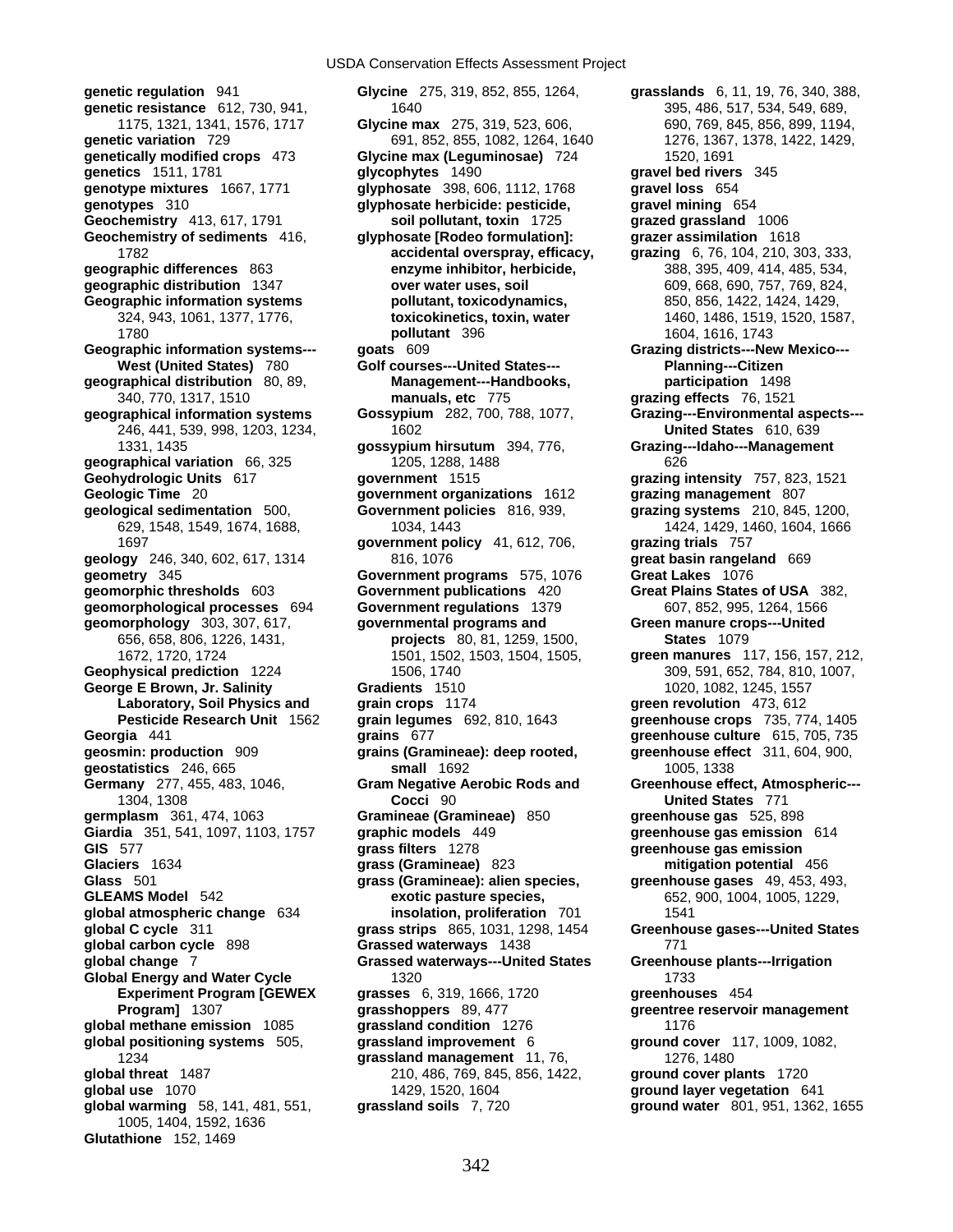Subject Index

617, 619, 620, 653, 671, 681, 1814 **health concerns** 172 **groundwater aquifers** 1451 900, 1030, 1223, 1233, 1346, **heat** 443, 1009 **groundwater contamination** 337, 1493, 1634 **heat sums** 1060 **groundwater discharge** 1348 **habitat creation** 395 **heathland** 395 **groundwater extraction** 333 **habitat degradation** 814, 1352, **Heaths** 689 **groundwater flow** 246, 618, 619, 1453 **heavy metals** 148, 164, 256, 428, **groundwater level** 441 500, 1456, 1625 919, 1169, 1172, 1187, 1202, **Groundwater---Microbiology** 912 **habitat disturbance** 1625 1297, 1403, 1419, 1457, 1530, **Groundwater---Microbiology--- Habitat---Ecology---Modification---** 1555, 1652, 1690, 1720 **Groundwater---Mississippi River---** 288 **degradation, pollutant, toxin groundwater movement** 205, 988 **habitat fragmentation** 795, 1319 **heavy metals: pollutant** 1170 **Groundwater Pollution** 20, 35, 47, **habitat improvement** 1435, 1814 **hedges** 717, 936 **Groundwater---Pollution---Middle habitat restoration** 395 **Henry's law constant** 135 **Groundwater---Pollution---United** 1814 **Hepatitis D virus** 452 **Groundwater---Quality---Research-- habitat types** 603, 1250 **herbicide** 327, 1619 **Groundwater recharge** 369, 1235, **habitats** 50, 102, 118, 140, 153, **degradation, pesticide** 1047 **Groundwater---United States** 1796 365, 398, 399, 400, 484, 565, **resistance** 643 **groundwater zones** 100 711, 717, 796, 815, 821, 824, **herbicide dissipation** 1397 **groundwaters** 800, 1487 976, 1045, 1232, 1243, 1396, **herbicide: endocrine disruptor, growing finishing pigs** 1359 1411, 1456, 1457, 1494, 1515, **growing media** 735, 1699 1597, 1647, 1708, 1716, 1718, **usage, resistance** 1130 **growth** 309, 310, 442, 534, 579, 1785, 1812 **herbicide: herbicide** 755 **growth models** 937, 1771 1373 1373 1112, 1689 **growth performance** 1475 **halogenated compound: pollutant herbicide resistant weeds** 221, **growth period** 1002, 1082, 1247, 93 365, 93, 1112, 1458, 1511, **growth promoting substances** 446 **HAPS** 457 **Herbicides** 3, 4, 6, 168, 177, 231, **growth rate** 1002, 1344, 1444, 1624 **hardwoods** 436, 641 358, 377, 593, 642, 671, 683, **guidelines** 376, 518, 638, 961, **Harlequin duck** 424 758, 833, 852, 1083, 1093, **Guilds** 148 **1624** 1624 1624 16290, 1304, 1395, 1448, 1458, 1458, 1458, 1458, 1458, 1458, 1458, 150 **Gulf of Mexico** 817, 1301 **harvesting date** 36, 1247, 1812 1637, 1650, 1689, 1720, 1767, **gullied land** 629, 1276 **hay** 6 1768, 1769, 1770 **gymnosperms** 234, 429, 463, 573, **Hazard** 685 **Herbicides---Environmental gypsum** 6, 142 **hazardous waste** 185 **herbicides: pollutant, toxin** 641 **habit** 1458 **Hazardous wastes** 635 **herbivores** 118, 579, 757, 770,

**groundwater** 1, 20, 47, 138, 205, **Habitat** 37, 234, 565, 576, 689, 804, **headwater streams** 389 276, 350, 351, 587, 594, 616, 1223, 1411, 1597, 1676, 1726, **health** 1163, 1255 682, 683, 855, 892, 948, 982, **habitat alteration** 1636 **health foods** 224 1145, 1241, 1288, 1301, 1339, **Habitat changes** 37, 598 **health protection** 961 1362, 1378, 1424, 1491, 1609, **Habitat community studies** 62, **Health risk assessment** 251 1634, 1752, 1789 184, 438, 565, 649, 658, 770, **health risks** 1107, 1679 923, 1124 **habitat coupling** 630 **heat tolerance** 1488 933, 1491 **habitat destruction** 140, 377, 395, 435, 483, 602, 721, 783, 827, **Laboratory manuals** 912 **United States---Case studies heavy metals: binding, Watershed---Quality** 1742 **habitat flow relationships** 1223 187 138, 337, 390, 587, 618, 681, **Habitat improvement (fertilization) helianthus** 407, 995 683, 833, 919, 923, 924, 993, 1184 **Helicoverpa (Lepidoptera):**  997, 1005, 1013, 1017, 1018, **habitat modification** 630 **agricultural pest** 1673 1037, 1041, 1046, 1049, 1065, **Habitat preferences** 477 **Helminths** 766, 814, 1107 1117, 1119, 1124, 1135, 1136, **habitat protection** 1781 **helminths (Aschelminthes)** 1107 1141, 1164, 1235, 1314, 1362, **habitat quality** 165, 1296, 1352, **hemilenca oliviae** 89 1402, 1445 1781 **Hemiptera (Hemiptera)** 1635 **Atlantic States** 979 **habitat selection** 174, 598, 1357, **hens** 418, 1415 **States** 957, 980, 1042, 1138, **habitat structure** 701 **herbaceous plants** 1720 1139, 1140, 1329 **habitat type** 1110 **herbaceous understories** 823 **-United States** 1562 **Habitat utilization** 37 **herbicide: compost chemistry,**  155, 174, 175, 207, 210, 212, **herbicide: discovery, fate,** 365, 398, 399, 400, 484, 565, **herbicide: discovery, fate**, 1166, 1225, 1266, 1385, 1488, **half life** 640, 908 1132, 1136, 1290, 1555 1549, 1602, 1666, 1699 **Haliaeetus leucocephalus** 424, **herbicide resistance** 593, 606, 1737 **halophytes** 1205, 1490, 1510 1689 1163, 1263, 1367, 1564, 1620, **harmful algal blooms** 800 1123, 1131, 1132, 1133, 1134, 1771 **harvesting** 426, 1268, 1394, 1467, 1135, 1136, 1169, 1173, 1245, 641 **hazard assessment** 322, 636, 1445 **aspects---United States** 373 **hazards** 1390, 1445 1073, 1521

997, 1014, 1018, 1041, 1046, **habitat availability** 1110 **health hazards** 123, 448, 638, 1195 621, 770, 784, 821, 899, 937, **habits** 749 **herbicide residues** 168, 671, 1083, **headcuts** 805 **heterogeneous sediment** 1509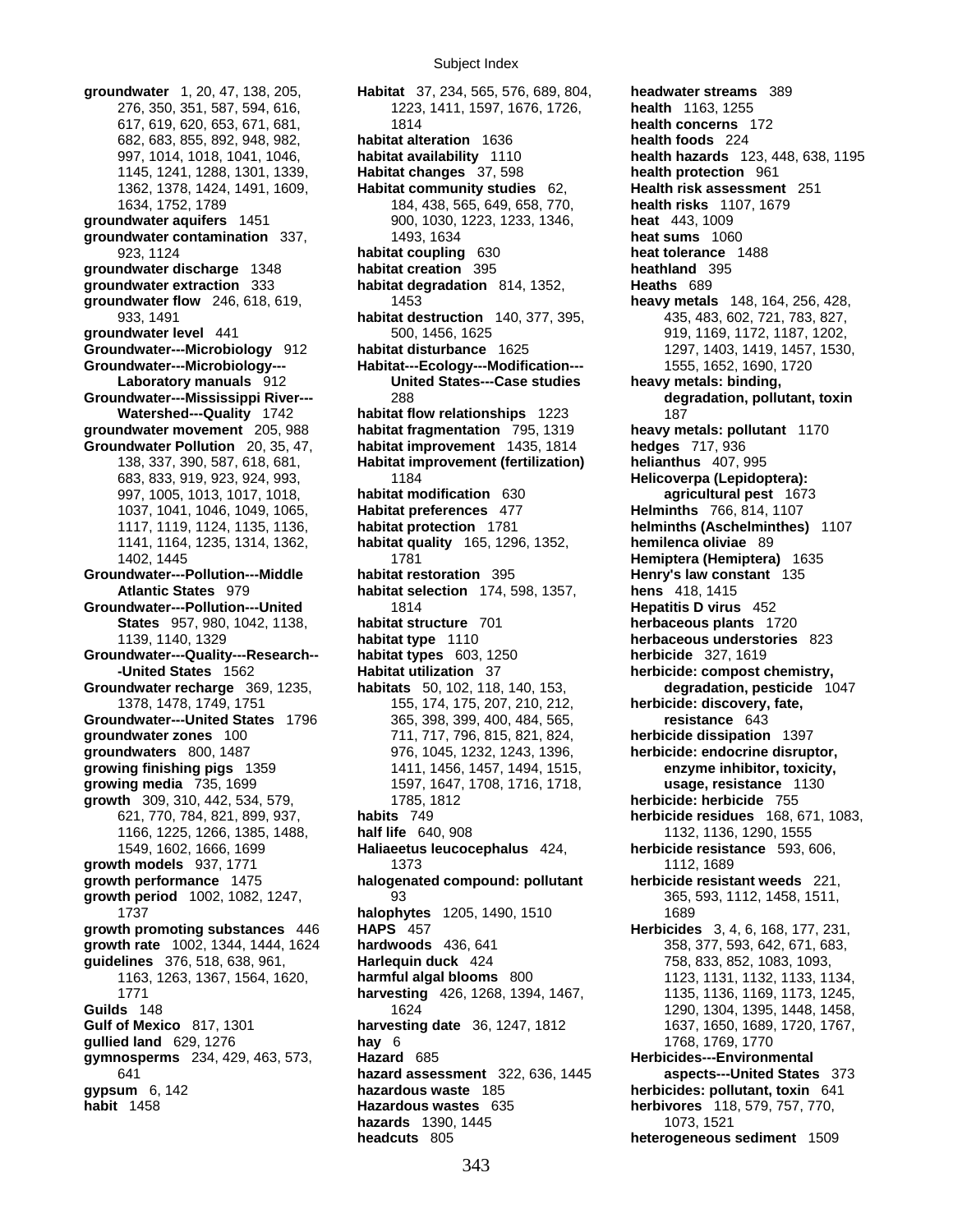**heterosis** 361 **Human Population Atmosphere Hydrology (contd.)** 1427, 1491, **hexazinone** 542, 640 **Human Population Biosphere** 1657, 1719, 1724, 1764, 1765 **Hibiscus esculenta [Chinese Interactions** 1726 **hydrology: global, regional** 1307 **hierarchical structures** 794 **human toxicity** 123 **Hydrology---White River---Ark and high density planting** 1345 **human wastes** 372 **Mo** 323 **high performance liquid humans** 372, 468, 504, 764, 783, **hydrolysis** 4, 100, 439, 1125, 1255 **high performance thin layer** 1270, 1487, 1772, 1808 **Hydrosphere** 1150 **high water tables** 1141, 1288 **Humic matter** 3 **hydroxyl radicals** 674 **high yielding varieties** 612, 744 **humic production** 1340 **hydroxylamine** 581 **higher plants (Tracheophyta)** 55 **humid temperate zone** 803 **hygiene** 750 **highly digestible raw feed materials humidity** 118, 1129 **hypereutrophic lake** 1468 **Himantopus mexicanus** 1469 **humus** 7 **hypoxia** 817, 1301 **Histopathology** 1469 **hunting** 862 **Hypoxia---Water---Mexico, Gulf of historical account** 649, 1411, 1695 **Hyalella azteca** 1648 420 **historical perspective** 1158 **Hybridization** 770 **ice effects** 498 **history** 530, 602, 653, 679, 740, **hydraulic conductivity** 558, 659, **Idaho** 537, 1349 **Histrionicus histrionicus** 424 **hydraulic loading rate** 532 **Identification of pollutants** 75, 108, **home gardens** 552, 1667 **hydraulic structures** 939, 1380, 137, 162, 347, 349, 351, 666, **Hominidae** 321, 376, 969, 1097, 1446 1446 833, 1379, 1646 **Hominidae (Hominidae)** 468, 783, 1312 **imazapyr** 640 **hordeum vulgare** 1488 **Hydrilla verticillata** 1073, 1735 **horizons** 1549 **Hydrocarbons** 1078, 1167, 1362 **immunity** 432, 1121 **hormones** 545, 651, 1732 **hydrocarbons: pollutant** 967 **immunoassay** 351, 666, 1289 **horticultural crops** 937, 1063 **Hydrodynamics** 378, 927, 1724 **immunoassays** 666 **horticultural systems** 1374 **hydroecology** 1267 **immunocompetency** 1475 **horticulture** 255, 1216, 1236, 1483 **hydroelectric plants** 569, 1076 **immunology** 432, 666 **Horticulture (Agriculture)** 513 **hydrogen** 1303 **immunoproteins: synthesis** 1475 **host pathogen interaction** 240 **hydrogen ion concentration** 263, **immunotoxicity** 1121 **host plants** 117, 758 1634 1634 **impact** 676, 710, 1078 **host specificity** 1361 **hydrogen ions** 1490 **impacts** 860 **hosts of plant pests** 1557 **hydrogen peroxide** 581, 674 **impoverishment** 1352 **Howard A. Schneiderman** 731 **hydrogen sulfide** 1359 **improved exclosure placement HPLC** 1258, 1289, 1593 **hydrogeology** 246 **1431 human activities** 166, 487, 674 **hydrogeomorphic indexes** 752 **improved technologies** 704 **human activity** 58, 88, 500, 602, **hydrogeomorphic units** 246 **improvement** 521 **human consumption** 783 **hydrologic cycle** 320, 936 **in vitro assay: analytical method human diseases** 321, 322, 376, **Hydrologic Data** 503, 1363 675 **human drugs: detection, Hydrologic models** 415, 1012, **Incineration** 1528 **human exposure** 468, 789 **hydrological pathways** 736 **index of biotic integrity** 752 **human factors** 1401 **hydrological processes** 659 **indexes** 124, 170, 1156, 1561, **human health** 458 **Hydrological Regime** 1638 1647, 1693, 1719 **human health assessment** 597 **hydrological systems** 1348 **indicator organism** 348 **human (Hominidae)** 504, 764, 914, **Hydrology** 20, 79, 246, 275, 340, **indicator organisms** 1072 **Human impact** 424, 1123, 1352 682, 685, 688, 694, 770, 799, 919, 976, 1169, 1457, 1467, 1467, 1467, 1467, 1467, **Human pathogens** 635 806, 814, 833, 933, 964, 982, 1516 **Human Population** 799, 1249 997, 1039, 1150, 1227, 1233,

**whitebage] (Malvaceae): human pressure** 1487 **Hydrology, Rangeland---United vegetable crop** 254 **human sources** 1675 **States---States** 760 **chromatography** 1289, 1593 789, 914, 948, 1109, 1123, **hydroperiod** 520 **chromatography** 1291, 1593 **humic acids** 3, 1067 **hydroxide radicals** 1658 446 **Humpty Dumpty model** 1431 **hyporheic zones** 801 745, 768, 776, 1058, 1175, 677, 719, 930, 1096, 1304, **identification** 457, 592, 993, 1118, 1712, 1800 1385, 1483, 1714 1413, 1457 1103, 1736 **Hydraulics** 569, 617, 939, 1310, **Illinois** 319, 1566, 1764 789, 1123 **Hydric soils** 1792 **immobilization** 720, 869, 987, 991, 603, 1427, 1639, 1690 **Hydrologic Aspects** 1363 **improvement proposals** 915 636, 969, 1097, 1249, 1736 **hydrologic factors** 1720 **inbreeding depression** 512 **environmental fate, extraction,** 1377, 1495 **income** 1270 **pharmaceutical, pollutant, hydrologic system** 1126 **incorporation** 1156, 1219, 1304, **sediment content, sludge https://wild.org/content/sludge https://wild.org/content/sludge https://wild.org/content/sludge https://wild.org/content/sludge https://wild.org/content/sludge https://wild.org/content/sludge http content, soil content, soil hydrologic unit area projects** 1164 **incubation time** 915 **pollutant** 471 **hydrological factors** 1276 **index** 1758 948, 1109, 1270, 1487, 1772, 400, 415, 441, 543, 569, 598, **indicator species** 139, 162, 168, 1808 602, 611, 616, 629, 656, 658, 181, 341, 347, 349, 592, 907, 1239, 1310, 1347, 1363, 1392

**hexactions** 493 1495, 1615, 1616, 1630, 1634,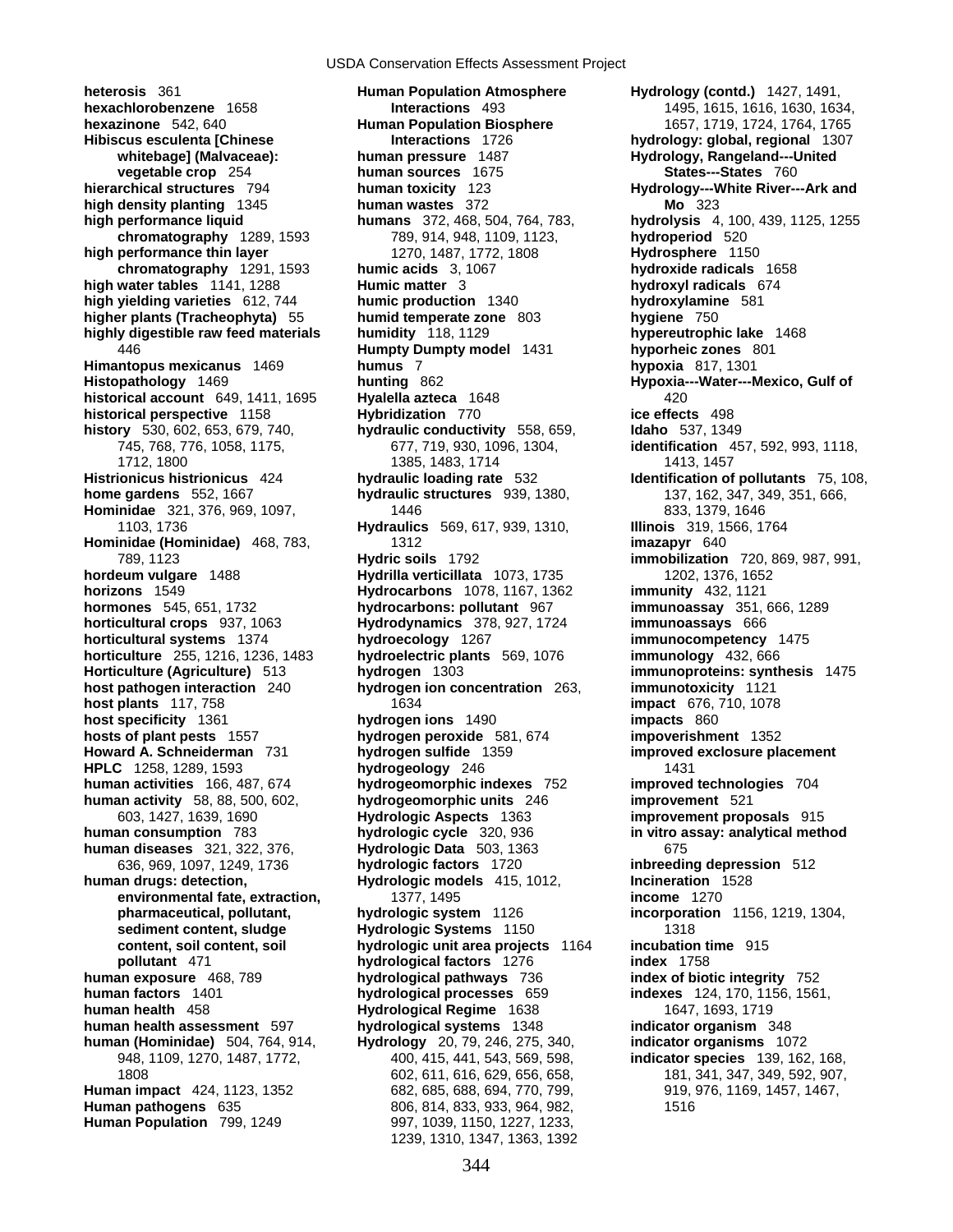**indicators** 94, 105, 139, 356, 518, **Insecta** 148, 387, 506, 651, 738, **intensive agriculture** 456, 704 **Indicators---Biology---United States Insecta (Insecta Unspecified)** 234, **intensive farming** 105, 325, 474 **indigenous communities** 1476 **insecticidal action** 479 **intensive livestock farming** 647, **indoor air quality** 1109 **insecticidal properties** 730 1037, 1203, 1206 **Induce: pesticide, surfactant** 396 **insecticide: compost chemistry, intensive production** 12, 377, 756, **industrial effluents** 1115, 1536 **degradation, pesticide** 1047 1174, 1308 **Industrial management** 32 **insecticide residues** 479, 671, **intensive silviculture** 488, 1624 **Industrial pollution** 1403 **1290 interactions** 60, 117, 309, 399, 642, **industrial sites** 1457 **insecticide resistance** 479, 675, 658, 759, 1089, 1183, 1318, **industrial waste management** 764 700, 729, 1341 1365, 1378, 1378, 1389 **Industrial Wastes** 32, 112, 162, **Insecticide Resistance <b>Interagency Cooperation** 1073 **Industrial Wastes Treatment** 32, **insecticides** 186, 247, 265, 477, 668, 762, 841, 1496 **Industrial Wastewater** 1735 1135, 1290, 1343, 1512, 1681 811, 1263, 1465 **industry** 1629 **Insects** 49, 177, 197, 216, 220, 235, **Interdisciplinary Studies** 1435 **industry trends** 80 387, 399, 438, 466, 667, 691, **Interfaces** 1418 **infectious diseases** 149 727, 728, 729, 732, 814, 823, **international collaboration** 128 **infestation** 821 968, 1073, 1193, 1406, 1463, **international cooperation** 455, 493 **infiltration** 36, 94, 301, 303, 507, 1552, 1619, 1635, 1649, 1671, **international programs** 1307 **infiltration (hydrology)** 1720 **insects (Insecta Unspecified)** 234 **interrill soil erosion** 902 **infiltrometers** 558 **instream flow** 569, 685 **Interspecific relationships** 598 **information** 365, 382, 1612 **Instrumentation and process introduced species** 197, 333, 500, **information needs** 691, 1112, **engineering** 666 747, 770, 1073, 1276, 1638 **information sources** 1720 **integrated control** 173, 358, 387, **invasion** 94, 333, 769 **information systems** 492, 944, 738, 740, 744, 747, 749, 754, **Invasive plants---West---United information technology** 1203 1689, 1767, 1770 **invasive species** 485, 1250, 1259, **Ingestion** 130 **integrated horizontal flux** 916 1276, 1808 **inherited features** 802 **integrated management** 736 **invasive taxa** 770 **inhibition** 310, 834, 899, 1002 **integrated management systems inventories** 154 **inland aquatic ecosystems study** 1619 **Invertebrata** 130, 433, 565, 1101 **inland water environment** 685, 14, 163, 196, 221, 235, 265, **Unspecified)** 165, 348 **innovation adoption** 106, 606, 750, 398, 458, 595, 606, 615, 691, **invertebrate (Invertebrata inorganic fertilizers: excessive use** 741, 742, 743, 744, 745, 746, **invertebrates** 49, 113, 118, 130, **inorganic phosphate** 1468 786, 811, 839, 975, 976, 1058, 234, 235, 321, 348, 350, 354, 350, 354, **input output analysis** 409 1075, 1175, 1206, 1263, 1285, 370, 433, 466, 541, 553, 558, **insect chemical communication** 1308, 1313, 1321, 1341, 1387, 667, 691, 727, 728, 729, 755, **insect communities** 399 1590, 1637, 1689, 1771, 1773 910, 968, 969, 1088, 1097, **insect control** 212, 282, 700, 741, **integrated pest management: crop** 1103, 1107, 1201, 1285, 1303, **insect herbivore interactions** 238 **integrated pest management: pest** 1552, 1587, 1590, 1619, 1635, **insect (Insecta): food, prey** 823 **control method** 31 1648, 1649, 1671, 1673, 1693, **insect (Insecta): herbivore, pest integrated pollution prevention** 1807 **insect (Insecta): pest** 220, 727 **Integrated solid waste management INW, Japan, Seto Naikai Sea** 222 **insect (Insecta Unspecified)** 1463, 733 **ion activity** 719 **insect pest resistance** 1673 **integrated weed management** 163, **ion uptake** 1225 **insect pests** 49, 89, 196, 197, 212, 365, 1458, 1771 **ions** 1618

1584, 1620, 1693, 1728 1659 1336, 1417 161, 489, 1704, 1705, 1713 728, 1463, 1619 **intensive husbandry** 363, 869 920, 1090 **Management** 731 **intercropping** 54, 118, 212, 530, 501 671, 675, 700, 747, 758, 776, **interdisciplinary research** 277, 542, 558, 611, 722, 788, 935, 1673, 1693, 1807 **international trade** 773 972, 973, 1194, 1240, 1298, **insects (Insecta)** 667, 814, 1649 **Internet** 1334 1304, 1392, 1483, 1513, 1519 **insects (Insecta): pest** 968 **interrill erosion** 318, 715, 1542 1332, 1576, 1612 **Instruments** 1128, 1516 **inundation forest** 1267 1334, 1377 758, 1074, 1313, 1577, 1590, **States** 178, 713 1068 **integrated pest management** 12, **Invertebrata (Invertebrata**  1580, 1581, 1634, 1638 309, 310, 325, 365, 391, 397, **invertebrate (Invertebrata)** 801 841, 1028, 1263, 1671 693, 700, 731, 734, 735, 740, **Unspecified)** 165, 348 1552 747, 750, 758, 769, 774, 776, 166, 168, 177, 202, 216, 220, 727 1444, 1447, 1458, 1463, 1465, 758, 766, 801, 814, 823, 851, 1552 597 **investment** 773, 1702 1619 **integrated systems** 414, 530 **ion transport** 1490 238, 282, 333, 391, 479, 563, **integration** 203 **Iowa** 138, 319, 516, 852, 1156, 700, 741, 747, 821, 839, 970, **intensification** 474 1357 975, 1175, 1671 **Intensity** 1271 **IPM** 238 **Insect Science** 731 **Intensity of precipitation** 1271 **iron** 1368, 1468, 1479, 1785

592, 627, 792, 1201, 1365, 1074, 1193, 1342, 1473, 1577, **intensive cropping** 846, 995, 1060, **rotation** 31 1304, 1406, 1461, 1463, 1494,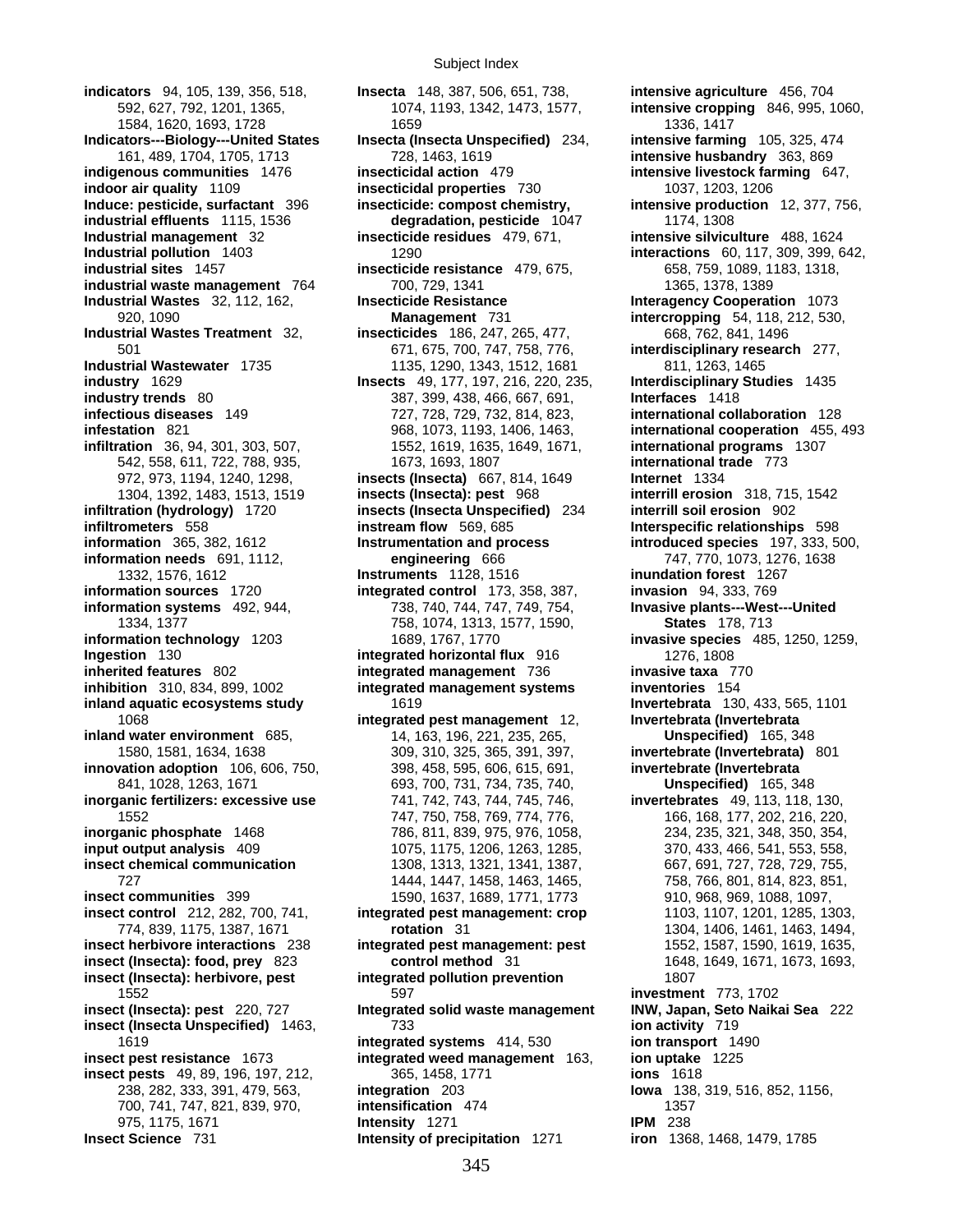523, 543, 594, 612, 681, 782, **juvenile hormones** 651 **land policy** 54 **Irrigation---Environmental aspects-- laboratory toxicity** 1507<br>**1**715, 1364, 1384, 1284, 1401, 1565, 1386, 1404, 1405, 1586, 1586, 1586, 1586, 1586, 1586, 1586, 1586, 1586, 1

**iron hydrous oxides** 581 **Irrigation water---Pollution---United land clearance** 551 **iron: oxidation** 1170 **States** 1284 **land degradation** 40 **irrigation water---Pollution---West--- land development** 415 **irrigated conditions** 993 **United States** 1709 **Land Disposal** 191, 1442, 1528 **irrigated farming** 44, 409, 782, **Irrigation water---United States land diversion** 40 1380, 1739 1284 **land management** 94, 176, 200, **Irrigated farming---Economic isoprenes: pollutant** 967 273, 340, 371, 485, 487, 530, **aspects---West---United States isoproturon** 3 573, 579, 582, 607, 768, 792, 1754 **Israel** 369 815, 816, 938, 971, 1241, 1338, **irrigated sites** 782 **issues and policy** 192 1452, 1500, 1501, 1502, 1503, **irrigated soils** 450, 782 **Italy 369, 1046, 1255** 1536, 1536, 1539, 1571, 1599, 1620, **irrigation** 36, 44, 48, 92, 167, 215, **Japan** 369, 1046, 1089, 1343 1630 295, 320, 428, 465, 474, 508, **journals** 1335 **land mass cover** 1761 846, 849, 870, 937, 941, 1002, **Kaolinite** 234 **Land pollution** 38, 160, 186, 331, 1060, 1087, 1174, 1205, 1225, **Kaolinite dissolution** 234 337, 575, 1167, 1362 1236, 1247, 1288, 1336, 1345, **Kentucky** 6 **land prices** 769 1380, 1482, 1487, 1488, 1490, **keratinase** 1293 **land productivity** 1545 1579, 1591, 1627, 1642, 1682, **ketones** 1677 **Land Reclamation** 1630 1710, 1714, 1739, 1749 **KINEROS model** 1764 **land resources** 88 **Irrigation---Australia---New South Kinetic Energy** 1271 **Land restoration** 1630 **Wales---Management** 664 **Kinetics** 544, 1115, 1162, 1271 **land spreading** 1324 **Irrigation---Australia---New South kiwifruit (Actinidiaceae)** 1483 **land stewardship** 43, 65 **Wales---Planning** 664 **knowledge** 1531 **land tenure** 65, 1600 **Irrigation---Australia---Victoria--- Kraft Mills** 1403 **land topography** 812 **Handbooks, manuals, etc kresoxim methyl: environmental Land treatment of wastewater** 778 **safety, fungicide, mode of** 1663, 1760 **Irrigation---Bibliography** 1393 **action, risk, strobilurin, land types** 1548 **irrigation channels** 782, 1310 **synthesis** 1603 **land use** 7, 25, 38, 50, 52, 54, 88, **Irrigation---Congresses** 779 **kriging** 246 99, 107, 225, 342, 371, 390, **Irrigation effects** 1049 **Kuwaiti oil fires** 457 414, 415, 421, 464, 475, 481, **Irrigation efficiency** 460, 1393 **labor** 1247, 1444 526, 526, 530, 573, 629, 736, 768, **Irrigation---Environmental aspects laboratories** 925 792, 799, 899, 950, 971, 1011, 687 **laboratory studies** 553 1172, 1196, 1227, 1233, 1314, **-United States** 1284 **lactuca sativa** 705, 1715 1452, 1493, 1554, 1571, 1633, **Irrigation---Environmental aspects-- lacustrine sedimentation** 109, 1645, 1656, 1667, 1691, 1721, **-West (United States)** 780 1383 1726, 1789, 1814 **Irrigation farming** 777, 996 **lagomorpha** 1727 **land use change** 389, 1189 **Irrigation farming---Environmental Lagomorphs** 1725 **land use planning** 50, 1350 **aspects** 777 **lagoon effluent** 714 **Land use surveys---United States Irrigation farming---Environmental lagoons** 1052, 1513 793 **countries** 482 **lake catchments** 1296 1213 **Irrigation farming---Environmental Lake deposits** 696 **landfill fires** 457 **aspects---United States** 777 **Lake dynamics** 649 **Landfills** 191 **Irrigation farming---United States lake ecosystem** 1356 **landform change** 307 777 **lake ecosystems** 630, 1110 **landowners** 65, 1600 **Irrigation farming---West---United lake limnology: suspended clay landscape** 25, 52, 88, 105, 212, **States** 461 **impacts** 1618 **impacts** 1618 **impacts** 1618 520, 530, 629, 717, 769, 798, 1196, 1716<br>1196, 1243, 1331, 1616, 1716 **idke minnetonka** 1397 1196, 1243, 1331, 1616, 1716 **Irrigation---Handbooks, manuals, lake minnetonka** 1397 1196, 1243, 1331, 1616, 1716 **etc** 379 **lake morphometry** 1110 **Landscape architecture** 291 **irrigation management** 22, 380, **lake restoration** 696, 1212, 1340 **landscape cohesion** 795 528, 838, 844, 1621 **Lake Sediments** 696, 1383 **landscape conservation** 732, 1243 **iake types** 1347 **Landscape ecology** 98, 107, 155, **lake water quality** 1296 **Landscape ecology** 98, 107, 155, **irrigation requirements** 279, 1380 **lake water quality** 1296 272, 665, 796, 800, 801, 815, **irrigation scheduling** 462, 1234, **lakes** 41, 112, 486, 649, 696, 813, 943, 1196, 1430, 1450 1288, 1326 961, 1068, 1100, 1383, 1386, **landscape indicators** 799 **irrigation systems** 36, 92, 462, 465, 1580, 1645 **landscape indices** 795 1286, 1380, 1756 **lakeshore restoration** 128 **landscape mosaics** 802 **irrigation water** 36, 369, 428, 462, **land** 809, 817, 1600 **landscape planning** 795, 1729 705, 782, 1063, 1182, 1205, **land application** 32, 192, 1071, **landscape properties** 1110 1288, 1469, 1488, 1621, 1653, 1409 **landscape science** 794 1734, 1739, 1747, 1748, 1749, **land application of animal manure landscape sensitivity** 24, 307, 802 1750, 1751 69 **landscape setting** 1250 **land banks** 1234 **landscape stability** 943

**Land use---United States Planning**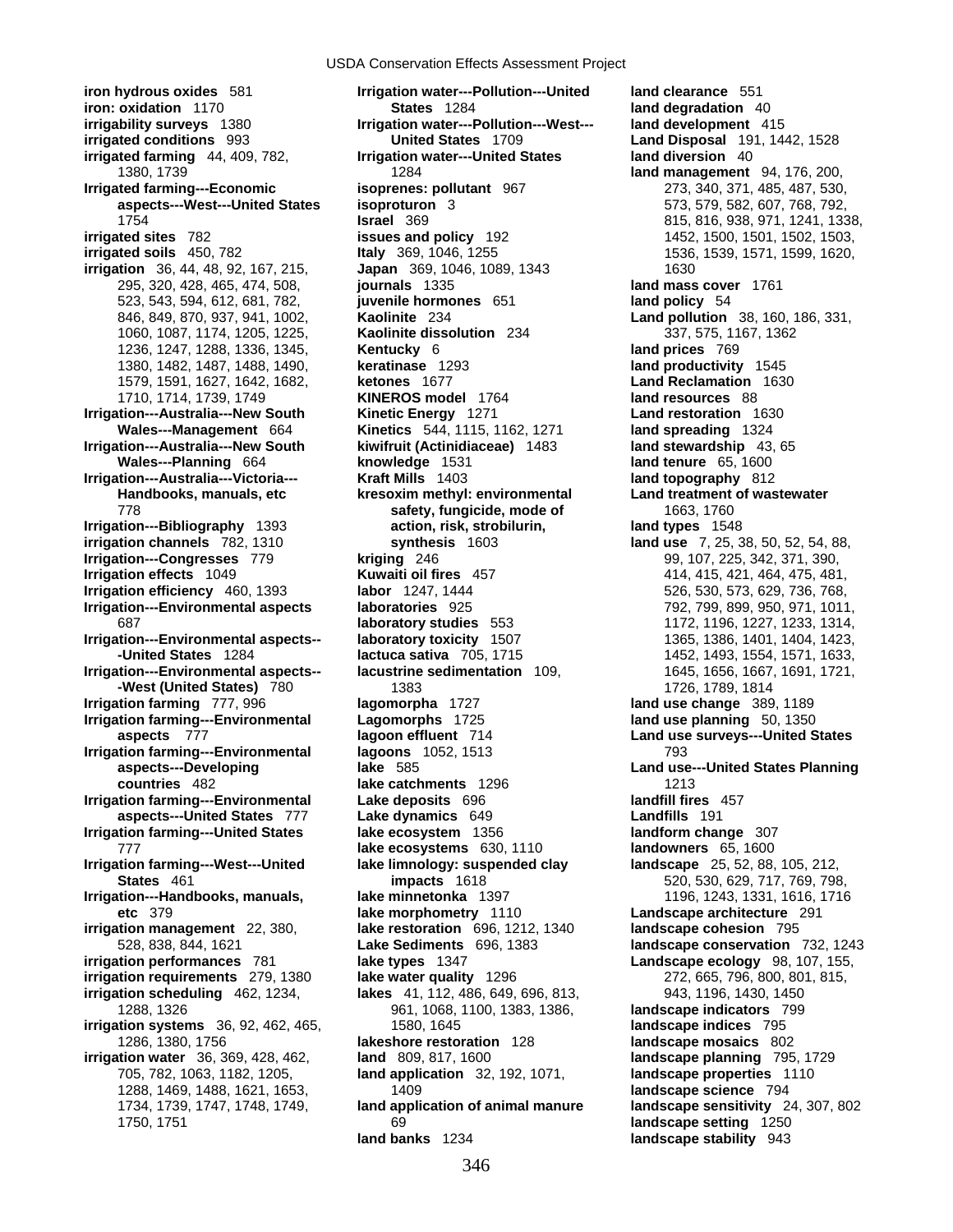Subject Index

**landscape variables** 803 **lifestyle** 1693 **literature reviews (contd.)** 692, **large rivers** 605 **light** 478, 693, 1492, 1770 693, 705, 711, 715, 717, 719, **large scale seasonal species shifts light attenuation** 1618 726, 730, 732, 735, 741, 742, **Law** 1442 **light intensity** 735 757, 759, 768, 769, 773, 774, Law, policy, economics and social Light Penetration 1670 **lawns and turf** 1478 **light quantity** 701 867, 869, 870, 874, 885, 899, **laws and regulations** 86, 458, 503, **lime** 719, 1159, 1448 932, 933, 933, 934, 935, 937, 941, **leachates** 445, 922, 947 **limestone dissolution** 1479 993, 995, 997, 998, 1002, 1007, **leaching** 47, 63, 105, 123, 147, 160, **liming** 371, 579, 719, 869, 1642 1009, 1018, 1020, 1030, 1033, **lead** 148, 1688 **Lipolexis scutellaris** 1349, 1350, 1365, 1376, 1387, **leaf area** 523, 1344 **(Hymenoptera): biological** 1391, 1400, 1401, 1402, 1416, **leaf area index [LAI]** 812 **control agent** 235 1424, 1433, 1441, 1444, 1448, **leaf conductance** 523 **liquid chromatography** 75, 905, 1452, 1457, 1458, 1460, 1465, **Leaf litter** 1461 1056, 1654 1056, 1654 1470, 1478, 1480, 1481, 1488, **leaf temperature** 523 **liquid-liquid extraction** 1593 1490, 1493, 1510, 1515, 1518, **leaf water potential** 1288 **liquid manure** 820, 1660 1521, 1522, 1533, 1542, 1549, **leakage** 1236 **liquid manures** 1572 1553, 1555, 1556, 1557, 1564, **least bittern (Ciconiiformes)** 667 **liriodendron tulipifera** 1045 1567, 1570, 1572, 1576, 1578, **leaves** 523, 937, 1030, 1172, 1225, **literature data** 785 1580, 1591, 1608, 1620, 1627, **lectins: insecticide** 1177 **literature review** 34, 108, 109, 110, 1667, 1675, 1677, 1698, 1708, **legal aspects** 1215 111, 205, 247, 263, 339, 347, 1710, 1715, 1716, 1717, 1727, 1727, 1727, 1727, 1727, 1727, **legal review** 1215 349, 351, 413, 426, 431, 434, 1735, 1737, 1739, 1748, 1749, 1749, 1749, 1749, 1749, 1749, 1749, **Legislation** 222, 223, 271, 272, 407, 435, 492, 542, 544, 565, 635, 1750, 1751, 1768, 1771, 1782, **Legislation (on industry and trade)** 988, 1012, 1013, 1017, 1030, **litter** 204, 545, 1030, 1399 **Legislation (on water resources)** 1135, 1147, 1150, 1226, 1271, 1276 **legislative guidance** 1808 1609, 1634, 1645, 1782 **livestock** 6, 26, 197, 340, 363, 756, **legumes** 6, 591, 652, 784, 810, **literature reviews** 5, 8, 12, 14, 15, 769, 971, 1011, 1038, 1071, **Length** 1635 50, 60, 62, 66, 89, 92, 94, 99, 1616, 1666, 1808 **Lepidoptera** 89, 207, 216, 533, 105, 109, 112, 117, 123, 124, **livestock buildings** 69, 1359 **Lepus spp. [hare] (Leporidae):** 163, 174, 175, 186, 196, 197, 825, 1229, 1759 **bioindicator** 1725 200, 208, 210, 212, 215, 221, **livestock feeding** 82, 1038, 1759 **Lethal limits** 1469 265, 271, 272, 298, 302, 309, **lethality** 1476 310, 324, 325, 333, 339, 340, **Livestock---Housing---Odor Leucosticte atrata** 424 341, 349, 356, 361, 363, 365, **control---North Carolina** 360 **levees** 227 372, 375, 377, 391, 393, 395, **livestock impacts** 803, 823 **ley farming** 311 398, 408, 411, 412, 413, 415, **livestock (Mammalia)** 55, 823, 863, **leys: application timing, soil** 418, 425, 426, 431, 432, 433, 4052 **lichen (Lichenes): bioindicator** 450, 454, 464, 465, 474, 475, **livestock (Mammalia Unspecified) life cycle** 175, 1458 523, 526, 544, 551, 563, 579, **Livestock Manure Handling-- life history** 1172, 1516, 1693 584, 587, 588, 599, 602, 606, **United States** 268 Life history modification 1635 612, 615, 618, 640, 642, 647, **Livestock---New Mexico---**

122 **light availability** 1110 743, 744, 745, 746, 747, 750, **sciences** 227 **light quality** 701 811, 821, 827, 834, 839, 846, 625, 1423, 1504, 1505, 1506 **lime: soil amendment** 55 944, 961, 970, 971, 975, 976, 224, 276, 375, 418, 440, 486, **liming materials** 1653 1045, 1058, 1060, 1063, 1067, 494, 534, 540, 542, 587, 618, **limitations of modeling** 389 1081, 1098, 1101, 1112, 1113, 642, 652, 653, 671, 677, 681, **Limiting factors** 1418 1117, 1118, 1120, 1121, 1122, 683, 722, 726, 855, 861, 864, **limnological system properties** 1131, 1132, 1136, 1150, 1154, 869, 892, 947, 948, 990, 991, 1618 1618 1618 162, 1167, 1166, 1169, 1174, 1175, 1169, 1174, 1175, 1 993, 995, 997, 998, 1000, 1005, **limnology** 605 1180, 1185, 1198, 1199, 1201, 1011, 1018, 1065, 1116, 1120, **Lindane** 542 1202, 1205, 1206, 1209, 1225, 1135, 1136, 1200, 1234, 1241, **lindane: insecticide, pollutant,** 1232, 1236, 1247, 1263, 1269, 1268, 1269, 1339, 1375, 1376, **toxin** 133 1276, 1281, 1286, 1288, 1291, 1405, 1490, 1532, 1585, 1643, **Linum usitatissimum (Linaceae)** 1293, 1308, 1310, 1313, 1317, 1652, 1710 716 1321, 1335, 1336, 1341, 1345, 1345, 1490, 1699, 1717 **literature databases** 128 1629, 1637, 1647, 1653, 1666, 414, 939, 983, 1034, 1255, 636, 721, 770, 918, 919, 920, 1789, 1790, 1793, 1800, 1809, 1258, 1781 921, 922, 924, 925, 972, 973, 1812, 1813 939 1057, 1116, 1117, 1121, 1133, **litter plant** 371, 384, 686, 1169, 222 1442, 1528, 1580, 1597, 1607, **Liver** 1469 1020, 1234, 1245 19, 30, 33, 35, 36, 37, 41, 44, 1203, 1409, 1412, 1486, 1595, 1193, 1726 140, 142, 149, 151, 154, 155, **livestock farming** 66, 486, 673, **lethal effects** 721 224, 226, 231, 244, 247, 250, **livestock grazing** 429 169 478, 479, 484, 488, 511, 522, 850, 948 **life history stages** 166 649, 653, 678, 679, 681, 691 **Management** 1498

**incorporation** 785 436, 440, 441, 443, 445, 448, **livestock (Mammalia): grazer** 1006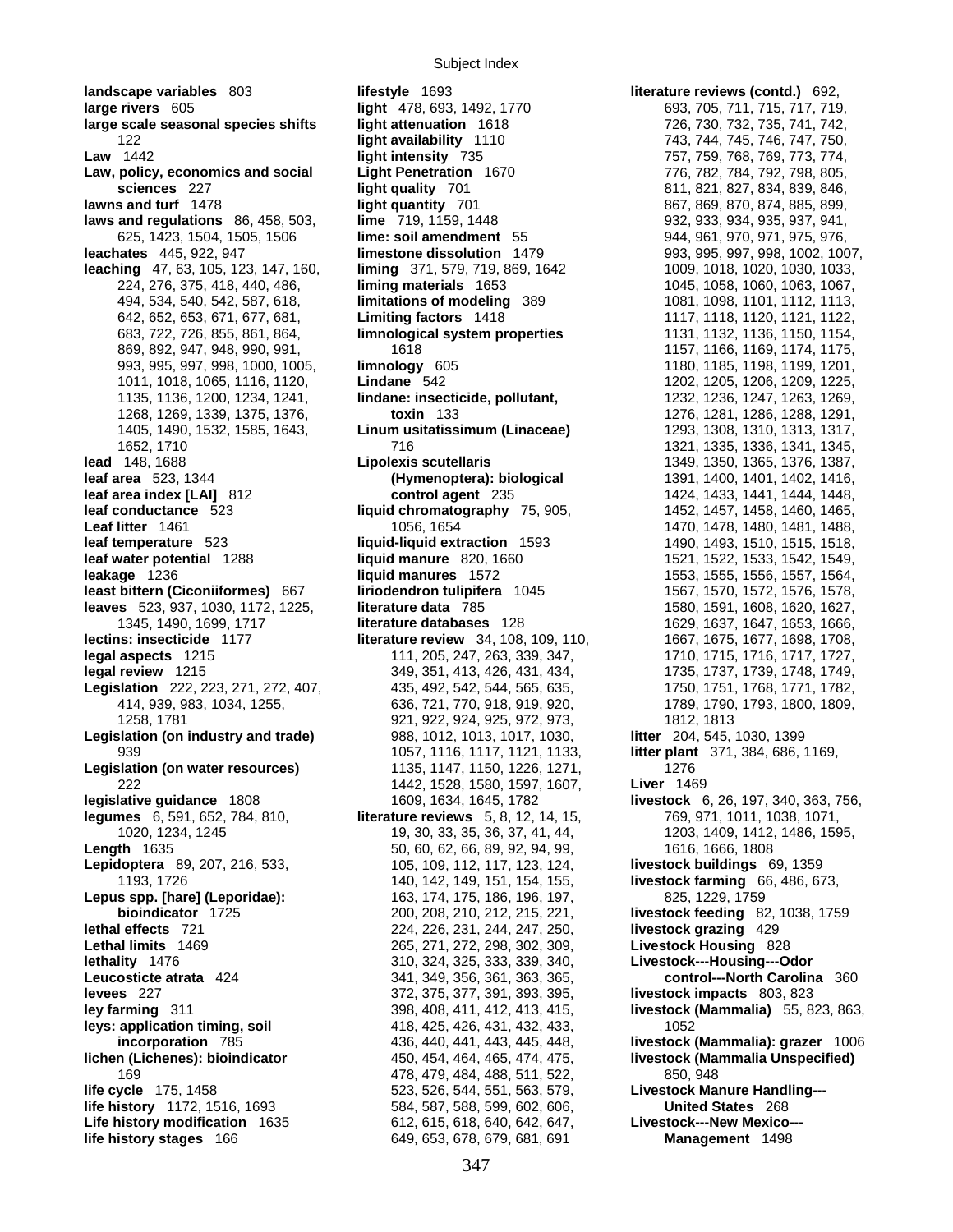**low energy precision application Lycopersicon esculentum [tomato] Macroinvertebrates** 148 **Manitoba** 1793

**livestock numbers** 827 **macronutrients** 483, 917 **Manure** 34, 70, 104, 499, 502, 860, **livestock production** 86, 807, 1730 **macrophyte (Plantae): production** 1161, 1184, 1248, 1409, 1412, **livestock system sustainability** 1618 1618 1660 328 **macrophytes** 1159, 1201, 1695 **Manure Application** 684 **Loading** 1314 **macropore factors** 276 **manure dry matter weight [manure loamy sand soils** 993 **macropore flow** 933 **DM weight]** 446 **local government** 577 **macropores** 558, 677, 1194, 1266, **manure environmental pollution local planning** 711 1304, 1304, 1385, 1483, 1519 1304, 1385, 1483, 1519 **lodging** 443, 612 **MADM** 1443 **Manure gases** 248 **logging** 121, 333, 425, 426, 441, **magnesium** 418, 1258 **Manure handling** 258, 260, 703, 1360, 1467, 1624 **Maine** 903 819, 1632 **logging effects** 592, 1360 **maintenance** 292 **Manure handling---Congresses logging roads** 1317 **maize** 275, 319, 407, 589, 786, 852, 572<br>**logs** 425 **maize** 275, 319, 407, 589, 786, 852, **Manure l Lolium perenne (Gramineae):** 1602, 1640 **aspects---Congresses** 879 **forage crop** 716 **maize (Gramineae): grain crop** 473 **Manure handling---Equipment and Long term changes** 1493 **maize silage** 409 **supplies** 1596 **long term ecological vitality Malathion** 542 **Manure handling---Saskatchewan maintenance** 809 **male animals** 692 **1991 maintenance** 889 **long term experiments** 14, 1355, **Mallard** 1469 **manure management** 1281 1422, 1642 **Malus pumila** 741, 849, 1345 **manure management systems long term exposure** 423 **mammal (Mammalia): pest** 1808 1572 **long term research programs: mammals** 55, 104, 219, 252, 303, **manure pollution** 984 **development** 1431 321, 376, 446, 468, 504, 598, **manure production** 850 **long term sustainability** 1374 764, 783, 789, 803, 823, 834, **manure storage** 548, 820, 884 **longevity** 533, 1387 **850, 863, 876, 881, 914, 948, manure storage structures** 1402 **losses** 72, 534, 786, 1060, 1161, 969, 983, 984, 1006, 1052, **manure storage systems** 1052 1255, 1304, 1416, 1545, 1564, 1097, 1103, 1109, 1123, 1191, **manures** 26, 66, 73, 83, 147, 195, 1643, 1657 1255, 1270, 1297, 1303, 1422, 198, 212, 215, 252, 259, 294, **losses from soil** 30, 47, 226, 436, 1429, 1475, 1484, 1485, 1487, 359, 363, 383, 414, 417, 451, 151, 453, 509, 540, 671, 726, 865, 1520, 1604, 1725, 1736, 1772, 467, 534, 549, 550, 676, 682, 868, 929, 950, 987, 990, 991, 1808 703, 719, 756, 784, 819, 829, 993, 1000, 1031, 1120, 1156, **mammeins: antifeedant, natural** 843, 864, 873, 876, 878, 881, 1160, 1164, 1194, 1234, 1268, **product** 968 882, 893, 953, 985, 994, 1000, 1269, 1298, 1376, 1386, 1549, **man** 321, 376, 969, 1097, 1103, 1003, 1011, 1024, 1025, 1029, 1563, 1710, 1715, 1719 1121, 1653, 1736 1037, 1157, 1163, 1190, 1194, **lotic environment** 165 **Man induced effects** 62, 390, 799, 1198, 1204, 1237, 1241, 1258, 1346, 1401, 1411<br> **Louisiana ricea 897, 1368, 1367, 1376, 1381, 1485, management** 37, 38, 48, 62, 68, 72, 1529, 1563, 1563, 1569, 1617, 1626, 444 147, 203, 225, 227, 228, 252, 1628, 1642, 1657, 1668, 1683, **low input agriculture** 325, 762, 2010 342, 345, 389, 424, 499, 575, 1702, 1731, 1737, 1741, 1806 1065, 1234, 1773 619, 682, 689, 796, 804, 811, **Manures---Environmental aspects- low temperature** 1384 816, 829, 835, 845, 864, 876, **-Congresses** 879 **low temperatures** 553 878, 881, 882, 1014, 1024, **Manures---Management** 1632 **lowland areas** 717, 846 1221, 1223, 1278, 1282, 1337, **Mapping** 246, 450, 539, 665, 816, **Lumbriculus variegatus** 1648 1339, 1411, 1429, 1443, 1444, 1445, 1491 **lycopersicon esculentum** 705, 1561, 1568, 1572, 1633, 1726, **maps** 246, 330 735, 1063, 1288 1743, 1748, 1752, 1758, 1769 **Marginal seas** 222 **(Solanaceae): vegetable crop** 659 **Marine** 1015 254 **management implications** 1094 **marine environment** 339, 1396 **Lysimeters** 42, 1375, 1414 **management model: REMM** 327 **marine environments** 1094 **Lysiphlebia japonica Management of biological nitrogen Marine fisheries** 435 **(Hymenoptera): biological fixation** 591 **marine fishes** 1396 **control agent** 235 **management planning** 918, 1215 **Marine life** 435 **Lythrum salicaria** 770 **management practices** 104, 1052 **Marine organisms** 1516 **Lythrum salicaria [purple management strategies** 476, 675, **Marine pollution** 339, 435, 934, **loosestrife] (Lythraceae): 860, 989** 1401, 1581 1891, 1681<br>biology, weed, management management system diversity **1401, 1581 biology, weed, management management system diversity** 179 1374 **marine sediments** 986, 1152 **Lythrum salicaria [purple Management Systems** 684 **marine water** 1287 **loosestrife] (Lythraceae): manganese** 1479, 1785 **markers** 1809 **weed** 667 **manganese hydrous oxides** 581 **market competition** 36 **macro fauna** 851 **manganese: pollutant** 674 **marketing** 143 **Macrofauna** 148, 1461 **mangrove leaf decomposition** 354 **markets** 451, 825

**logs** 425 855, 1192, 1219, 1355, 1482, **Manure handling---Environmental**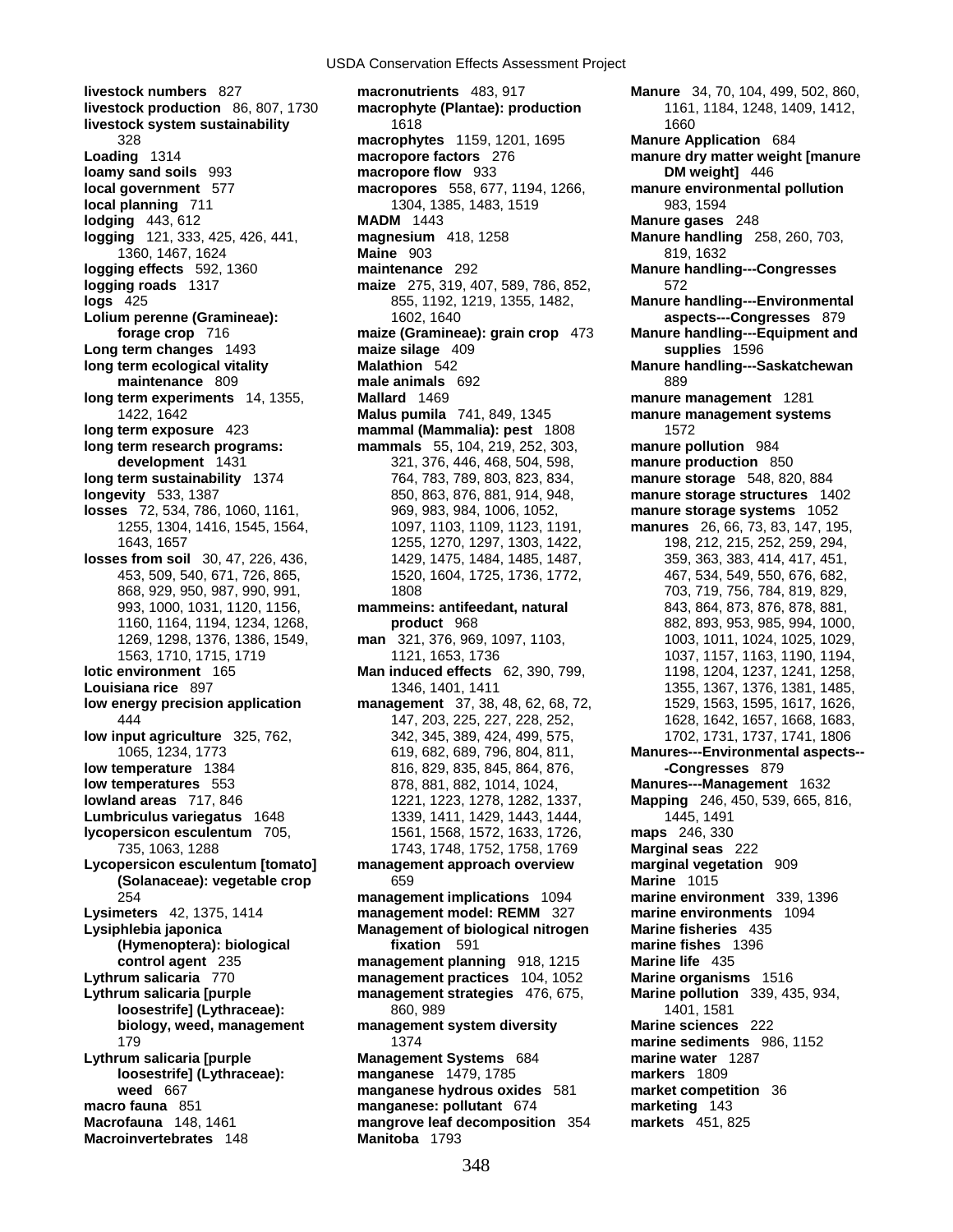**Marsh plants---United States--- metal damaged lakes** 1296 **Micro organisms** 1650 **marsh wren (Passeriformes)** 667 **metaldehyde** 662 909 909<br>**marshes** 431, 1615 **Metals** 108, 113, 130, 167, 434, **microbe (Microorganisms): Maryland** 577, 903, 1405, 1566 544, 649, 922, 1090, 1167 **diversity** 187 **mass balance model** 800, 1369 **metals: accumulation, microbes (Microorganisms)** 1048 **mass spectrometry** 905, 1056, **bioavailability** 1095 **microbes (Microorganisms): mass transfer** 886 **metamorphosis** 442 **microbes (Microorganisms Massachusetts** 903 **metapopulation dynamics** 520 **Unspecified)** 851 **Mathematical Equations** 1226, **metapopulations** 795 1543, 1785 1271 **meteorological factors** 1474 **microbial based feed additives** 8 **Mathematical models** 9, 63, 92, 604, 867, 898, 899, 900, 1085, 1536 **mathematics** 928 **States---Case studies** 901 **microbial DNA: extraction, mating disruption** 727, 1075 **methanogen (Methanogenic purification, sediment, soil maturity stage** 1460 **Archaeobacteria)** 1303 531 **maximum storage in root zone methanogenesis** 898, 900 **microbial dynamics** 1364<br>**methanotrophic bacteria** 899 **microbial ecology** 910. 16 **maximum yield** 12, 612, 1058, **methanotrophy** 1790 **microbial effects** 814 **Mayflies** 148 **methodology** 11, 42, 120, 123, 170, 1578 **meanders** 890 182, 367, 450, 455, 645, 662, **microbial insecticides** 196, 1681 **measurement** 42, 353, 450, 558, 696, 704, 712, 848, 892, 907, microbial pathogen detection **measurement bias sources** 1374 1630, 1669, 1711, 1723, 1766, **microbial residues** 986 **measurement methods** 100 1769 **microbial transformation: aerobic, Measuring Instruments** 1383, 1414 **Methodology general** 339, 342, **anaerobic** 100 **Measuring techniques** 339 **Methods** 1128, 1516 **Microbiological Studies** 1249, **Mechanical and natural changes Methods and instruments** 75, 137, **mechanical weed control** 1009 **methyl bromide emission** 327 **microclimate management** 659 **MED, Adriatic Sea** 222 **methyl bromide: pollutant, soil microcosm replicability** 1127 **MED, Black Sea** 222 **fumigant** 1254 **Microcrustacean** 1635 **Medicago sativa** 6, 742, 1200 **methyl isothiocyanate** 1658 **microencapsulation** 1091 **Medicago sativa (Leguminosae): https://webitative.org/methyl mercury 1580 <b>Microhabitats** 216, 1223, 1317 **Medical & veterinary entomology methylmercury** 1580 **micrometeorological meiobenthos** 1607 **herbicide** 152 **micrometeorology** 70, 1563 **Melaleuca quinquenervia** 1073 **metolachlor conformations** 327 **microorganism (Microorganisms) mercury** 1782 **metolachlor: herbicide** 908 613 **meso fauna** 851 **metolachlor: herbicide, toxin, microorganism (Microorganisms mesocosm replicability** 1127 **pollutant** 134 **Unspecified)** 348 **meta analyses** 1431 **metominostrobin: environmental microorganisms** 55, 85, 90, 114, **metabolic activation** 834 **action, risk, strobilurin,** 185, 186, 187, 200, 332, 336, **metabolic rate** 701 **synthesis** 1603 348, 349, 350, 354, 368, 370, **metabolism** 148, 600, 798, 834, **Mexico** 428, 768 410, 433, 504, 531, 553, 613, 653, 613, **metabolite** 1397 **Mexico, Gulf of---Nutrients** 284 1048, 1107, 1110, 1125, 1177 **metabolites** 834, 1198 **Michigan** 903

**Identification** 1178 **metal ions** 759, 1168 **microbe (Microorganisms)** 410, **Metals** 108, 113, 130, 167, 434, 1115, 1574 **metals: solid phase forms** 581 **diversity** 531 926, 928, 929, 930, 932, 934, **methane: greenhouse gas** 614 1297, 1736 935, 940, 1096, 1196, 1235, **methane production** 180, 659, **microbial degradation** 73, 151, 1266, 1294, 1367, 1495, 1549, 1191, 1484, 1790 185, 186, 1078, 1395, 1522, 1647, 1774 **Methane---Recycling---United** 1578 1096 **methanotrophic bacteria** 899 **microbial ecology** 910, 1636 1166, 1174, 1490 **methodological limitations** 1536 **microbial flora** 60, 226, 784, 947, 1118, 1268, 1269, 1281, 1381, 1977, 1001, 1003, 1005, 1066, 1005, 1107 1563, 1631, 1697 1492, 1539, 1543, 1593, 1600, 1629, 1681 62, 324, 339, 390, 415, 426, 347, 372, 511, 666, 1128, 1362, **Microbiology** 945, 1072 438, 493, 565, 685, 770, 799, 1383, 1516, 1607, 1648 **microclimate** 212, 216, 443, 712, 1337, 1418, 1615, 1735 **methyl bromide** 45, 704, 1658 1245, 1812 **forage crop** 716 **methylisoborneol: production** 909 **microirrigation** 462, 1166, 1345 431 **metolachlor** 833 **measurements** 916 1118, 1125, 1168, 1187, 1255, **Mexico, Gulf of** 420 670, 681, 686, 691, 729, 814, 1290, 1469, 1607, 1814 **Mexico, Gulf of---Channels** 420 847, 851, 900, 909, 911, 968,

**Mathematical analysis** 1271 **metapopulation persistence** 795 **microbial activities** 188, 910, 1522, **microbial biomass** 311, 829, 987, 138, 160, 266, 440, 443, 450, 1191, 1402, 1484, 1790 **microbial contamination** 322, 349, 454, 523, 587, 691, 693, 811, **methane: control, emission** 1303 350, 372, 376, 541, 1038, 1097, 1382, 1383, 1400, 1484, 1533, 1068, 1289, 1305, 1381, 1484, **microbial pesticides** 196, 223, 495, **Measuring methods** 1235 367, 696, 848, 1600 **microbiological analysis** 347, 1607 **medicines** 322, 349, 636, 833, 1121 **metolachlor: biodegradation, micrometeorological method** 1563 **safety, fungicide, mode of**  $115, 116, 146, 152, 157, 181,$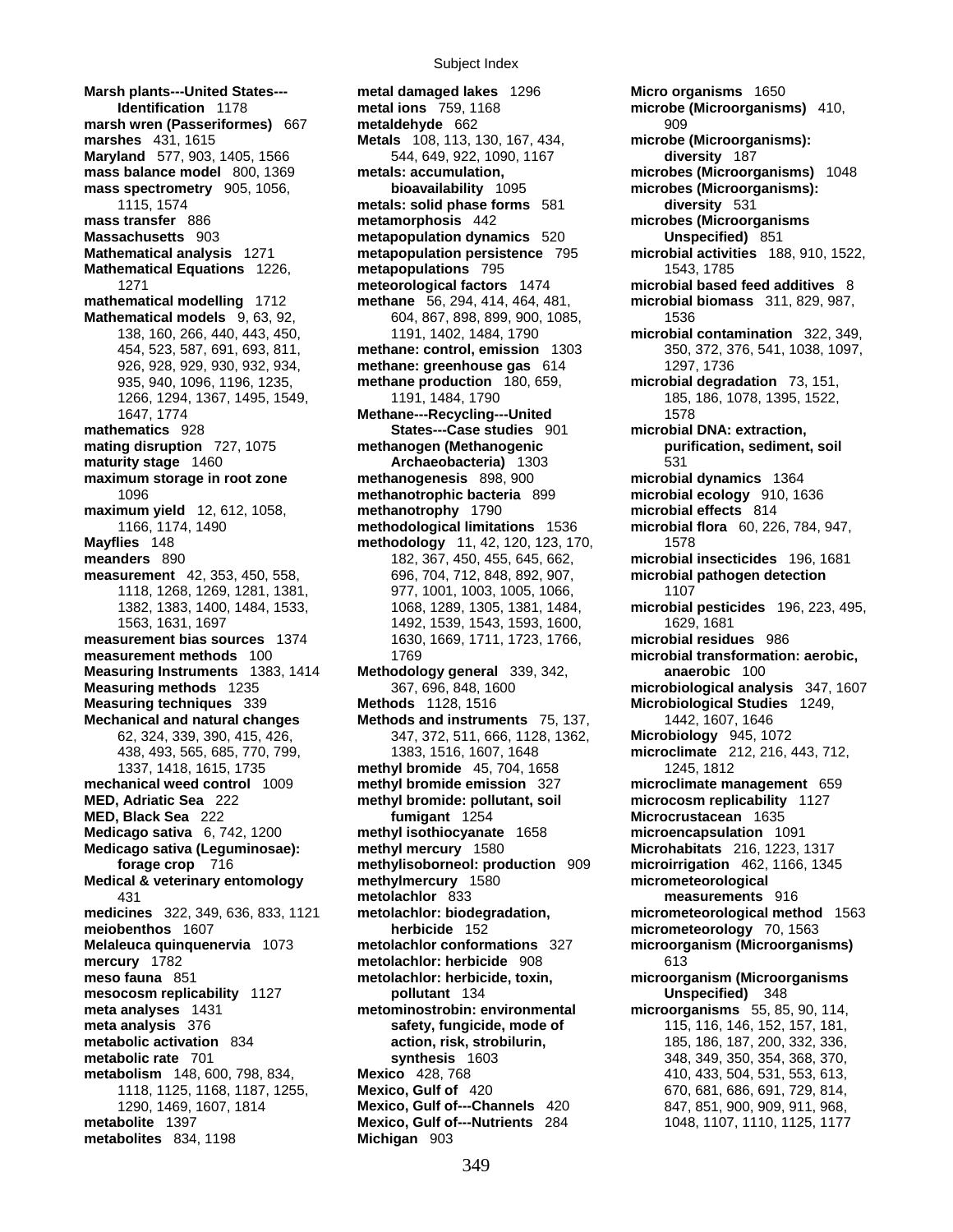**microorganisms (contd.)** 1303, **Modeling, mathematics, computer Moths** 1193 **microorganisms (Microorganisms) Modelling (Pollution)** 934 **movement** 558, 619, 691, 1304, **microorganisms (Microorganisms** 353, 417, 507, 519, 539, 582, **movement in soil** 123, 440, 558, **Microsporidia** 452 **1241, 1250 1241, 1260 1241, 1261 1241**, 1471 **Midwestern United States** 525 1395, 1424, 1443, 1465, 1482, **Movements** 804 **Migration** 1597, 1635 1548, 1548, 1657, 1674, 1765, 1766 **mowing** 395, 788 **Migrations** 1597 **Models And Simulations** 141 **mulches** 36, 509, 788, 888, 1245, **migratory birds** 44 **modified storage proteins:** 1304, 1366, 1470 **Migratory species** 1676 **insecticide** 1177 **mulching** 15, 118, 509, 1009 **milk production** 104, 481, 1255 **Molecular Structure** 942 **Multidisciplinary** 897 **milk yield** 417, 1191, 1416 **molecular tracers** 457 **multidisciplinary knowledge** 809 **milking** 625 **Molecules** 942 **multidisciplinary models** 809 **mine drainage** 918, 919, 920, 921, **Mollusca (Mollusca Unspecified) multiple interactive pathways mine spoil** 1391 **molluscs (Mollusca)** 1649 **Multiple use management areas-- mine tailings** 919, 920, 1419 **Mollusks** 113, 438, 814, 1635, 1649 **United States** 960 **Mine Wastes** 918, 919, 921, 922 **mollusks (Mollusca Unspecified) multiple use of resources** 1215 **mineral industry** 918, 919, 1419 113 113 **multispecies testing** 1128 **mineral nutrition** 600 **monitoring** 63, 94, 120, 154, 162, **Multivariate Analysis** 171, 1314 **mineral transfer** 806 168, 170, 171, 173, 181, 182, **murchison meteorite** 986 **mineralization** 5, 214, 695, 720, 216, 236, 321, 325, 326, 341, **Mussels** 1638 **mineralization** 5, 214, 695, 720, 216, 236, 321, 325, 326, 341, **minerals** 661, 784, 920, 921, 922, 945, 969, 977, 997, 1012, 1013, **disinfection resistance, minimum tillage** 279, 282, 407, 1134, 1135, 1164, 1169, 1201, **mycoherbicides** 163 **minimum viable population size** 1379, 1457, 1467, 1482, 1484, **mycorrhizal fungi (Fungi): mining** 176, 1368 1584, 1590, 1600, 1612, 1651, **Myriophyllum spicatum** 770, 1073 **Minnesota** 88, 138, 852, 903, 1411 1665, 1674, 1681, 1690, 1691, **N methylcarbamate pesticides miridae** 89 1693, 1700, 1711, 1757, 1809 1289 **miscellaneous method** 257 **Monitoring and Analysis of Water Mississippi** 204, 788, 1306 **and Wastes** 75, 1363, 1413 **N2O emissions** 897 **Mississippi River** 605, 817 **Monitoring, Biological---United naphthalene: pollutant** 93 **Missouri** 138, 788, 852 **States** 1705 **national parks** 921, 1656 **mite control** 741 **Monitoring methods** 1600 **national programs** 1307 **mites (Acarina)** 814, 1635 701, 716, 724, 823, 850, 1692, **Program** 1388 **mixed conifer forests** 429 **monoculture** 484 **Program---United States mixed forests** 436, 1427 **monogastric animal production** 1069 **Mixing** 685 **1475** 1475 **Native plants for cultivation--mixing depth** 1618 **monoterpenes: pollutant** 967 **Northeastern States** 1783 **mixture toxicity** 1179 **Montana** 607, 903, 1349, 1566 **natural aquatic habitat protection mode of action** 231, 1341 **Monte Carlo method** 1096 1361 **mode of application** 915 **Monterey pine** 225 **natural channel design** 1599 **Model** 525, 1729 **moorland** 1800 **Natural disturbance** 1726 **model confirmation** 927 **moral values** 250 **natural enemies** 238, 325, 615, **model evaluation** 1523 **morbidity** 1772 730, 741, 747, 758, 776, 949 **model studies** 108, 160, 378, 492, **morphodynamics** 1509 **natural flow regime** 809 **Model Testing** 649, 1314 **mortality rate** 701 **natural rainstorms** 902

1384, 1389, 1479, 1618, 1619, **applications** 1443 **motion** 345 1649, 1650, 1662, 1694, 1732, **modelling** 1525 **mountainous areas** 133 1807 **Modelling (Multivariate)** 1314 **mountainous regions** 665 504 **models** 58, 91, 95, 106, 182, 236, 1315 **Unspecified)** 185 611, 618, 649, 928, 938, 944, 587, 618, 798, 867, 947, 1131, **biotechnology** 195 **molecular biology** 504 1525 922, 1419 113 1451 850, 910, 917, 987, 995, 1002, 343, 349, 356, 435, 438, 466, **mutagenicity** 1476 1020, 1030, 1118, 1209, 1376, 505, 592, 599, 616, 618, 619, **Mycobacterium** 351 1522, 1540, 1556, 1559, 1587, 620, 627, 638, 645, 700, 767, **Mycobacterium avium**  1643 792, 903, 907, 919, 938, 944, **(Mycobacteriaceae):**  1044, 1153 1014, 1017, 1076, 1093, 1102, **pathogen** 370 671, 677, 749, 995, 1304, 1511, 1203, 1255, 1278, 1305, 1308, **mycorrhizal fungi** 117, 589, 894, 1768 1326, 1328, 1345, 1371, 1372, 1216 512 1491, 1492, 1515, 1539, 1566, **symbiont** 55 934, 936, 1012, 1013, 1030, 1166, 1185, 1228, 1276, 1373, **States** 1783 1128, 1314, 1377, 1395 1387, 1458, 1469, 1772 **natural products** 220 **Modeling** 928, 1061, 1764 **mosquito control** 431 **natural regeneration** 1045, 1317

**Milk composition, production and moisture source** 498 **multi component reactive transport mites** 563 **monocots** 115, 128, 257, 473, 641, **National Water Quality Assessment mitigation** 227, 520 1768 **National Water Quality Assessment**  542, 649, 685, 920, 924, 928, **mortality** 166, 333, 442, 533, 694, **Natural landscaping---Northeastern**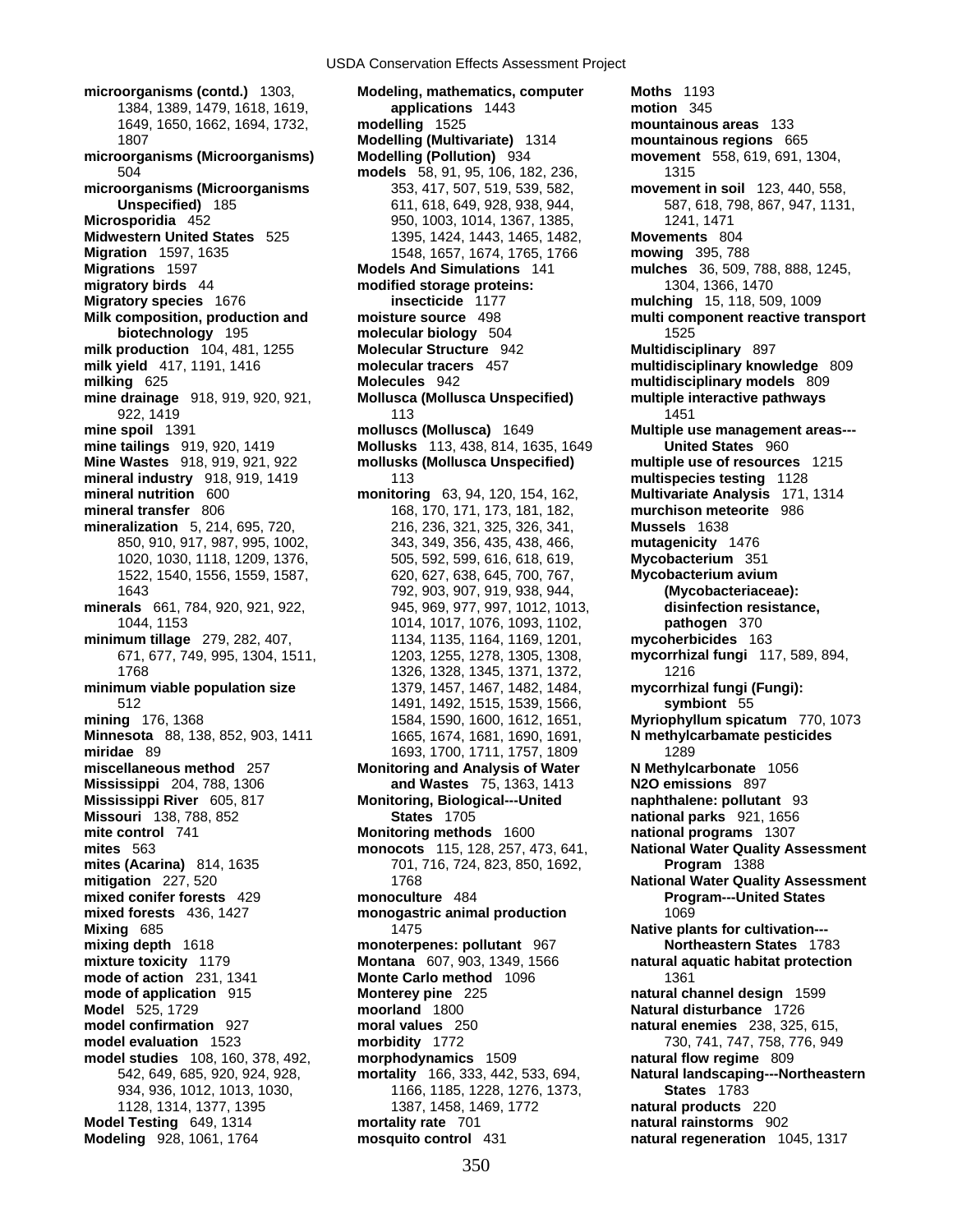Subject Index

**natural resource management** 53, **nitrate: leaching** 1027 **nitrogen: crop use efficiency, natural resources** 341, 768, 1335, 989 1692 **Natural resources---Chesapeake uptake** 421 **1990 125, 436, 486, 493, 540, 720, 446 Natural resources surveys---United nitrate: nutrient, pollutant, sap** 1563, 1564 **natural salt lakes** 1487 **underground water table nitrogen deposition** 423 **natural selection** 971 **removal** 1692 **nitrogen dioxide** 132 **natural waters** 413 **nitrate: pollutant** 532, 1746 **nitrogen: environmental nature conservation** 41, 94, 98, 99, **Nitrates** 147, 486, 542, 635, 988, **contaminant, nutrient** 446 **nature reserves** 395, 815, 1232, **pollutant** 967 375, 402, 453, 486, 540, 549, **Nebraska** 138, 852, 1082, 1135 1720 1400, 1416, 1460, 1549, 1563, 1563, **negative attitudes** 1270 **nitrification inhibitors** 897, 997, 1804 **nematicides: pesticide** 31 **nitrite** 326, 571 **aspects** 402, 992 **nematode (Nematoda)** 766 105, 160, 195, 204, 218, 226, **nitrogen fixing bacteria** 453, 894 **Nesting behavior** 1319 **1886** 483, 486, 493, 534, 540, 543, **985 Nests** 1597 **547, 549, 547, 549, 582, 605, 676, 677, <b>Nitrogen in agriculture--net energy** 1416 684, 720, 726, 756, 817, 843, **Management** 996 **net primary productivity** 954 847, 850, 860, 863, 867, 870, **Nitrogen in agriculture---Middle Netherlands** 369, 455, 510, 950, 915, 917, 953, 965, 982, 990, **West** 1299 **network cohesion** 795 1000, 1001, 1005, 1011, 1020, **nitrogen management** 720 **Network design** 337, 1076, 1607 1029, 1031, 1039, 1060, 1082, **nitrogen: nutrient** 328, 952, 954, **Neuroendocrinology** 651 1190, 1191, 1209, 1229, 1234, 1027, 1552 **neuroptera** 976 1400, 1405, 1416, 1417, 1475, **pollutant** 967 **Neuse River estuary** 800 1479, 1482, 1485, 1518, 1522, **nitrogen:phosphorus balance: neutralization** 585 1540, 1556, 1563, 1564, 1581, **biogeochemical continuum, Nevada** 1349, 1429, 1752 1595, 1642, 1668, 1686, 1710, **productivity** 954 **Nevada mountain range** 327 1720, 1743, 1804 **nitrogen pool** 436 **New England** 520 **nitrogen: atmospheric deposition, nitrogen removal** 988 **New Jersey** 1590 **cycling, limitation** 989 **nitrogen supply** 720 **New Mexico** 340, 602, 768, 1205, **nitrogen: availability dynamics, nitrogen transformation New South Wales** 246, 1298 **mineralization, nutrient** 785 **nitrogenous compounds** 1677 **new zealand** 331, 372, 829, 1386, **nitrogen balance method** 1563 **Nitrosomonas europaea** 897 **nicandra steroids: antifeedant, entitlent and right and right and right and right as efficiency** 1374 481, 540, 604, 652, 798, 867, **niche partitioning** 175 **nitrogen: consumption, feces,** 1005, 1229, 1359, 1400, 1402 **nickel** 1296 **urine** 984 **nitrous oxide: emission, nitrate** 104, 105, 478, 540, 571, **nitrogen: consumption, loss, greenhouse gas** 456, 1006 **nitrate fertilizers** 1301 1636

65 **nitrate: leaching, pollutant** 736, **leaching, nutrient, pollutant** 1427, 1600 **nitrate: loading, pollutant, removal, nitrogen cycle** 10, 160, 213, 226, **States** 960 **concentrations, shallow nitrogen cycling** 421 120, 128, 154, 184, 271, 388, 1049, 1202, 1235, 1314, 1358, **nitrogen: environmental impact,**  395, 399, 466, 565, 579, 584, 1445, 1720 **export, nutrient, pollutant,**  592, 598, 599, 690, 796, 804, **Nitrates---Environmental aspects--- water pollutant** 1761 815, 816, 856, 1045, 1098, **Middle Atlantic States** 979 **nitrogen fertilization** 311 1351, 1433, 1452, 1456, 1467, **nitric oxide: emission, greenhouse nitrogen fertilizer management** 1486, 1493, 1510, 1584, 1597, **gas** 456 995 1716 **nitric oxides: pollutant, toxin** 1636 652, 726, 849, 855, 990, 991, 1046, 1255, 1416 991, 993, 994, 995, 997, 998, **nitrogen loss** 436 1566 **available supply, mineralization** 915 1484 **nitrogen: budgets, fixation, nitrous oxide** 56, 338, 440, 453, 652, 684, 798, 800, 817, 850, **utilization** 983 **nitrous oxide: greenhouse gas** 861, 982, 990, 995, 1002, 1065, **nitrogen content** 302, 375, 436, 614 1200, 1235, 1269, 1314, 1439, 1002, 1060, 1281, 1327, 1488, **nitrous oxide: pollutant** 119 1482, 1643, 1764 1710 **nitrous oxides: pollutant, toxin**

**Bay Watershed---Md and Va nitrate nitrogen** 295, 375, 855, 861, 798, 818, 987, 995, 998, 1000, 564, 1428 917, 998, 1301 1004, 1039, 1060, 1066, 1209, 1233, 1243, 1317, 1332, 1346, **nitric oxide** 132, 990, 1400, 1402 **nitrogen: fertilizer** 119, 456, 1746 1600, 1638, 1752, 1802 **nitric oxide: natural emissions, nitrogen fertilizers** 212, 302, 371, **navigation dredging** 166 **nitrification** 32, 453, 847, 868, 915, 992, 993, 995, 998, 1002, 1060, 993, 1000, 1002, 1003, 1400, 1234, 1269, 1327, 1344, 1345, **neglected field study** 813 1790 **Nitrogen fertilizers---Environmental nematoda** 1557, 1693 **nitrites** 1720 **nitrogen fixation** 10, 156, 157, 425, **nematode control** 1557 **nitrogen** 26, 34, 48, 68, 82, 104, 591, 652, 850, 894, 1003, 1020 **Nephelometers** 438 279, 339, 383, 389, 414, 417, **Nitrogen flow in pig production and Nesting** 1597, 1711 418, 420, 425, 440, 453, 467, **environmental consequences nEuropeptide hormones** 651 1264, 1269, 1298, 1314, 1327, **nitrogen oxides: natural emissions, natural product** 968 **Nitrogen Compounds** 1004 868, 892, 990, 998, 1003, 1004,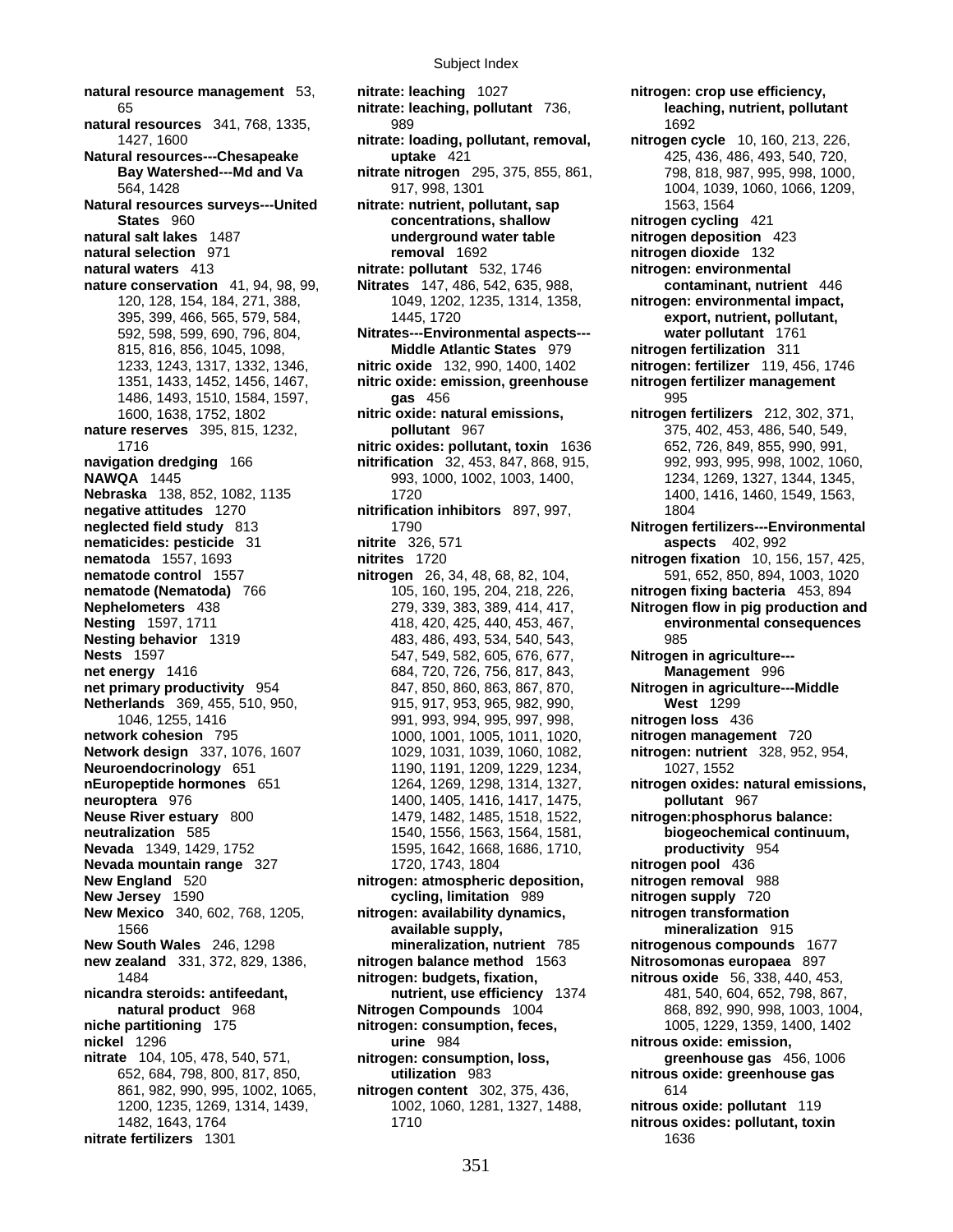**NLEAP model** 160 **Nonvascular Plants** 55, 114, 115, **nutrient balance** 440, 1189, 1416, **no-tillage** 36, 275, 277, 279, 301, 116, 146, 152, 169, 354, 368, 1485, 1642, 1657 309, 407, 464, 537, 573, 642, 553, 659, 670, 814, 851, 909, **Nutrient concentrations** 1464, 678, 686, 788, 987, 991, 995, 968, 1110, 1479, 1618, 1619, 1581 1007, 1008, 1088, 1200, 1219, 1649 **nutrient content** 142, 203, 363, 1304, 1366, 1569, 1602, 1627, **North America** 6, 20, 26, 51, 52, 54, 418, 428, 573, 1281, 1345, 1699 1640, 1669, 1671, 1768 79, 88, 91, 120, 125, 127, 176, **Nutrient cycles** 1030, 1034, 1162, **no-tillage corn** 311 197, 204, 216, 222, 275, 282, 1724 **No tillage---United States** 580 319, 321, 382, 388, 407, 530, **nutrient cycling** 278, 552, 630, 801, **non equilibrium systems** 1723 537, 539, 565, 573, 588, 589, 1027, 1110, 1352, 1636 **non methane volatile organic** 593, 607, 616, 668, 679, 682, **nutrient deficiencies** 846 **compounds: natural** 685, 690, 770, 788, 796, 825, **nutrient dynamics** 794 **emissions, pollutant** 967 830, 849, 852, 862, 878, 982, **nutrient emissions** 328 **Non patents** 697, 1078, 1442 986, 991, 1038, 1046, 1076, **nutrient enrichment** 236, 295, 903, **non point pollution** 1401, 1532 1077, 1087, 1103, 1192, 1194, 1030, 1259, 1721 **non point pollution sources** 1013 1200, 1219, 1223, 1264, 1312, **nutrient excesses** 363 **non point source water pollution** 1317, 1351, 1394, 1396, 1422, **nutrient excretion** 1475 1164 1427, 1429, 1436, 1520, 1566, **nutrient imbalances** 1552 **noncontaminated organic matter** 1590, 1616, 1630, 1640, 1671, **nutrient inputs** 1347 187 1674, 1681, 1682, 1689, 1691, **Nutrient loading** 339, 685 **Nonhuman Mammals** 55, 104, 446, 1700, 1732, 1743, 1752, 1768 **nutrient loadings** 521 803, 823, 850, 863, 948, 983, **North America America** 96 **nutrient loss** 657, 1412 984, 1006, 1052, 1270, 1303, **North America Carolina** 788 **nutrient losses** 1027 1475, 1725, 1808 **North America Central States of nutrient management** 104, 218, **nonhuman vertebrates** 55, 102, **USA** 88, 319, 788, 852, 1566 281, 364, 995, 1197, 1269, 104, 113, 146, 165, 166, 446, **North America Dakota** 1566 1322, 1561, 1740 463, 560, 630, 667, 701, 803, **North America, Great Lakes** 1121, **nutrient management guidelines** 814, 823, 850, 863, 948, 983, 1373, 1630 1373, 1630 984, 1006, 1052, 1094, 1197, **North American Research Strategy nutrient management plan** 1234 1207, 1251, 1270, 1303, 1352, **for Tropospheric Ozone nutrient-nutrient interactions** 244, 1475, 1618, 1635, 1639, 1725, **[NARSTO]** 896, 967 692, 846 1808 **North Carolina** 436, 441, 1062 **nutrient: plant tissue levels** 1552 **nonpoint pollution** 413, 923, 1401, **north central states of USA** 140, **Nutrient pollution of water---** 1645 861, 1793 **Chesapeake Bay Region---Md Nonpoint pollution sources** 29, **North Dakota** 903, 1082 **and Va** 232 344, 413, 923, 1012, 1013, **Northeast** 517 **Nutrient pollution of water---United**  1017, 1049, 1159, 1581, 1645 **Northeast North America** 1635 **States** 1042, 1043, 1265, 1320 **nonpoint source assessment** 1453 **northeastern states of USA** 999, **nutrient pools: control, regulation nonpoint source pollution** 1, 43, 1590 1352 80, 81, 107, 136, 295, 364, 421, **Northern goshawk** 424 **nutrient ratios** 605 958, 1018, 1061, 1158, 1301, **Northern Plains States of USA nutrient removal** 723 1388, 1439, 1500, 1501, 1502, 852, 1566 **nutrient requirements** 219, 705, 1503, 1504, 1505, 1506, 1740, **northern wetlands** 898 846, 1002, 1190, 1710, 1737 1758, 1764 **Northwest Australia** 1635 **nutrient retention** 1340 **Nonpoint source pollution The Norwalk virus 452 <b>nutrient sink** 1556 **California** 1330 **Norway** 344, 677 **nutrient sources** 720, 995, 1033, **Nonpoint source pollution--- novel ecosystems** 1437 1400 **Chesapeake Bay Watershed--- Noxious weeds---West---United nutrient transformation** 954 **Md and Va** 1745 **States** 713 **nutrient transport** 521, 1002, 1166 **nonpoint source pollution potential nuisance** 921 **nutrient uptake** 114, 213, 254, 363, 499 **Numerical Analysis** 1128, 1377 375, 600, 784, 1002, 1060, **Nonpoint source pollution---United Numerical Methods** 266 1344, 1376, 1710 **States** 1010, 1420, 1582 **numerical simulation** 1525 **nutrient use efficiency: animal Nonpoint source pollution---United nurse trees** 579 **conversion, soil uptake** 328 **States---Computer programs nurseries** 953, 1405 **nutrients** 13, 46, 49, 82, 91, 108, 1080 **Nurseries---Horticulture---** 146, 164, 202, 203, 204, 205, **nonpoint sources** 1016 **Environmental aspects** 871 213, 222, 302, 390, 451, 500, **nontarget effects** 168, 202, 533, **Nurseries---Horticulture---** 507, 544, 602, 630, 676, 677, 671, 730, 758, 1387 **Management** 871 701, 714, 736, 864, 876, 881, **nontarget organism** 662 **nursery soil management** 1025 917, 950, 1011, 1012, 1029, **nontarget organisms** 479, 730, **Nursery stock---Irrigation** 871 1030, 1031, 1034, 1037, 1038, 1387, 1809 **nutrient** 605 1044, 1110, 1128, 1162, 1298, **nutrient availability** 218, 226, 418, 1304, 1304, 1324, 1336, 1401, 1409, 1448, 1488, 1511, 1568 1715, 1715, 1718, 1724

425, 445, 478, 547, 867, 917, 1418, 1454, 1464, 1485, 1536, 947, 1020, 1174, 1336, 1365, 1365, 1572, 1581, 1587, 1668, 1702,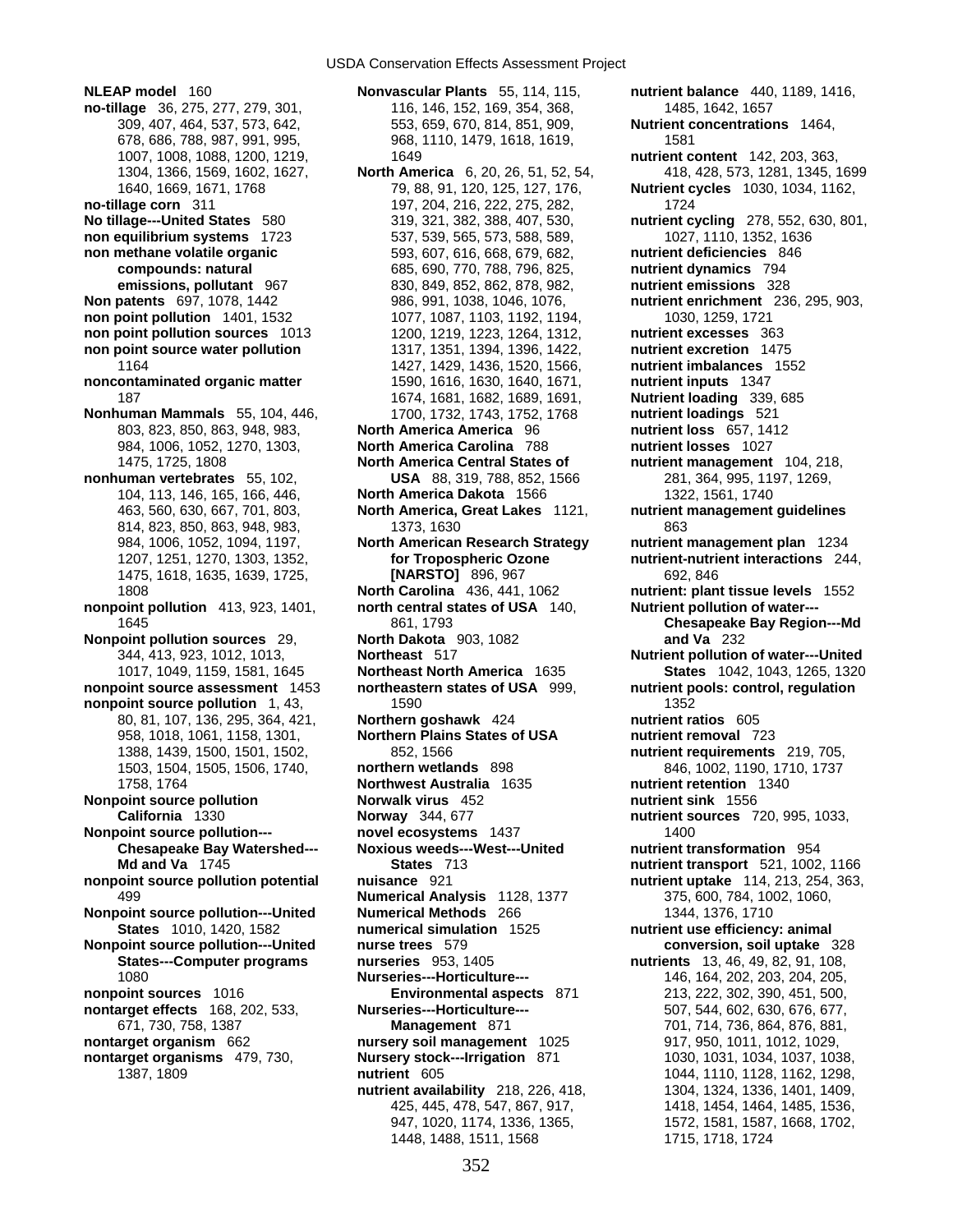Subject Index

nutrients: erosion leaching, **onion: vegetable** 1655 **organism (Organisms): alien pollutants** 1692 **organism** pollutants 1692 **organisms** becies, benthivorous **nutrients: input output balance open burning** 457 **consumer, carnivore** 630 **nutrients: marine derived** 1094 **operation** 1572 **bioindicator** 1507 **nutrients (mineral)** 222, 390, 426, **Optimization** 344, 1115, 1575 **organism (Organisms): disinfection nutrients: surface retention** 421 **orchards** 325, 741, 747, 754, 976, **organism (Organisms): Red List Nutrition** 38, 414, 676, 860, 1255, 1457, 1707 **species, protected species nutrition physiology** 445, 1564 1422, 1566 **Organisms** 370, 928, 1618<br>**nutritional disorders** 705 **Organization of research** 4 **nutritional management** 1594 **organic** 432, 829 **organizations** 170, 1515 **nutritional state** 1060, 1737 **organic acids** 363, 1677 **organizing paradigms** 1068 **nutritive value** 89, 203, 769, 1297, **organic amendments** 256, 847, **Organochlorine compounds** 1121, **NWQAP** 1388 **organic by product composting Organochlorine compounds--- Nyssa biflora (Nyssaceae)** 234 143 **Environmental aspects--- O-glycoside hydrolases** 244 **organic carbon** 3, 7, 20, 108, 695, **United States** 1069, 1142, **objectives** 99, 862 927, 942, 988, 1479, 1507, 1519 1143 **Observation methods** 1413 **organic carbon: agricultural organochlorine pesticide: pollutant ocean** 605 **management, soil** 716 93 **Ocean circulation and currents organic compounds** 108, 112, 432, **organochlorine pesticides** 634, **Ocean dumping** 1528 942, 1067, 1078, 1093, 1169, **organochlorine pesticides: Oceania** 222, 627, 856, 1298, 1386, 1294, 1404, 1588, 1735 **determination, pollutant, Oceania** 222, 627, 856, 1298, 1386, 1294, 1404, 1588, 1735<br>**organic compounds: degra octanol air partition coefficient pollutant, soil, toxin** 670 **organochlorine: pollutant** 1253<br>134 **organic contaminants** 1660 **organochlorines** 1121 134 **organic contaminants** 1660 **odocoileus hemionus** 1727 **organic farming** 105, 153, 224, **organolepsis** 1677 **Odocoileus spp. (Cervidae):** 238, 375, 481, 950, 975, 1009, **organophosphate insecticides: odocoileus virginianus** 1727 **organic farms** 1374 133 **Odonata (Odonata)** 1635 **organic farms: productivity organophosphate: pollutant** 1253<br> **Odonates** 1635 **organophosphates** 511, 1121 **odonta** 1232 **organic fertilizer** 552 **Organophosphorus compounds** 4, **odor** 446 **organic fertilizers** 13, 203, 819, 335, 1114, 1121 **odor abatement** 16, 353, 647, 1415, 1552, 1642 **organophosphorus insecticides**<br>1572, 1626, 1687, 1728 **organic matter** 3, 4, 186, 205, 390, 1809 **odor control** 624, 820, 1062, 1071, 425, 517, 585, 677, 697, 801, **organophosphorus pesticides** 4, **odor control strategies** 1052 1304, 1318, 1324, 1461, 1552, **organophosphorus pesticides: odor control technology**  $1062$  1634, 1642, 1720, 1732, 1785 **determination, pollutant, odor emission** 298, 353, 1402, **organic matter decomposition** 851 **extraction** 1613 **odor emissions** 1062, 1071 1692 1692 **organotin pesticides: odor intensity** 1677 **organic matter turnover** 311 **determination, extraction, odor problems** 854 **organic nitrogen compounds** 5, **pollutant** 1613 **odorous compounds** 1359 998 **orius laevigatus** 238 **odorous emissions: treatment** 2 **organic pollution** 783 **ornamental plants** 530, 774, 953 **odors** 8, 16, 56, 635, 1024, 1054, **organic sediment transfer** 806 **ornamental woody plants** 530, **Ohio** 138, 852, 903, 1566 **organic sulfur compounds** 1677 **orthoptera** 89, 477 **Ohio watersheds** 710 **organic toxicants: binding, Oryza sativa** 612, 744, 846, 1060, **Oil pollution** 435, 934 **degradation, pollutant, toxin** 1174, 1247, 1336, 1421, 1488, **oil seed rape (Cruciferae): oil crop** 187 187 1790 473 **organic waste recycling** 1364 **osmoregulation** 1448 **oilseeds** 692 **Organic wastes as fertilizer--- Osteichthyes (Osteichthyes)** 113, **Oncorhynchus mykiss** 1223 **United States** 268 146 **Oncorhynchus spp. (Osteichthyes) Organic wastes---Recycling** 260 **Other water systems** 139, 452, **Oncorhynchus spp. [Pacific organism (Organisms)** 794 **overabundant populations** 1808 **salmon] (Osteichthyes): overbank deposition** 1267 **anadromous** 1094 **overexploitation** 449

**pollutario** 275, 1076, 1365 **species, benthivorous open burning** 457 **species consumer, carnivore** 1374 **open water** 522 **organism (Organisms):**  1030, 1034, 1128, 1401, 1581, **orange (Rutaceae): fruit crop** 254 **resistance, waterborne**  1615 **orb spiders** 512 **pathogen** 370 1485, 1540, 1595 **Oregon** 79, 537, 650, 903, 1349, 1348 **number 1419 ores** 1419 **organization of research** 455 1741 1557, 1653 1167 1670 435, 439, 544, 602, 634, 635, 1706 1456, 1484, 1519 **organic compounds: degradation, extraction** 1613 **bioindicator, deer** 1725 1029, 1065, 1200, 1447 **insecticide, pollutant, toxin Combinations 785 <b>limitations** 785 **organophosphates** 511, 1121 **organic fertilizer** 552 **organophosphorus** compound **organic matter** 3, 4, 186, 205, 390, 1809 1497 829, 847, 910, 942, 1002, 1254, 335, 721, 834 1626, 1677, 1687 **organic matter: erosion leaching organotin compounds** 435, 1732 1399, 1677, 1687, 1728 **organic soil amendment** 1064 1699 **oil spills** 934, 1470 **organic wastes** 164, 483, 648, 1367 **osmosis** 1490 102 **organics** 1686 1249, 1646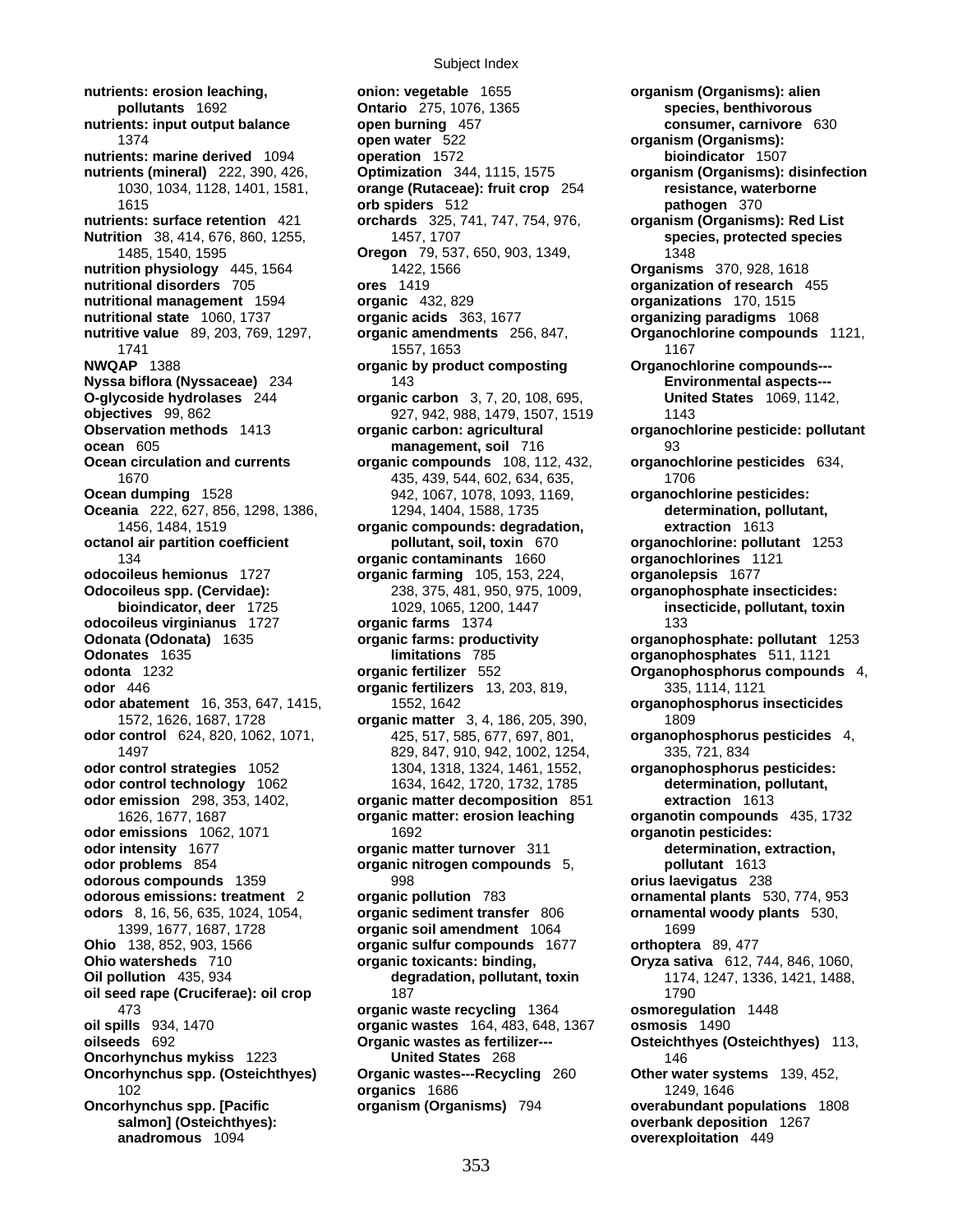**overfertilization** 1158 **partitioning behavior** 480 **persistent organic pollutants overgrazing** 340, 449, 690, 869, **partners (people)** 1259 **[POPs]: pollutant, toxin** 134 **overland flow** 205, 929, 933, 972, **passive-vs-active control methods pest assessment control and Overwintering** 1597 **pasture** 470, 829 675, 1123 **oviposition choice** 755 **pasture fertility** 803 **Pest control** 12, 60, 89, 223, 238, **ovis canadensis** 1727 **pasture plants** 6, 89 302, 327, 387, 422, 431, 458, **oxalate** 581 **pastures** 6, 409, 769, 1386, 1486, 474, 477, 506, 700, 738, 742, **oxalic acid buffered solution** 581 1587, 1666 750, 750, 754, 761, 853, 949, 1075, **oxidants** 1448 **patch shape** 801 1193, 1245, 1494, 1532, 1576, **oxidation** 439, 899, 900, 1115, **patch size** 801 **1629, 1644, 1659, 1671, 1735**<br>1125, 1368, 1419, 1790 **path length** 1315 **pest control method** 1463 **oxidized nitrogen: atmospheric** 1004, 1012, 1093, 1116, 1117, 250, 309, 393, 397, 479, 563, **Oxisol** 55 **pathogen** 691 **pathogen** 691 970, 1112, 1326, 1463, 1576, **oxygen** 674, 867, 941, 1511 **pathogen populations** 590 1619, 1717 **Oxygen demand** 108 **pathogen reduction** 143 **pest movement** 691 **Oxygen depletion** 1581 **Pathogenic bacteria** 351 **pest potential** 197 **Ozonation** 1115, 1575 **Environmental aspects---** 744, 776, 1512, 1659 **ozone** 45, 49, 493, 551, 999 **United States** 1261 **Pest species** 766 **ozone depletor** 45 **Pathogenic organism** 1249, 1412, **pesticide** 45, 189, 327, 473, 560, **ozone: deposition, formation** 132 1442 **1442** 1540 1540 1540<br>**pathogens** 90, 139, 149, 192, 322, **pesticide: analysis** 1601 **ozone hole** 45 **pathogens** 90, 139, 149, 192, 322, **Pacific Northwest States of USA** 347, 349, 350, 351, 452, 483, **pesticide application** 281, 458 **Pacific States of USA** 79, 537, 539, 1104, 1173, 1195, 1249, 1259, 172 **Packaging** 501 **Pathology** 1512 **pesticide classes** 200 **paddy fields** 897 **PCB** 112, 1373 **pesticide contamination** 133 **paddy soils** 1790 **PCB compounds** 112, 1373 **pesticide degradation** 1556 **Palaeolimnology** 696 **PCBs [polychlorinated biphenyls]: pesticide deposition** 135 **Paleolimnology** 108, 696 **peanuts** 786 1679 **paper mill sludge** 142 **peat** 900, 1346, 1702 **pesticide: environmental Papilionoidea** 6, 275, 319, 852, **Pennsylvania** 577, 903, 1665, 1719 **paradigm shifts** 1723 **percolation** 1247 366 **paradox of brackish water** 122 **Peregrine falcon** 424 **Pesticide environmental pollution parameters** 1532 **perennials** 14, 970, 1171, 1276, 1150 **parametric hydrology** 1495 1768 1768 **pesticide fate** 1532 **paraquat** 662 **performance** 203, 462, 782, 1380, **pesticide: leaching, soil sorption paraquat: adsorption,** 1529, 1572, 1666 **parameters** 1126 **parasites** 321, 322, 697, 969, 1098, **parasites of insect pests** 747, 1387 **periphytic assemblages** 368 **parasitic diseases** 322 **periphyton (Organisms): pesticide registration** 100, 1127 **parasitism** 755, 766, 894 **abundance, growth, Pesticide regulations** 546 **parasitoid production** 1463 **productivity** 1110 **pesticide residues** 9, 35, 38, 46, **parathion** 1658 **permeability** 20, 443, 677, 867, 587, 671, 932, 1118, 1119, **particle** 457 **1247** 1247 **1248, 1248, 1248, 1248, 1248, 1248, 1248, 1248, 1248, 1248, 1248, 1248, 1248, 1248, 1248, 1248, 1248, 1248, 1248, 1248, 1248, 1248, 1248, 1248, 1248, 125, 125, 127, 127, 127, 127, 127, 127, 127, particle composition** 122 **permeability coefficient** 1116 1291, 1324, 1379, 1555, 1578, **particle partitioning** 134 **permeable reactive barrier** 1662 1593, 1715 **particle phase** 134, 1658 **persistence** 9, 394, 545, 587, 634, **pesticide residues: analysis, particulate matter** 1116 1706, 1716 1614 **Particulate organic matter** 942

1422 **Passeriformes** 1319 **pest** 397, 595, 1619 path length 1315 **pest control method** 1463 **budget** 132 1124, 1150, 1585 595, 730, 731, 762, 786, 839, 79, 174, 537, 849, 1396, 1422, 541, 544, 636, 697, 714, 873, **Pesticide applications** 1343 1566 947, 1038, 1073, 1102, 1103, **pesticide biological substitutes** 849, 1396, 1422, 1566, 1682, 1402, 1412, 1442, 1617, 1646, **pesticide chemical oxidation**  1811 1811<br>1743, 1757 1743, 1757 **processes 1114**<br>1976 **pesticide classes 200 112, 1373** 1757 1758 pesticide contamination<br>112, 1373 pesticide contamination pesticide contamination **pelagic habitats** 630 **contamination, misuse, <br><b>Pennsylvania** 577, 903, 1665, 1719 **pesticide, use** 1070 855, 1200, 1264, 1640, 1726 **Perching birds** 1319 **pesticide environmental impact biodegradation, deactivation, Performance Evaluation** 1159, **pesticide metabolites: analysis, herbicide, long term 1271, 1695 detection** 211<br> **environmental fate** 332 **detection performance liquid detection pesticide**: pesticide **environmental factor performance liquid pesticide: pesticide** 1127<br> **chromatography** 1152 **pesticide poisoning** 662 1102, 1617 **performance testing** 1185 **pesticide: pollutant** 93

973, 1194, 1276, 1278, 1376 839 **management** 31, 90, 240, 669, **Oxidative stress** 1469 **path of pollutants** 3, 108, 542, 934, **pest management** 60, 89, 124, 231, **Oxygen Transfer** 1398 **Pathogenic microorganisms--- pest resistance** 265, 479, 612, 730, **Paleoecology** 696, 1172 **pollutant, toxin** 134 **pesticide disposal: state programs parasitoids** 730, 1387 **permanent grasslands** 1194 47, 77, 138, 200, 202, 331, 454, **particles** 1811 640, 947, 1195, 1523, 1677, **extraction, food contaminant**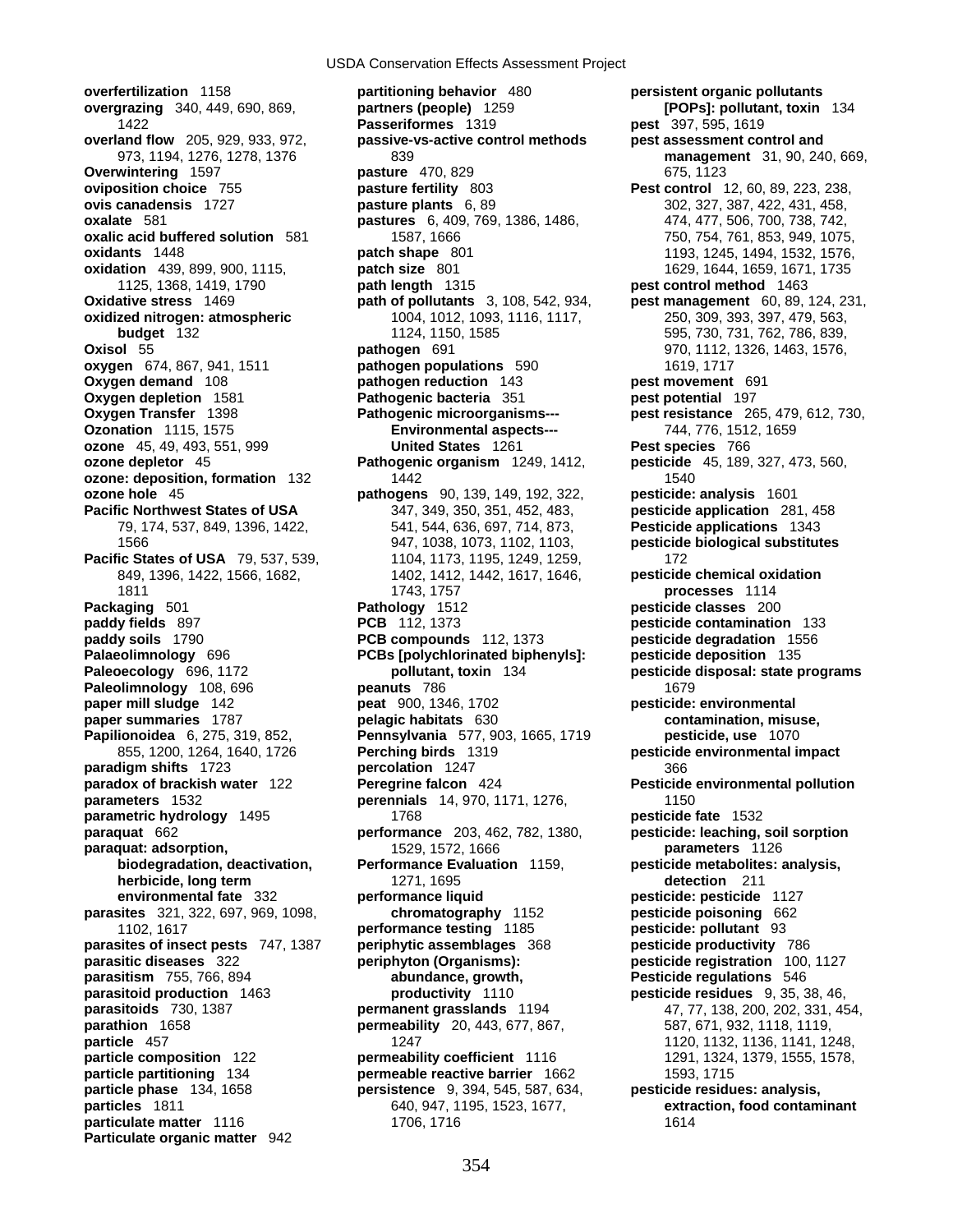Subject Index

1395, 1403, 1412, 1457, 1473, **United States** 1611 **extraction, pesticide, extraction, pesticides: physico chemical** 

**pesticide resistance** 741, 745, **Pesticides---Environmental Pests Integrated control** 1342 **aspects---Middle Atlantic Periodicals** 748 **pesticide transformation 1658 Pesticides---Environmental Periodicals 748 pesticide transformation product aspects---North Dakota** 1260 **Pests---Integrated control---United**  1655 **Pesticides---Environmental States** 28, 737, 959 **pesticide transport** 1532 **aspects---Research---United petroleum** 970, 1169, 1324 **pesticide use** 116, 851 **States** 1562 **petroleum hydrocarbons** 934, **pesticide: water pollutant** 1655 **Pesticides---Environmental** 1169 **pesticides** 3, 4, 9, 20, 33, 45, 47, **aspects---South Atlantic petroleum pollution** 764 48, 75, 91, 105, 113, 123, 124, **States** 1146 **pH** 100, 847, 899, 947, 1302, 1368, 151, 162, 164, 168, 172, 183, **Pesticides---Environmental** 1479, 1591 185, 186, 202, 223, 224, 230, **aspects---United States** 129, **pH effect** 661 238, 247, 295, 325, 335, 337, 373, 561, 905, 1138, 1139, **pH effects** 186, 1418 377, 390, 394, 397, 411, 432, 1140, 1142, 1143, 1144, 1148, **phages** 139 433, 434, 435, 442, 448, 454, 1149, 1256, 1265, 1611 **Phalaris arundinacea** 770 458, 481, 494, 511, 533, 542, **Pesticides---Environmental Phanerochaete chrysosporium** 563, 587, 593, 618, 649, 657, **aspects---United States---** 1362 662, 666, 668, 671, 675, 683, **Congresses** 1151 **Phasianidae** 204, 1208, 1399, 704, 721, 728, 736, 744, 758, **Pesticides---Environmental** 1706, 1741 759, 786, 789, 899, 925, 932, **aspects---United States--- Phasianus colchicus** 1221 948, 961, 1012, 1057, 1065, **Measurement** 489, 1256 **phenology** 212, 776, 1172, 1540, 1067, 1090, 1091, 1113, 1115, **Pesticides---Environmental** 1698 1116, 1117, 1118, 1119, 1121, **aspects---West Virginia** 1146 **phenols** 1677 1122, 1124, 1125, 1128, 1131, **Pesticides---Government policy--- phenotypes** 1458 1132, 1133, 1134, 1135, 1136, **United States** 251, 546, 1611 **phenoxyacetic acid pesticides:**  1145, 1147, 1150, 1167, 1169, **Pesticides Health aspects** 251 **determination, extraction,**  1199, 1245, 1289, 1291, 1339, **Pesticides in surface waters** 1150 **pollutant** 1613 1343, 1373, 1375, 1379, 1387, **Pesticides---Law and legislation--- phenoxyacids** 1114 1474, 1523, 1532, 1578, 1585, **pesticides (organochlorine)** 1373 **pheromone olfaction** 727 1593, 1627, 1650, 1681, 1718, **Pesticides (Organonitrogen)** 4, 75 **pheromone olfaction inhibitors:**  1790, 1813 **Pesticides (Organophosphorus)** 4, **insecticide** 727 **pesticides: agrichemical** 1679 335, 511 **pheromones: analogs, degradation,**  pesticides: agrichemical, **pesticides: pesticide, pollutant,** recognition, transport 727 **environmental pollutant, toxin, transport** 1129 **philosophy** 665 **quantitative analysis, river characteristics, pollutant phosphate** 605, 719, 1153, 1258, **water level, separation, toxin** 1051 1642, 1643 1455 **pesticides: physico chemical phosphate: fertilizer, fixation, pesticides: analysis** 570, 1292 **characteristics, volatilization nutrient** 55 **pesticides: analysis, detection** 832 886 **business of the set of the set of the periodic periodic periodic per**<br> **pesticides: pollutant** 187, 951 **phosphates** 263, 1163, 1 **uses** 211 **pesticides: pollutant, toxin** 100, **phosphine** 1658 **Pesticides Application---United** 916 **phosphogypsum** 1154 **States** 1256 **Pesticides---Risk assessment--- phosphoric acid** 719 **pesticides: aquatic toxicity** 646 **United States** 489 **phosphorus** 29, 30, 34, 82, 104, **pesticides: atmospheric fate, Pesticides Risk mitigation---North** 105, 195, 204, 213, 219, 226, **deposition, toxin, pesticide, Dakota** 1260 263, 363, 364, 418, 445, 467, **pollutant** 135 **Pesticides Safety measures** 251 483, 486, 499, 502, 547, 589, **pesticides: biotransformations, Pesticides Toxicology** 251, 1137 676, 684, 692, 726, 756, 800,<br> **Pesticides---Toxicology---United** 829, 843, 846, 863, 870, 917, degradation 336 **Pesticides---Toxicology---United Pesticides (carbamates)** 511 **States** 1256 929, 965, 1011, 1029, 1031, **pesticides: degradation, fate** 1048 **pesticides: toxin** 1406 1064, 1084, 1153, 1156, 1157, **Pesticides degradation---United Pesticides---United States** 28, 596, 1160, 1162, 1163, 1190, 1194, **States** 489 **1209, 1241, 1255, 1258, 1268, 1268, 1268, 1268, 1268, 1268, 1268, 1268, 1268, 1268, 1268, 1268, 1268, 1268, 1268, 1268, 1268, 1268, 1268, 1268, 1268, 1268, 1268, 1268, 1268, 1268, 1268, 1268, 1268, 1268, 1268 pesticides: determination, Pesticides---United States---** 1281, 1287, 1298, 1302, 1340, **pollutant, extraction** 1613 **Congresses** 1151 1376, 1386, 1388, 1405, 1416, **Pesticides---Economic aspects--- pests** 197, 458 1464, 1439, 1464, 1485, 1488, 1518, **United States** 699 **Pests---Control** 698 1556, 1561, 1581, 1595, 1642, **Pesticides---Environmental aspects Pests Control---United States---** 1657, 1668, 1686, 1719, 1720, 858, 1137 **Handbooks, manuals, etc** 1743, 1758 **aspects---Measurement** 27 **Pests---Integrated control--- nutrient, pollution potential Congresses** 1309 1560

**pests Integrated control Research <b>Pests Integrated control Research phosphates** 263, 1163, 1464, 1643 **Performance in the phosphorus: availability, fertilizer,** *r***<sup>775</sup>**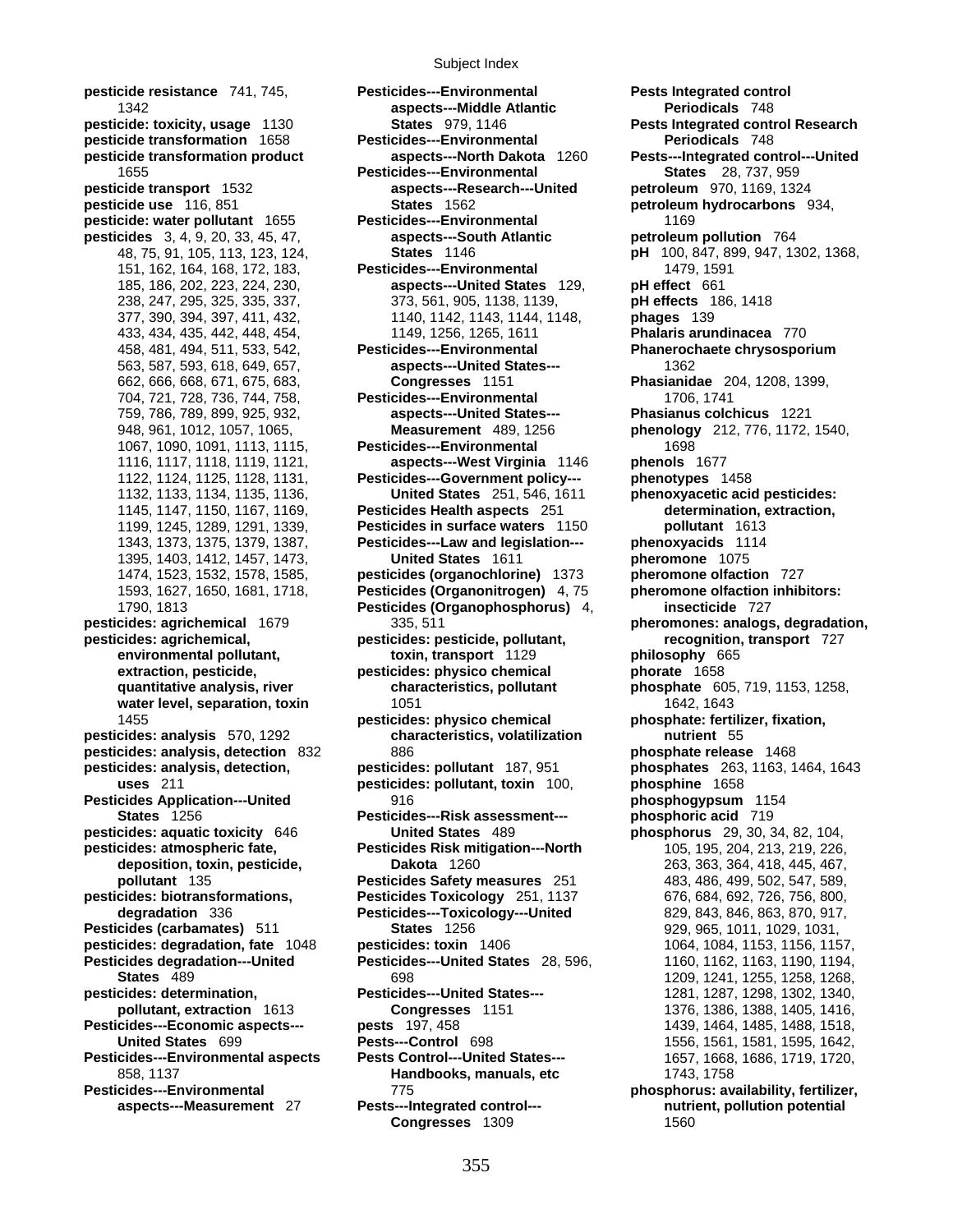**photodegradation pathway** 570 **pine (Coniferopsida)** 429 **Photolysis** 1115 **pine plant ations** 641

**phosphorus: budgets, nutrient Physiological tolerance** 1635 **plant analysis** 356 1374 **Physiology** 162, 1285 **plant breeding** 310, 361, 363, 730, **phosphorus: consumption, urine, Physiology, biochemistry,** 1175, 1336, 1591 **feces** 984 **biophysics** 130, 186, 900, **plant communities** 117, 125, 140, **phosphorus: consumption,** 1418 221, 340, 645, 1169, 1172, **utilization, loss** 983 **phytase** 244, 418, 547, 1044, 1246 1267, 1331, 1349, 1378, 1427, **phosphorus cycle** 263 **phytase: feed supplement** 446 1637, 1690, 1708, 1789, 1802<br> **phosphorus detergents** 1388 **phytic acid** 418, 692 **plant competition** 398, 579, 749, **phytic acid** 418, 692 **plant competition** 398, 579, 749, **Phosphorus---Environmental phytopathology** 45 1045, 1361, 1666 **aspects---Chesapeake Bay phytoplankton** 170, 605, 1201, **plant composition** 363, 953, 1225, **Watershed---Md and Va** 39 1418 1517 **Phosphorus---Environmental phytoplankton (Algae)** 1110 **Plant control** 1575, 1735 **aspects---New York NY** 1763 **phytoplankton biomass** 1468 **phosphorus: environmental phytoremediation** 64, 1167, 1168, **plant density** 212, 391, 522, 849, **contaminant, nutrient** 446 1735 888, 1771 **phosphorus: environmental phytotechnologies** 1352 **plant development** 309, 1444 **pollutant, water pollutant** 1172, 1517 615, 678, 847, 1058, 1173, 1761 **phytotoxins** 231, 309 1308, 1671, 1717 **phosphorus: export, leaching, loss picloram** 177, 542, 640 **plant diseases** 12, 49, 279, 333, 1158 **picoxystrobin: environmental** 653, 705, 830, 1058, 1173, **phosphorus: fertilizer** 1746 **safety, fungicide, mode of** 1308, 1389, 1465, 1576, 1671 **phosphorus fertilizers** 445, 486, **action, risk, strobilurin, plant ecology** 117, 309, 388, 588, 589, 726, 929, 1156, 1157, **synthesis** 1603 665, 1232, 1427, 1436, 1458, 1211, 1345, 1376, 1386 **pied billed grebe** 1802 **Phosphorus in agriculture--- (Podicipediformes)** 667 **plant growth** 1536 **Chesapeake Bay Watershed--- pig manure** 68, 74, 262, 298, 447, **plant growth regulators** 621, 1488 **Md and Va** 39 467, 547, 647, 985, 1062, 1103, **plant height** 484, 522, 937, 1344, **phosphorus: nutrient** 115, 328, 1163, 1626, 1728, 1731 1604, 1666 954 **pig production** 983, 984 **Plant indicators---United States phosphorus: pollutant** 532, 1212 **pig (Suidae)** 983, 984 1713, 1779 **Phosphorus Removal** 1159, 1695 **pig (Suidae): commercial species, plant introduction** 197 **phosphorus sorption capacity finishing, livestock, piglet plant materials** 1573 1561 446 **Plant metabolism** 1418 **photochemical reactivity** 570 **piglets** 1163, 1737 **plant morphology** 363, 645, 1172, **Photochemistry** 4 **pigs** 1737 **1698 photochemistry: applications** 832 **pilot projects** 1164 **plant nematode interactions** 31 **Photodegradation** 4 **pine** 423 **plant nutrients** 1254 **photosynthesis** 1033, 1172, 1225, **pinus** 436, 573 **plant nutrition** 600, 750, 849, 950, 1369, 1418, 1650 **Pinus palustris [longleaf pine]** 953, 1264, 1326, 1344 **Phototrophy** 1418 **(Coniferopsida)** 641 **Plant parasites---Control** 495 **Phragmites australis** 770, 1785 **Pinus ponderosa** 424, 1708 **plant parasitic nematodes** 975, **Phragmites australis (Gramineae) <b>Pinus radiata** 225 1173, 1557 128 **Pinus sylvestris** 423 **Plant pathogen** 766 **phthalate esters** 480 **Pinus taeda** 573 **plant pathogenic fungi** 163, 784, **Phycomycetes (Phycomycetes) by pioneer species** 1698 1173 116 **Pisces** 432, 565, 1101, 1403, 1676 **plant pathogens** 163, 173, 256, **physical characteristics** 806 **Pisces (Pisces Unspecified)** 165, 678, 847, 970, 1173, 1308, **physical chemical methods** 31 463 1321, 1389 **physical control** 686, 749, 830, **Pistia stratiotes** 1073 **plant pathology** 282, 589, 830, 839, 1511 **Pisum sativum** 1264 1058, 1173, 1389, 1465 **physical interactions** 814 **pka values** 545 **plant pests** 12, 49, 279, 325, 653, **physical modification** 1352 **placement** 579, 995, 997, 1002 700, 705, 1576, 1671<br> **plain riparian system** 327 **plant physiology** 11, 758 **physical properties** 184, 311, 558, **plains** 407 1166, 1488, 1517 **physical reactions** 1658 **Plankton** 1128 1437, 1536, 1540, 1672 **physicochemical conditions** 1476 **plankton (Organisms)** 630 **plant (Plantae): bioindicator** 1725 **physicochemical indicators** 1201 **plankton (Organisms): production plant (Plantae): crop** 886, 1177 **physicochemical properties** 47, 1618 **plant (Plantae): crop, weed** 1130 135, 192, 480, 1124, 1154, **plankton (Organisms Unspecified) plant (Plantae): pest** 755 1634, 1699 146 **plant (Plantae): rooted aquatic physiochemical properties** 134 **planning** 25, 92, 120, 492, 816, **vascular** 1095 **physiological change** 240 1435, 1492, 1748

**impact, export, nutrient, phytotoxicity** 231, 256, 309, 789, **plant disease control** 12, 302, 448, **aspects---California** 1330 **physical processes** 630, 809 **plain riparian system** 327 **plant physiology** 11, 758, 811, 870, 1165, 1318, 1482, 1559 **planktivorous fish** 1468 **plant (Plantae)** 410, 553, 665, 1253,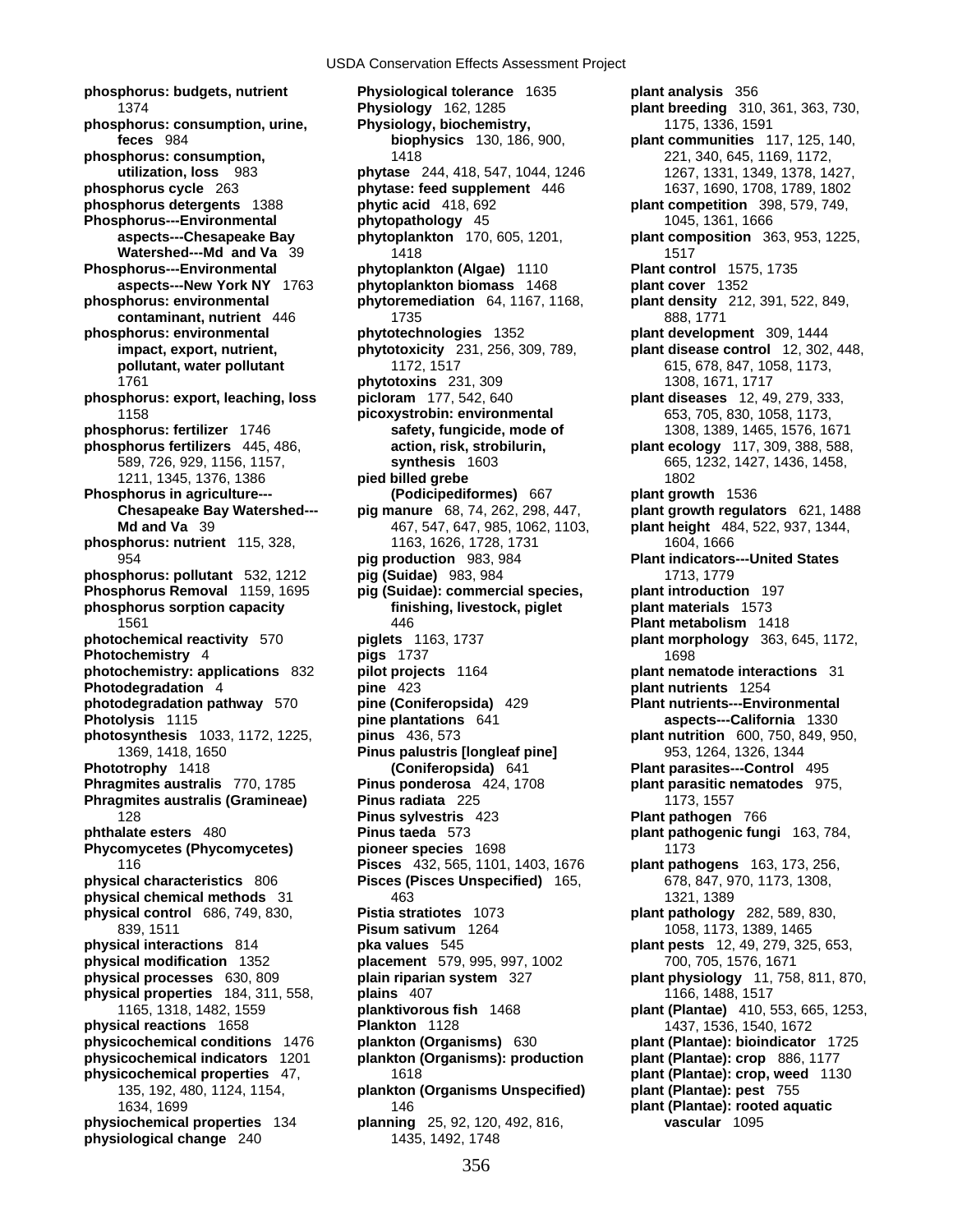**plant (Plantae Unspecified)** 257, **plowing** 153, 212, 1008, 1230, **pollution control** 8, 40, 42, 56, 83, **Plant populations** 770, 1510 **plows** 885, 1008 **1999 126, 827, 831, 861, 865, 874, 874, plant productivity** 764, 1540 **Plutella xylostella [diamondback** 923, 999, 1005, 1013, 1014, **plant protection** 12, 223, 479, 615, **moth] (Lepidoptera):** 1018, 1031, 1037, 1076, 1160, **plant protection products** 915 **pogonomyrmex** 89 1234, 1246, 1269, 1300, 1301, **plant proteins** 941 **Point source identification** 1010 1324, 1358, 1362, 1379, 1381, **plant residues** 213, 677, 911, 1064, **point source pollution** 1759 1391, 1419, 1435, 1453, 1497, **Plant Sciences** 311 **polar organic molecules** 1618 1578, 1581, 1592, 1630, 1645, **plant succession** 340, 384, 398, **Policies** 816, 1034 1684, 1700, 1715, 1729, 1759, 1759, 1759, 1759, 1759, 1759, 1759, 1759, 1759, 1759, 1759, 1759, 1759, 1759, 1759, 1759, 1759, 1759, 1759, 1759, 1759, 1759, 1759, 1759, **plant tissues** 1613 **policy options** 853 **Pollution control (Environmental) plant toxic proteins: insecticide pollen** 309 964 **plant viruses** 691, 1173 **pollinators** 730 372, 666 **plant water relations** 600, 811, 849, **pollutant** 45 **pollution dispersion** 494, 544, 924, **plant water uptake** 1483 **pollutant deposition** 1580 **Pollution effects** 110, 167, 222, **Plantae** 1413, 1418 **Pollutant Identification** 137, 167, 247, 339, 390, 433, 442, 493, **Plantae (Plantae Unspecified)** 552, 347, 349, 351, 372, 833, 1133 494, 511, 649, 683, 721, 1057, **Plantations** 530, 1282 335, 833, 1395, 1445 **Pollution Environment** 339, 412, **planting** 579, 1671 **pollutant reduction** 446 494, 1401, 1581 **planting date** 1247, 1812 **Pollutant removal** 287, 532, 1167 **Pollution (Groundwater)** 1235, **Planting Management** 1735 **pollutant transport** 736 1314 **planting stock** 12, 953 **pollutants** 17, 42, 109, 112, 137, **pollution indicators** 139, 347, 349, **plants** 6, 10, 53, 55, 114, 115, 116, 168, 202, 208, 326, 412, 432, 511, 1469, 1516 **Plants general** 1510 1595, 1668, 1675, 1693, 1718, **pollutant** 93 **plants (Plantae)** 132, 334, 814 1741, 1743 **polychlorinated biphenyls** 112, **plants (Plantae Unspecified)** 1176 **pollution abatement** 1758 230, 435, 789, 1373 **Plants, Potted---Irrigation** 871 **Pollution (Air)** 1004, 1581 **polychlorinated biphenyls [PCBs]: Plastics Products** 501 **Pollution Assessment Control and pollutant** 187 **playa wetlands** 1100 **Management** 1123, 1364

502, 552, 576, 724, 783, 1153, 1231, 1304, 1602, 1640, 1642, 119, 139, 188, 222, 228, 292, 1439, 1619, 1714 1671 329, 348, 378, 493, 673, 676, 830, 839, 1199, 1304, 1671 **agricultural pest** 729 1164, 1167, 1168, 1181, 1211, 1339 **point sources** 107, 1016 1500, 1503, 1513, 1516, 1561, 484, 971, 1045, 1169, 1172, **policy** 1014, 1016 1790 1176, 1232, 1317, 1427, 1521, **Policy and planning** 1443 **Pollution Control and Prevention** 1698 **policy assessment** 53 222 1177 **pollination** 377 **Pollution detection** 75, 347, 349, 937, 1264, 1266, 1288, 1378, **pollutant bioavailability** 670 928, 934, 1124, 1147, 1379, 1591, 1752 **pollutant biotransformation** 670 1395, 1580 576, 724, 731, 764, 766, 783, **pollutant input** 532 1090, 1128, 1150, 1343, 1373, 789, 931, 948, 1176, 1439, **pollutant load** 657 1401, 1403, 1462, 1469, 1581, 1619, 1781 **pollutant persistence** 110, 331, 1638, 1648, 1650, 1782 128, 132, 146, 152, 160, 169, 439, 484, 551, 602, 618, 666, **Pollution legislation** 222, 923 176, 177, 179, 182, 234, 235, 681, 831, 928, 1014, 1016, **pollution load** 1301, 1314, 1388 253, 254, 257, 275, 282, 319, 1018, 1067, 1084, 1090, 1123, **Pollution (Microbiological)** 1249 334, 354, 363, 368, 407, 410, 1181, 1187, 1198, 1201, 1296, **pollution monitoring** 34, 148, 162, 429, 452, 463, 473, 502, 523, 1305, 1371, 1471, 1522, 1579, 222, 349, 1013, 1034, 1076, 530, 537, 552, 553, 573, 576, 1651, 1658, 1693, 1706, 1732, 1093, 1379, 1516, 1645 645, 652, 659, 665, 667, 669, **Polluted environments** 167 1516 670, 677, 694, 700, 701, 716, **polluted soils** 326, 439, 454, 627, **Pollution (Nonpoint sources)** 344, 724, 731, 755, 764, 766, 783, 645, 932, 1046, 1168, 1291, 1159, 1581 785, 788, 789, 814, 823, 849, 1324, 1457, 1517, 1522, 1578, **Pollution Organisms** 130, 1469 850, 851, 852, 855, 869, 886, 1653, 1690 **pollution prevention** 1164 908, 909, 931, 948, 952, 968, **polluted water** 47, 326, 831, 947, **Pollution (Soil)** 3, 4 1025, 1058, 1077, 1089, 1095, 977, 1005, 1046, 1104, 1291, **Pollution sources** 1581 1110, 1125, 1130, 1153, 1166, 1305, 1700, 1732, 1785 **Pollution studies general** 1581 1167, 1168, 1172, 1176, 1177, **pollution** 45, 48, 68, 107, 113, 130, **Pollution surveys** 833, 1147 1192, 1200, 1219, 1251, 1253, 147, 164, 181, 189, 198, 202, **Pollution tolerance** 167, 1648 1264, 1298, 1312, 1321, 1347, 206, 219, 228, 340, 467, 480, **Pollution---United States---** 1361, 1367, 1389, 1414, 1427, 481, 497, 547, 587, 616, 619, 1437, 1439, 1447, 1479, 1482, 640, 662, 676, 756, 787, 843, **Pollution (Water)** 3, 4, 1249, 1412, 1483, 1496, 1512, 1536, 1540, 928, 948, 953, 982, 1003, 1014, 1469, 1581 1564, 1591, 1602, 1604, 1618, 1016, 1037, 1044, 1056, 1072, **polyacrylamide** 1031, 1182, 1183 1673, 1690, 1692, 1714, 1725, 1237, 1305, 1339, 1364, 1381, 93 1752, 1768, 1781, 1785 1405, 1424, 1454, 1549, 1593, **polybrominated diphenylether:** 

587, 589, 613, 627, 641, 643, 1791 **Pollution monitoring and detection** 1619, 1640, 1649, 1652, 1672, 1131, 1154, 1190, 1191, 1202, **polybrominated biphenyl: pollutant**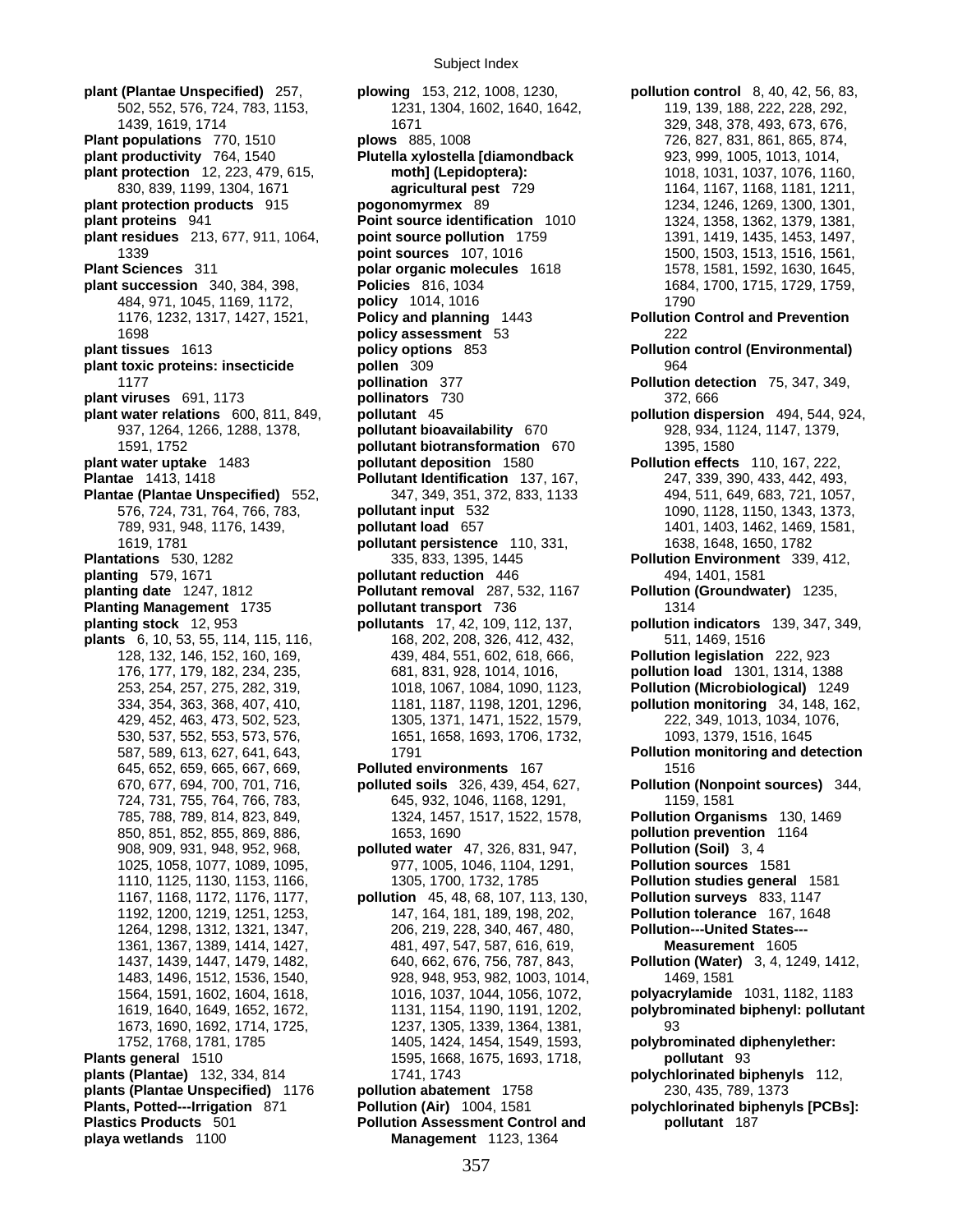**polychlorinated biphenyls: Potted plant industry--- Prevention and control** 139, 222, **polychlorinated dibenzo p dioxin: poultry** 198, 204, 714, 835, 843, **prices** 106 **polycyclic aromatic hydrocarbons** 1399, 1415, 1706, 1741 **primary productivity** 1110, 1418, **polycyclic aromatic hydrocarbons poultry droppings** 204, 835, 1204, **primates** 321, 376, 468, 504, 764, **polycyclic aromatic hydrocarbons: poultry industry** 30 1103, 1103, 1109, 1123, 1270, 1487, **polymerase chain reaction** 1118 **Handbooks, manuals, etc prioritization** 1672 **polynuclear aromatic** 1210 **private forestry** 1667 **pond** 396 **poultry manure** 13, 30, 147, 203, **PRMS model** 1764 **Pond culture** 1184 244, 338, 418, 673, 692, 835, **probiotics** 1044, 1448 **Pond cypress** 234 847, 1024, 1046, 1190, 1208, **product development** 448, 451, **Ponderosa Pine** 424 1209, 1237, 1293, 1297, 1302, 1091 **ponds** 865, 973, 1031, 1185, 1343, 1415, 1741 **product function** 1364 **poplars** 1427 **contaminant** 446 **production** 68, 73, 869, 953, 985, **population decline** 367, 442, 1638 **Poultry Manure Handling---United** 1154, 1245, 1741 **population density** 422, 516, 724, **States** 268 **production costs** 244, 407, 1302 **population deterioration** 701 **Handbooks, manuals, etc production possibilities** 52, 127, **Population dynamics** 14, 221, 265, 836 841 **Population ecology** 12, 175, 693, **pre treatment data: collection profit** 264 **population growth** 14, 475, 612, **precipitation** 49, 295, 320, 523, 1496, 1667, 1689 773, 1307 525, 526, 997, 1066, 1219, **proglacial** 498 **population stability** 560 **Precipitation (Atmospheric)** 1271 1259 **population structure** 173, 1516 **precipitation measurements** 1307 **program planning** 514, 1259 **population variability** 512 **Precipitation---Meteorology--- project** 345 **population viability analysis** 512 **populations** 210, 325, 520, 668, **precision farming** 311, 1531 **prometon: volatilization** 886 **Populations & general ecology aspects** 1220 **propachlor: biodegradation, Populus** 1202, 1427, 1752 1220 **prosopis** 1427, 1433 **populus fremontii** 584 **predation** 148, 701, 755, 895, 976, **protected species** 207 **pore water: contamination** 1186 1094, 1098, 1221, 1494, 1587, **protection** 127, 205, 414, 938, 1684 **pore water [interstitial water]** 1476 1635, 1711 **Protective measures and control pore water pressure** 659 **predator prey interactions** 354, 186, 227, 696, 1030, 1346, **porosity** 47, 275, 301, 677, 1165, 630, 1473 **1473** 1485, 1600, 1630, 1645, 1676<br>1266, 1385, 1519, 1643 **predator prey relationships** 118, **protein: dietary** 1475 **Porous Media** 617, 1660 1708 1708 1708 1708 1708 **protein digestibility** 692<br> **Portugal** 369 **protein intake** 68 **positive attitudes** 1270 **predators** 730, 1587, 1727 **protein: reduced feed content** 446 **Positive Sense Single Stranded predators of insect pests** 212, 741, **proteinase inhibitors** 479 **post exclusion dynamics** 1431 **predatory mites** 747 **Protozoa** 321, 347, 351, 452, 541, **post volatilization flux** 916 **prediction** 12, 91, 224, 341, 475, 910, 969, 1097, 1103, 1650 **postharvest quarantine treatments** 478, 510, 523, 1226, 1271, **Protozoa: human** 452 **pot experimentation** 588 1775 **protozoa (Protozoa): pollution potable water taint** 909 **preferential flow** 47, 276, 558, **indicator** 350 **potassium** 195, 846, 1029, 1281, 1194, 1643, 1660 **protozoa (Protozoa Unspecified) potassium: budgets, nutrient** 1374 **prescribed burning** 395, 408, 425, **protozoal elimination** 1303 **potassium fertilizers** 1345, 1642 436, 453, 478, 650, 1045, 1085, **Protozoans** 348, 350, 370, 814, **potatoes** 677, 1344 1228, 1317, 1349, 1459, 1698 851, 1107, 1303 **potential mate discrimination** 701 **prevalence** 1072

**pollutant** 93 1044, 1190, 1206, 1208, 1237, **Primary production** 1418, 1464 442, 457, 1362 **poultry (Aves)** 1475 1464 **[PAHs]: pollutant** 187 1209, 1399 783, 789, 914, 948, 969, 1097, **pollutant** 93 **Poultry industry---Waste disposal---** 1736, 1772, 1808 **hydrocarbons** 789 **poultry litter** 829, 1197 **private lands** 65 1448, 1513 **poultry manure: environmental product use** 1364 1543 **Prairie ecology---Great Plains--- production levels** 1197 365, 391, 397, 422, 438, 442, **Prairie ecology---United States productivity** 6, 49, 91, 102, 118, 595, 630, 693, 750, 766, 830, 161 161 161 161, 110, 210, 214, 266, 275, 507, 560, 1662, 1057, 1221, 1233, 1343, 136**rairie soils** 1793 1662, 1796, 810, 829, 1163, 1366, 1366, 1366, 1366, 1366, 1368, 1368, 1368, 1368, 1368, 862, 1057, 1221, 1233, 1343, **prairie soils** 1793 786, 810, 829, 1163, 1366, 1458, 1510, 1516, 1752 **prairies** 690, 830, 1218, 1793 1515, 1541, 1587, 1624, 1753 804 1431 **profitability** 407, 744, 1174, 1460, 795, 1088, 1716 **Precision farming---Environmental** 689, 1726 **Precision farming---Research herbicide** 152 1266, 1385, 1519, 1643 **predator prey relationships** 118, **protein: dietary** 1475 **predator production** 1463 **RNA Viruses** 370 747, 976 **proteinases** 244, 418, 1293 704 1294, 1308, 1314, 1369, 1774, **protozoa (Protozoa)** 814, 1303 1416, 1642 **Preparation of reviews** 108, 635 348, 851

**Environmental aspects** 871 378, 923, 1013, 1034, 1419 **Population 1264, 1301, 1392 program evaluation** 80, 81, 514,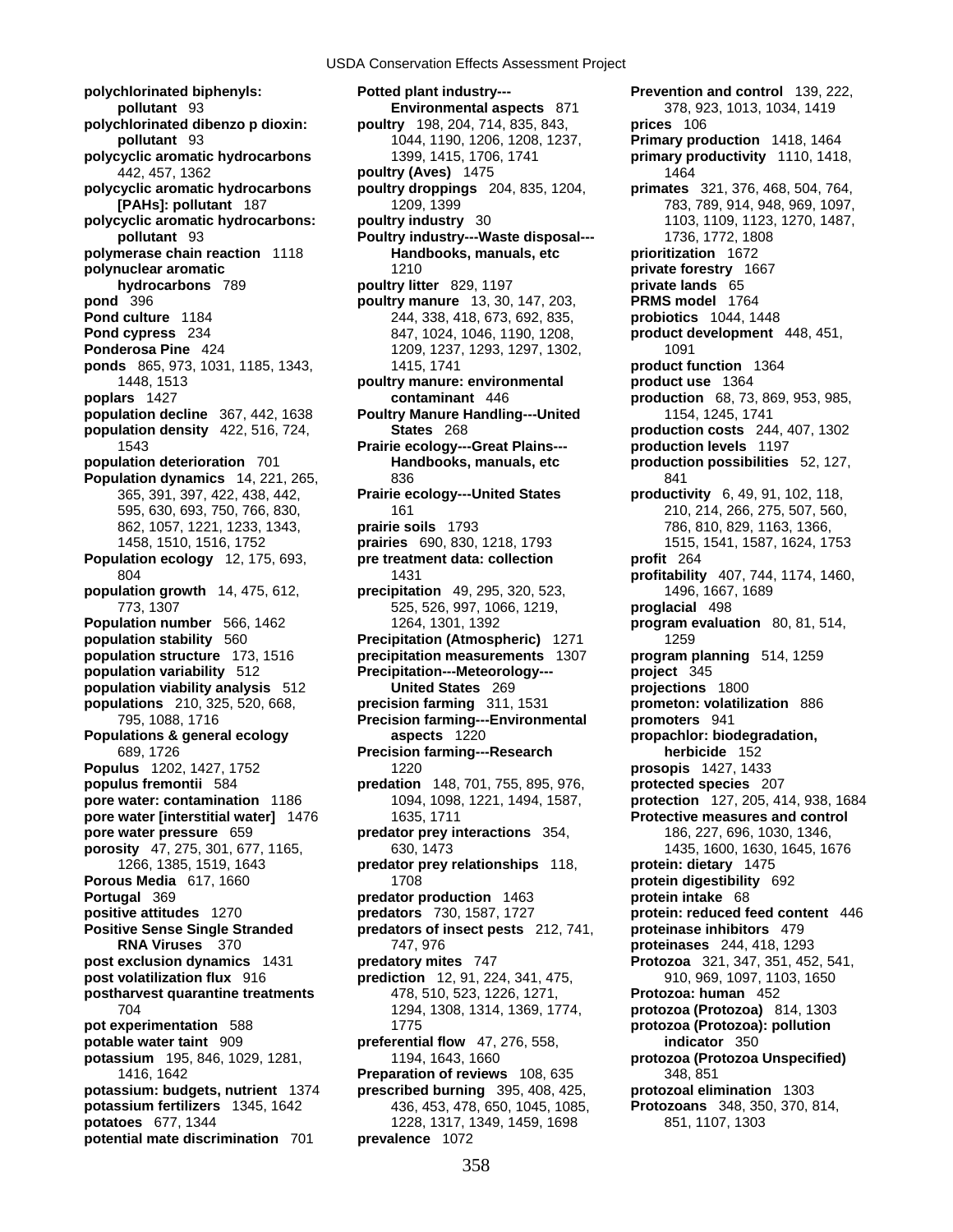**Pseudomonas spp. The Rainfall Intensity** 902, 1271 1542, 1719 **rate parameter** 1369 **remote lakes** 133

**protozoans (Protozoa): pathogen Rain and rainfall---United States--- rates** 1369 1107 **1107 <b>States** 760 **ratios** 1416<br>**Rainbow trout** 1223 **reaction rate provenance** 163 **Rainbow trout** 1223 **reaction rates** 1658 **PRZM Model** 542 **rainfall** 1129 **Receiving Waters** 1464 **Pseudomonadaceae** 90 **Rainfall erosion** 1271 **Recharge** 1235, 1378 **(Pseudomonadaceae)** 90 **rainfall simulators** 715, 1392 **Reclaimed land** 10 **psychrophilic temperature** 180 **rainwater** 764, 1051 **reclaimed water** 1750 **public agencies** 961 **ranching** 1270 **reclamation** 6, 63, 176, 273, 319, **public economics** 43 **range condition** 690, 1276, 1723 696, 710, 841, 919, 1154, 1216, **public finance** 80, 81, 577 **Range ecology** 1273, 1274, 1277 1306, 1346, 1349, 1435, 1436, **Public health** 38, 83, 86, 139, 321, **Range ecology---British Columbia** 1488, 1630, 1676, 1748, 1750, 322, 335, 349, 351, 473, 487, 1275 1789<br>1789 635, 636, 697, 734, 833, 873, Range ecology---United States Reclamation of land **Range ecology---United States** 921, 1102, 1103, 1119, 1121, 765, 1272, 1277 **recombinant DNA** 197 1147, 1195, 1249, 1442, 1617, **Range ecology---United States--- recovery** 573, 1468 1646, 1732 **States** 760 **recreation** 638, 1656 **public lands** 807 **range land** 931 **recreational water** 350 **public water supply** 807 **range management** 388, 485, 607, **recruitment** 757, 1221 **public works** 1263 650, 690, 769, 807, 1274, 1276, **Recurvirostra americana** 1469 **Puerto Rico** 562 1277, 1429, 1521 **Recycling** 6, 32, 85, 451, 501, 697, **Pulp and paper industry waste Range management---British 1037, 1038, 1102, 1258, 1528, 1528, 1528, waters (Sulphate)** 1403 **Columbia** 1275 1730 **Pulp Wastes** 1403 **Range management---New Mexico redox** 1468 **Pulping** 1403 *redox potential* 100 **purchased manure** 1374 **Range management---New Mexico-- redox reactions** 1652 **Purification** 1180, 1646 **-Planning** 1498 **reduced water levels** 246 **purification efficiency: Range management---Research--- reduction** 439, 600, 676, 1125 **environmental sample Arizona** 1333 **reed bed systems** 1696 **dependent** 531 **Range management---Research--- reed beds** 1398 **purification method** 1593 **New Mexico** 1333 **reed progression** 128 **pyraclostrobin: environmental Range management--- reed stands: aquatic, terrestrial safety, fungicide, mode of Saskatchewan** 866 128 **action, risk, strobilurin, Range management---Southwest reference compounds** 915 **synthesis** 1603 237 **reference wetlands** 520 **pyrethrins: insecticide, natural Range management---United States reflectance** 6, 1326, 1327, 1413, **product** 968 610, 765, 960, 1272, 1277, 1279 1492 **Pyrethroids** 4 **Range management---West--- Reforestation** 225, 1306, 1665 *<u>United States* 178, 713 **refuse** 509</u> **pyrophosphatases** 1490 **Range plants---Control---West--- Refuse and refuse disposal-- qualitative analysis** 1281, 1789 **United States** 178 **Biodegradation** 1214 **quality** 89, 94, 620, 792, 829, 867, **Range plants---United States** 1272 **Regional Analysis** 1445 945, 1553, 1565, 1571, 1729, **Range plants---West---United regional emissions** 454 1741 **States** 713 **regional planning** 650, 816, 1215, **quality assurance** 1601 **rangeland ecology** 1723 1443 **quality controls** 969, 1515, 1612 **rangeland soils** 715 **regional scale** 134 **quality standards** 961 **rangeland types** 665 **regional variation** 1625 **quantification difficulty** 1107 **rangelands** 43, 89, 94, 125, 177, **regression analysis** 79, 246, 1226, **quantitative analysis** 798, 1281, 340, 388, 449, 607, 690, 769, 1314 1533, 1789 807, 1028, 1273, 1277, 1424, **Regulated Rivers** 1437, 1638, 1676 **quantitative data** 641 1429, 1520, 1612, 1678, 1743 **regulation** 825, 961, 1310 **quantitative structure activity Rangelands---New Mexico---Water regulations** 638, 673, 786, 918, **relationships** 1179 **supply** 237<br>**quantitative techniques** 1268, **Rangelands---Southwest---Water** 1513, 1579, 1629, 1732<br>1513, 1579, 1629, 1732 **Rangelands---Southwest---Water 1513, 1579, 1629, 1732** 1515 **supply** 237 **rehabilitation** 176, 918, 1243, 1312, **quaternary ammonium herbicides Rangelands---United States** 765, 1331, 1351, 1435, 1477 1573 1272, 1277, 1279 **relationships** 300, 301, 1545, 1561 **Quebec** 1561 **Rangelands---Weed control---West- relative humidity** 92, 443, 735 **quercus** 1045 **--United States** 178 **relaxed eddy accumulation** 916 **racemization** 986 **Rangelands---West---United States release** 720 **Radiata pine** 225 713, 1280 **release mechanisms** 1468 **Radioisotopes** 108 **rapid methods** 1201, 1276 **relict habitats** 1437 **radionuclides** 602, 1688, 1697 **Rare fishes---Columbia River--- remediation** 619, 620, 789, 918, **rain** 15, 92, 465, 587, 611, 715, 933, **Watershed** 1489 **1286, 1287, 1287, 1117, 1170, 1323**, 1700<br>941, 1066, 1172, 1264, 1491, **Rare species** 424, 1332 **Remote geosensing** 1413 941, 1066, 1172, 1264, 1491, **Rare species** 424, 1332 **Remote geosensing** 1413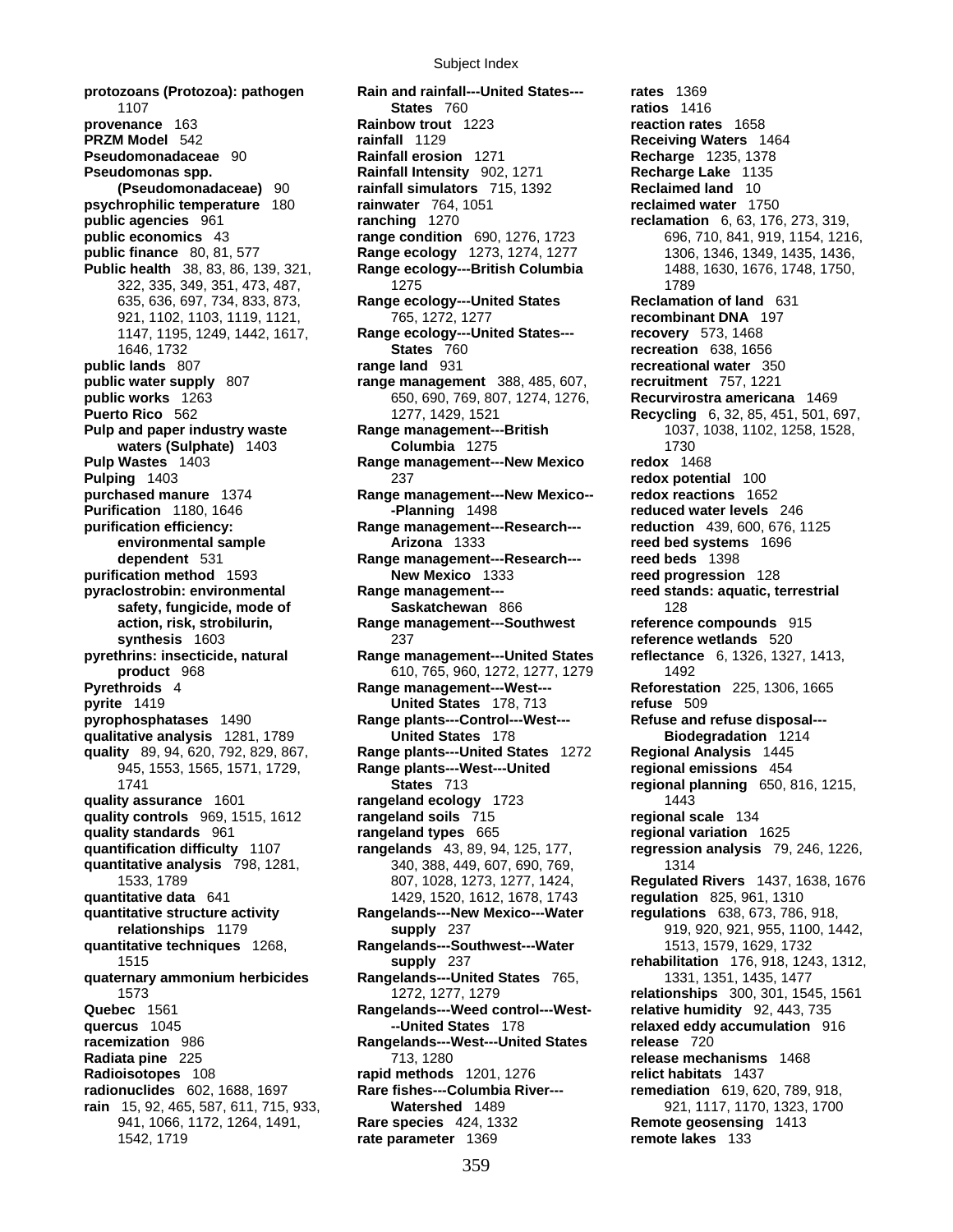**remote sensing** 782, 1227, 1234, **restoration** 345, 696, 1270, 1346, **reviews (contd.)** 873, 876, 881, 888, **Remote sensing of water resources Restoration ecology** 217, 305, 718, 942, 945, 947, 950, 964, 969, **removal** 521, 1192 **Restoration ecology---Congresses** 1003, 1004, 1008, 1011, 1012, **renewable resources** 1394 1353 1014, 1016, 1024, 1028, 1029, 1029, 1029, 1029, 1029, 1029, 1029, 1029, 1029, 1029, **Renovate 3** 1397 **Restoration ecology---Mexico** 1034, 1037, 1038, 1039, 1044, **reporting guidance** 209 1426 1046, 1066, 1073, 1087, 1088, **reproduction** 701, 1373 **Restoration ecology---Mexico---** 1089, 1090, 1097, 1098, 1102, **reproductive success** 560 **Case studies** 1426 1103, 1104, 1115, 1121, 1125, **reptiles** 1228, 1597, 1706, 1727 **Restoration ecology---Northeastern** 1128, 1134, 1162, 1163, 1165, **requirements** 549, 693, 1255, 1367 **Restoration ecology---Prairie research** 19, 26, 41, 61, 95, 170, **Pothole Region** 1354 1208, 1216, 1219, 1226, 1229, **research need** 1525 **restoration peatland** 659 1390, 1392, 1396, 1398, 1399, **research needs** 1495 **restoration potential** 421 1403, 1410, 1415, 1418, 1435, **research needs assessment** 1808 **resuspended sediment** 1468 1442, 1443, 1446, 1447, 1450, **research objectives** 794 **Resuspended sediments** 1383, 1454, 1456, 1467, 1469, 1482, **research priorities** 942, 964, 1004, 1670 **Research programs** 273, 575, 804, **return flow** 1031 1539, 1541, 1543, 1546, 1548, **research projects** 455, 1756, 1773 **Revegetation** 193, 215, 436, 1429, 1579, 1581, 1584, 1587, 1590, **research support** 81, 1756 1665, 1752 1595, 1604, 1616, 1617, 1622, **reserves** 795 **Revegetation---United States** 633 1624, 1628, 1640, 1641, 1643, **reservoir limnology: suspended Revegetation---West---United** 1644, 1646, 1648, 1650, 1651, **reservoir management** 854 **review** 1419 1671, 1674, 1681, 1682, 1683, **reservoir operation** 528, 1337 **reviews** 6, 9, 10, 11, 13, 26, 32, 37, 1684, 1687, 1688, 1689, 1690, **Reservoir sedimentation** 1023 38, 40, 47, 49, 51, 58, 61, 62, 1691, 1693, 1695, 1696, 1700, **reservoir shorelines** 1437 63, 64, 68, 72, 73, 74, 79, 85, 1702, 1706, 1711, 1718, 1731, **reservoirs** 654, 807, 1226, 1337, 95, 106, 108, 112, 118, 120, 1732, 1735, 1736, 1741, 1767, **reservoirs (water)** 1337 160, 162, 167, 168, 170, 171, **revised universal soil loss equation Residence time** 1162 173, 176, 180, 181, 182, 184, 715 **residual activity** 908 186, 188, 191, 195, 198, 202, **rhizobacteria (Bacteria General residual effects** 394 203, 204, 207, 216, 219, 252, **Unspecified)** 1619 **residue analysis** 1289 256, 259, 274, 275, 279, 282, **rhizobium** 894, 1488 **residue management** 311 287, 294, 300, 301, 303, 318, **rhizosphere** 652, 1169, 1216, 1640 **residues** 318, 671, 677, 1131, 1304 319, 321, 326, 329, 335, 339, **Rhodamine WT dye** 1397 **resistance** 322, 612, 1304, 1442 343, 344, 349, 351, 358, 359, **Rhodococcus coprophilus** 372 **resistance management** 1341 371, 376, 383, 384, 387, 388, **resistance mechanisms** 1341 399, 400, 407, 414, 417, 424, **ribosome inactivating proteins: resource competition** 1110 431, 432, 433, 435, 439, 442, **insecticide** 1177 **resource conservation** 88, 650, 447, 452, 453, 466, 467, 481, **Rice** 433, 543, 786, 810, 1421 **resource evaluation** 38, 342 511, 533, 534, 537, 538, 541, **rice soils** 1790 **resource management** 88, 96, 166, 547, 549, 558, 573, 589, 591, **ridging** 855 **resource utilization** 1258 712, 721, 722, 740, 749, 754, 1440 **resources management** 227, 431, 756, 758, 787, 788, 804, 810, **riparian aquatic ecosystem respiration** 1369, 1522 845, 847, 849, 855, 862, 864

1326, 1327, 1328, 1331, 1363, 1630, 1676 891, 893, 894, 907, 910, 911, 1413, 1491, 1492, 1493, 1691 **restoration cost estimation** 334 918, 926, 928, 930, 934, 936, 1413 1354, 1431, 1788 977, 985, 987, 991, 994, 1001, 222, 303, 318, 329, 509, 526, **Restoration ecology---Southwest,** 1230, 1231, 1237, 1240, 1243, 558, 563, 589, 743, 811, 813, **New** 1426 1249, 1255, 1264, 1266, 1282, 835, 852, 864, 882, 894, 950, **Restoration ecology---Southwest,** 1290, 1294, 1297, 1304, 1305, 1089, 1160, 1199, 1304, 1331, **New---Case studies** 1426 1318, 1324, 1326, 1328, 1331, 1332, 1378, 1546, 1547, 1548, **Restoration ecology---United** 1337, 1343, 1344, 1355, 1358, 1612, 1681, 1697, 1711, 1770, **States Evaluation** 103 1362, 1366, 1367, 1371, 1372, 1811 **restoration management** 1348 1377, 1378, 1379, 1385, 1389, 1073, 1150, 1239, 1249, 1334, **resuspension** 1383 1494, 1495, 1510, 1511, 1512, 1358, 1597, 1609, 1645, 1734 **Retention** 1084, 1116, 1162, 1468 1516, 1517, 1519, 1520, 1528, 1073, 1403 **returns** 407 1563, 1566, 1568, 1569, 1575, **clay impacts** 1618 **States** 1701 1657, 1659, 1665, 1668, 1669, 1446 1446 130, 139, 147, 148, 153, 157, 1770, 1785, 1791<br>
160, 162, 167, 168, 170, 171, **191, 189, 189, 189, 189, 189, 170, 171**, **170, 171**, 816, 1196, 1443, 1566 486, 493, 494, 505, 507, 508, **rice fields** 37, 433 576, 654, 768, 816, 848, 853, 619, 620, 621, 627, 629, 635, 1276, 1542 931, 1076, 1094, 1158, 1243, 638, 645, 651, 652, 666, 668, **Ring necked pheasant** 1221 1248, 1334, 1443, 1487, 1553, 671, 676, 677, 682, 685, 686, **riparian** 1451 1559 688, 690, 696, 697, 700, 706, **Riparian animals---United States** 816, 1248, 1443, 1633 815, 824, 830, 835, 841, 843, **linkages** 701

**States** 1783<br> **oration ecology---Prairie** 1187, 1187, 1190, 1191, 1203, 1204, 264, 341, 342, 415, 426, 451, 592, 593, 598, 609, 611, 616, **rill erosion** 41, 318, 437, 715, 1156,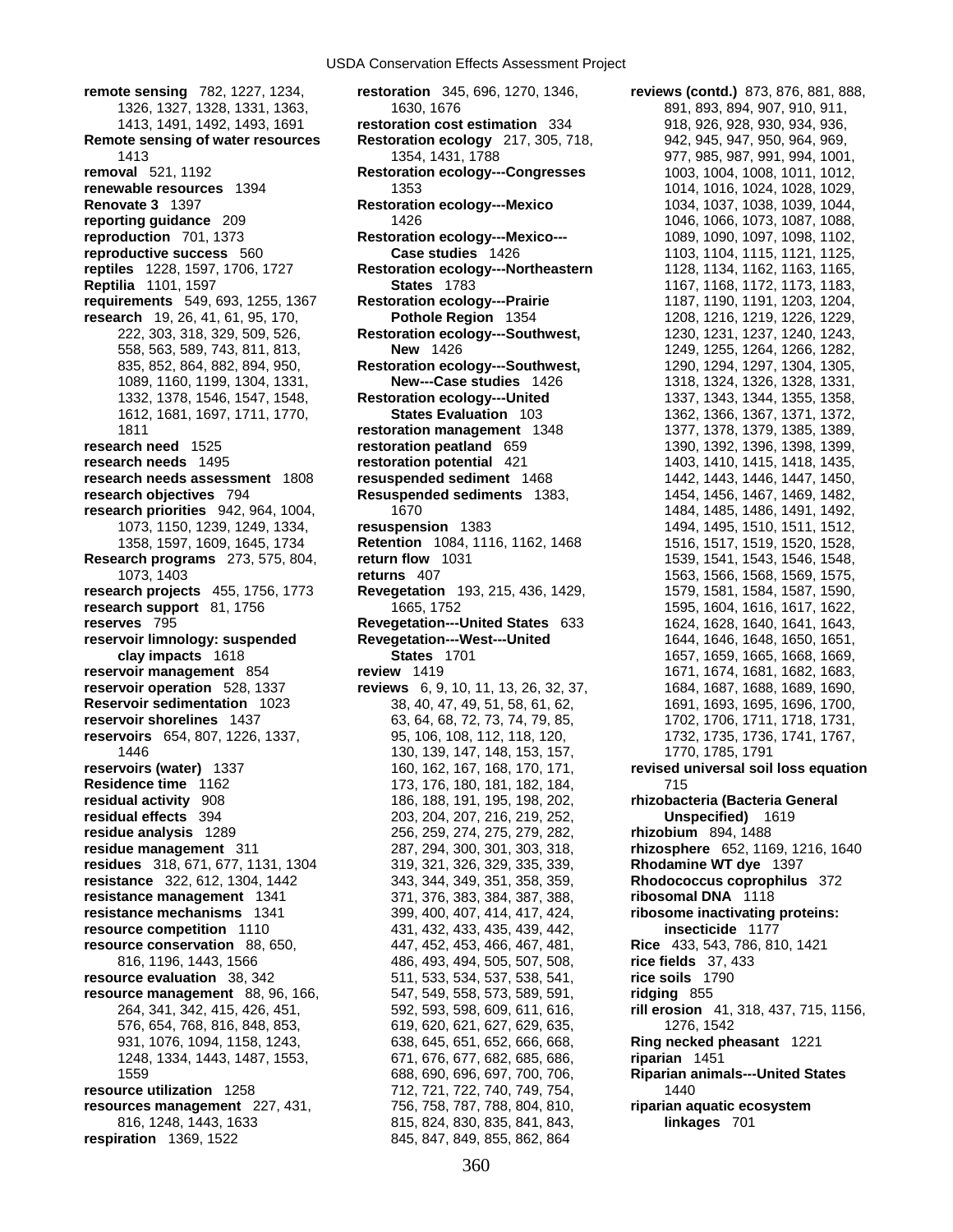Subject Index

**riparian areas** 485, 577, 1171, **Riparian forests---East---United River channels---Southwestern**  1307, 1423, 1720 **States---Management** 1432 **States** 554 **Riparian areas---East---United Riparian forests, Effect of water river continuum concept** 1068 **States---Management** 1432 **pollution on** 121 **river corridors** 801 **Riparian areas---Idaho--- riparian grasslands** 76, 210, 384, **River discharge** 1581 **Management** 626 388, 712, 824, 845, 1227, 1422, **river engineering** 569, 1638, 1676 **Riparian areas---Management** 574, 1429, 1436, 1520, 1604 **River fisheries** 804 1425 **riparian habitat** 463, 1242 **River Flow** 1724 **Riparian areas---United States riparian habitats** 630 **river flow regime** 809 639, 1440 **riparian habitats protection** 1361 **river management** 806, 1600 **Riparian areas---United States--- riparian land** 205, 988, 1117, 1358, **river margins** 1267 **Management** 1703 1597, 1600 **river mechanics** 890 **riparian buffer** 1532 **riparian livestock exclosure river organization** 603 **riparian buffers** 577, 860, 1301 **research: critique, river pollution** 1179 **riparian communities** 809 **recommendations** 1431 **river regulation** 569, 1350, 1752 **riparian ecology** 194, 712 **riparian meadows: habitat** 823 **river regulations** 1337 **Riparian ecology---California--- riparian plant communities** 334 **river restoration** 694 **Sierra Nevada---Handbooks, Riparian plants** 1438 **River Rhine** 654 **manuals, etc** 386 **Riparian plants---Monitoring--- river sedimentation** 165 **Riparian ecology---Chesapeake United States** 946 **River sediments---United States--- Bay---Md and Va--- Riparian plants---United States--- Analysis** 1069 **Handbooks, manuals, etc Nutrition** 1320 **river valleys** 602 233 **riparian restoration: community river water** 1046, 1404 **Riparian ecology---Handbooks, scale, stream reach scale riverbank protection** 1092, 1312, **manuals, etc** 1434 1672 1672 1699 **Riparian ecology---Mathematical riparian rights** 1215 **riverine inputs** 133 **models** 1425 **riparian vegetation** 52, 54, 88, 96, **riverine landscapes** 603, 1451 **Riparian ecology---Mexico** 1426 125, 127, 184, 205, 227, 333, **rivers** 62, 170, 184, 210, 227, 343, **Riparian ecology---Mexico---Case** 398, 400, 530, 658, 673, 688, 389, 398, 602, 768, 799, 813, **studies** 1426 711, 796, 798, 824, 1039, 1202, 890, 892, 1011, 1092, 1162, **Riparian ecology---Nevada---Sierra** 1227, 1234, 1242, 1312, 1323, 1223, 1239, 1287, 1312, 1323, **Nevada---Handbooks,** 1349, 1351, 1424, 1427, 1430, 1368, 1395, 1435, 1450, 1454, **manuals, etc** 386 1435, 1435, 1437, 1461, 1616, 1665, 1462, 1600, 1645, 1676, 1724, **Riparian ecology---Southwest, New 1672, 1752 1814** 1814 1426 **riparian wetlands** 1267 **Rivers---Environmental aspects--- Riparian ecology---Southwest, Riparian zone** 799 **Mexico, Gulf of** 420 **New---Case studies** 1426 **riparian zone integrity** 701 **Roads** 424, 1317 **Riparian ecology---United States riparian zones** 389, 800, 806, 1278 **Rock Mechanics** 617 610, 633, 639, 1238 **Risk** 197, 349, 479, 685, 1046, **rocks** 437 **Riparian ecology---United States---** 1230, 1231, 1235, 1443, 1445, **rodents** 1206 **Management** 946 1446 **rogram nawqa** 1041 Risk analysis 1235, 1249, 1442 root hydraulic conductivity 937, **States** 1701 **Risk assessment** 149, 173, 192, 1166 **riparian ecosystem** 803 349, 394, 411, 439, 479, 599, **root maggots** 563 **riparian ecosystem ecology:** 620, 646, 730, 1112, 1113, **root pathogens** 114 **livestock impact susceptibility** 1156, 1179, 1196, 1201, 1235, **root penetration** 1025 1431 1249, 1294, 1402, 1442, 1444, **root systems** 621, 1002, 1166, **riparian ecosystems** 794 1445, 1446, 1447, 1448, 1532, 1378, 1488 **riparian ecotones** 421, 1352 1576, 1690, 1706, 1791 **Root Zone** 1634 **Riparian environments** 62, 193, **risk assessment implications** 135 **root zone acidity** 423 205, 227, 566, 598, 658, 1358, **risk factors** 408 **rooting** 6, 1033, 1482 1435, 1462, 1597, 1600 **risk management** 368, 408, 1179 **rooting depth** 6, 302 **riparian forest** 860 **RISK N model** 160 **roots** 12, 138, 319, 363, 445, 621, **riparian forests** 88, 96, 174, 384, **risk reduction** 638, 653, 1444 1266, 1345, 1385, 1481, 1482, 398, 400, 577, 584, 712, 1081, **risks** 1121, 1791 1488, 1549, 1790 1089, 1312, 1317, 1340, 1350, **river** 1315, 1487 **rotary cultivation** 788 1351, 1424, 1427, 1430, 1433, **river banks** 890 **rotations** 12, 91, 105, 153, 277, 1436, 1441, 1604, 1720, 1752 **River basin management** 62, 227, 302, 365, 375, 407, 445, 464, **Riparian forests---Chesapeake Bay-** 1215, 1443, 1597 593, 668, 672, 677, 678, 693, **--Md and Va** 564, 1428 **river basins** 1306, 1352, 1495, 749, 855, 869, 894, 997, 1008, **Riparian forests---Chesapeake Bay-** 1581 1009, 1063, 1112, 1200, 1219, **--Md and Va---Handbooks, river biotic community** 809 1234, 1264, 1304, 1355, 1389, **river channels** 654 1394, 1472, 1557, 1640, 1642, **Riparian forests---Chesapeake Bay river channels: form, processes** 1767, 1770 **Watershed---Md and Va** 1745 603 **rotenoids: insecticide, natural river channels: geometry** 806 **product** 968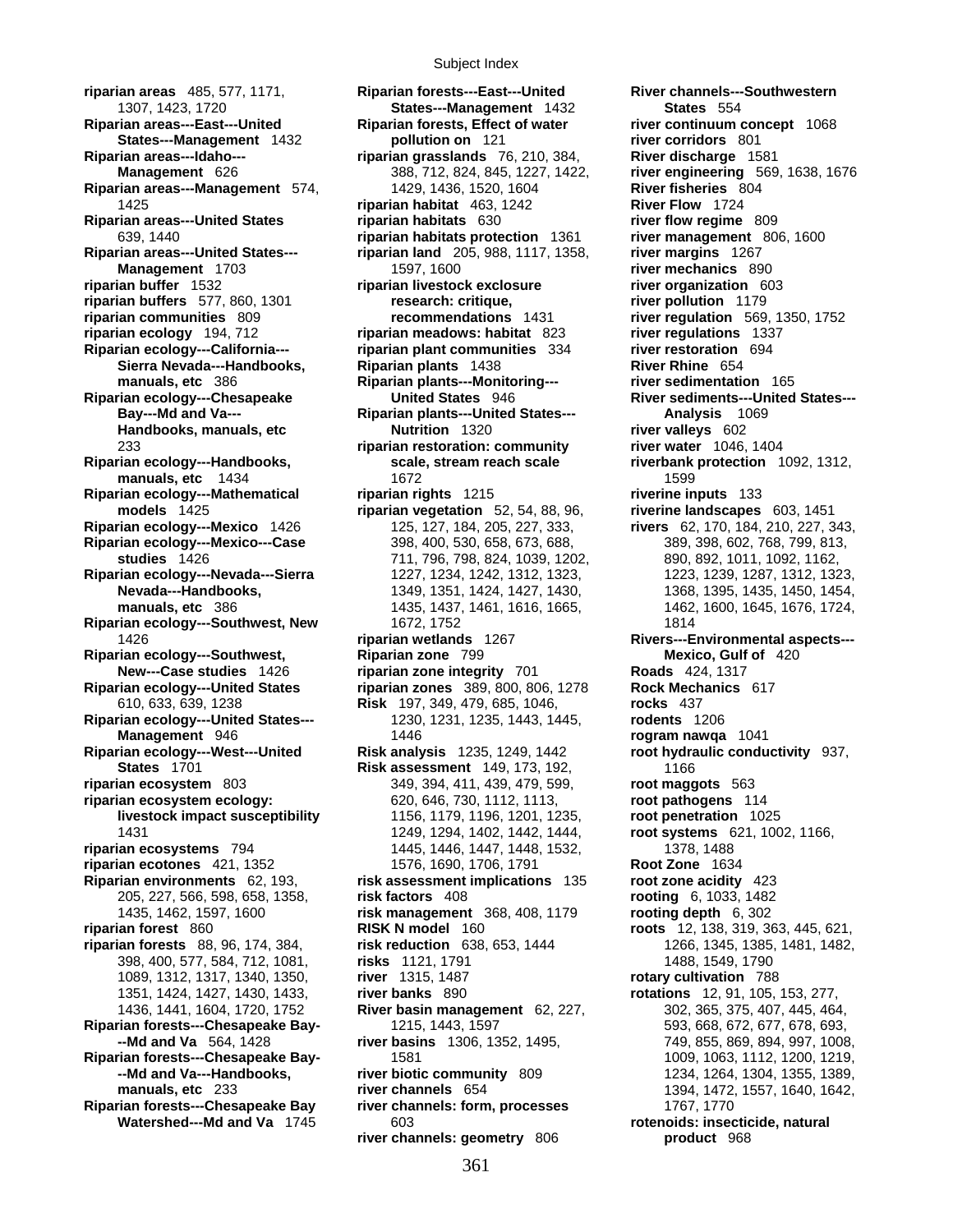**Roundup: pesticide, surfactant Salmonids** 598, 1223 **sediment** 41, 91, 134, 164, 170, **runoff water** 30, 1072, 1302, 1684, **nitrogen status, nutrient** 1719<br>**balancing** 1692 **Safety** 448, 939, 1364, 1379 **Saskatchewan** 1793 **salicornia bigelovii** 1490 **Satellite Technology** 1363 **salinity** 64, 653, 657, 721, 770, **salinization** 44, 63, 1225, 1328, **seasonal variation** 5, 212, 474, **Salmo trutta** 1411 **Secondary publication and salmonid (Osteichthyes):** 1630, 1638 **anadromous** 166 **Salmonidae** 598, 1223, 1814

396 **salt** 1225 202, 326, 345, 389, 394, 396, **rubber band model** 1431 **salt marsh** 1267 480, 525, 539, 602, 722, 865, **rubus** 1773 **Salt Marshes** 1510 909, 961, 1031, 1092, 1095, **rumen fluid** 1470 **salt tolerance** 63, 1063, 1205, 1278, 1305, 1360, 1369, 1427, **rumen microorganisms** 1470 1490, 1510, 1682 1454, 1522, 1530, 1588, 1670, 1688, 1670, **ruminant (Artiodactyla): host** 1303 **salt wedge estuaries** 122 1718, 1764, 1766 **ruminant feeding** 1416 **salts** 1482, 1720 **Sediment analysis** 108, 109, 112, **runoff** 15, 19, 46, 123, 147, 162, **salvage felling and logging** 821 1607 301, 303, 415, 418, 441, 444, **Salvelinus fontinalis** 1411 **sediment caliber** 603 445, 502, 509, 510, 525, 545, **sample preparation method** 1593 **Sediment chemistry** 108, 167, 263, 611, 642, 657, 671, 683, 684, **sample processing** 1533 339, 942 685, 688, 722, 726, 768, 821, **sample recovery** 78 **sediment concentration** 109, 110 1005, 1011, 1018, 1037, 1039, **Samples** 1646 167, 1453, 1476, 1507 1065, 1120, 1136, 1156, 1157, **sampling** 34, 109, 112, 175, 342, **sediment contamination: estuarine,**  1161, 1194, 1211, 1241, 1259, 516, 666, 995, 1118, 1511, **historic, ongoing** 122 1268, 1298, 1376, 1386, 1392, 1533, 1612, 1647, 1693 **sediment delivery** 1061 1401, 1504, 1505, 1506, 1532, **sampling effects** 665 **sediment deposition** 654, 1278, 1549, 1643, 1645, 1719, 1759, **Sampling methods** 34 1720 1764 **sand deposition** 1267 **sediment diagenesis** 927 **Runoff (Agricultural)** 344, 1159, **sandbars** 794 **Sediment dynamics** 1724 1581 **sandy coarse soils: nutrient sediment inputs** 694 **runoff generation** 1729 **leaching susceptibility** 1692 **Sediment Load** 109, 438, 1638, **runoff pathway** 498 **sandy loam soils** 993 1676<br> **Runoff---United States** 269, 489 **sandy soil cropping systems:** Sediment loss 657 **Runoff---United States** 269, 489 **sandy soil cropping systems: sediment loss** 657 1719 **balancing** 1692 **Sediment pollution** 93, 109, 110, **rural areas** 65, 530, 1141 **sandy soils** 986, 993, 1161, 1519, 112, 130, 137, 148, 167, 934, **rural residence** 1270 1642 1362, 1379, 1466, 1516, 1630, **Russia** 1462 **1648 sanitation** 31, 1102 **1648 S metolachlor: herbicide** 908 **sap** 1002, 1490, 1591 **sediment: quality** 603, 1179, 1186, **safety considerations** 220 **Satellite imagery** 1363, 1491, 1492 **sediment quality guidelines safety engineering** 939 **satellite methods** 1307 **[SQGs]: criteria** 1507 **safety regulations** 939 **Satellite sensing** 1493 **sediment reactions** 1287 **salicornia** 1490 **satellite surveys** 782 **sediment release** 1212 **saline soils** 63, 1328, 1488 **Satellites** 1493 **sediment resuspension** 1356, **saline water** 1063, 1205, 1288, **saturated flow** 246 1618 1490, 1682, 1739 **saturated hydraulic conductivity sediment sampler** 109 **saline water usage** 781 246, 1304 **Sediment sampling** 112 1063, 1205, 1225, 1287, 1288, **scale issues** 1495 **sediment transport** 1, 108, 110, 1488, 1699, 1739 **scale models** 1774 603, 654, 924, 928, 1012, 1226, **salinity: contaminant partitioning Scaling** 804 1239, 1315, 1509, 1676 **controlling factor, interstitial, schizophora** 175 **Sediment transport---Measurement lateral variation, overlying, and scientist perceptions** 1808 **1808** 559<br>**temporal variation, vertical 1808** sea water 1490 **temporal variation, vertical sea water** 1490 **Sediment transport---Southwestern variation** 122 **seas** 133 **States** 554 **Salinity effects** 721, 770, 1510 **seasonal dynamics** 421 **Sediment transport---United States Salinity tolerance** 1510 **seasonal estuarine variability** 122 1283, 1284 1682 1000, 1082, 1169, 1194, 1429, 1031 **salinization: secondary** 1487 1698 1267 **sediment traps** 1267 **salix** 361, 584, 1089, 1312, 1427, **seasonality** 823, 1051, 1635 **sediment water interface** 263 1604, 1752 **secale cereale** 1715 **sediment water interfaces** 263 **salix gooddingii** 584 **secondary carbonates** 7 **sediment yield** 295, 437, 507, 542, **Salmon** 1403 **distribution** 1015, 1133 **Sedimentary Basins** 109, 111 **Salmon fisheries---Columbia River- Section 319 National Monitoring sedimentation** 24, 109, 111, 146, **Salmonella** 351, 1072, 1103 1503 1503 1383, 1437, 1518, 1550, 1575, 1518, 1550, 1575,

**sediment contamination** 108, 130, **Program** 1500, 1501, 1502, 295, 344, 438, 598, 1267, 1312,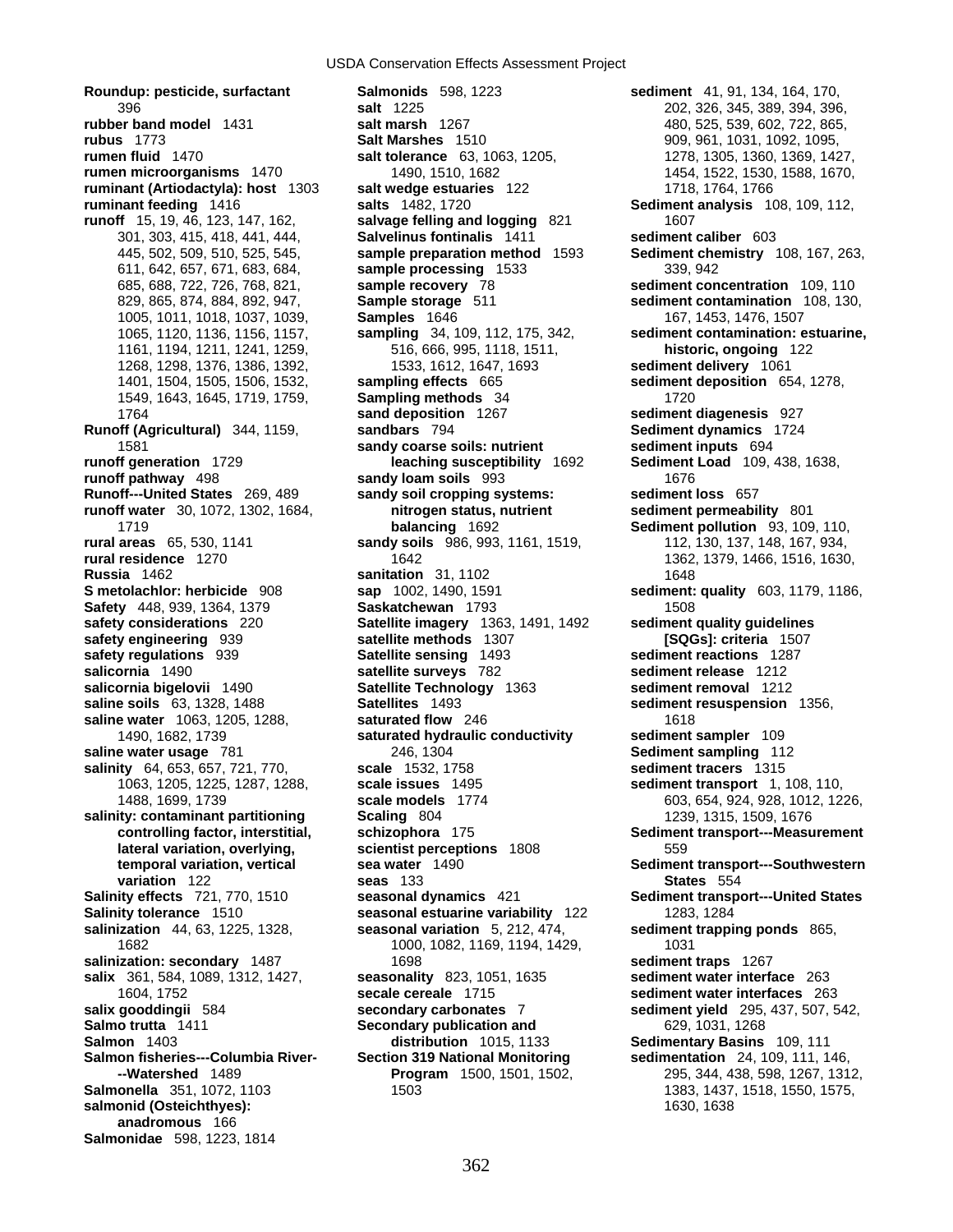**seedbed preparation** 1410 287, 292, 697, 973, 1078, 1115 **seeds** 1490, 1510, 1511, 1770 **shade** 443 **standards, national water shellfish (Invertebrata)** 166 **sewage** 180, 287, 372, 697, 1004, **sodium hydroxide** 581 1258, 1442, 1581 **sodium hypochlorite** 581

**Sedimentation and deposition--- Sewage disposal in the ground simazine: aerial fallout rain Environmental aspects---** 1760 **concentrations, application United States** 709 **Sewage disposal---United States rate, bioaccumulation, Sedimentation and deposition---** 496 **disappearance time, Southwestern States** 554 **sewage effluent** 142, 1046 **dissipation, fate, field effects, Sedimentation and deposition--- sewage effluents** 1536 **fresh water concentrations, United States** 1262 **Sewage lagoons---North Carolina--- herbicide, lower trophic level sedimentation sites** 694 **Hydrodynamics** 1222 **effects, phytotoxicity, sediments** 3, 109, 110, 111, 112, **Sewage---Purification---Biological pollutant, sediment**  122, 130, 137, 263, 339, 426, **treatment** 286, 289, 1664 **decomposition, to** 553 504, 802, 1110, 1259, 1296, **Sewage---Purification---Biological simulated rainfall** 1278 1383, 1418, 1613, 1648, 1670, **treatment---United States--- simulation** 160, 378, 525, 587, **Sediments---Geology** 1023 **Sewage---Purification---Cold simulation model** 766, 1532 **Sediments---Geology---Analysis weather conditions** 289 **simulation models** 66, 106, 123, 904 **Sewage Purification---Handbooks,** 124, 138, 330, 341, 394, 441, **Sediments---Geology---Toxicology- manuals, etc** 632 454, 510, 540, 587, 691, 695, **--United States** 586 **sewage sludge** 142, 149, 464, 483, 715, 798, 805, 893, 926, 929, **seed banks** 391, 478, 693, 1250, 697, 955, 1102, 1161, 1617, 932, 933, 937, 940, 998, 999, 999, 999, 999, 999, 999, 1267, 1331, 1348, 1510, 1511, 1653 1096, 1336, 1376, 1458, 1523, 1698, 1770 **Sewage sludge as fertilizer** 1760 1564, 1576, 1775 **seed dispersal mechanisms** 1348 **Sewage sludge---Disinfection--- site factors** 94, 450, 526, 1169 **seed dormancy** 478 **United States** 496 **site index** 1161 **seed germination** 384, 478, 750 **Sewage treatment plants** 1581 **site preparation** 441, 474, 579, **sewage & wastewater treatment** 1624, 1698<br>287, 292, 697, 973, 1078, 1115 **Site Selection** 1435 **seedling emergence** 478, 642, **sewer overflow** 1453 **site specific crop management** 1410, 1444 **sex differences** 692 224, 1327 **seedlings** 325, 810, 1665 **Sexual Reproduction** 442, 1469 **size** 965 **seepage** 541, 1513 **shaded perennial** 552 **slaughter weight** 1302 **selection** 116 **shading effects** 814 **slope** 507, 715, 1766 **selection pressure** 265, 1637 **shallow depths** 1110 **sloping land** 226, 1548 **selection program** 1033 **shallow groundwater** 1141, 1288 **slow release fertilizers** 1002 **selenium** 44, 188, 857, 1469, 1517, **SHE model** 1764 **Sludge** 191, 697, 948 **sheep** 609, 1460, 1485, 1520, 1521 **Selenium---Environmental aspects- sheep feeding** 1470 **Sludge drying** 1528 **--West (United States)** 780, **sheep manure** 878, 1470 **sludge pollution** 1466 1709 **sheet erosion** 41, 1156 **Sludge stabilization** 1528 **selenium: environmental shellfish** 435, 635, 961 **Sludge thickening** 1528 **quality criterion, pollutant shelterbelts** 52, 54, 443, 530, 841, **Sludge utilization** 1528 1755 1394, 1477, 1666, 1812 **sludges** 1324 **selenium laden soil** 613 **shelterwood** 1045 **slurries** 16, 34, 66, 383, 417, 483, **selenium: pollutant, toxin** 613 **shifting cultivation** 1667 534, 881, 893, 899, 994, 1001, **selenium: trace metals** 487 **shipworm (Oligochaeta)** 354 1240, 1281, 1376, 1381, 1382, **selenoprotein** 613 **shock absorption capacity** 307 1529, 1702 **self design** 520 **shoots** 1266, 1591 **small farms** 127, 1295 **semi arid regions** 1487 **short rotation forest systems** 1027<br>**Short term changes** 1493 **Semi enclosed seas** 222 **Short term changes** 1493 **snails (Gastropoda)** 1635 **short term productivity** 1374 **snowmelt erosion** 1524 **semiarid regions** 1307 **shrub cover** 665 **social changes** 1639 **semiarid zones** 15, 63, 888, 1227, **shrubland declines** 1625 **social costs** 41 1288, 1378, 1427, 1631 **shrubs** 340, 1812 **social forestry** 1667 **semiochemicals** 458, 743 **sidedressing** 1710 **social impact** 734, 1487 **sensitivity** 915 **Sierra Nevada** 521 **social indicators** 792 **sensors** 450, 505, 1054, 1328, 1687 **sieving** 1518 **social values** 768, 1515 **sensory evaluation** 1677 **significance** 915 **Societies and institutions** 266 **separation** 1518, 1572 **silicate** 605 **socioeconomics** 530, 551 **Separation processes** 75 **silt** 1304, 1549 **sociological analysis** 1531 **separators** 1572 **silt loam soil** 275, 327, 930 **Sociological aspects** 1076 **septic tanks** 972 **silvicultural systems** 436, 711 **sodium** 64, 1490<br>**sequestration** 278 **silviculture** 573, 1698 **sodium chloride sequestration** 278 **silviculture** 573, 1698 **sodium chloride** 1490, 1737 **sesquioxides** 867 **simazine** 833 **sodium dithionite** 581

1724 **Case studies** 288 1294, 1518, 1532, 1570, 1712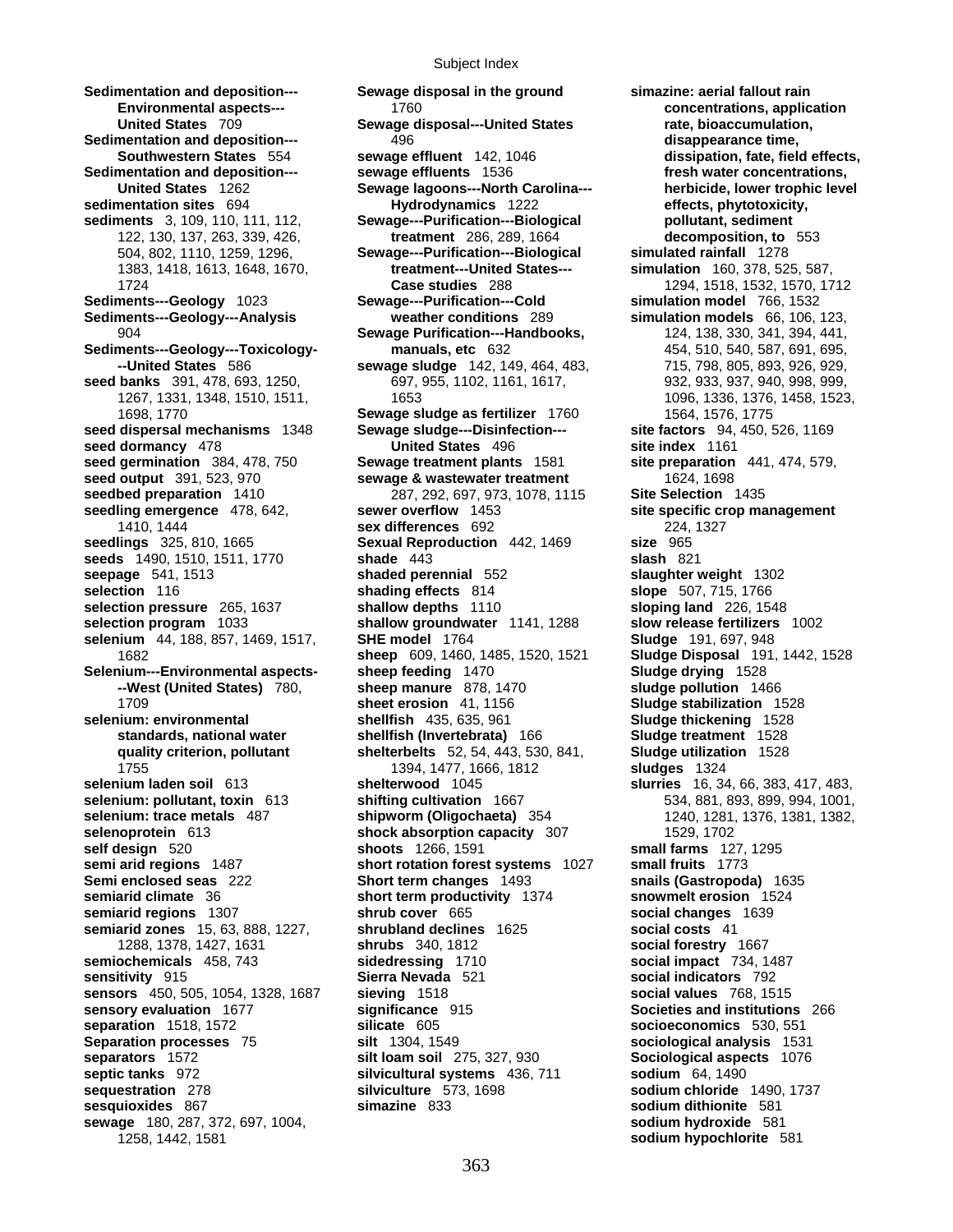536, 537, 611, 672, 803, 841, **Soil Loss** 525, 902

**sodium pyrophosphate** 581 **soil degradation** 7, 224, 226, 341, **soil morphology** 1276 **soft sediment habitat** 354 551, 591, 629, 679, 869, 1338, **soil movement** 1542, 1570 **soil** 66, 91, 94, 160, 186, 205, 215, 1622, 1631, 1688 **soil nutrient dynamics** 218 300, 340, 383, 394, 396, 474, **soil depth** 41, 275, 1060, 1549 **soil nutrients** 225, 364, 517, 1322, 475, 480, 517, 534, 537, 558, **soil disposal fields** 973 1568 573, 587, 642, 671, 677, 684, **soil emissions** 132, 1636 **soil organic carbon** 213, 517 759, 817, 821, 847, 863, 867, **Soil environment** 332, 1585 **soil organic matter** 5, 47, 105, 213, 886, 909, 945, 994, 1001, 1011, **soil enzymes** 1522, 1543 215, 226, 275, 371, 507, 573, 1103, 1134, 1153, 1183, 1195, **soil erodibility** 18 695, 719, 720, 989, 997, 998, 1298, 1304, 1318, 1338, 1378, **soil erosion** 281, 364, 390, 419, 1000, 1025, 1060, 1067, 1082, 1409, 1413, 1472, 1511, 1523, 429, 437, 449, 525, 536, 736, 1158, 1192, 1198, 1318, 1327, 1538, 1547, 1553, 1565, 1567, 1188, 1248, 1271, 1287, 1535, 1338, 1472, 1519, 1539, 1549, 1569, 1571, 1573, 1588, 1642, 1550, 1656, 1740 1556, 1557, 1624, 1627, 1641, 1643, 1657, 1660, 1674, 1729 **Soil erosion---Mathematical models** 1642, 1669 **Soil absorption and adsorption---** 797 **soil organic nitrogen** 986 **Research---North Carolina Soil erosion prediction---United soil organism (Organisms)** 1540 1222 **States** 1224 **soil pH** 55, 226, 719, 1027, 1198, **Soil Absorption Capacity 1753 Soil erosion---United States** 269, 1240, 1652 **soil acidification** 989 1224, 1283, 1544 **soil phosphorus sorption** 1064 **soil aeration** 1064 **Soil erosion---United States--- soil physical** 95, 319, 627, 722, **soil aggregates** 114 **Mathematical models** 797 1266, 1472, 1519, 1543, 1566, **soil aging** 200 **soil exhaustion** 1355, 1622 1624, 1669, 1682 **soil air** 440, 867, 941, 1266 **soil fauna** 410, 411, 686, 722, 784, **soil physical properties** 94, 226, **soil air exchange** 134 1555, 1556, 1693 302, 450, 600, 719, 867, 1318, **Soil amendment** 697 **soil fertility** 63, 213, 218, 224, 226, 1552 **soil amendments** 64, 228, 319, 228, 229, 275, 311, 319, 375, **soil plant health harmonization** 414, 425, 428, 445, 507, 551, 1552 1488, 1533 627, 652, 653, 726, 784, 810, **soil pollution** 33, 35, 93, 187, 188, **soil analysis** 356, 1322 846, 869, 870, 911, 917, 929, 200, 326, 363, 439, 483, 627, **soil arthropods** 105 **945, 971, 997, 998, 1002, 1008, 645, 971 soil bacteria** 105, 868, 899, 1118, 1020, 1028, 1060, 1082, 1118, 1067, 1120, 1132, 1168, 1169, 1585, 1790 1156, 1157, 1174, 1234, 1269, 1324, 1362, 1457, 1466, 1471, **soil biological properties** 1552 1304, 1327, 1336, 1355, 1488, 1517, 1555, 1578, 1653, 1690 **soil biology** 5, 60, 105, 117, 213, 1519, 1549, 1551, 1552, 1564, **Soil Pollution: Monitoring, Control**  224, 226, 229, 540, 784, 867, 1566, 1622, 1624, 1710, 1715, **& Remediation** 186, 1442 868, 899, 917, 990, 998, 1003, 1719 **soil pore system** 868, 1247 1020, 1060, 1537, 1566 **Soil fertility---Great Britain--- soil productivity** 459 **Management** 751 **soil profiles** 558 **soil chemical properties** 319, 627, **soil fertility management** 1552 **soil properties** 200, 205, 437, 1126, **soil flora** 5, 47, 213, 226, 483, 540, 1250, 1269, 1715, 1753, 1793 **soil chemistry** 204, 213, 226, 229, 678, 784, 894, 917, 945, 990, **soil properties: chemical, physical** 279, 719, 867, 1029, 1084, 998, 1000, 1020, 1202, 1304, 1348 1202, 1533, 1561, 1568 1376, 1522, 1543, 1556 **soil properties: water content soil columns** 1660 **soil formation** 1533, 1549 **1524 soil community composition** 1540 **soil fumigant** 704 **soil quality** 114, 277, 485, 945, **soil compaction** 224, 281, 303, **soil fumigation** 12 1192, 1200, 1471, 1519, 1538, 319, 330, 621, 930, 1025, 1230, **soil fungi** 105, 1216 1554, 1556, 1566, 1571, 1740 1231, 1248, 1266, 1276, 1385, **soil health** 1554, 1556 **soil quality protection** 1692 1570, 1624 **soil heaths** 1536 **soil remediation** 186, 1362 **soil conservation** 15, 41, 63, 106, **soil injection** 66 **soil residue data** 134 194, 273, 279, 437, 507, 509, **soil invertebrates** 1555, 1693 **soil resources** 1553, 1567 1008, 1065, 1182, 1189, 1230, **soil management** 29, 91, 364, 382, **soil salinity** 63, 428, 450, 1063, 1231, 1248, 1298, 1366, 1454, 453, 558, 614, 679, 684, 867, 1328, 1682, 1690, 1714 1460, 1592, 1641 870, 899, 991, 997, 1028, 1236, **soil science** 18, 165, 257, 278, 459, **Soil conservation---United States** 1338, 1410, 1472, 1535, 1549, 528, 558, 704, 723, 1025, 1064, 723, 1064, 269, 1283, 1544 1557, 1560, 1565<br> **269, 1364, 1619** 1364, 1619<br> **269, Soil conservation---Washington** 1565 Soil management---Illinois 837 soil sequences **Soil management---Illinois** 837 **soil sequences** 1793 **State---Columbia Plateau soil mechanics** 617, 1230, 1231 **soil sickness** 60 1810 **Soil microbiology** 904 **soil solution** 440, 1241, 1345, 1643 **Soil conservation---West---United soil microorganism soil spiking procedures** 1588 **States** 1701 **(Microorganisms)** 332 **soil stabilization** 695, 1183, 1478 **Soil Contamination** 3, 4, 331, 337, **soil microorganism risk potential Soil stabilization---United States** 390, 670, 918, 922, 1119, 1362 915 765 **soil crustability** 18 **soil microorganisms** 900, 1538

**soft water wetlands** 1347 1535, 1539, 1541, 1545, 1616, **soil nitrogen: availability** 1636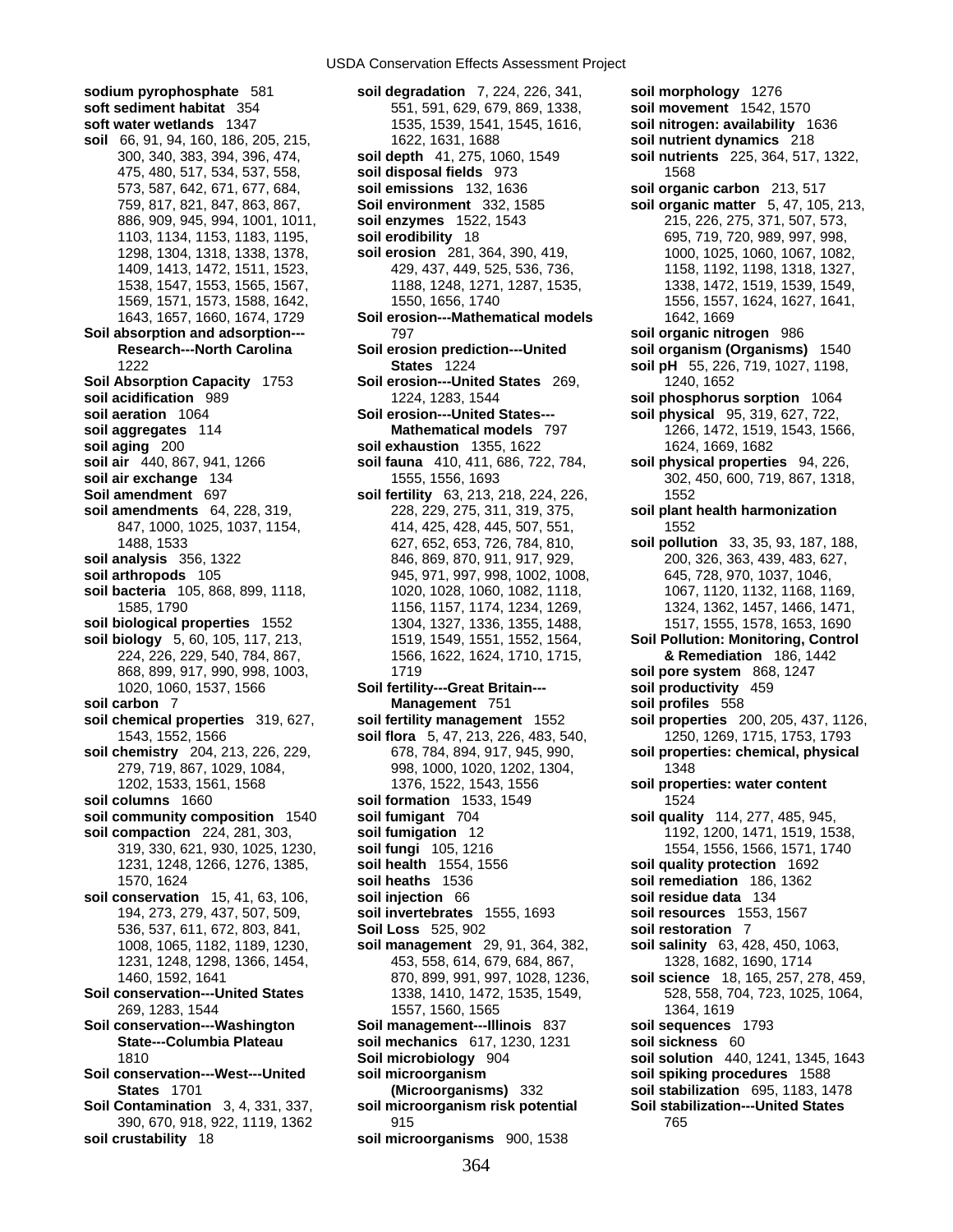**soil water content** 47, 63, 94, 226, **Southern High Plains** 1100

**solutes** 558, 722, 1482, 1490, 1643 **spawning habitat** 654 **stand density** 436

**soil structure** 47, 105, 277, 301, **Solvents** 789, 1167 **species** 1332 652, 695, 851, 930, 1266, 1276, **sorghum** 319, 407, 786, 1219 **species abundance** 1317, 1357 1318, 1519, 1533 **Sorghum bicolor** 319, 407 **species composition** 162, 238, **soil surface** 1276 **sorption** 3, 9, 123, 263, 327, 439, 368, 429, 724, 1672 **soil surface runoff** 1129 618, 620, 642, 789, 1039, 1046, **species differences** 425, 579, 757, **soil surveys** 330 1120, 1134, 1395, 1470, 1643 1458, 1666 **soil temperature** 226, 279, 440, **sorption isotherms** 1561 **species diversity** 154, 155, 175, 478, 677, 678, 695, 1082, 1266, **source area hydrology** 1729 212, 271, 384, 398, 436, 484, **1770 source reduction** 1158 566, 653, 690, 732, 749, 769, 769, **soil testing** 30, 995 **source water quality** 854 814, 891, 971, 1101, 1118, **soil texture** 275, 695, 715, 719, **sources** 453, 1675 1172, 1233, 1306, 1317, 1357, 1194, 1519 **Sources and fate of pollution** 3, 4, 1365, 1427, 1437, 1457, 1467, **soil thermal properties** 1326 20, 29, 108, 109, 112, 139, 322, 1481, 1634, 1667, 1789 **Soil tillage for crop production and** 331, 335, 337, 339, 351, 372, **Species interactions: general** 598 **protection of the environment** 390, 412, 413, 542, 543, 544, **Species interactions: parasites and**  621, 1669 919, 920, 924, 925, 928, 934, **diseases** 1098 **soil types** 64, 275, 277, 326, 371, 1004, 1012, 1013, 1015, 1017, **Species interactions: pests and**  439, 627, 645, 677, 695, 947, 1049, 1093, 1116, 1117, 1119, **control** 431, 1073, 1575 1046, 1049, 1168, 1328, 1392, 1133, 1135, 1147, 1150, 1162, **species richness** 641, 722, 891, 1482, 1517, 1519, 1531, 1539, 1235, 1314, 1375, 1395, 1412, 1172, 1725 1690, 1693, 1753 1442, 1445, 1464, 1575, 1579, **species selective pest control soil variability** 855, 1126 1580, 1581, 1585, 1782 **agents: pesticide** 727 **soil water** 49, 138, 301, 302, 611, **South African highveld** 986 **specific biochemical work** 1361 677, 695, 719, 868, 935, 1096, **South America** 1768 **specific gravity** 1281 1219, 1327, 1413, 1482, 1570, **South Carolina** 436, 441 **specific molecular work** 1361 1669 **southeastern states of USA** 203, **specific pH** 368 **soil water balance** 684, 1039 640, 982, 1045, 1802 **Spectral analysis** 1413 300, 440, 478, 642, 678, 870, **southern pinelands** 641 **Spectral reflectance measurements** 1033, 1230, 1385, 1549 **Southwestern states of United** 1413 **soil water filled pore space** 868 **States** 1708 **spectral signatures** 1413 **soil water movement** 1083, 1266, **sow lactation** 1737 **Spectrometry (Mass)** 1115 1385, 1720 **sow pregnancy** 1737 **spectrophotometry** 1289 **Soil water plant Relationships** 160 **sowing** 153 **Spermatophyta (Spermatophyta) soil water retention** 36, 947, 1385 **sown grasslands** 549 53 **soil wetness** 659 **soyabean (Leguminosae): oil crop spermatophytes** 53, 115, 116, 128, **soils** 186, 504, 661, 829, 900, 915, 473 177, 179, 234, 235, 254, 257, 1613, 1614 **soybean mosaic potyvirus** 691 429, 463, 473, 502, 552, 613, **soybean mosaic potyvirus** 641, 643, 667, 669, 694, 701, **Soils, Irrigated** 1621 **(Potyvirus)** 691 716, 724, 785, 823, 850, 908, **Soils---Nitrate content---Illinois--- soybeans** 786 952, 1025, 1153, 1251, 1483, **Measurement** 837 **spatial change** 307 **1496, 1619, 1673, 1692, 1714, Soils---Nitrogen content** 338 **spatial cohesion** 795 **1768 Soils---Nitrogen content---Sweden Spatial Distribution** 510, 833, 935, **Sphagnum (Sphagnobrya)** 659 296 1133, 1306, 1345, 1379, 1510, **Spiders** 689 **Soils---Pesticide content---Illinois---** 1515, 1581, 1666 **spillways** 111, 805, 1765 **Measurement** 837 **spatial estuarine variability** 122 **spinacia oleracea** 1715 **Soils---Quality** 1537 **spatial heterogeneity** 1437 **split dressings** 1002, 1710, 1717 **Soils, Salts in** 1621 **spatial models** 928 **Sport fishing** 1411 **Soils, Salts in---Research---United spatial optimization** 1061 **spray dispersal modeling** 366 **States** 1562 **spatial patterns** 794 **spraying** 1671, 1681, 1813<br>**solanum melongena** 705 **spatial patterns: quantification spring fed** 498 **spatial patterns: quantification <b>spring fed** 498 **solanum tuberosum** 677, 1715 665 **spring snowmelt** 659 **solar energy** 1460 **spatial pva models** 512 **springs** 823, 969 **solar energy transmission** 701 **spatial scale processes** 694 **springtails (Collembola)** 1635 **solar radiation** 92, 1240 **spatial scales** 1250, 1723 **sprinkler irrigation** 444, 462, 1359 **solid phase extraction** 75, 1152, **spatial sensitivity** 802 **Spurgia esulae [spurge gall midge]**  1593 **spatial variability** 1051 **(Diptera): biological control solid phase microextraction** 1593 **spatial variation** 36, 94, 341, 365, **agent** 177 **solid wastes** 1004, 1518, 1572 371, 441, 510, 599, 611, 627, **stability** 94, 345, 1533 **Solids** 191 629, 798, 855, 910, 1118, 1266, **stabilizing** 1527 **solubility** 440, 867, 1302, 1448, 1385, 1530, 1584, 1585, 1612, **stable isotopes** 1563 1561 1789 **stage plane beds** 1509 **Solute transport** 276, 378, 924, **spatial variations** 801 **stakeholder perceptions** 1808 928, 1012 **spatially explicit data** 665 **stakeholders** 1804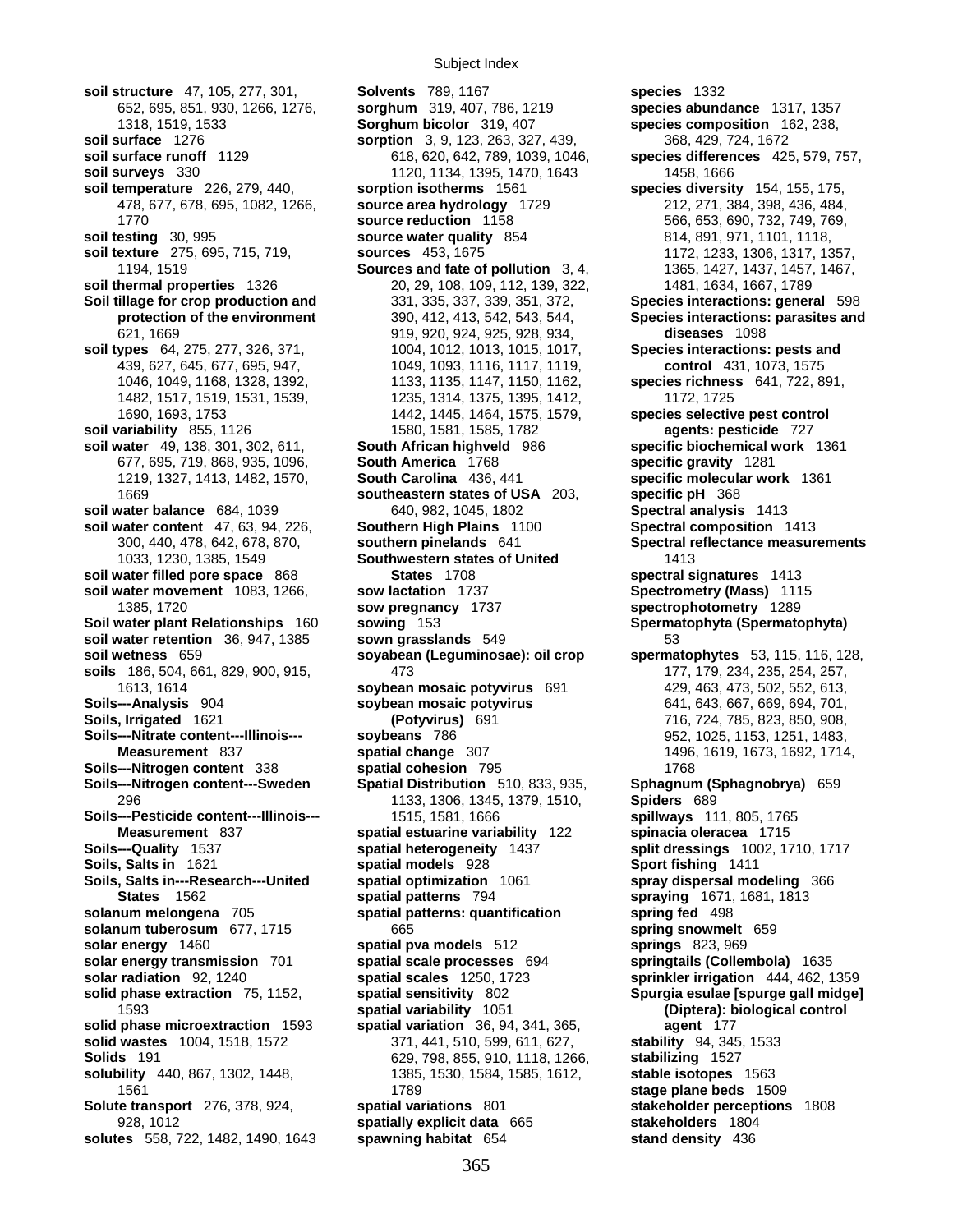**stand dynamics** 429 **streams** 41, 79, 107, 184, 193, 205, **sulfate reducing bacteria stand establishment** 579 227, 343, 361, 389, 436, 438, **(Bacteria): biological control stand structure** 484, 1045, 1349 598, 640, 711, 798, 801, 804, **agent** 1662 **standards** 99 813, 823, 824, 1089, 1162, **sulfate reduction** 1479 **state government** 1759 1223, 1369, 1396, 1441, 1452, **Sulfide** 167 **State Jurisdiction** 816 1461, 1495, 1597, 1600, 1616 **Sulfides** 167 **Statistical analysis** 79, 246, 372, **Streams (in natural channels) sulfometuron methyl** 542, 640 **statistics** 171 **streptomycin: antibacterial drug hydrolysis, pyridinic ring, steady state conditions** 916 90 90 **pyrimidine ring, triazinic ring steam** 1009 **streptomycin: antiinfective drug** 661<br>**steppes** 690, 1349 **sulfur** 2 **Stock assessment and stress** 333, 971, 1172, 1185, 1457, 1555, 1556 **stock rehabilitation** 1352 **stress factors** 1481 **Sulphides** 167 **Stocking (organisms)** 1223 **stress response** 1172, 1481 **sun** 579<br>**stoichiometry** 605 **stresses** 930, 1230, 1231, 1812 **sunflowe stomata** 937 **strip cropping** 54, 507, 865 **supercritical fluid chromatography stomatal movement** 1591 **Strip mining---Environmental** 1289 **stomatal resistance** 523, 621, 1225 **aspects** 631 **supercritical fluid extraction** 1593 **stomatal uptake** 132 **strix occidentalis** 1708 **superoxide radicals** 674 **storage** 163, 301, 534, 1402, 1731 **structural effects** 814 **superphosphate fertilizer** 829 **Storm sewers---Handbooks, Structural engineering** 939 **supplements** 1255, 1324 **storm water sampling** 136 1378, 1775 **support measures** 1295 **storms** 441 **structure activity relationships Supporting science** 840, 1217 **stormwater contamination** 1476 231, 727, 1294 **Surface** 684 **stormwater runoff** 532 **structures** 227, 939, 1402 **surface area** 445, 1643 **stormwater treatment wetlands strychnine** 662 **surface chemistry** 1660 **strategies** 136 **study methodology** 902 **surface films** 1607 **stratification** 112, 1618 **study popularization** 1431 **surface irrigation** 462, 1031 **stratification types** 1509 **subaqueous dunes** 1509 **surface properties** 1660 **stratigraphy** 802 **subarctic nival** 498 **surface roughness** 1643 **stream** 396, 585 **subcellular responses** 1476 **Surface Runoff** 24, 390, 521, 542, **Stream Biota** 1411 **Subirrigation---Congresses** 1606 684, 1615<br> **Subirrigation---Sweden** 296 **Surface seawa Stream conservation---Handbooks, sublethal effects** 533, 1122, 1387, **surface-subsurface hydrological Stream conservation---Idaho** 626 **Submerged Plants** 1073, 1159 **surface water** 19, 47, 164, 202, **Stream conservation---United subsidies** 1587 340, 351, 434, 465, 484, 541, **stream ecology** 794 **subsoil** 330, 337, 1230, 1231, 1385 924, 951, 995, 997, 1011, 1013, **stream erosion** 361, 1312 **subsoils** 100 1014, 1017, 1018, 1116, 1117, 1018, 1117, **Stream flow** 526, 1092, 1223, 1312, **substituted urea pesticides:** 1124, 1145, 1147, 1157, 1301, **Stream flow---Environmental** extraction 1613 1514, 1645, 1684, 1752<br>aspects---Mexico, Gulf of 420 substrate induced respiration 915 surface water contamination 421 **stream flow rate** 569, 1676 **substrates** 110, 1607 **Surface Water Hydrology** 1150<br>**subsurface drainage** 44, 378, 947, **surface water modeling** 927 **Stream measurements---Illinois---** 1116, 1288, 1386 **surface waters** 480, 499 **Cache River** 323 **Subsurface drainage---Materials** surfaces 246, 587 **stream reaches** 334 887 887 **Surfactants** 494 **stream restoration** 1599 **subsurface flow** 421 **surficial characteristics** 916 **stream shade** 701 **subsurface flow constructed Surveying and remote sensing stream vegetation** 421 **wetlands** 1525 1493 **stream visual assessment protocol subsurface irrigation** 1608, 1609 **surveys** 127, 154, 170, 514, 544, **Streambank planting** 1438 **subsurface runoff** 929, 1039, 1158 1549, 1647 **Streambank planting---United succession** 669 **survival** 221, 442, 560, 795, 941, **streamflow** 569, 1676 **sugar crop** 173<br> **Streamflow and runoff** 184, 658, **sulfate** 1368, 1479 **susceptibility** 1 1226, 1239, 1377, 1435, 1600 1717 **Streamflow forecasting** 1377 **suspended clay** 1618

1147, 1235, 1294, 1314, 1372, 1226, 1600 **sulfonylurea herbicides** 640 1585 **streamwater quality** 1746 **sulfonylureas: herbicide, management** 566, 804, 1462 1469, 1735 **sulfur: pollutant** 674 **stresses** 930, 1230, 1231, 1812 **sunflowers** 407, 1355 **manuals, etc** 632 **structure** 174, 184, 1304, 1318, **supply balance** 475 532 **stubble height** 1278 **surface exchange** 135 **Subirrigation---Sweden** 296 **surface seawater** 134 **manuals, etc** 1434 **exchanges** 801<br>**am conservation---Idaho** 626 **exchanges Submerged Plants** 1073, 1159 **exchanges** 801 **States** 1238 **subsistence** 1667 **Subsistence** 1667 **544, 582, 640, 671, 682, 855**, 1351, 1424 **determination, pollutant,** 1339, 1378, 1386, 1464, 1491, **substrate induced respiration** 915 **subsurface drainage** 44, 378, 947, **Cache River** 323 **Subsurface drainage---Materials** 1600 **subsurface layers** 301 816, 955, 1141, 1414, 1422, **States** 1320 **sugar beet (Chenopodiaceae):** 947, 1103, 1195, 1494, 1617,

**steppes** 690, 1349 90 **sulfur** 20, 213, 846, 1154, 1419, **susceptibility** 1063, 1304, 1643,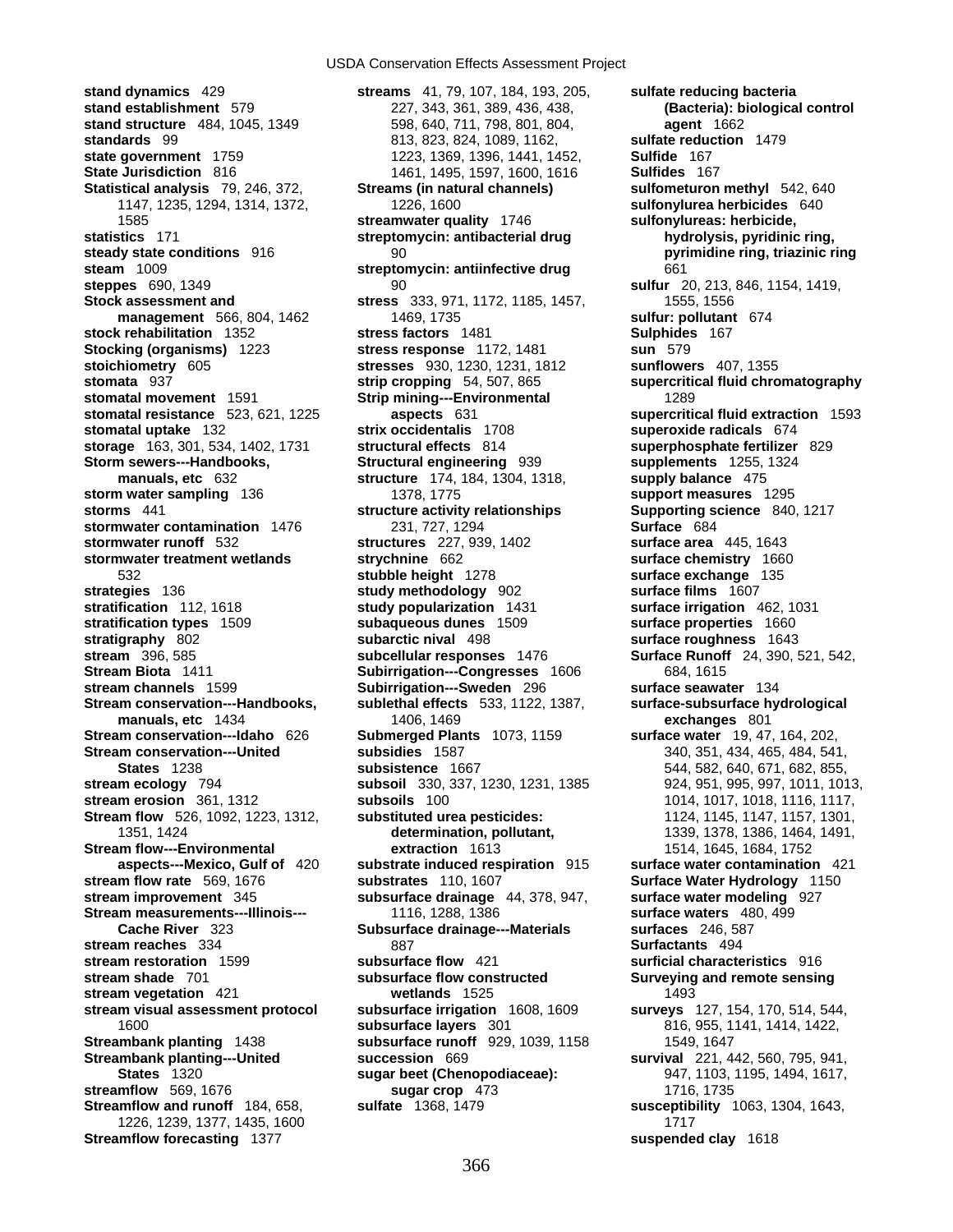**suspended sediments** 108, 166, **synergism** 137 **terbufos: insecticide, toxin, Suspended sediments---United supplementation** 1475 **terminal electron acceptors** 801 **Suspended solids** 1670 **system scales** 794 **terphenyl: pollutant** 93 **suspended solids: pollutant, toxin systems** 124, 619, 1367, 1369, **terraces** 865 **sustainability** 52, 60, 92, 105, 153, **Tamarixia radiata (Hymenoptera): terrain** 715 **sustainable agriculture** 295, 459, 1382, 1492, 1511, 1533, 1543, **testing** 1497, 1626 **Sustainable agriculture---** 1711 **sustainable agriculture research** 1215, 1334, 1443 **tetracycline: antibacterial drug** 90 **sustainable development** 25, 53, 835, 882, 964, 1028, 1115, 1575 **tetracycline: antiinfective drug** 90 **sustainable land management by temperate climate** 134, 1002, 1666, 1759 **sustainable management** 723 **Temperate environments** 1633 **Environmental Research sustainable management system Temperate forests** 371, 517, 1306, 1759<br>1492 **TGA** 807 **sustainable use** 1443 **temperate grasslands** 11, 517 **theoretical profile shape** 916 **sustainable weed management temperate lakes** 1468 **therapeutic and prophylactic Swamp plants---United States--- temperate zone** 433, 1358, 1634 **thermal energy transfer** 701 **Swamp tupelo** 234 1366, 1389, 1492 **thermal regimes** 1618 **Swamps and Marshes** 1413 **temperature** 49, 134, 180, 523, 947, **thermal weed control** 1009 **Swimming pools** 635 **temperature dependency** 135 **thin layer chromatography** 1289, **swine** 714, 1062 **temperature effect** 661 1290, 1291 **Swine---Carcasses---Environmental temperature effects** 186 **thinning** 1349 **Swine---Feeding and feeds** 362 **temporal** 1250 **determination, extraction, and incremental temporal** change 307 **temporal** change 307 **https://windefination. swine feeding operations** 1359 **temporal change** 307 **pollutant** 1613 **Swine---Housing---Waste disposal--** 1581 **distribution** 812 **swine manure** 684, 714 **temporal scales** 1723 **thysanoptera** 774 **Swine---Manure---Environmental temporal sensitivity** 802 **swine manure: environmental temporal variation** 36, 371, 441, **tillage** 12, 24, 30, 31, 36, 42, 47, 64, **Swine---Manure---Handling** 883 910, 1066, 1118, 1169, 1385, 301, 318, 319, 341, 358, 371, 358, 371, **swine manure: odor control** 1384 1530, 1612, 1789 1888 178, 558, 589, 642, 668, 671, **Swine---Manure---Saskatchewan**<br> **1530, 1688, 1788, 1898, 1898, 1898, 1898, 1898, 1898, 1898, 1898, 1898, 1898, 1898, 1898, 1898, 1898**, **swine (Suidae): piglet** 1475 **temporary wetlands** 520 888, 894, 899, 911, 930, 987,

**Suspended particulate matter symbiosis** 10, 589, 652, 894, 1303 **teratogenicity** 1476 1670 **symptoms** 705, 1308, 1469 **Teratogens** 1469 438, 1383 **synthetic amino acids: dietary pollutant** 134 **States** 245 **system** 1764 **terminology** 1567 1476 1532, 1628 **terracing** 865 212, 224, 266, 272, 277, 309, **biological control agent** 235 **Terrain analysis** 1377 333, 340, 356, 359, 365, 382, **tandem mass spectrometry** 1152 **Terrapins** 1597 393, 409, 414, 445, 451, 465, **tap water** 321, 1514 **terrestrial aquatic interactions** 484, 530, 551, 573, 579, 592, **taruma mirim** 1267 1068 593, 599, 612, 642, 653, 719, **Tasmania** 1456 **terrestrial ecology** 669 730, 762, 785, 817, 830, 846, **taxes** 41 **terrestrial ecosystem** 1725 856, 869, 882, 970, 975, 995, **Taxodium ascendens terrestrial ecosystems** 814 1029, 1037, 1044, 1175, 1196, **(Coniferopsida)** 234 **terrestrial foodchain** 480 1219, 1258, 1263, 1338, 1366, **taxonomy** 166, 247, 1457, 1693 **terrestrial invertebrate**  1446, 1452, 1457, 1460, 1467, **Taylor Grazing Act** 807 **(Invertebrata)** 553 1472, 1477, 1496, 1515, 1533, **TCDD** 1373 **terrestrial sediments** 701 1549, 1553, 1554, 1565, 1567, **teaching** 813 **terrestrial systems** 421 1571, 1584, 1619, 1620, 1622, **technical progress** 40, 188, 1199 **terrestrial vegetation** 423 1624, 1641, 1667, 1669, 1708, **techniques** 168, 181, 326, 518, 558, **test design parameters** 915 1773, 1804, 1812 679, 938, 969, 977, 1266, 1281, **Test organisms** 1516 1623, 1697 1556, 1572, 1631, 1681, 1693, **testosterone** 545 **Congresses** 572 **Techniques of planning** 492, 569, **Testudines** 1597, 1706 **and education** 1773 **technology** 13, 200, 287, 505, 679, **tetracycline antibiotics** 1152 295, 320, 964, 1443, 1571, 1659 **technology transfer** 41, 551, 1463 **Texas** 441, 768, 776, 1100, 1205, 1189 1725 **Texas Institute for Applied**  1554 1492 **TGA** 807 908 **temperate wetlands** 898 **techniques** 90 **Identification** 1178 **temperate zones** 51, 72, 770, 796, **thermal pollution** 1259 **aspects** 261 **temperature gradients** 916 **thiolcarbamate pesticides: Temporal Distribution** 1379, 1510, **three dimensional plant canopy -North Carolina** 360 **temporal heterogeneity** 1437 **threonine** 1475 **aspects** 362, 883 **temporal variability** 1507 **tile drainage** 947, 997, 1049 **contaminant** 446 510, 599, 611, 627, 629, 867, 95, 116, 118, 212, 274, 279, **temporal variations** 342 677, 686, 693, 695, 715, 758, 889 **Temporary ponds** 1635 830, 851, 852, 855, 870, 885,

**Sweden** 369, 677 1172, 1240, 1264, 1476, 1591 **thermophilic campylobacters** 1072 **symbionts** 784, 894 **Teratogenesis** 1469 991, 997, 1088, 1192, 1194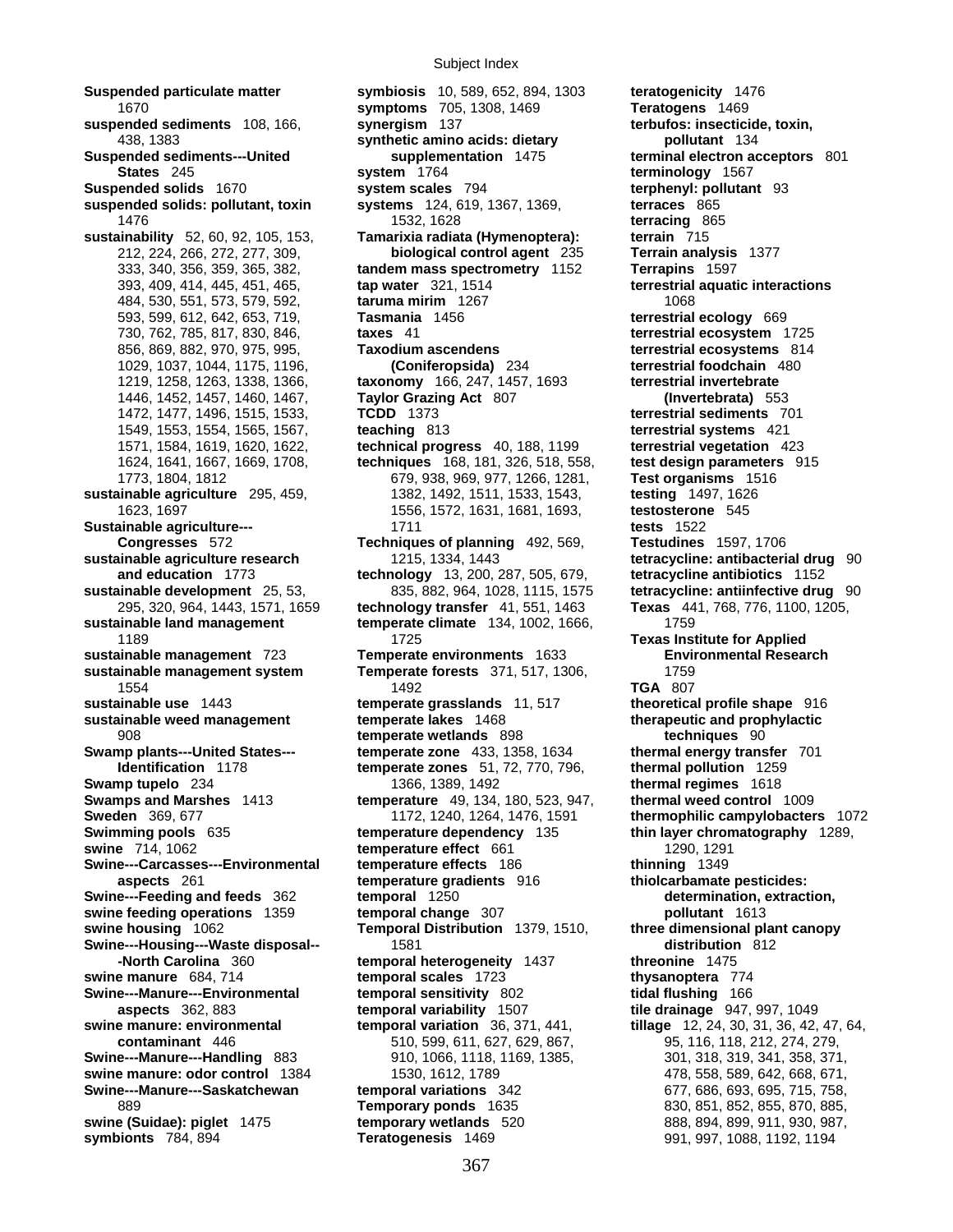**tilth** 642 **tracers** 558, 1688 **synthesis** 1603 **timber** 1808 **trails** 1656 **trifluralin** 1658 **time** 365 **trajectory simulations** 916 **trifluralin: herbicide, toxin, Time dependent** 1581 **trans 1,3 chloropropane** 1658 **pollutant** 134 **time management** 1444 **transcription factors** 941 **Trifolium pratense (Leguminosae): Tin (Organic compounds)** 1403 **transfer functions** 696 **forage crop** 716 **tissues** 961 **transformation** 188, 1578 **Triticum** 275, 319, 407, 537, 677, **titanium dioxide** 1115 **Transgenic animals** 1659 995, 1219 **TLC** 1289 **Transgenic Crop Plants** 731 **triticum aestivum** 275, 407, 537, **TMDL** 710 **transgenic crops** 479, 1673 612, 677, 1112, 1308, 1460, **Tn5393: antibacterial drug** 90 **transgenic plants** 197, 377, 479, 1715, 1768 **Tn5393: antiinfective drug** 90 599, 606, 730, 1168, 1175, **Triticum aestivum [wheat] tolerance** 391, 941, 1202, 1488, 1341, 1447, 1512, 1576, 1659 **(Gramineae): grain crop** 716 **Tomato industry---United States translocation** 1591 **trophic conditions** 854, 1110 **Tomatoes---Diseases and pests--- Transparency** 1670 **trophic level** 1093 **tonoplast** 1490 1378, 1385, 1752 **trophic levels** 130, 438, 730 **topmodel** 1729 **transplanters** 1007 **Trophic relationships** 148 **Topographic mapping** 1377 **transplanting** 1007, 1247 **trophic state** 1618 **topography** 91, 246, 602, 603, 629, **transport** 165, 928, 965, 1226, **Trophic structure** 222 **Topography and morphology** 184, **transport processes** 558, 618, 620, **Tropical regions** 287 **topsoil** 1231, 1385, 1549 1131, 1156, 1287, 1376, 1385, **tropics** 1020 **topsoil removal** 1348 1404, 1517, 1563, 1719, 1774 **Trout** 1403, 1411 **Toronto** 1685 **trapping** 212, 700 **Trout (Freshwater)** 1403 **Tortoises** 1597 **travel** 1315 **TSS** 1720 **total organic settling material treatment lagoons** 1359 **turbidity** 438, 1360, 1383, 1670 **total phosphorus** 368 **tree fruits** 563 **turbulent boundary layers** 1509 **total suspended solids** 1720 **tree harvesting methods** 723 **turkeys** 244, 692 **toxic materials: food chain entry, tree regeneration** 694 **toxic pfiesteria** 714 1604, 1665, 1666, 1812 **typhlodromus pyri** 741 **toxicity** 44, 108, 110, 123, 130, 137, **Toxicity testing** 137, 928, 1128, **Identification** 1701 **Ultraviolet radiation** 442 **Toxicity testing---Methodology** 1668 **uncomposted manure: application Toxicity tests** 137, 666, 1128, 1469, **triazine** 3, 4 **uncontrolled combustion** 457 **Toxicity tolerance** 1343 **pollutant** 951 **Use** 939, 1226, 1734 **toxicology** 130, 167, 208, 411, 435, **triazine pesticides: determination, uniformity coefficient** 444 **Toxicology and health** 130, 167, **triazole pesticides: determination,** 79, 80, 81, 86, 88, 91, 127, 176, **Toxicology & resistance** 1648 1482, 1608 1482, 1608 388, 407, 426, 514, 517, 537

**tillage (contd.)** 1219, 1245, 1264, **toxins** 6, 412, 452, 638, 730, 1296, **Triclopyr** 542 1304, 1318, 1366, 1389, 1410, 1512, 1658, 1732 **triethylamine salt** 1397 1494, 1519, 1569, 1570, 1587, **Toxoplasma gondii** 452 **trifloxystrobin: environmental**  1624, 1627, 1641, 1642, 1643, **trace elements** 44, 581, 917, 1488, **safety, fungicide, mode of**  1770 1653, 1720 **action, risk, strobilurin,**  1771 **transgenics** 479 **Triticum spp. (Gramineae)** 1768 699 **transmission** 1195 **Trophic interactions** 766 715, 1250, 1492, 1766 1532, 1764 **Tropical environments** 287 890 726, 818, 924, 929, 1067, 1083, **tropical wetlands** 898 1356 **treatment sustainability** 1536 **turbulence** 443, 1509 **sedimentation, suspended tree (Spermatophyta)** 552, 1251 **Type II error** 1127 **clay adsorption** 1618 **Trees** 10, 60, 157, 811, 1306, 1414, **Typha glauca** 770 167, 168, 181, 188, 230, 394, **Control---Southern States Agency (EPA)** 1747, 1759 434, 435, 442, 481, 511, 533, 1111 **UK** 170, 202, 206, 369, 717, 882, 634, 662, 721, 730, 834, 919, **Trees---Diseases and pests---** 1194, 1195, 1243, 1255, 1350, 922, 961, 1090, 1091, 1113, **Southern States** 1111 1359, 1367, 1368, 1548, 1635, 1121, 1128, 1132, 1169, 1183, **trees (Spermatophyta)** 1025 1675, 1756 1201, 1371, 1387, 1397, 1403, **trees (Spermatophyta): seedling Ultimate disposal of wastes** 34, 1650, 1653, 1700 **Trees---West---United States--- Ultisols** 1519 1648, 1650, 1791 **trends** 221, 224, 448, 465, 1199, **uncertainty** 510, 597, 1446 1648 **triazine degradation products: Underground Services and Water**  448, 480, 662, 834, 928, 1122, **extraction, pollutant** 1613 **unifying conceptual framework** 1123, 1187, 1397, 1469, 1575, **triazines** 1114 123, 1187, 1397, 1431 1650, 1651, 1732 **triazines: herbicide, pollutant** 951 **United States** 6, 25, 41, 43, 52, 54, 511, 721, 1093, 1121, 1128, **pollutant, extraction** 1613 204, 273, 282, 319, 321, 322, 1373, 1469, 1648, 1650 **trickle irrigation** 888, 935, 1166, 324, 333, 335, 342, 361, 369,

**Control---United States** 699 **transpiration** 782, 937, 1225, 1375, **trophic level bioaccumulation** 560 1469, 1482, 1522, 1579, 1648, 694 191, 542, 635, 1409, 1442, 1528 586 **triacylglycerol lipase** 244 **timing, soil incorporation** 785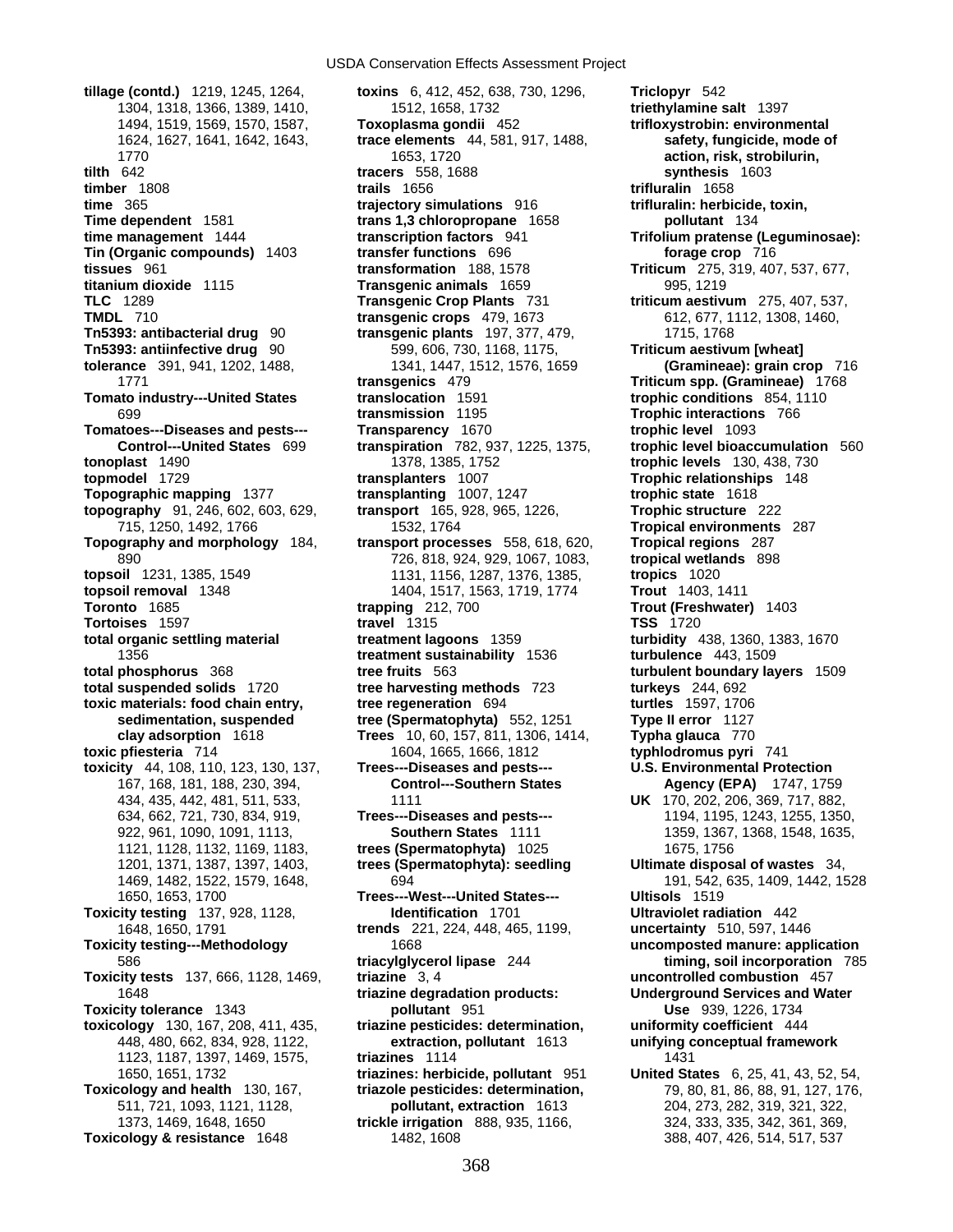690, 700, 740, 786, 788, 796, **urease inhibitors** 1400 **vegetation uptake** 989 **United States Environmental vacuoles** 1490<br>**Protection Agency---** vadose zone 1660 **urban trees** 7 812

**United States (contd.)** 539, 573, **urbanization** 333, 389, 1270 **vegetation types** 400, 1039, 1089, 575, 593, 607, 616, 673, 685, **urea** 4, 72, 104, 899, 1563 1172, 1357, 1427, 1430 800, 807, 816, 817, 825, 833, **ureases: insecticide** 1177 **vegetative filter strips** 1278 849, 852, 878, 955, 961, 982, **urine** 72, 417, 534, 1416, 1737 **vehicles** 26, 1675 997, 1038, 1041, 1046, 1049, **US geological survey's national vermicomposting** 648 1073, 1074, 1077, 1087, 1112, **water quality assessment p Vermont** 903 1135, 1141, 1147, 1161, 1164, 1041 **vernal pool** 520 1174, 1192, 1200, 1219, 1223, **USA** 29, 322, 682, 685, 833, 1314, **Vertebrata** 1101 1235, 1264, 1276, 1300, 1306, 1445, 1634, 1638 **vertebrate pests** 393 1312, 1314, 1351, 1388, 1394, **USDA** 80, 81, 1164, 1808 **vertebrates** 55, 88, 102, 104, 113, 1396, 1405, 1411, 1422, 1427, **USDA Forest Service** 1681 146, 165, 166, 168, 204, 216, 1429, 1436, 1445, 1480, 1500, **use efficiency** 30, 445, 453, 540, 219, 252, 303, 321, 376, 446, 1501, 1502, 1503, 1504, 1505, 950, 991, 993, 997, 1060, 1247, 463, 468, 504, 560, 630, 667, 1506, 1518, 1520, 1566, 1579, 1336 701, 764, 783, 789, 803, 814, 1581, 1590, 1597, 1600, 1616, **use value** 786 823, 850, 863, 876, 881, 914, 1627, 1638, 1640, 1665, 1671, **user interface** 528 948, 969, 983, 984, 1006, 1052, 1674, 1681, 1682, 1689, 1691, **uses** 203, 1800 1094, 1097, 1103, 1109, 1123, 1700, 1732, 1734, 1743, 1747, **USGS** 1445 1187, 1191, 1197, 1201, 1207, 1752, 1759, 1791, 1815 **Utah** 584, 1205, 1349 1208, 1251, 1255, 1270, 1297, **United States, Chesapeake Bay utilization** 123, 124, 147, 835, 1154, 1303, 1352, 1396, 1399, 1422, 339 1163, 1204, 1255, 1362, 1628, 1429, 1475, 1484, 1485, 1487, **United States, Delaware** 1034 1683 1539, 1604, 1618, 1635, 1639, 1639, 1635, 1639, **United States Dept of the Interior--- <b>UV B irradiation** 701 1700, 1700, 1706, 1711, 1725, 1736, **Geological Survey** 420 **UV light** 1476 1741, 1772, 1808 **Protection Agency--- vadose zone** 1660 **vesicular arbuscular mycorrhizas Computer programs** 1080 validity 138, 587 117, 1488 **United States, Florida** 1695 **vapor pressure** 135 **veterinary drugs: detection, United States, Florida, Everglades Variability** 512, 525, 1101, 1495 **environmental fate, extraction,**  1159, 1782 **variable source areas** 1729 **pharmaceutical, pollutant, United States, Great Lakes** 1373 **variance mean indices** 665 **sediment content, sludge United States, Illinois** 227 **vascular plants** 53, 55, 115, 116, **content, soil content, soil United States, Mississippi River** 128, 177, 179, 234, 235, 253, **pollutant** 471 1581 254, 257, 429, 463, 473, 502, **veterinary products** 1198 **United States, Missouri** 1443 552, 613, 641, 643, 667, 669, **viability analysis** 512 **United States, New Mexico, Rio** 694, 701, 716, 724, 785, 823, **Viburnum plicatum United States, North Carolina** 415 1251, 1483, 1496, 1619, 1673, **crop** 952 **United States, Oregon** 424 1692, 1714, 1768 **vicia villosa** 1082 **United States, Southeast** 415 **vector** 691 **Victoria** 627, 856 **United States, Washington** 424 **vegetables** 279, 563, 746, 762, **Virginia** 441, 577 **universal soil loss equation** 318, 1002, 1007, 1063, 1245, 1417, **virulence** 173, 1717 519, 715, 1719 1614, 1710 **viruses** 139, 347, 350, 351, 370, **unpopular habitat management vegetated buffer zones** 1684 376, 452, 635, 691, 697, 1107, 1625 **vegetation** 215, 340, 344, 394, 400, 1173 **unsaturated amides: insecticide,** 425, 507, 522, 565, 640, 658, **Viruses, Bacteria, Protists, Fungi natural product** 968 690, 757, 768, 770, 782, 936, **and Plants** 1510 **upland areas** 768, 1404, 1480 1094, 1100, 1159, 1195, 1227, **viruses (Viruses General)** 348 **upland forests** 429 1276, 1312, 1323, 1378, 1431, **viruses (Viruses): pathogen** 1107 **Upland sandpiper** 424 1480, 1491, 1527, 1675, 1684, **viruses (Viruses): pollution upland soils** 1652 1720, 1721, 1724, 1726 **indicator** 350 **Upper St. Johns River Basin vegetation clearance** 1487 **viscosity** 66, 244 **Project** 1680 **Vegetation cover** 658, 1724 **Vision: pesticide, surfactant** 396 **upstream-downstream linkage vegetation dynamics: event driven Visual inspection** 1600 1451 1723 **visualization techniques** 665 **uptake** 123, 589, 899, 953, 1482 **vegetation establishment** 1176 **volatile aromatic compounds** 789 **urban activity** 1439 **vegetation management** 395, 579, **volatile compounds** 1302, 1399, **urban air quality** 597 1698, 1725 1698, 1725 1677 **urban areas** 577, 796, 1081, 1141, **Vegetation monitoring---United volatile fatty acids** 847, 1728 1457 **States** 639 **volatile organic compound: urban forestry** 1667 **Vegetation patterns** 565, 770, 1435 **pollutant** 93 **urban land use** 389 **vegetation restoration** 1347 **volatile organic compounds** 1384 **urban runoff** 1340 **vegetation shifts** 449 **volatile organic sulfur compounds: Urban Stream Restoration** 1685 **vegetation structure estimation abatement, pollutants** 2

850, 908, 952, 1025, 1153, **(Caprifoliaceae): ornamental** <br>1251, 1483, 1496, 1619, 1673, **crop** 952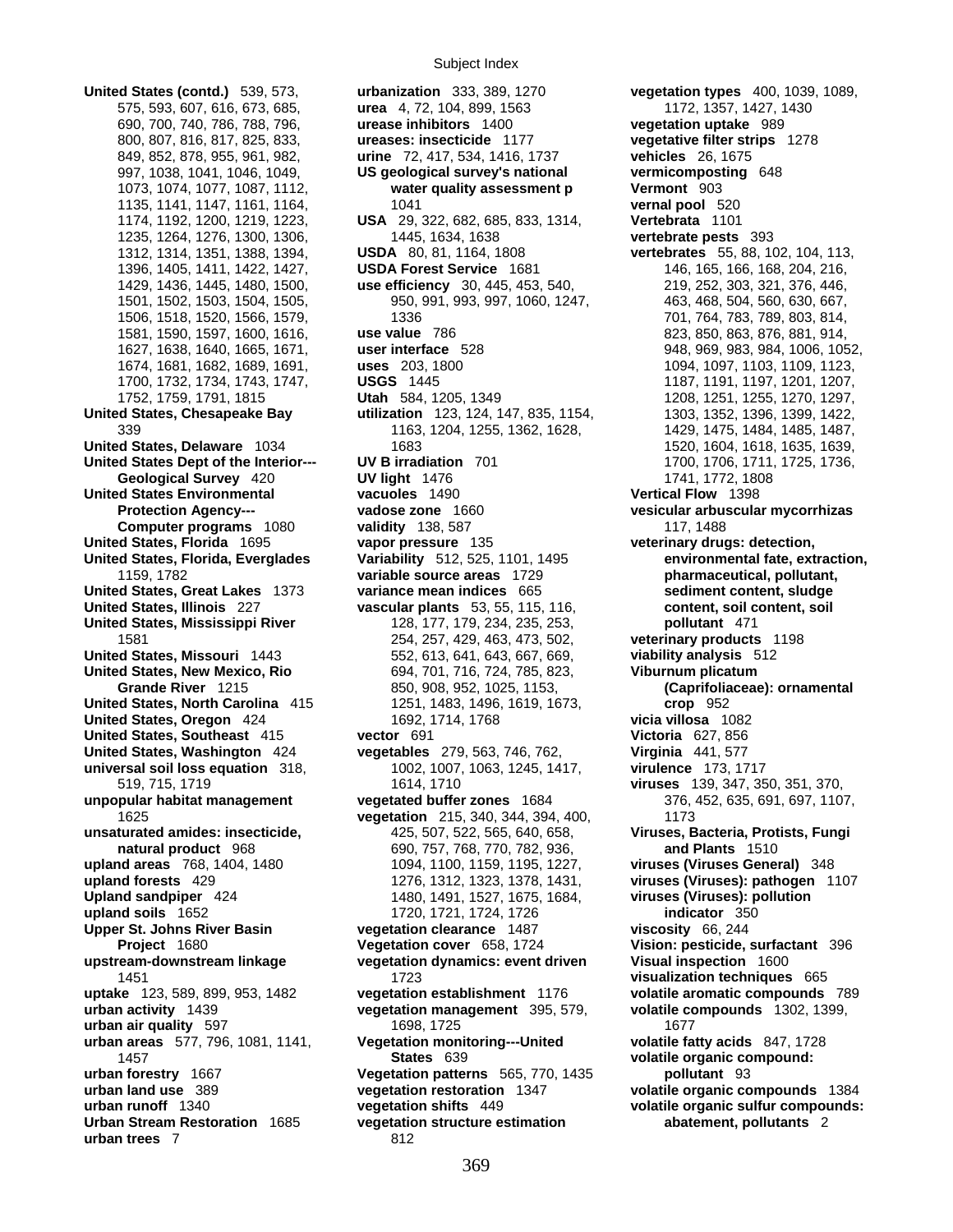**wastewater recycling** 783 **water flow** 621, 711, 782, 933, 1540, 1573, 1593, 1613, 1657, **States** 1146 1736, 1748, 1789 **water allocation** 569, 1734

**volatilization** 72, 123, 147, 454, **water analysis** 75, 372, 666, 942, **water management** 36, 48, 79, 170, 534, 587, 652, 864, 869, 950, 1314, 1646, 1732 222, 320, 431, 487, 688, 861, 990, 991, 993, 1000, 1011, **Water and plants** 770, 1414, 1461, 897, 938, 1013, 1016, 1215, 1120, 1229, 1240, 1400, 1563 1510, 1724 1286, 1326, 1334, 1337, 1363, **volume** 484 **water availability** 15, 333, 475, 602, 1377, 1441, 1446, 1520, 1609, **Vulgaris l hull** 423 870, 971, 1166, 1225, 1247, 1734, 1736, 1739, 1741, 1756, **Washington** 521, 537, 903, 1349 1365 1365 1365 1765 **waste** 457 **water balance** 507, 1227, 1247, **water management options** 659 **waste disposal** 13, 35, 83, 447, 1378 **water management: research foci** 486, 501, 827, 918, 1004, 1027, **water balance component** 1059 1037, 1169, 1324, 1409, 1410, **restoration** 659 **water metabolism** 1737 1731 **Water birds** 1469 **water movement** 276 **Waste disposal in the ground--- Water birds---East---United States Water---Nitrogen content--- South Dakota** 826 199 **Environmental aspects-- waste incineration** 1675 **Water birds---Ecology** 1777 **Mexico, Gulf of** 420 **waste lagoons** 884 **water bodies** 396 **Water Nitrogen content---Middle waste management** 13, 34, 80, 81, **Water borne diseases** 452 **West** 1299 85, 86, 191, 228, 292, 414, 447, **water chemistry** 1618 **Water---Nitrogen content---United**  496, 497, 697, 831, 955, 1004, **water clarity** 701 **States** 957, 980, 1010, 1040 1104, 1207, 1258, 1409, 1730 **Water column** 1418 **Water Pesticide content-- waste management industry** 1364 **water column toxicity** 1476 **Measurement** 905 **waste management method** 1364 **water column transparency** 1110 **Water---Pesticide content---United Waste Management (Sanitation) <b>water conservation** 15, 36, 300, **States** 1138 143, 513, 1364 320, 803, 888, 1008, 1248, **Water---Phosphorus content** 718 **waste processing method** 1364 1396, 1405, 1410, 1641, 1734 **water policy** 222, 376, 807, 1307<br>**Water conservation---West---United water pollution** 3, 4, 29, 30, 33, 3 **Waste products as fertilizer** 790 **Water conservation---West---United water pollution** 3, 4, 29, 30, 33, 35, **waste treatment** 1, 13, 33, 35, 83, **States** 1754 **1, 13, 33, 35, 83, 1104, 20, 42, 46, 47, 80, 82, 86, 93, 86, 93, 86, 93, 86, 93, 86, 93, 86, 93, 86, 93, 86, 93, 86, 93, 86, 93, 86, 97, 88, 148, 188, 188, 188, 188, 188,** 85, 158, 447, 697, 985, 1104, **water contamination** 350 130, 137, 138, 139, 148, 188, 1209, 1252, 1572, 1731 **water content** 558, 937 204, 206, 210, 219, 252, 295, **waste treatment methods** 143, 513 **Water Control** 1630 320, 321, 322, 326, 343, 347, **waste utilization** 32, 203, 228, 229, **water currents** 924 348, 364, 372, 376, 413, 418, 252, 636, 648, 874, 955, 1020, **water cycles** 1307 484, 486, 500, 502, 540, 541, 1208, 1297, 1572, 1699, 1736, **water deficit** 937 551, 582, 585, 602, 616, 728, 1815 **Water Demand** 1361, 1734 800, 827, 831, 861, 874, 914, **waste water** 321, 369, 428, 636, **Water Depth** 112, 344 919, 929, 934, 947, 977, 997, 1180, 1668, 1736, 1749, 1750, **Water disappearance** 1635 999, 1011, 1013, 1018, 1034, 1751 **water diversions** 1437 1037, 1046, 1057, 1065, 1084, **waste water bacteria** 1152 **water erosion** 15, 281, 436, 476, 1090, 1097, 1104, 1117, 1119, **waste water pollution** 1466 508, 510, 537, 540, 926, 929, 1120, 1124, 1132, 1133, 1136, 1136, waste water treatment 85, 1180, 890, 990, 990, 1031, 1087, 1156, 1147, 1147, 1150, 1156, 1157, 1164, 1368, 1391, 1696, 1747, 1751 1183, 1185, 1268, 1376, 1527, 1182, 1211, 1249, 1259, 1301, wastes 74, 142, 259, 534, 835, 1548, 1631, 1715, 1719, 1774, 1305, 1343, 1356, 1358, 1362, 1204, 1367, 1485, 1683, 1731 1775 1368, 1373, 1379, 1386, 1402, **wastewater** 347, 351, 625, 697, **water erosion prediction project** 1403, 1419, 1448, 1464, 1466, 1004, 1107, 1181 1774 1469, 1504, 1505, 1506, 1514, **wastewater collection** 636 **water erosion prediction project** 1516, 1549, 1561, 1580, 1581, **Wastewater Disposal** 435, 635, **model** 715 1648, 1654, 1655, 1668, 1684, 1655, 1668, 1684, 636, 1528, 1581 **water excretion** 1737 1700, 1715, 1731, 1732, 1736, **Wastewater renovation** 635 1096, 1185, 1223, 1310, 1351, **Water---Pollution---California** 857<br> **wastewater treatment** 1, 2, 287, 1368, 1643 **1368, 1643 Water pollution control** 160, 335, 292, 532, 635, 636, 674, 918, **Water fluctuation** 234 344, 666, 918, 964, 1012, 1013, 920, 964, 972, 973, 1004, 1078, **Water Harvesting** 888, 1753 1017, 1076, 1116, 1159, 1358, 1115, 1388, 1528, 1581, 1615, **water holding capacity** 719, 1025, 1581, 1585, 1645, 1695 1695, 1735 1559 **Water Pollution Effects** 148, 247, **Wastewater treatment processes Water Hyacinth** 1735 335, 434, 435, 442, 542, 635, 292, 635, 697, 918, 972, 973, **Water in agriculture** 460, 871 683, 799, 1090, 1133, 1150, 1078, 1115, 1398, 1528, 1615, **Water in soils** 1585, 1753 1249, 1403, 1418, 1469 1695, 1735 **water infiltration** 24 **Water Pollution---Environmental wastewater usage** 781 **water intake** 1737 **aspects---Mexico, Gulf of** 420 **water** 134, 224, 343, 394, 722, 873, **Water---Law and legislation---West Water pollution measurements** 909, 961, 1097, 1103, 1114, **U.S.** 1738 **1600** 1195, 1236, 1336, 1490, 1532, **Water levels** 1437, 1630 **Water---Pollution---Middle Atlantic** 

**Water pollution control** 160, 335,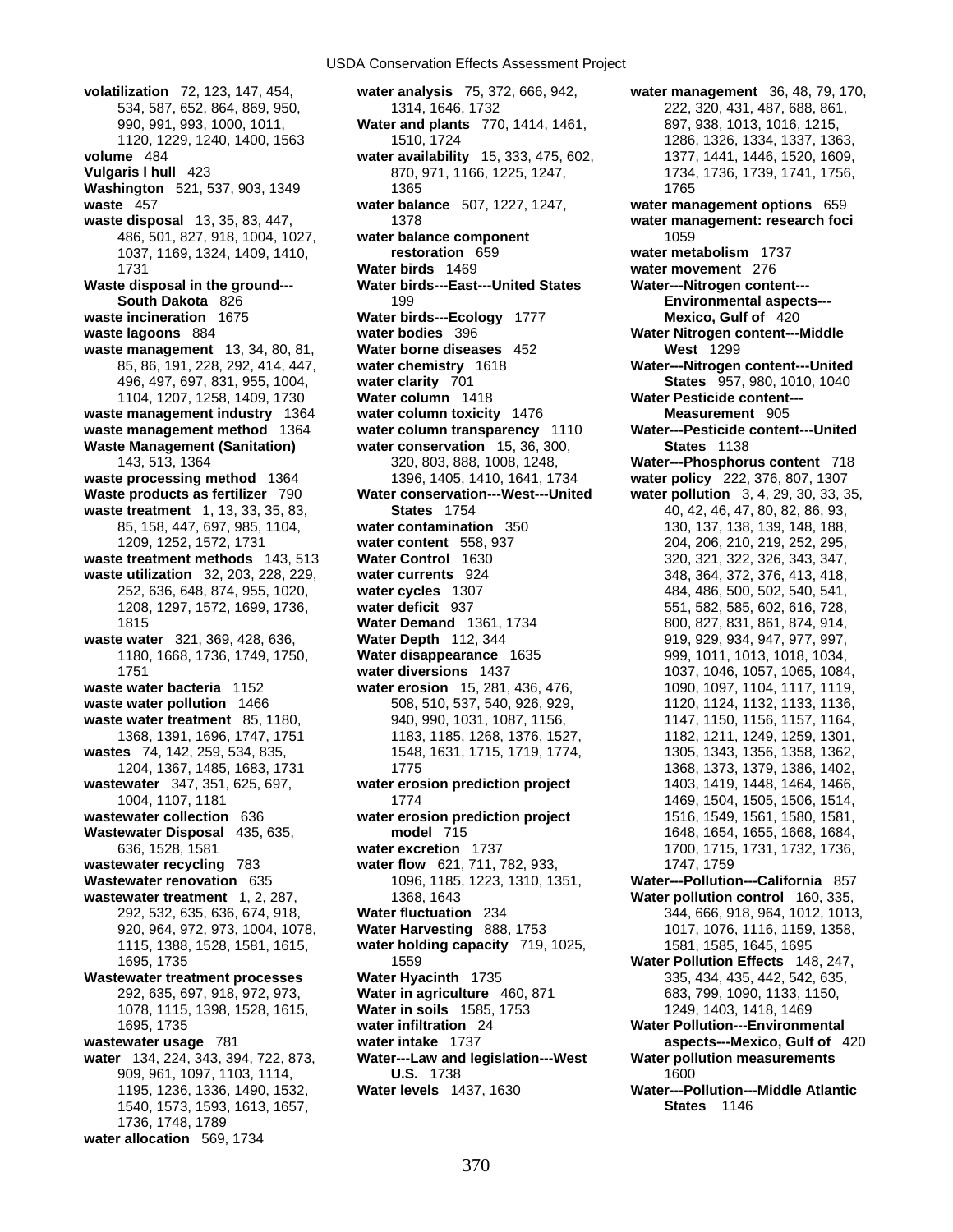**Water Pollution: Monitoring, Water quality---Chesapeake Bay water resources (contd.)** 1378, **Water pollution prevention** 918 287, 322, 335, 344, 378, 438, **Water Resources and Supplies Water---Pollution---Research---** 492, 666, 696, 918, 921, 923, 222, 685, 1271, 1600, 1630 **Water Pollution Sources** 337, 372, 1076, 1117, 1124, 1159, 1358, **Government policy--- West Water---Pollution---Total daily Water quality---Idaho** 626 **Water resources development--- Water---Pollution---Total maximum** 378, 777, 858, 1034, 1105, **water resources issues** 1307 **Water Pollution Treatment** 186, **Water quality management** 1076, 1363, 1597, 1734 **Water---Pollution---United States Water quality management--- water retention** 1346 **Water---Pollution---United States Water quality management--- water rights** 807, 1215 **water potential** 1166 **Water quality management--- Water sampling** 349, 666, 833, **water preservation** 1250 **Chesapeake Bay Watershed---** 1646 **water purification** 321, 322, 1747, **Md and Va** 564, 1428, 1745 **water scarcity: environmental Water---Purification---Microbial Congresses** 290 **water shortage** 781 **Water---Purification---Riverbank West** 1299 **Water supplies** 452, 1734 **water quality** 3, 4, 22, 43, 46, 47, **Mississippi River---Watershed** 833, 1215, 1445, 1536, 1579, **water quality analysis** 903, 1388, **Water Resource Uncertainties** 141 1033, 1059, 1166, 1219, 1225,

**Control & Remediation** 344, **Watershed---Md and Va** 39 1396, 1413, 1446, 1487, 1600, 494, 1159, 1581, 1600, 1695 **water quality control** 160, 205, 1727, 1749, 1765 **North Dakota** 1260 **1288** 936, 964, 988, 1012, 1034, **Water resources development---**390, 544, 1012, 1049, 1119, 1362, 1419, 1464, 1516, 1585, **U.S.** 1738 1135, 1235, 1395, 1412, 1580, 1615, 1645, 1670, 1695 **Water resources development---** 1581 **water quality criteria** 1720, 1740 **United States** 962, 1408 **maximum load** 1261 **Water quality management** 97, **West---United States** 461 **daily load** 1262 1334, 1453 **Water Resources Management** 287, 1362, 1735 **California** 1330 **water resources planning** 569 129, 304, 373, 709, 859, 1010, **Chesapeake Bay---Md and Va- water reuse** 369, 635, 636, 871, 1142, 1143, 1144, 1148, 1329, **--Handbooks, manuals, etc** 918, 1031, 1063, 1682, 1736, 1582 233 1747, 1748, 1749, 1750, 1751 **Point source identification--- Chesapeake Bay Region---Md Water rights---West U.S.** 1738 **Computer programs** 1080 **and Va** 232 **water samples** 1601 1750, 1751 **Water quality management--- impact, health impact** 781 **removal---Congresses** 1449 **Water quality management---Middle water stress** 937 **filtration---Congresses** 1449 **Water quality management--- water supply** 322, 503, 594, 736, 80, 81, 83, 91, 136, 138, 162, 1742 1734 1734 164, 171, 181, 210, 236, 252, **Water quality management---New Water supply---Government policy-**277, 281, 295, 321, 322, 326, **York, NY** 1763 **--West U.S.** 1738 327, 335, 340, 343, 344, 347, **Water quality management---North** 348, 350, 364, 368, 376, 398, **Carolina** 360 **Water supply---New York, NY** 1763 421, 426, 436, 452, 474, 476, **Water quality management---United** 485, 500, 503, 514, 518, 521, **States** 304, 628, 777, 793, **water table** 246, 441, 657, 1427, 566, 587, 602, 616, 618, 619, 859, 956, 956, 1605 1609 1609 620, 649, 666, 673, 682, 683, **Water quality management---United water tables** 694 684, 685, 688, 710, 711, 714, **States---Computer programs water taste** 854 736, 752, 764, 787, 792, 803, 1080 **Water temperature** 598, 801, 1735 817, 833, 838, 852, 860, 861, **Water quality management---United water tension** 659 874, 913, 920, 923, 934, 938, **States---Methodology** 905 **water transfer** 1166 942, 961, 969, 977, 978, 995, **Water quality---Middle West** 23 **Water Treatment** 128, 322, 452, 997, 1005, 1014, 1018, 1041, **Water quality---Mississippi River---** 964, 1159, 1398, 1575, 1695 1046, 1063, 1076, 1104, 1109, **Watershed** 1742 **Water treatment and distribution** 1124, 1129, 1150, 1157, 1161, **Water quality (Natural waters)** 683, 452 1164, 1179, 1185, 1235, 1278, 934, 1090, 1412, 1670 **water treatment facilities** 636 1288, 1298, 1305, 1314, 1340, **Water Quality Standards** 524, 666, **1369**, 1377, 1405, 1409, 1412, **Water-** 833, 903, 1670 1369, 1377, 1405, 1409, 1412, 833, 903, 1670 **content** 1611 1424, 1427, 1446, 1464, 1478, **Water quality---Standards---United Water---United States---** 1479, 1491, 1500, 1501, 1502, **States** 956 **Phosphorus content** 1040 1503, 1504, 1505, 1506, 1513, **Water quality---United States** 245, **water uptake** 688, 935, 937, 1166, 1520, 1535, 1538, 1560, 1581, 628, 980, 1265 1266, 1288 water recycling 1749 **Water Use** 92, 320, 484, 503, 522, 1685, 1700, 1712, 1715, 1720, **water regime changes: ecological** 523, 562, 1247, 1264, 1334, 1727, 1729, 1732, 1736, 1740, **consequences** 809 1410, 1414, 1682 1741, 1743, 1764, 1785, 1787, **water repellent soils** 1459, 1753 **water use efficiency** 15, 36, 92, 1789 **water reservoirs** 1549 443, 462, 465, 523, 870, 888, 1740 **water resources** 79, 92, 295, 320,<br>**r** quality biological 1250 1340, 389, 514, 562, 569, 602, **Water quality biological** 340, 389, 514, 562, 569, 602, **water use efficiency: integrated**  586, 1069 940, 1016, 1039, 1215, 1363 **water vapor** 523

**assessment---United States** 620, 768, 807, 852, 855, 938, **catchment management** 707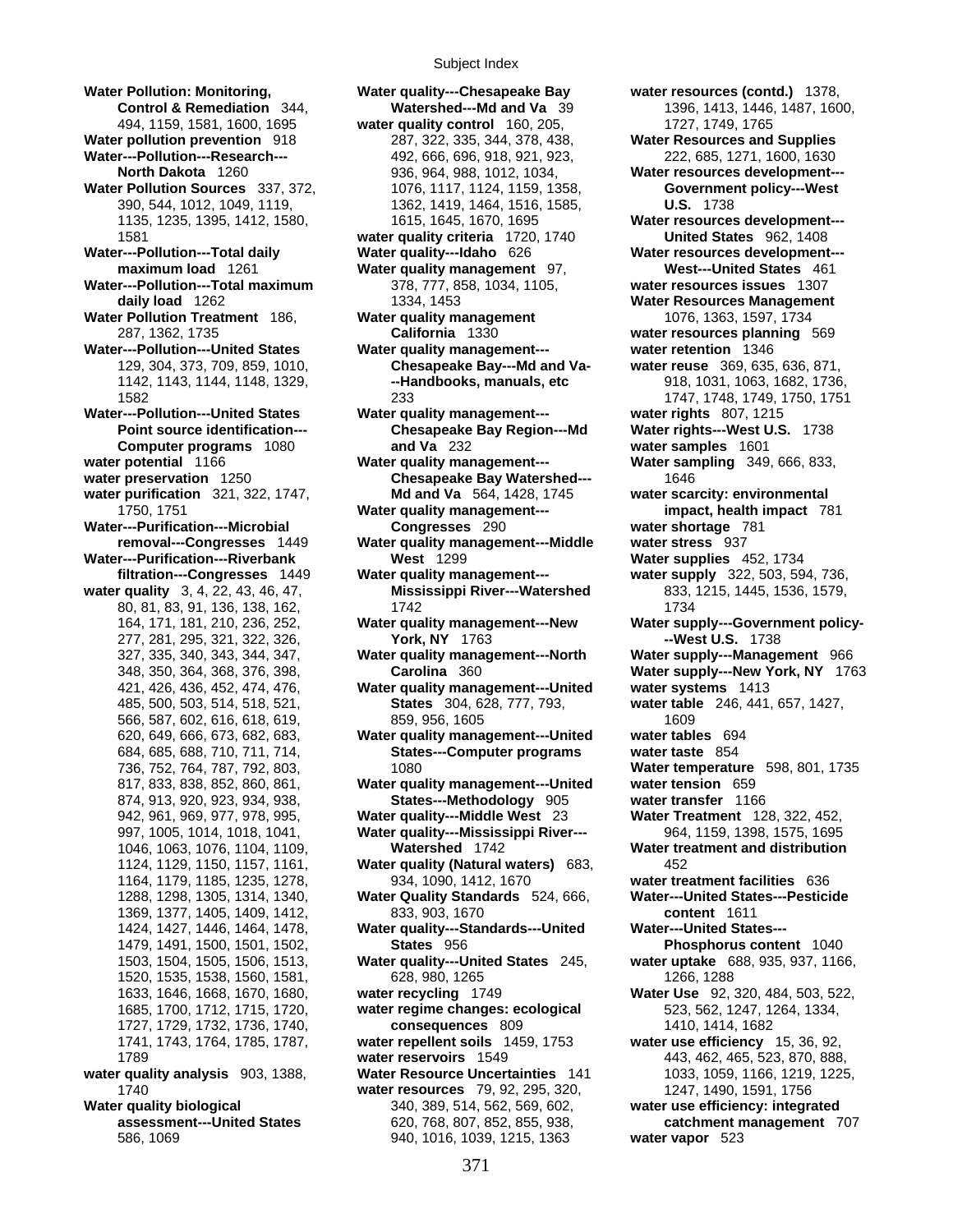1500, 1501, 1502, 1503, 1504, **weak study designs** 1431 **America** 150

**Water & Wastewater Treatment weather** 565, 855, 938, 941, 948, **Wetland conservation** 97, 217, 287, 964 1642 270, 718, 956, 963, 1354, 1778, **Water wells** 1135 **weather data** 92, 1576 1799 **waterbirds (Aves)** 1639 **weather patterns** 1129 **New South Wales** 702 **waterborne disease statistics: weather related variations** 1296 **Wetland conservation-- pathogen identification, weed associations** 221, 1112 **Congresses** 1353 **underreporting** 914 **weed biology** 358, 478, 693, 750, **Wetland conservation--** waterborne diseases 321, 351, 1458, 1511 **Government policy---United** 376, 969, 1097, 1259 **weed control** 6, 14, 36, 60, 117, **States** 1797 **Waterborne infection** 1105 128, 153, 163, 173, 197, 212, **Wetland conservation---Great waterfowl** 862 **123, 163, 173, 256, 279, 281, 302. Britain** 660 **waterfowl** 862 **221, 231, 256, 279, 281, 302, Britain** 660<br> **Waterfowl---North America---** 200, 310, 358, 365, 391, 398, **Wetland conservation---Waterfowl---North America---** 309, 310, 358, 365, 391, 398, **Wetland conservation--- Breeding** 308 593, 606, 609, 686, 693, 724, **Mathematical models** 249 **waterlogging** 476, 941 749, 766, 769, 788, 888, 970, **Wetland conservation---Prairie waters** 605, 800 1007, 1009, 1112, 1247, 1263, **Pothole Region** 1354 **watershed** 863, 1532, 1764 1313, 1444, 1458, 1637, 1665, **Wetland conservation---South watershed health** 102 1671, 1689, 1725, 1767, 1768, **Dakota** 404 **watershed hydrology** 1259 1770, 1771 **Wetland conservation---United watershed integrity** 943 **weed eating insects** 197 **States** 304, 374, 610, 962, **watershed management** 19, 84, **weed management: benefits, risks** 1213, 1238, 1589, 1703, 1704, 125, 356, 514, 577, 650, 799, 667 1794 831, 854, 938, 978, 1061, 1259, **weed management strategies Wetland conservation---United**  1334, 1377, 1396, 1411, 1443, 1361 **States---Case studies** 217 1505, 1506, 1759, 1760 **weeding** 1349 **States Decision making** 103 **Watershed management--- weeds** 6, 14, 49, 60, 94, 117, 153, **Wetland conservation---United Bibliography** 1762 163, 173, 197, 231, 256, 358, **States---Planning** 242 **Watershed management---** 365, 391, 478, 479, 593, 606, **Wetland conservation---Wisconsin California---Congresses** 1803 642, 686, 693, 749, 750, 758, 374 **Watershed management---** 769, 810, 830, 970, 1200, 1245, **wetland creation** 392, 520 **Government policy---West** 1263, 1458, 1511, 1576, 1637, **Wetland ecology** 401, 656, 963, **U.S.** 1738 1671, 1767, 1768, 1769, 1770, 1022, 1218, 1354, 1583, 1778, **Watershed management---New 1771** 1780, 1780, 1780, 1784, 1788, 1797, 1799 **York, NY** 1763 **Weeds---Control** 698 **Wetland ecology---Congresses Watershed management---United weeds (Tracheophyta)** 253, 669, 1353<br>**States** 1256, 1408, 1582 1619 1619 **Watershed management---United weeds (Tracheophyta): pest** 908 **aspects---United States** 126 **States---Computer programs Weeds---West---United States** 178 **Wetland ecology---Evaluation** 793 1080 **Wellhead protection** 858 **Wetland ecology Great Plains Watershed management---United Wellhead protection---United States** 1801 **States---Congresses** 1803 859 **Wetland ecology---North America Watershed protection** 273, 565, **wells** 246, 969, 1135 772 1248, 1377, 1411, 1443, 1630 **Wells---Abandonment---Economic Wetland ecology---Prairie Pothole watershed related properties** 1110 **aspects---Southern States Region** 1354 **watershed resilience** 1340 822 **Wetland ecology---South Dakota watersheds** 19, 79, 91, 107, 210, **Wells---Abandonment---Southern** 404 246, 301, 321, 356, 389, 438, **States** 822 **Wetland ecology---United States** 510, 526, 539, 541, 565, 602, **West** 1046, 1223 161, 374, 578, 601, 628, 1213, 571, 640, 768, 813, 923, **West Virginia** 577 179, 179, 1794, 1795 611, 640, 768, 818, 831, 923, **West Virginia** 577 1779, 1794, 1795 1096, 1097, 1358, 1363, 1396, **western Australia** 246 **Management** 583 1404, 1427, 1443, 1452, 1491, **Western States of USA** 44, 79, 388, **Wetland ecology---Wisconsin** 374 1549, 1684, 1719, 1759, 1766, 537, 539, 607, 849, 1092, 1396, **wetland ecosystem function** 392 1774 1422, 1429, 1566, 1616, 1682, **wetland ecosystems** 179 **aspects---United States** 1256 **Western United States** 594 **wetland forest** 954 **Watersheds---Research---United Western USA** 429 **Wetland forestry** 1022, 1583 **States---Computer programs wet soils** 1439 **wetland habitats: encroachment** 1080 **wetland** 396, 498, 860, 1170 667 **Watersheds---United States** 1408 **Wetland agriculture---United States Wetland hydrology** 524 **Watersheds---United States---** 126 **Wetland landscape design--- Congresses** 1803 **Wetland animals---Ecology** 1777 **Northeastern States** 1783 **waterways** 1386 **wetland assessment** 392 **Wetland management---North** 

**water yield** 711 **weather forecasting** 1576 **Wetland conservation---Australia---** 1619 **Wetland ecology---Environmental** 929, 933, 938, 965, 978, 1076, **Western** 1579 **Wetland ecology---United States--- Watersheds---Environmental** 1752 **Wetland flora---United States** 1213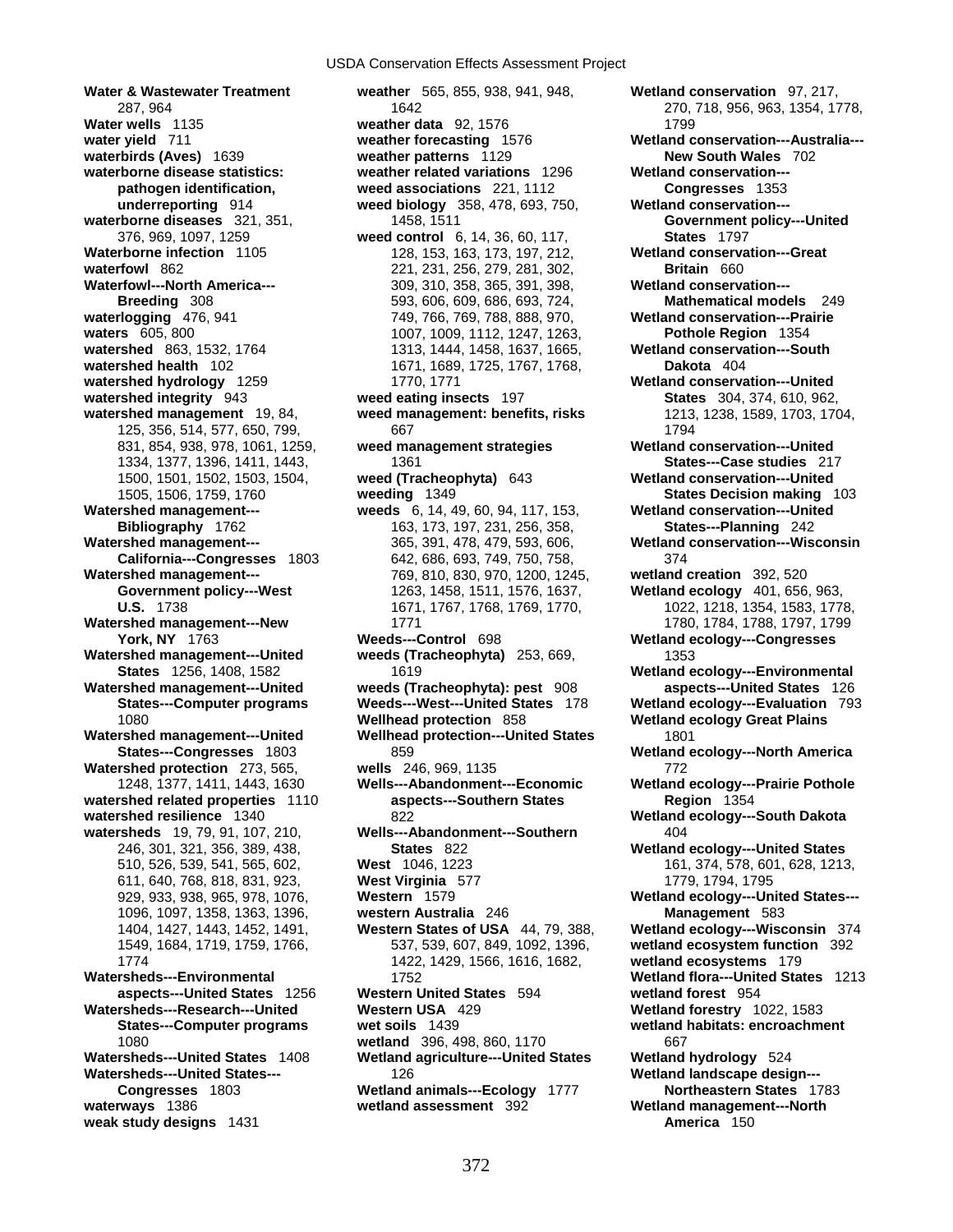**Wetland plants---United States--- <b>Management** 103, 583

**Wales---Management** 702 **research** 1808

**Wetland management---United Wetlands Classification** 622, 656 **Wildlife habitat** 201 **States** 793, 1605, 1713, 1795 **Wetlands climate relationships wetland monitoring** 520 1413 **wildlife human conflicts** 1808 **wetland-no-net-loss policy** 392 **wetlands conservation** 1348 **Wildlife management** 207, 796, Wetland planting---Northeastern wetlands ecology 659 815, 862, 1221, 1223, 1228, 1228, **States** 1783 **Wetlands---Environmental aspects** 1233, 1727 **Wetland planting---Southern States** 323 **Wildlife management and**  1586 **Wetlands---Great Britain** 660 **recreation** 1493 **Wetland plants** 59, 963, 1171, 1784 **Wetlands Great Plains** 1801 **Wildlife management---West--- Wetland plants---East---United wetlands: habitat** 1639 **United States** 1280 **States---Identification** 974 **Wetlands---Hydrology---North wildlife manager perceptions** 1808 **Wetland plants---Ecology---East--- Carolina** 1222 **Willet** 1469 **United States** 974 **Wetlands---Issues and policy** 1786 **wind** 579, 932, 1383, 1477, 1812 Wetlands---Law and legislation--- **wind erosion** 41, 281, 537, 926, **America** 974 **United States** 622, 1799 940, 1248, 1276, 1527, 1631, **Wetland plants---Harvesting--- Wetlands Management** 128, 141, 1692, 1775, 1811, 1812 **United States** 633 **1022, 1176, 1583 Wind erosion---Washington State---Wetland plants---North America--- Wetlands management---United Columbia Plateau** 1810 **Identification** 974 **States** 1705 **wind speed** 92, 916, 1240 **Wetland plants---Northeastern Wetlands---North America** 772 **wind tunnel technique** 1359 **States** 1783 **Wetlands---Northeastern States wind tunnels** 353 **Wetland plants---Planting---United** 708 **windbreaks** 52, 54, 127, 841, 1813 **States** 633 **wetlands protection** 1625 **winter** 677, 1642, 1715, 1814 **Wetland plants---Propagation--- Wetlands---Remote sensing** 1776, **winter cover crops** 311 **United States** 633 1780 **winter cover crops (Angiospermae) Wetland plants Southern states Wetlands research** 1413 1692 1586 **wetlands restoration** 1176 **winter precipitation** 659 **Wetland plants---Southern States--- Wetlands---South Dakota** 404 **winter wheat** 238 **Identification** 555 **Wetlands---United States** 101, 126, **Wisconsin** 903 **Wetland plants---Southern States---** 355, 357, 374, 601, 633, 763, **wolf reintroduction** 1270 **Pictorial works** 555 962, 1178, 1420, 1589, 1779, **wood: accumulation, breakage, Wetland plants---Transplanting---** 1794, 1795, 1796, 1798 **buoyancy, delivery, mobility, United States** 633 **Wetlands---United States--- morphology, retention, size, Wetland plants---United States Classification** 1213, 1798 **storage** 806 633 **Wetlands---United States--- wood harvesting** 449 **Identification** 1178 **Wetlands---Wisconsin** 374 **woodland** 795 **wetland preservation** 392 **wheat** 275, 319, 407, 537, 677, 786, **woodland river ecosystems** 806 **Wetland restoration** 392, 1171 **wheat fallow** 7 1243 **wetland restoration ecology** 1250 **White Clay Creek** 1665 **woody plant cover** 641 **Wetland restoration---North who** 638, 961 **woody plants** 333, 1171, 1378, **America** 568 **wholesale prices** 1197 **1394 Wetland restoration---United States wild animals** 757, 815, 1711 **woody plants (Spermatophyta):**  126 **wild birds** 44, 174, 796, 1045, 1113, **endangered species, wetland soils** 600, 1084, 1652, 1357, 1727 **threatened species** 641 1793 **wild plants** 479, 1332 **wool** 1470 **wetlands** 37, 44, 59, 88, 97, 101, **wilderness** 1352 **World** 91, 222, 558, 604, 634, 1085 175, 217, 287, 292, 305, 324, **wildfires** 398, 408, 425 **world markets** 479, 1629 344, 399, 401, 412, 415, 426, **wildlife** 6, 44, 50, 99, 120, 153, 188, **world population expansion** 1177 433, 441, 497, 522, 585, 588, 210, 340, 398, 484, 511, 565, **Wyoming** 1349 631, 649, 711, 712, 752, 767, 662, 711, 769, 821, 891, 964, **X 77: pesticide, surfactant, toxin** 770, 796, 813, 816, 900, 903, 1379, 1403, 1469, 1515, 1597, 396 920, 928, 964, 972, 997, 1030, 1708, 1711, 1809 **Xanthomonas campestris**  1068, 1078, 1098, 1122, 1159, **wildlife borne diseases** 1808 **(Pseudomonadaceae)** 90 1162, 1169, 1180, 1201, 1233, **wildlife conservation** 96, 207, 270, **Xenobiotics** 113, 442 1340, 1346, 1378, 1391, 1398, 395, 484, 796, 815, 862, 891, **xenobiotics: biotransformations,**  1413, 1418, 1421, 1427, 1436, 1232, 1456, 1708 **degradation** 336 1481, 1487, 1491, 1493, 1510, **Wildlife conservation---Columbia xylem** 937, 1591 1579, 1580, 1615, 1630, 1633, **River---Watershed** 1489 **Yeasts** 697 1634, 1664, 1680, 1691, 1695, **Wildlife conservation---North yield** 1714 1696, 1721, 1782, 1784, 1787, **America** 772 **yield increases** 612 1789, 1791, 1792, 1797, 1799, **Wildlife conservation---United yield losses** 117, 391, 679, 693, 1800, 1802 **States---Planning** 242 1063, 1444, 1465, 1637, 1771 **Wetlands---Australia---New South wildlife damage management** 

**Wetland Processes** 1685 810, 885, 1219, 1355 **woodlands** 395, 464, 658, 1045,